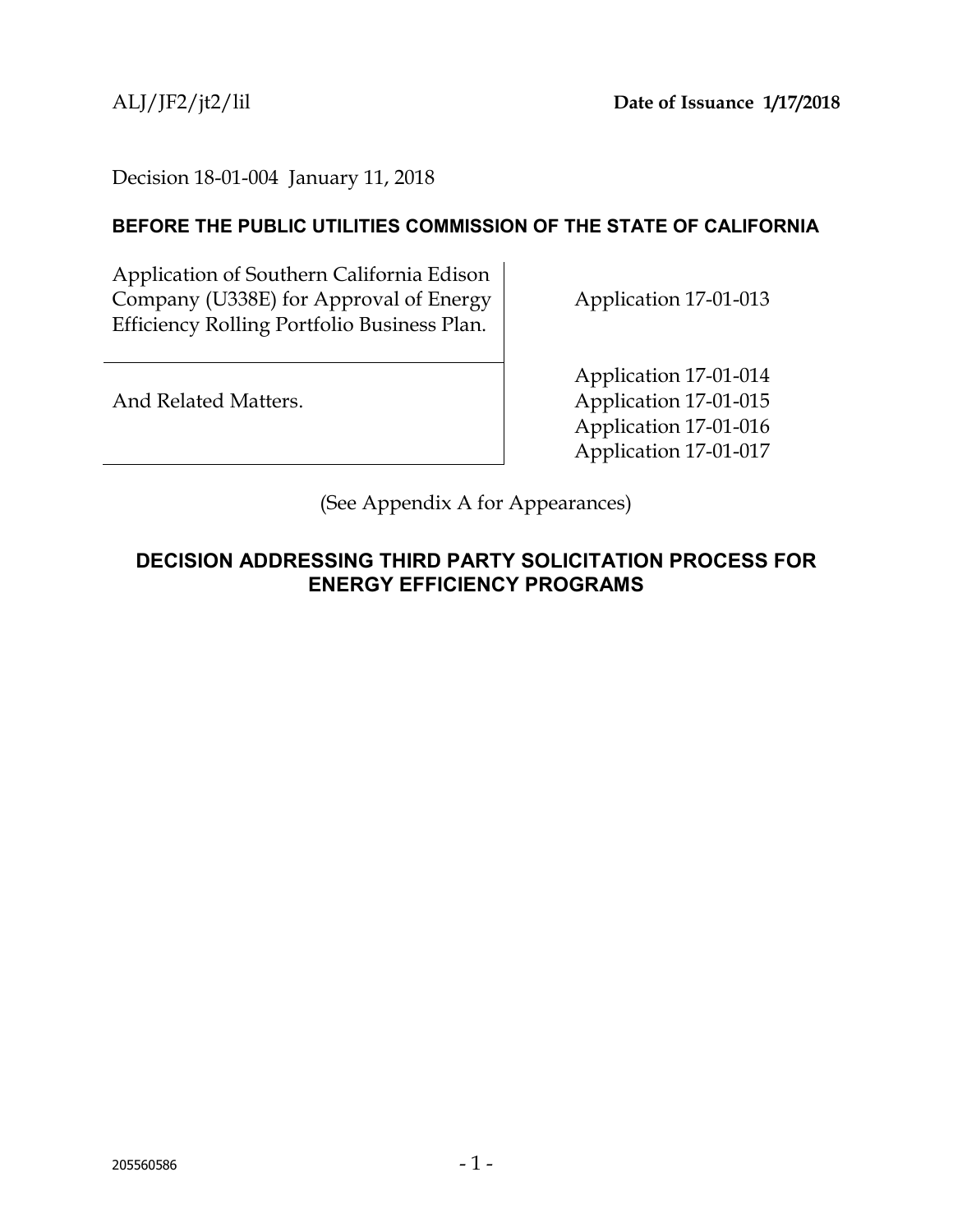# **Table of Contents**

# **Title**

# Page

|    |       | DECISION ADDRESSING THIRD PARTY SOLICITATION PROCESS FOR     |  |  |  |
|----|-------|--------------------------------------------------------------|--|--|--|
|    |       |                                                              |  |  |  |
|    |       |                                                              |  |  |  |
| 1. |       |                                                              |  |  |  |
| 2. |       |                                                              |  |  |  |
|    | 2.1.  |                                                              |  |  |  |
|    | 2.2.  |                                                              |  |  |  |
|    | 2.3.  |                                                              |  |  |  |
|    | 2.4.  |                                                              |  |  |  |
| 3. |       |                                                              |  |  |  |
|    | 3.1.  |                                                              |  |  |  |
|    | 3.2.  |                                                              |  |  |  |
|    | 3.3.  |                                                              |  |  |  |
|    | 3.4.  |                                                              |  |  |  |
|    | 3.5.  |                                                              |  |  |  |
|    | 3.6.  |                                                              |  |  |  |
|    | 3.7.  |                                                              |  |  |  |
|    | 3.8.  |                                                              |  |  |  |
|    | 3.9.  |                                                              |  |  |  |
|    | 3.10. |                                                              |  |  |  |
|    |       |                                                              |  |  |  |
|    |       | 3.10.2. Programs that do not "count" as third party  47      |  |  |  |
|    |       |                                                              |  |  |  |
|    |       |                                                              |  |  |  |
|    |       | 3.10.5. Interim Contract Extensions for Existing Third Party |  |  |  |
|    |       |                                                              |  |  |  |
| 4. |       |                                                              |  |  |  |
| 5. |       |                                                              |  |  |  |
|    |       |                                                              |  |  |  |
|    |       |                                                              |  |  |  |
|    |       |                                                              |  |  |  |

Appendix A - List of Appearances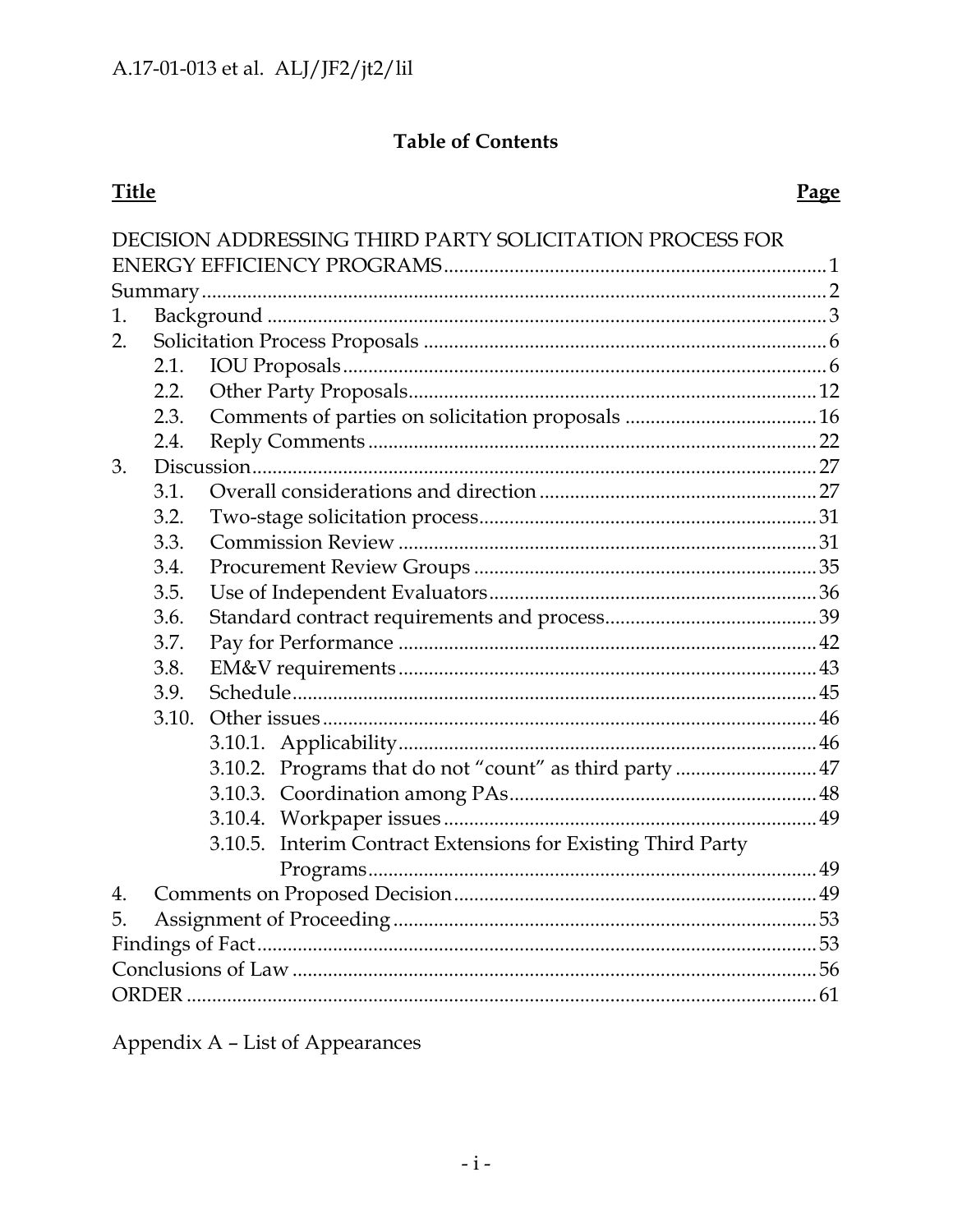#### <span id="page-2-0"></span>**DECISION ADDRESSING THIRD PARTY SOLICITATION PROCESS FOR ENERGY EFFICIENCY PROGRAMS**

#### <span id="page-2-1"></span>**Summary**

This decision addresses the required process for third party solicitations in the context of the rolling portfolio energy efficiency programs overseen by the investor-owned utility (IOU) program administrators (PAs). Addressing this third party solicitation process prior to considering the overall energy efficiency portfolio proposals by all PAs will allow the IOUs to undertake certain preliminary activities while we render a decision on the complete applications at issue in this proceeding. Solicitations will begin after the business plans are addressed by the Commission.

This decision approves a two-stage solicitation approach to soliciting third party program design and implementation services as part of the energy efficiency portfolio. All IOUs will be required to conduct a Request for Abstract (RFA) solicitation, followed by a full Request for Proposal (RFP) stage.

This decision also approves the general sequencing of solicitations over the next several years as the IOUs move toward a greater share of their energy efficiency portfolios designed and implemented by third party providers.

We require the IOUs to utilize procurement review groups (PRGs) for design and conduct of solicitations, as well as add an independent evaluator (IE) structure analogous to the structure utilized by supply-side solicitations, except that the IEs shall be specifically hired for their energy efficiency expertise. The IEs will provide support to the PRGs and periodic updates to the Commission, as well as individual feedback on contract awards that are for longer than three years and/or for \$5 million or more. Such contracts will be required to be submitted for Commission approval via a Tier 2 advice letter. Final contract

 $-2-$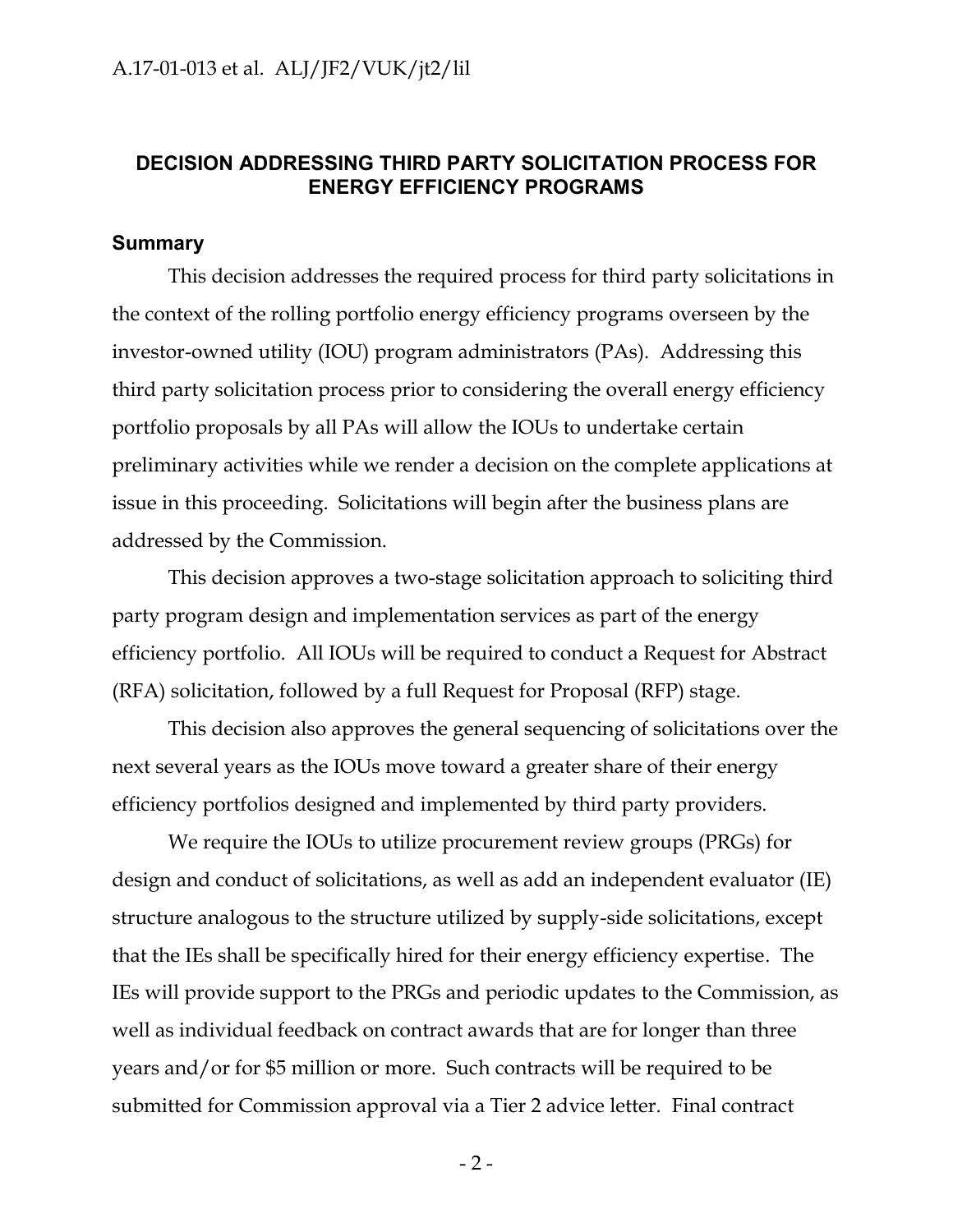awards for other smaller and/or shorter contracts will be the responsibility of the IOUs.

The Commission also requires a set of standard and modifiable contract terms and conditions, for a subset of terms, to be developed and reviewed prior to the conduct of any solicitations. Specific requirements are included for further definition of disadvantaged workers and workforce and quality installation standards to be applied to third party contracts. This decision specifies several next steps on development and approval of the third-party contracts.

The Commission also reserves the right to modify this process, including choosing to hire an IE itself, as this process progresses and as any further issues are identified through monitoring and oversight.

This proceeding remains open for consideration of the standard contract terms and conditions, as well as the full business plan proposals submitted by all PAs.

### <span id="page-3-0"></span>**1. Background**

In October 2015, the Commission adopted Decision (D.) 15-10-028, which established a "Rolling Portfolio" process for regularly reviewing and revising energy efficiency program administrators' portfolios. D.15-10-028 provided guidance to energy efficiency program administrators (PAs) regarding: the general schedule and required contents of business plans, implementation plans, annual budget advice letter filings; the collaborative process for developing business and implementation plans through a stakeholder-led coordinating committee; and other details regarding the structure of this new process.

In August 2016, the Commission adopted D.16-08-019, providing further guidance on rolling portfolio elements including regional energy network

- 3 -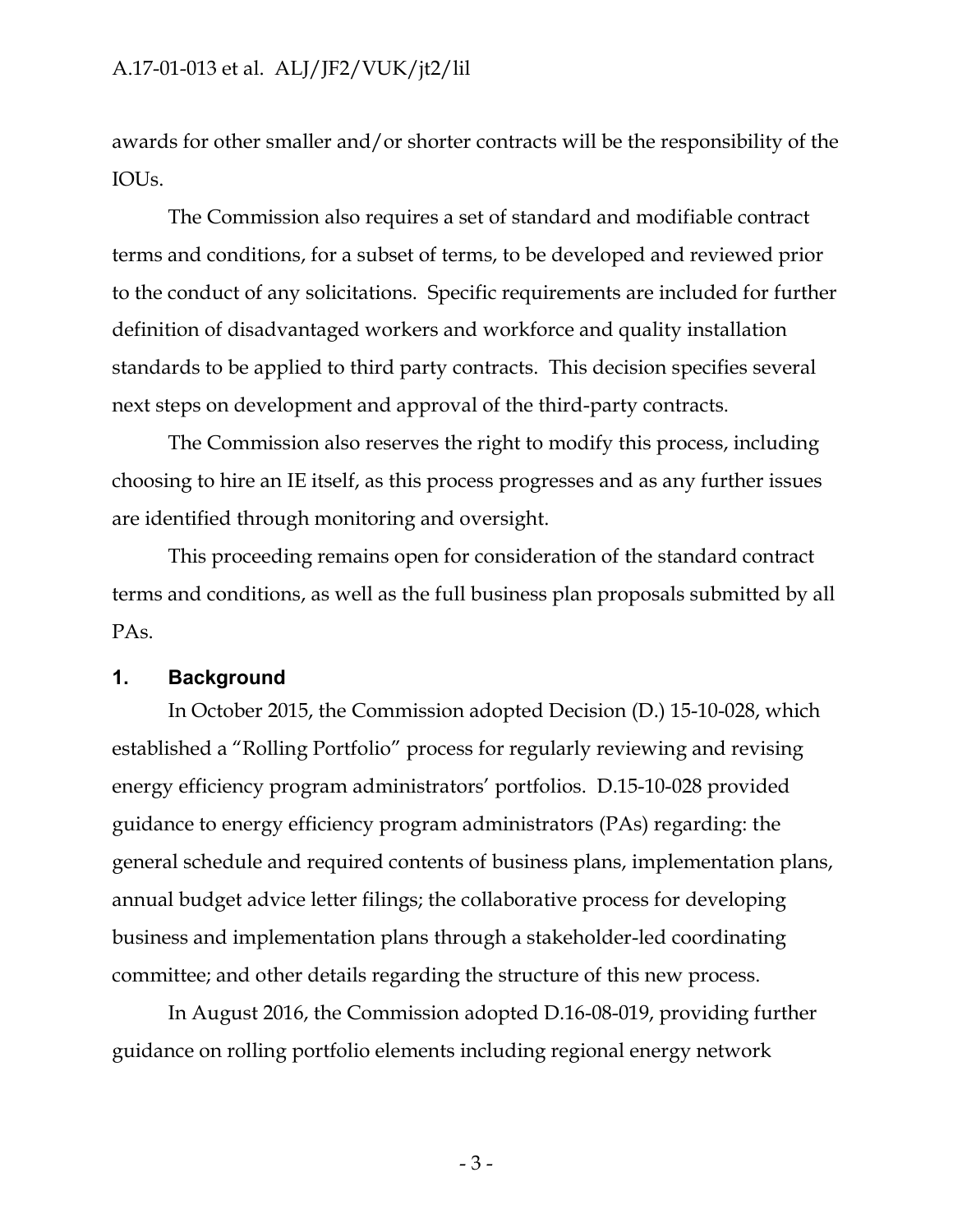program proposals; baseline and meter-based measurement of energy savings; and changes to statewide and third party programs and their administration.

D.16-08-019 directed the investor-owned utility (IOU) energy efficiency PAs, Marin Clean Energy (MCE), and existing or new regional energy networks (RENs) to file business plan proposals for the 2018-2025 period by January 15, 2017. Southern California Edison Company (SCE), San Diego Gas & Electric Company (SDG&E), Pacific Gas and Electric Company (PG&E), Southern California Gas Company (SoCalGas), and MCE all filed timely business plan applications; and the San Francisco Bay Area REN (BayREN), Southern California REN (SoCalREN), and Tri-County REN filed timely motions for approval of their REN business plan proposals.<sup>1</sup>

On January 30, 2017, a Chief Administrative Law Judge's (ALJ) ruling consolidated all eight business plan applications and motions and set deadlines for parties to file protests or responses to the applications or motions, and for applicants and REN proponents to file replies to any protests or responses.

On February 10, 2017, SCE filed an amended business plan application. On February 14, 2017 the California State Labor Management Cooperation Committee filed a motion for extension of time to protest or respond to all business plan filings. Assigned ALJ Fitch's February 15, 2017 e-mail ruling partially granted the motion, revising the response or protest deadline to March 3, 2017 and the deadline to reply to responses or protests to March 10, 2017.

 $\overline{a}$ 

<sup>&</sup>lt;sup>1</sup> All five applications and three motions were timely filed pursuant to Rule 1.15.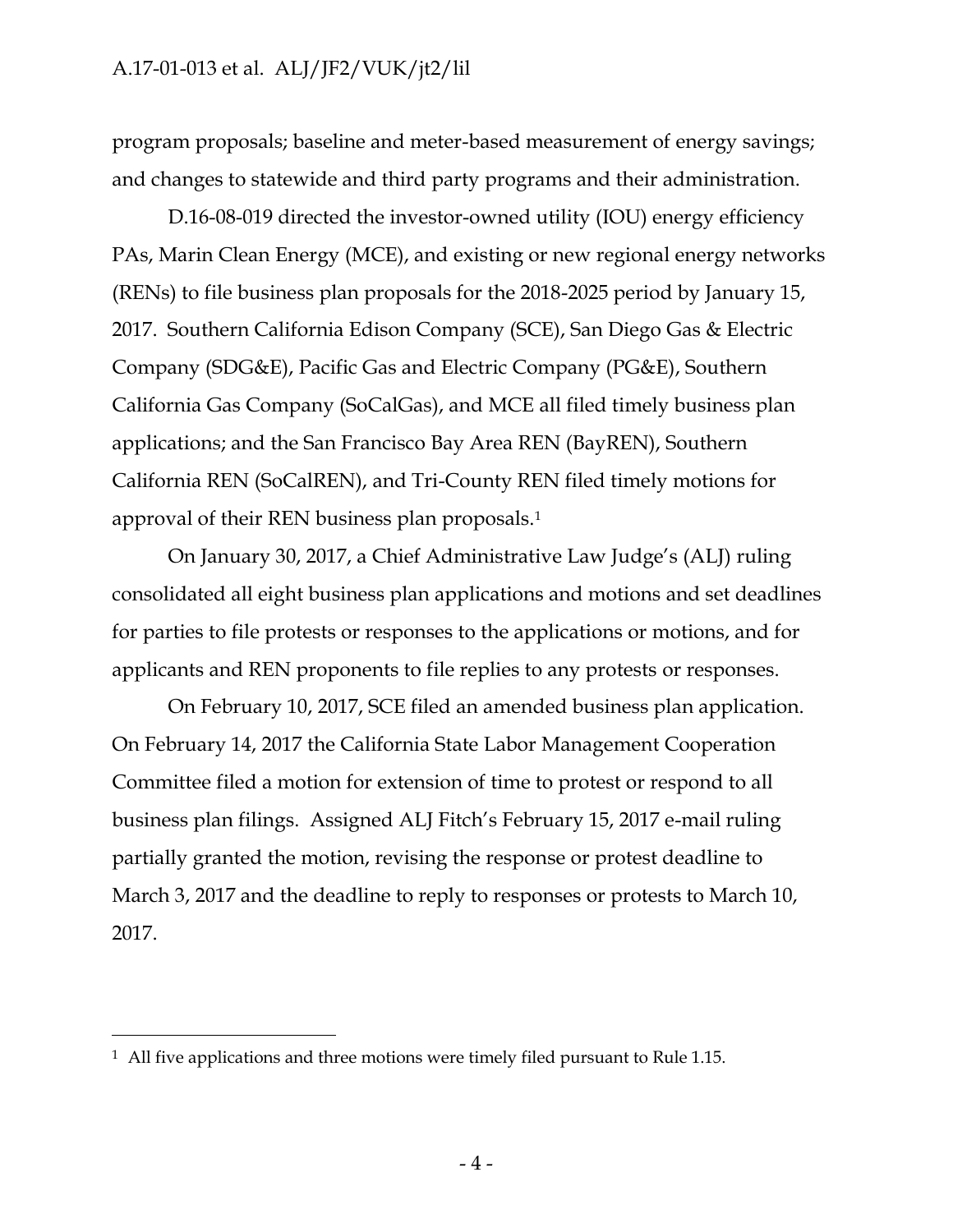$\overline{a}$ 

On March 3, 2017, protests were filed by: the City and County of San Francisco (CCSF); Coalition for Energy Efficiency (CEE); County of Los Angeles on behalf of Local Government Sustainable Energy Coalition (LGSEC); Office of Ratepayer Advocates (ORA); Rural Hard to Reach Local Government Partnerships' Working Group; The Utility Reform Network (TURN); MCE; PG&E and SoCalGas.<sup>2</sup> Also on March 3, 2017, responses to the applications were filed by California Energy Efficiency Industry Council (Council);<sup>3</sup> California Housing Partnership Corporation (CHPC) and Association for Energy Affordability; CodeCycle LLC; Energy Producers and Users Coalition (EPUC); City of Lancaster; National Association of Energy Service Companies (NAESCO); Natural Resources Defense Council (NRDC); Center for Sustainable Energy (CSE); BayREN; PG&E; SCE; SDG&E; and SoCalGas. <sup>4</sup> On March 10, 2017, all applicants and REN proponents filed replies to responses and protests of their applications and motions.

On March 16, 2017, the Commission held a prehearing conference (PHC) in this consolidated proceeding wherein parties discussed a draft scope and schedule which the ALJs had distributed to the service list ahead of the PHC. On April 14, 2017, the Scoping Memo was issued setting forth the scope and

<sup>2</sup> CCSF and MCE filed protests of PG&E's application; PG&E and SoCalGas filed protests of MCE's application; all other protests were not specific to one application or motion.

<sup>3</sup> The California Energy Efficiency industry Council has since changed its name to the California Efficiency + Demand Management Council (Council).

<sup>&</sup>lt;sup>4</sup> City of Lancaster filed a response to SCE's application; PG&E filed a response to each REN motion; SCE filed responses to the Counties of Los Angeles and Ventura, and specifically to the LGSEC Local Government Partnerships Statewide administration proposal; SDG&E filed a response to SoCalREN; and SoCalGas filed responses to Tri-County REN and SoCalREN and the LGSEC Local Government Partnerships Statewide administration proposal. All other responses were not specific to a single application or motion.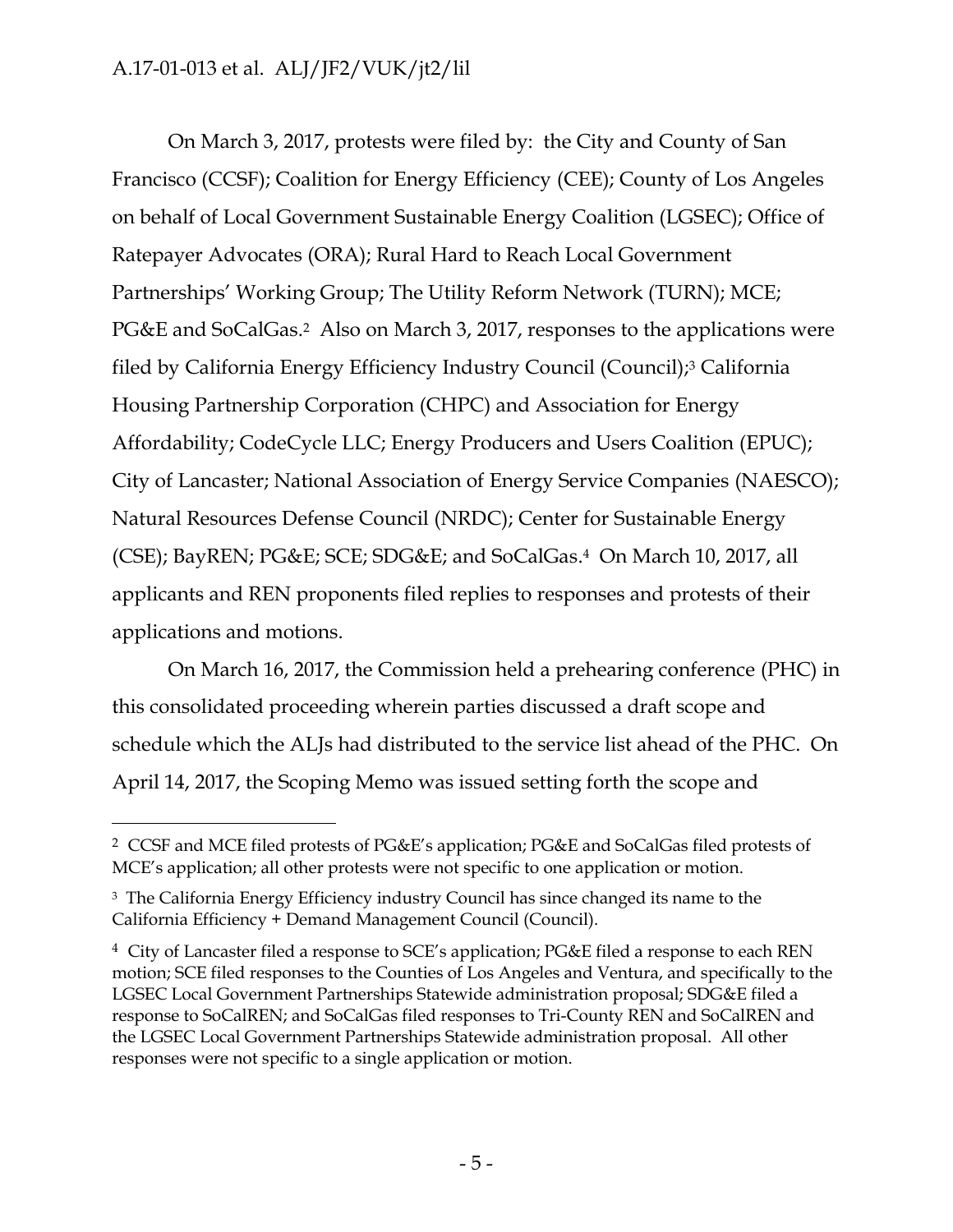schedule for the proceeding and seeking supplemental information from the PAs and prospective PAs.

On June 9, 2017, the ALJs issued a ruling modifying the remaining procedural schedule.

On June 16, 2017, Commission staff held a workshop on third party solicitation issues.

On August 4, 2017, proposals for the third party solicitation process were filed by the following seven parties: CEE; County of Los Angeles on behalf of SoCalREN; ORA; PG&E; SCE; SDG&E; and SoCalGas.

On August 18, 2017, the following parties filed comments on the third party solicitation process: CEE; County of Los Angeles on behalf of SoCalREN; Council; GreenFan, Inc. (GreenFan); MCE and BayREN, jointly; NAESCO; NRDC; ORA; PG&E; Small Business Utility Advocates (SBUA); SCE; SoCalGas; and Verified, Inc. (Verified).

On September 1, 2017, the following parties filed reply comments on the third party solicitation process: CEE; County of Los Angeles on behalf of SoCalREN; Council; GreenFan; NAESCO; NRDC; ORA; PG&E; SBUA; SCE; SDG&E; SoCalGas; and Verified.

#### <span id="page-6-0"></span>**2. Solicitation Process Proposals**

Proposals for the conduct of third party solicitations were filed by all four IOUs, plus SoCalREN, CEE, and ORA. The IOU proposals are described first below, followed by the proposals of the other parties.

#### **2.1. IOU Proposals**

<span id="page-6-1"></span>Each of the IOUs submitted a solicitation proposal that details its approach to third party solicitations, including sectoral designations, budget ranges, savings goals, solicitation processes, evaluation factors, and schedules.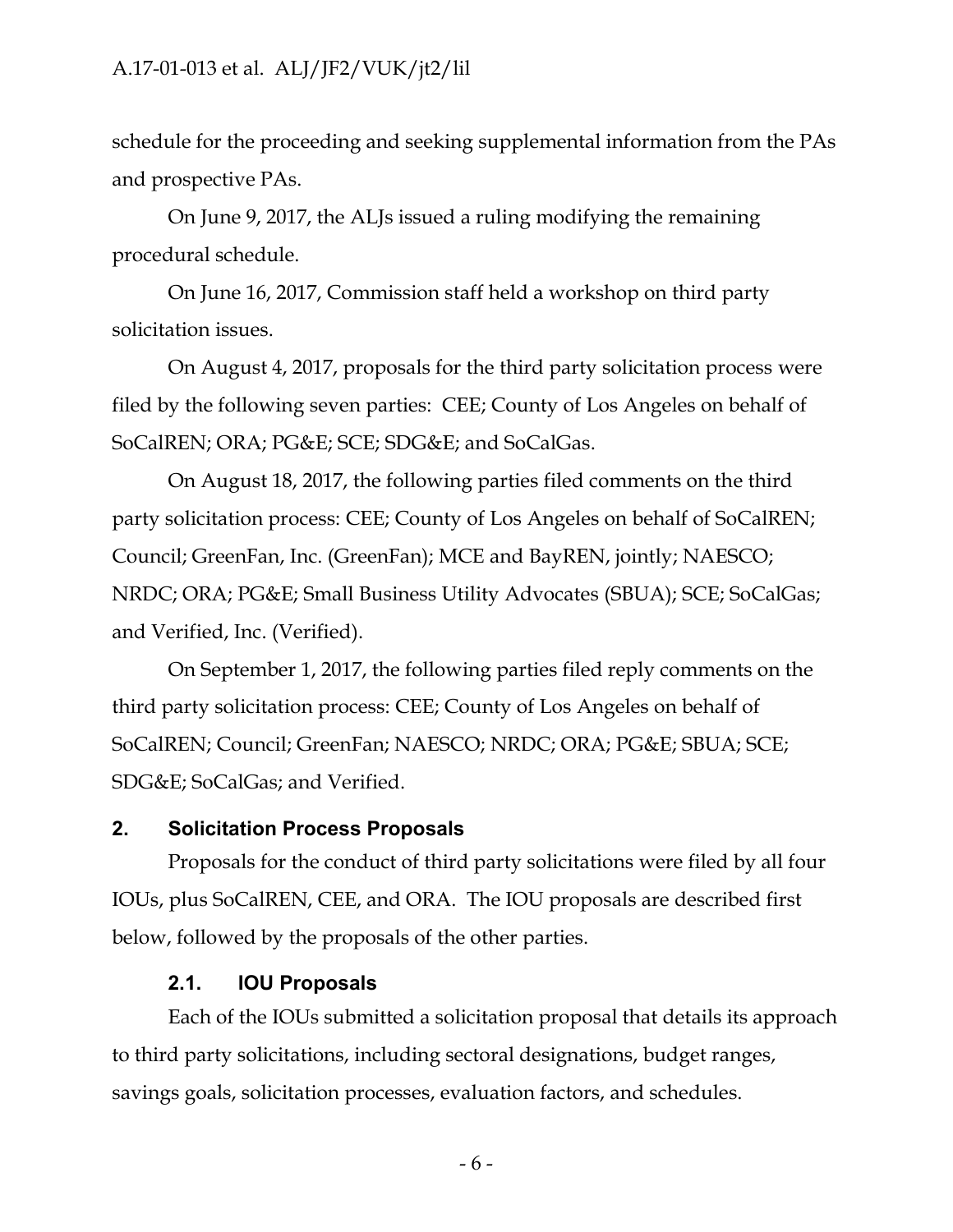All of the IOUs except  $SDG&E^5$  proposed to utilize a two-stage solicitation process. Stage 1 would be a request for abstract (RFA) process, to gather high level information on prospective programs and contractors. In the RFA stage, participants would provide a short abstract summarizing their proposed program, approach, qualifications and experience, and indicative pricing. IOUs would then select potentially qualified respondents following scoring and evaluation of the abstracts. In their selection processes, some IOUs also propose that they will assess viability and usefulness of the programs proposed in the RFAs.

If there was a robust response, the IOUs would then issue a request for proposal (RFP) soliciting detailed offers from qualified participants. RFP responses would then be evaluated with qualitative and quantitative criteria, and would also utilize in-person interviews. The most competitive participants would then be notified that they are short-listed and would proceed to the contract negotiation phase.

The IOUs also indicate the need to utilize other processes such as requests for information (RFIs), as necessary. In addition, in some cases, such as time-sensitive situations, the two-stage process might be bypassed in favor of only an RFP process.

The IOUs state their intent to collaborate on a standard form requiring participant information, such as company name, size, revenue, location, etc. The IOUs state that this standardization should help participants respond to multiple solicitations, especially if they are issued concurrently by multiple IOUs.

 $\overline{a}$ 

<sup>5</sup> SDG&E's proposal, at 11, discusses both a one-stage and a two-stage process, but indicates a preference for utilizing the one-stage process with two steps.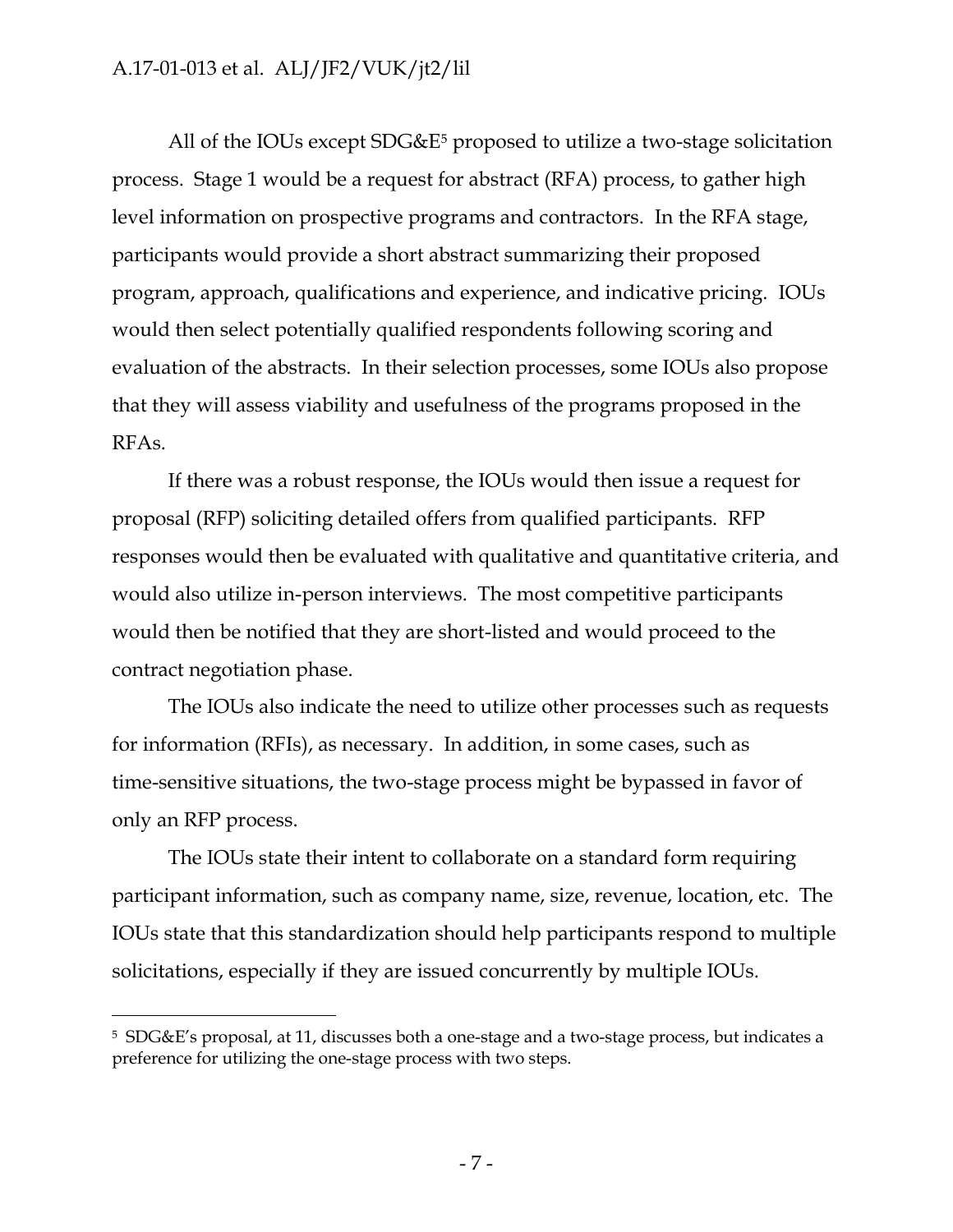The IOUs also propose to utilize a "pro-forma" contract version that can be further negotiated and amended by a successful participant in the solicitation process. The standard pro-forma contract would include general terms and conditions, consisting of commercial and regulatory terms that are required regardless of the product or services being procured.

The IOUs also propose a rolling solicitation timeline that would rotate through the various sectors, with a manageable number of solicitations (approximately 3-5) occurring every six months. The timeline is designed to ensure that all IOUs reach at least 60 percent of their portfolios being designed and implemented by third parties by the end of 2020. This would result in a completely refreshed portfolio in place by 2021.

Each IOU included in its solicitation proposal a schedule for the solicitations over the next three years or so. SCE also included a generic timeline for each of nine steps in the solicitation process, as follows:

- Step 1: RFA preparation and release (1-3 months)
- Step 2: RFA responses (1 month)
- Step 3: RFA evaluation and selection (2-3 months)
- Step 4: Solicitation preparation (3-4 months)
- Step 5: Solicitation release (1 month)
- Step 6: Solicitation response and evaluation (2-3 months)
- Step 7: Contract recommendation (1 month)
- Step 8: Contract negotiation (1-4 months)
- Step 9: Program mobilization (3-6 months)

SoCalGas and SDG&E presented timelines with similar steps, compressed into fewer total steps, with slightly different lengths of time devoted to each. The overall approach and elapsed time is similar, however.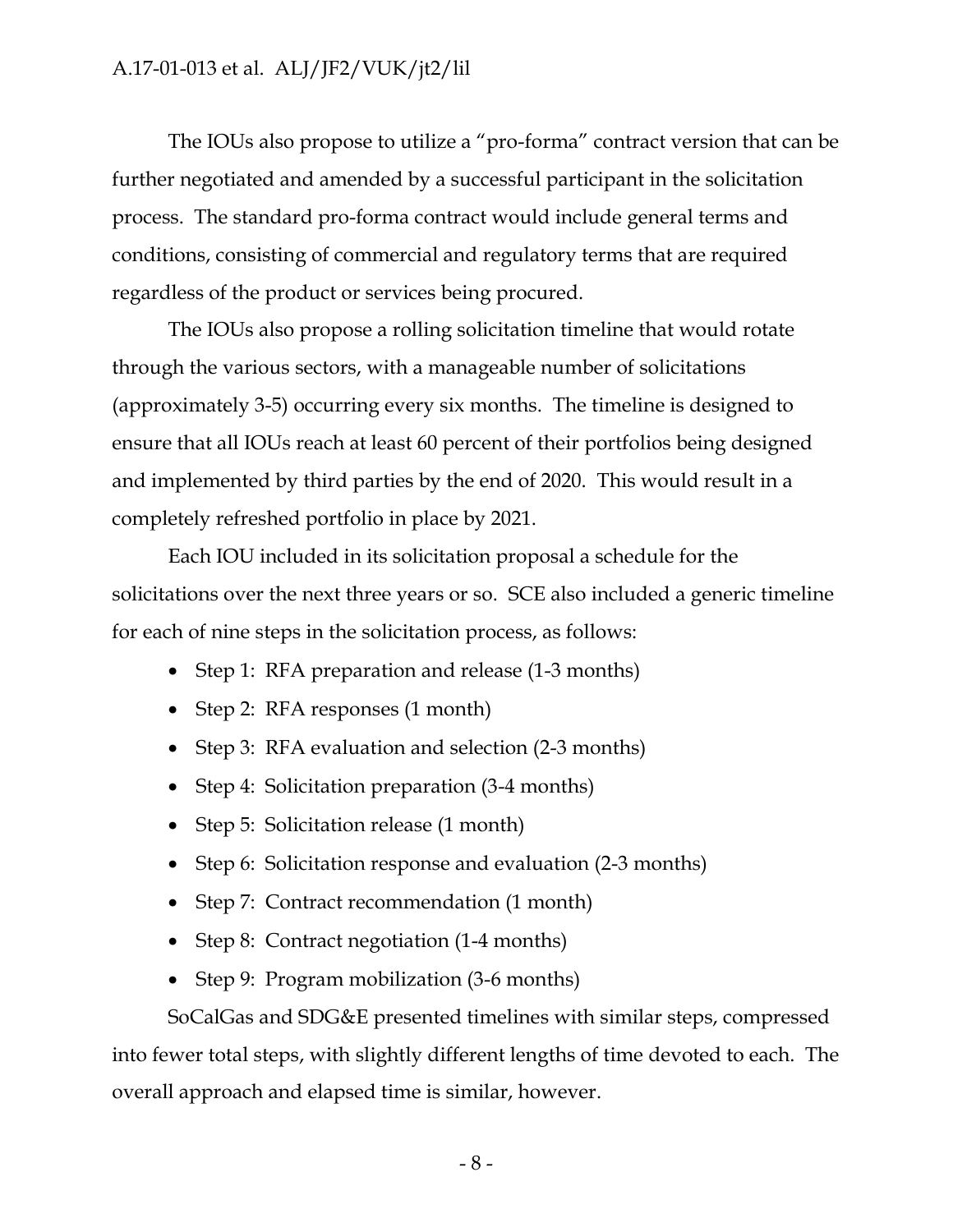The IOUs also described how the process would work if a program delivery was being transitioned from an IOU implementer to a third party, or from one third party implementer to another.

To ensure a robust response to the solicitations, the IOUs propose to notify potential participants via individual IOU websites, the California Energy Efficiency Coordinating Committee (CAEECC) website, and the rulemaking and business plan service lists. In addition, they plan to conduct vendor outreach and training, and conduct bidder's conferences for each solicitation.

The IOUs propose to transition from the use of a peer review group, currently in place for all utilities, to a procurement review group (PRG) that is modeled on the supply-side PRG process utilized by all of the IOUs. While the structure and purpose of the groups is similar, the IOUs state a commitment to ensure broader participation in solicitation review from parties with meaningful expertise who are nonetheless not financially interested in the outcome of the solicitations (guarding against any financial conflicts of interest).

The IOUs cite concerns discussed in the CAEECC process that members of the CAEECC who are market participants not be able to participate in an oversight role for solicitations because they may also be third party implementers who should not have access to the pricing, performance, and marketing strategies of their competitors, giving them access to unfair advantage and superior market knowledge.

Given these concerns, stakeholders also proposed utilizing independent evaluators (IEs), for contracts valued at \$5 million or more, to monitor the third party solicitations in a manner that supports the continued role of the PRGs and the solicitation process in general.

- 9 -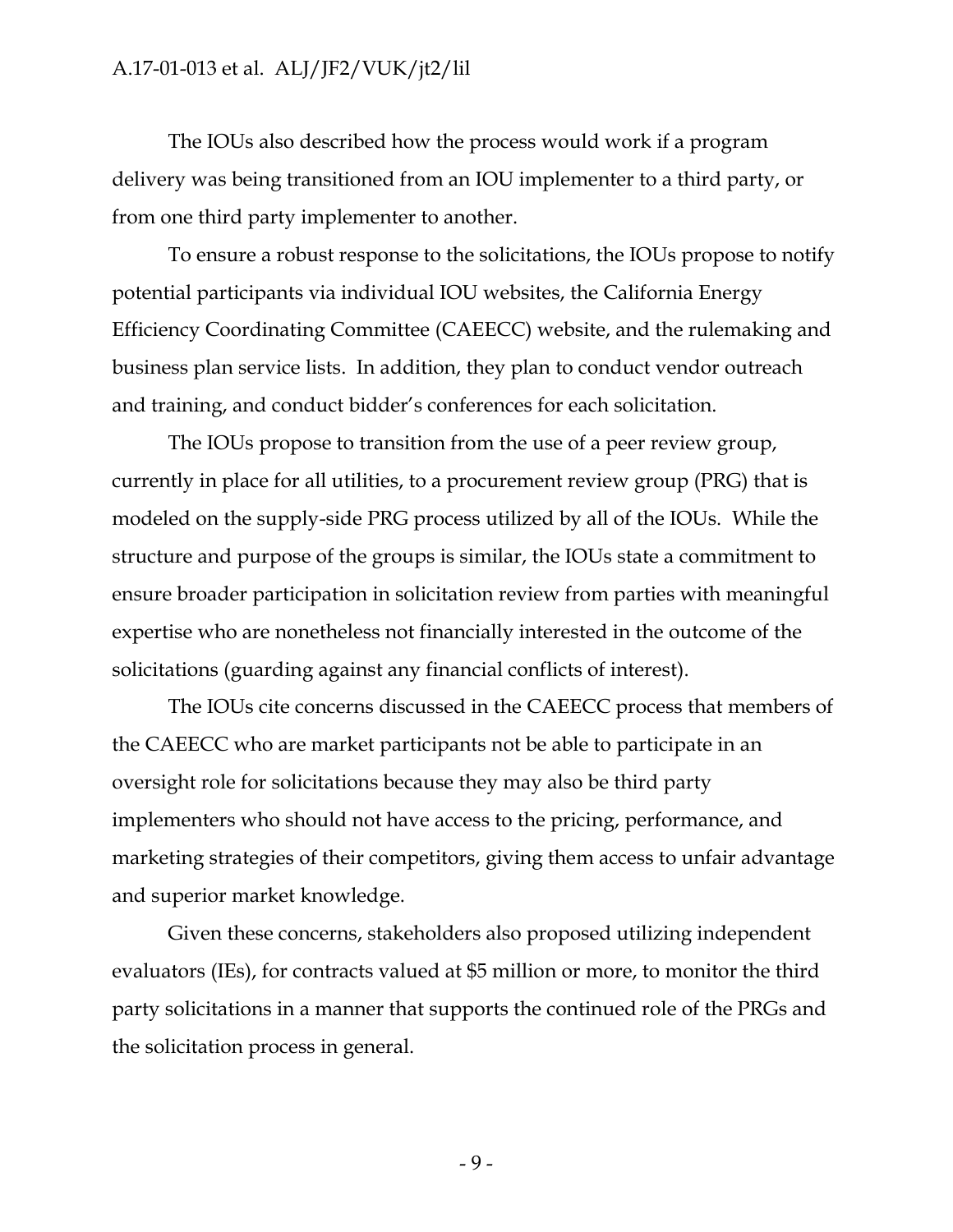The IOUs propose that each utility continue to have its own PRG, whose role would include, but not be limited to:

- Reviewing each IOU's sector- or segment-specific solicitation plans
- Providing timely input into the draft RFP language and evaluation criteria
- Reviewing IE presentations and reports
- Providing recommendations to each PA based on its review
- Reviewing and commenting on IE advisory reports, as applicable.

The IOUs also propose that each PRG include Commission staff representing both Energy Division and ORA, other state agencies as appropriate (such as the California Energy Commission (CEC)), public interest advocates such as TURN and NRDC, and organizations involved in the energy industry whose members do not have a financial interest in the outcome of each solicitation, such as California Utility Employees.

The IOUs also suggest that because the PRG will have access to the financial and operating information of individual energy efficiency businesses when reviewing the offers received, representatives of any firm or organization whose members may compete in a solicitation should not serve on the PRG.

Finally, each PRG would function in an advisory capacity to each IOU and not to the Commission.

In addition, the IOUs propose to work with IEs on an ongoing basis for any solicitation worth \$5 million or more, having the IEs create and deliver reports to the PRG to inform its discussions and provide potential advice to the IOUs. The IE would advise the lead IOU and assess the conformance of the solicitation with Commission direction, solicitation plans, the approved business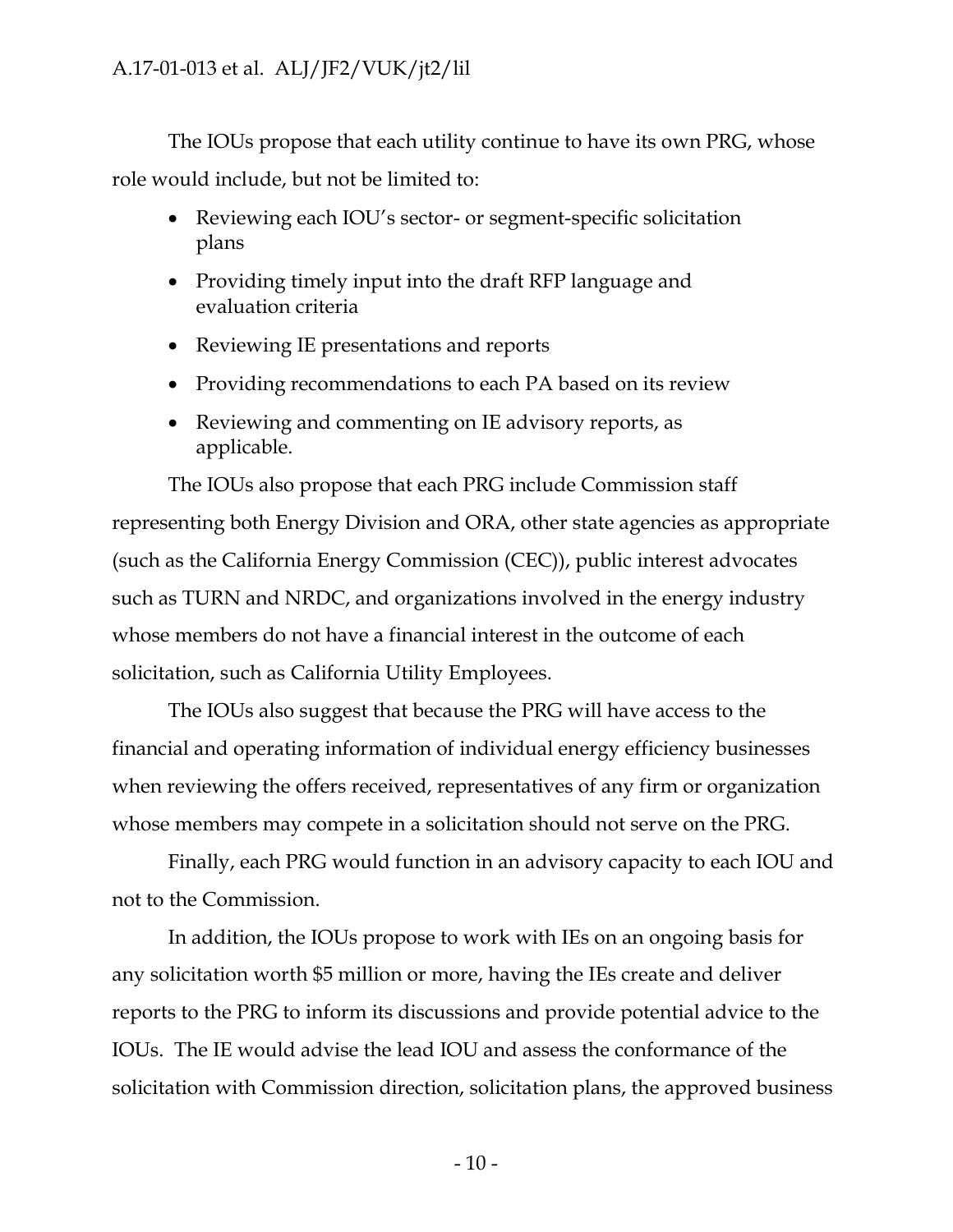plans, and other applicable policy. The IE would rely on a standard checklist and would attend relevant IOU meetings. Specific tasks and responsibilities of the IE may include, but not be limited to:

- Assessing conformance with Commission and RFP requirements (as prescribed in each PA's solicitation protocol)
- Assessing whether contract negotiations are being conducted fairly
- Mediating disputes that may arise during contract negotiations
- Offering process improvement suggestions throughout the solicitation process
- Generating advisory reports, which will be available to the PA and its PRG.

The IOUs propose that in order to implement the IE concept in a timely manner, they would rely on their existing pool of IEs, which have been confirmed by Commission staff according to the IOUs' bundled procurement plans for supply procurement. PG&E states that it would support soliciting additional energy efficiency expertise for IEs, but cautions that expertise and cost should also be factors.

PG&E also proposes that, going forward, each IOU conduct a competitive solicitation to select one or more IEs qualified to monitor their energy efficiency third party solicitations. Candidates would have expertise in evaluation, energy efficiency, demand response, but not necessarily expertise in energy procurement, construction practices, or power purchase agreements.

PG&E proposes that the IOUs' selection of IEs be confirmed by Energy Division management and approved IEs would be placed in a pool of qualified IEs.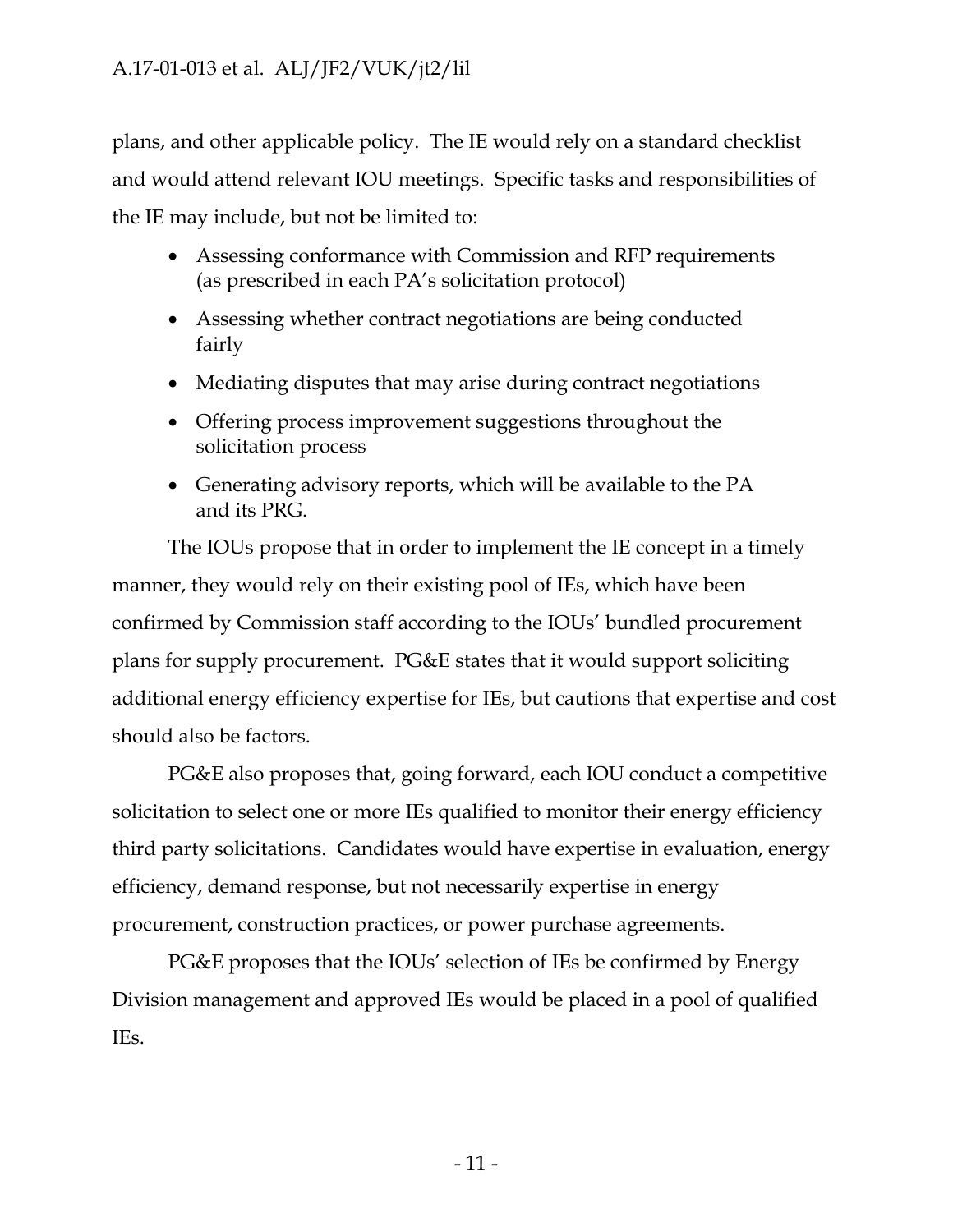The IOUs propose that they present selected offers to the PRG for feedback and guidance. When an IE is employed, the IE would also present its report and recommendation to the PRG, which PRG members could then use to inform evaluation and guidance to the IOU. After meeting with the PRG, the IOUs would proceed to the contract signing phase of the process, followed by program implementation. Commission approval for signed contracts would not be required after the PRG has reviewed the process.

The IOUs also included a set of bidder evaluation criteria or scoring criteria, including such considerations as responsiveness to the RFA/RFP requirements, cost, feasibility/likelihood of success, innovation, capabilities and experience, and diversity.

The IOUs also suggest that third parties should propose embedded evaluation, measurement, and verification (EM&V) approaches in their program proposals, where applicable.

#### **2.2. Other Party Proposals**

<span id="page-12-0"></span>The County of Los Angeles, on behalf of SoCalREN, submitted a proposal that describes the contracting process required by the County for soliciting commodities and services, which SoCalREN would utilize when hiring third parties as part of its energy efficiency program administration. The process includes required elements, as well as a process for protests, an RFP template, and a bidder training approach.

CEE submitted a proposed process that would apply to the IOU PAs. In its proposal, CEE included a list of items which each bid proposal would be required to include, such as: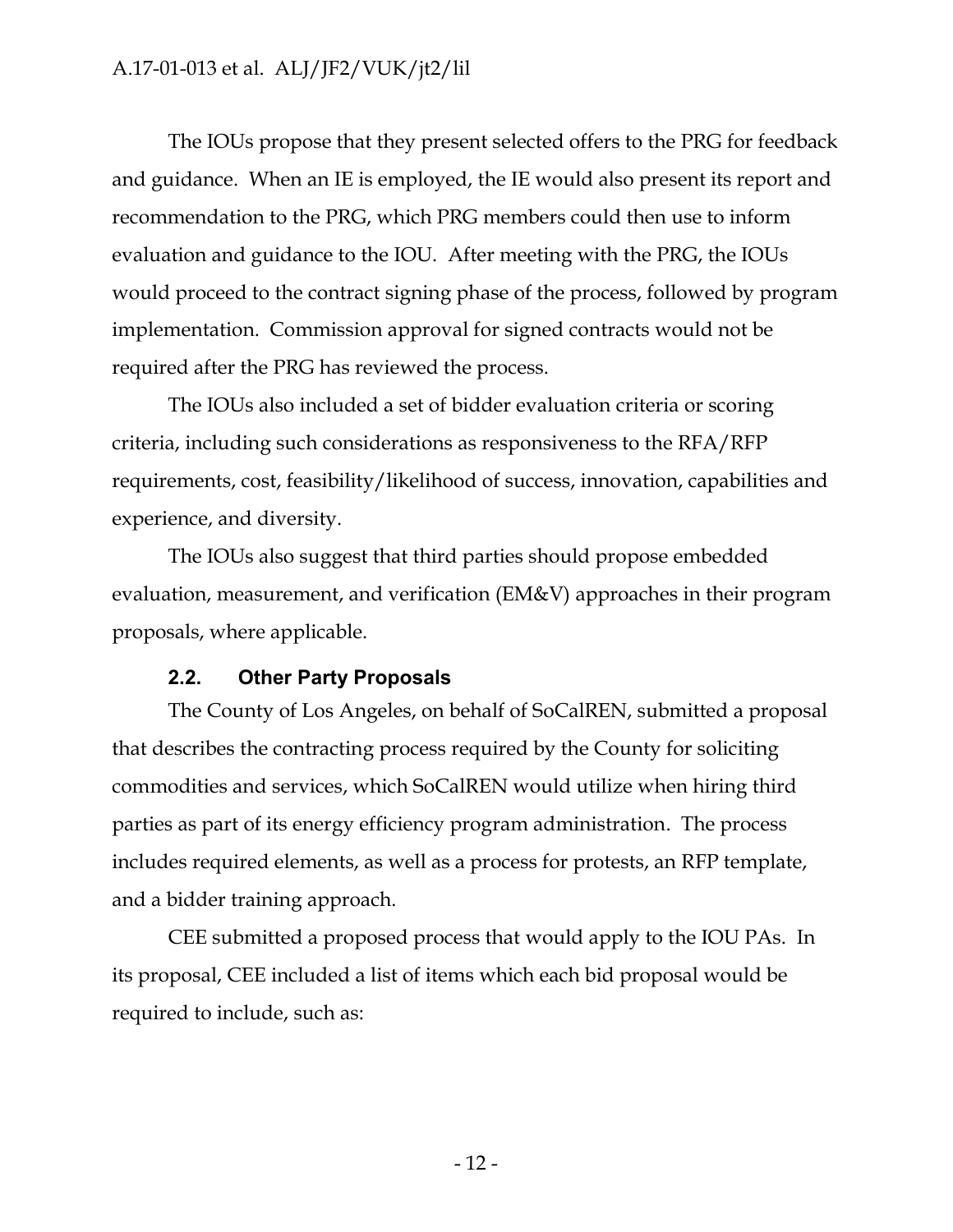- How the proposal meets legislative and CPUC policies and goals
- A large number of requirements related to workforce training and quality installation, including participation of minority and disadvantaged communities, requiring quality control, and compliance with permit and code requirements
- If workforce standards are not included, justification for why they are not included
- Inclusion of meter-based measurement and verification  $(M&V)$ , or if not, justification for why it is not included.

CEE also supports utilizing PRGs and IEs as essential elements of the portfolio structure. CEE supports the Commission hiring the IEs directly for a period of at least three years, as distinct from the IOU recommendation for their direct hiring of the IEs. CEE includes a list of functions that the IE should perform, in conjunction with the PRGs.

CEE is also concerned about guarding against potential conflicts of interest by IEs, and references the Commission's rules and discussion in D.05-01-055, about independence of EM&V consultants as a model for a similar set of rules for IEs.

Finally, CEE recommends that all third party contracts be submitted to the Commission for approval via advice letters.

ORA submitted the most comprehensive non-IOU proposal for the third party solicitation process. ORA proposes that the IOUs submit for Commission approval solicitation plans that provide a roadmap detailing:

- Overarching procurement strategies and individual solicitation objectives;
- Need determinations and a description of how need was determined;
- Solicitation budgets and procurement targets;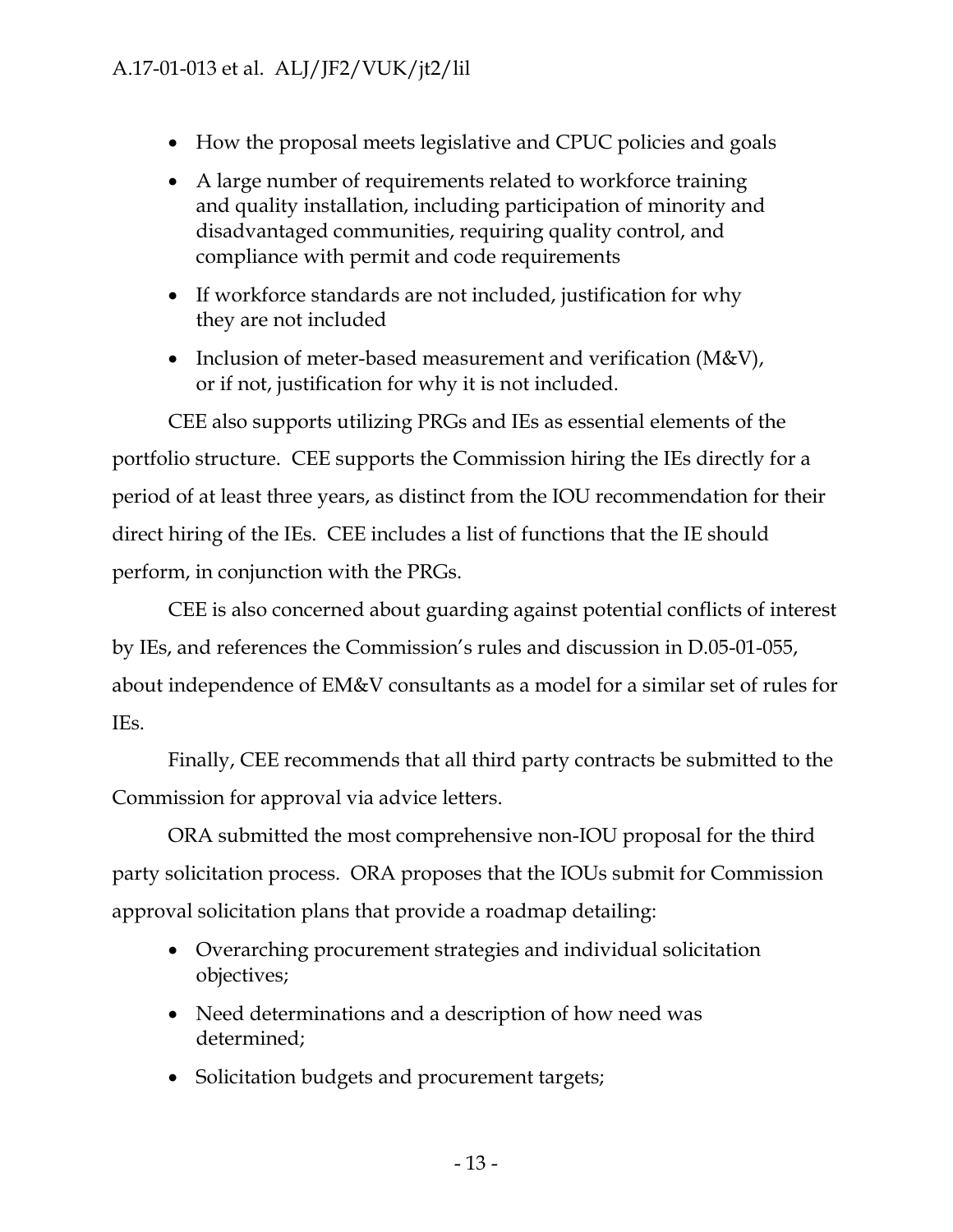- General criteria that will be used to evaluate potential bids;
- Expected schedules for upcoming solicitations; and
- Metrics and indicators that can be used to determine whether the solicitation plans are accomplishing their objectives.

ORA proposes that the PAs should submit solicitation plans as part of their business plan applications for Commission approval, as has occurred here. Further, ORA indicates that if the Commission finds any solicitation plans deficient they should be required to be revised and submitted via a compliance filing following a final decision in the proceeding.

ORA also points to the Commission's presumption, in D.16-08-019, that program design and delivery tasks should be conducted by third parties, unless the utilities specifically make a case for why utility personnel must conduct the program activity. ORA points out that the IOUs fail to address this concern in their current business plans.

To address this, ORA proposes two potential pathways that the IOUs can use to establish that they have met this required showing, either by demonstrating competitive bidding or submitting utility program personnel justification narratives. In the first example, ORA suggests that the IOUs be required to submit a responsive bid in a competitive solicitation along with third parties; that competitive bid would be evaluated by stakeholders and the Commission. Alternatively, if the IOU submitted a narrative justifying the use of utility personnel, it would be required to describe:

- The specific program activities the IOU proposes to use utility personnel to perform;
- Why the IOU proposes to use utility personnel for those specific program activities;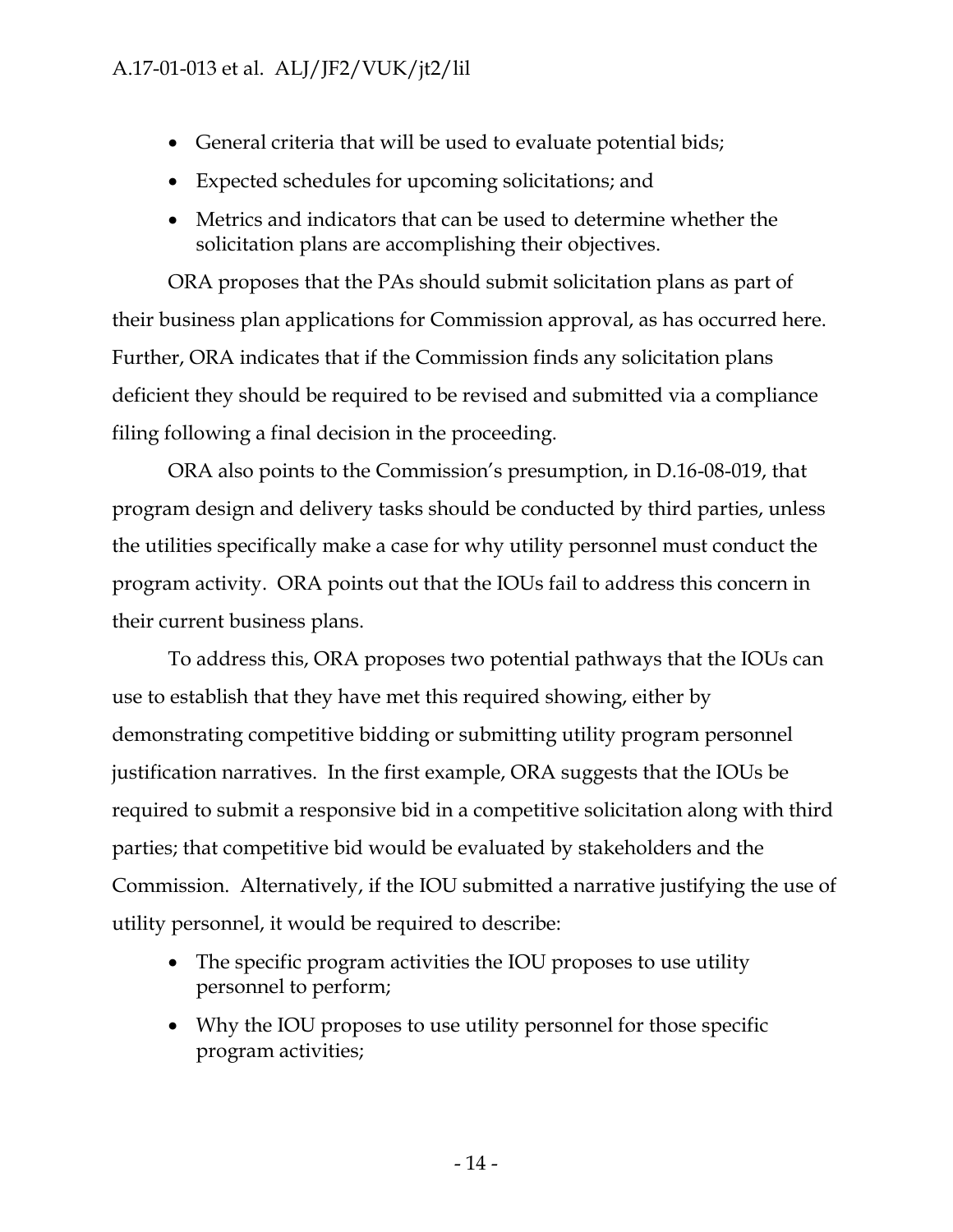- The estimated annual cost for the program activities that will be performed by utility personnel, with clear per-unit costs, similar to what the IOU would require from a third party vendor contract;
- Whether the program activities are available in the market and the estimated cost for comparable services from non-utility vendors;
- How the utility will ensure that the use of utility personnel does not unreasonably constrain the program design and delivery of third party programs; and
- How ratepayers and customers will benefit from the use of utility personnel for program delivery instead of non-utility third parties.

ORA suggests that after the initial approval of the business plans, the utilities could submit revised narratives annually along with the budget advice letters in September of every year. ORA also suggests that wherever possible, the amounts charged to the IOU balancing accounts for these activities should be on a pay-for-performance basis.

On the issue of solicitation oversight, ORA proposes the use of both the PRGs and the IEs, similar to the structure the Commission utilizes for generation solicitations. In addition, ORA proposes that all third party contracts be submitted for Commission approval. ORA suggests that all contracts resulting from a specific Request for Offer could be submitted together in a Tier 2 advice letter, which ORA argues is common practice for many types of contract approvals, including some on the demand-side such as the demand response auction mechanism results.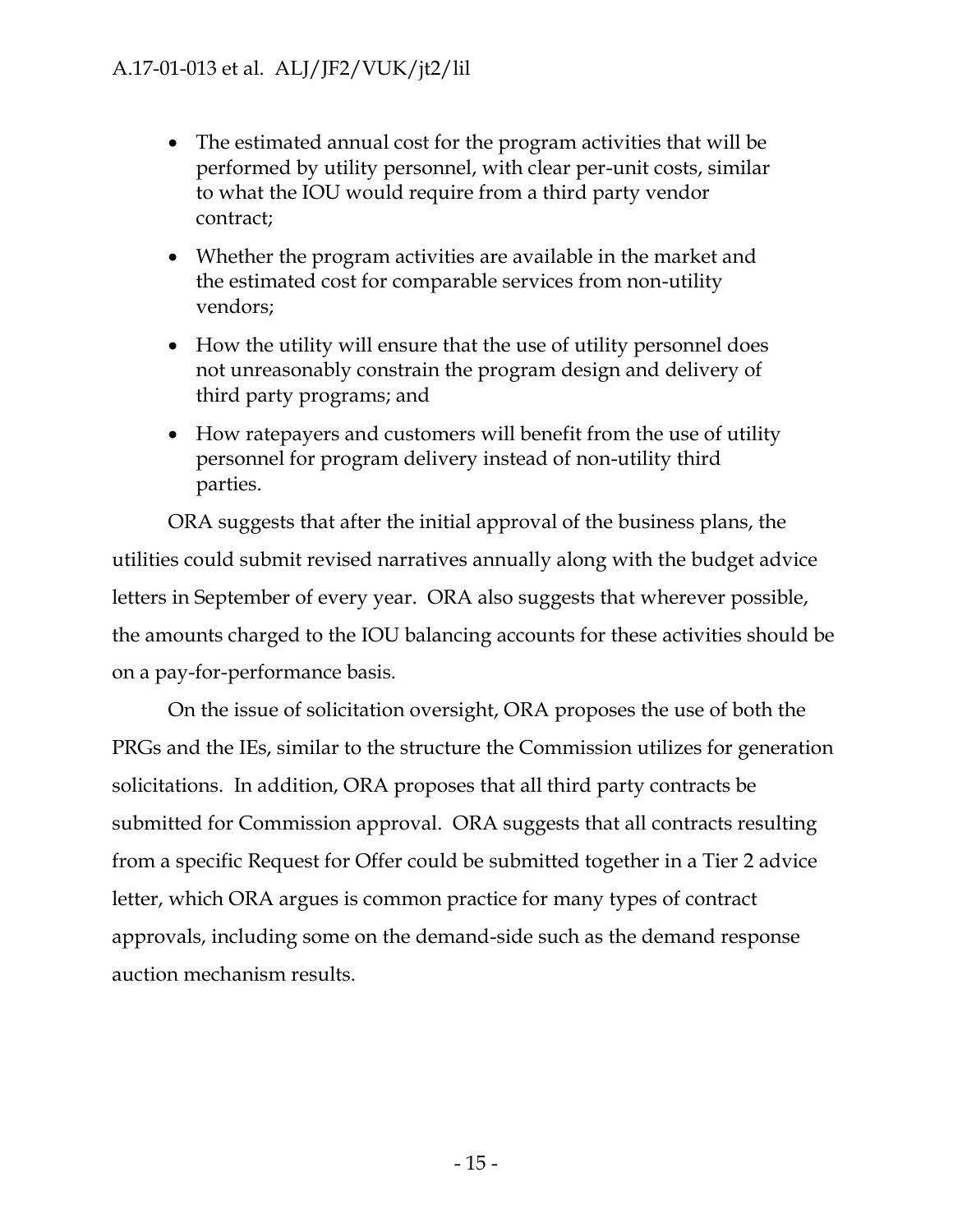### <span id="page-16-0"></span>**2.3. Comments of parties on solicitation proposals**

SCE filed comments primarily in response to the proposals of ORA and

CEE, making the following general points:

- Energy efficiency PAs should not have to identify the programs and program activities they will implement until after the PAs conduct third party solicitations
- SCE's existing PRG for power procurement contracts is sufficient for reviewing energy efficiency contracts
- The IEs should be under contract to each PA and not to the Commission
- The PAs should be required to list their third party contracts in their annual budget advice letters, rather than seek approval via separate advice letters
- Contract terms should be left to contract negotiations and not pre-determined in a decision on the business plans.

PG&E's comments object to the idea of requiring advice letter approval of all third party contracts, suggest utilizing the existing IE pool and augmenting if needed, and object to the notion that an IE under contract to the PAs would be biased toward that PA.

SoCalGas' comments request that the Commission approve their proposed PRG structure, reiterate their view that IEs will impede the third party solicitation process, and object to an advice letter filing requirement for contract approval. SoCalGas also argues that the third party requirements should apply to all PAs, not just IOU PAs.

CEE filed comments that support two of ORA's proposals, to 1) run solicitations for new IEs with demand-side energy efficiency experience and 2) require contract submission to and approval by the Commission for third party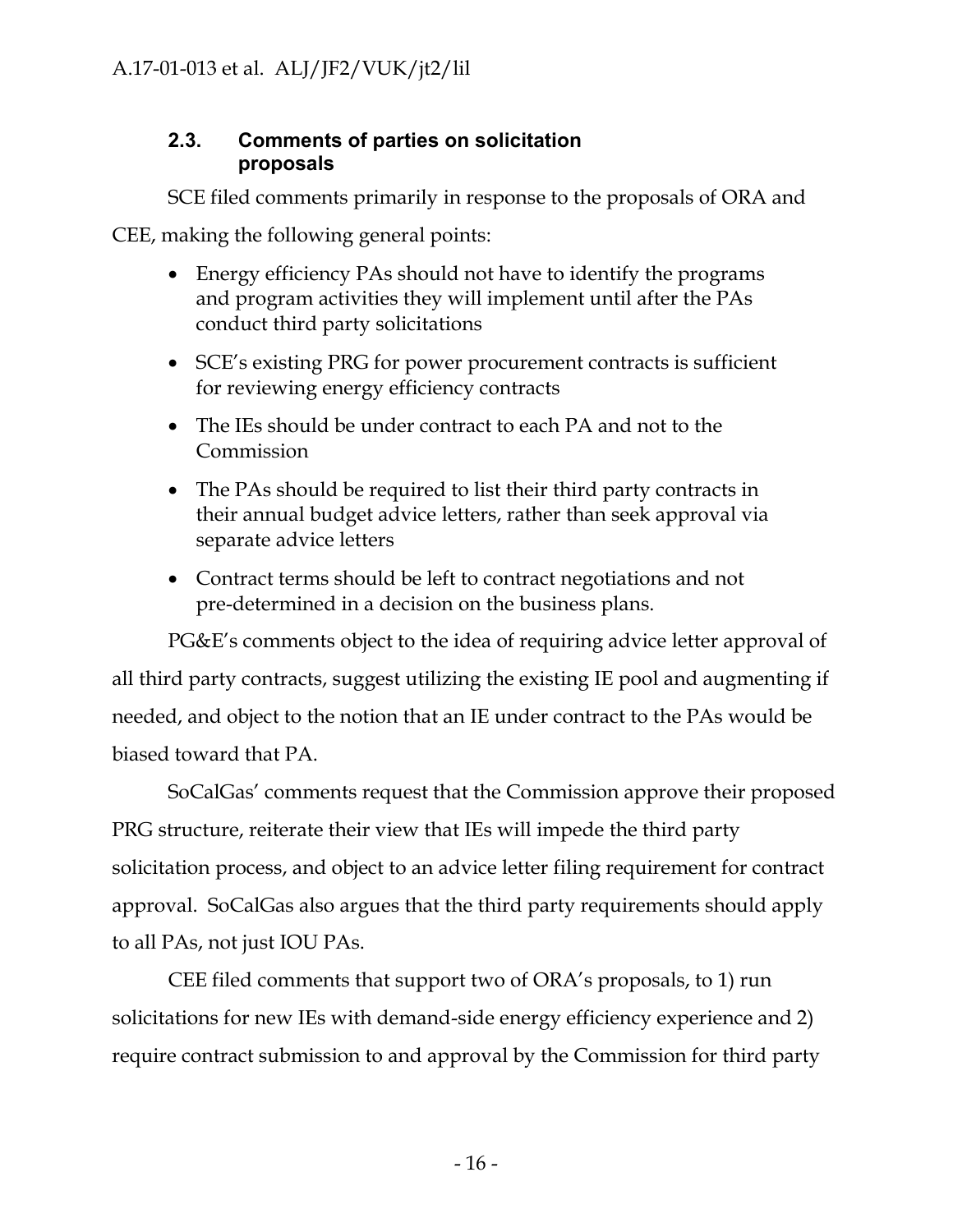contracts. CEE opposes setting a \$5 million threshold for IE review, as proposed by some of the IOUs.

CEE also submitted detailed comments on a number of the scoring criteria proposed by SDG&E and SoCalGas, supporting most of them, with some changes to reflect emphasis on safe and proper installation, Commission policies, and augmenting the diversity criteria. CEE also suggests that the Commission require PG&E and SCE to adopt the same scoring criteria, as modified by CEE's suggestions.

Finally, CEE also suggests that several of the workforce, education, and training proposals be statewide rather than local.

County of Los Angeles, on behalf of SoCalREN, responds to the solicitations proposals with the following two major points:

- The Commission should not be prescriptive in dictating required coordination among PAs; rather, such coordination should be fluid.
- An IE and PRG process would be unnecessary and redundant to require of RENs.

ORA, in its comments, focuses on the following recommendations:

- The IOUs have failed to provide sufficient justification for program activities proposed to be implemented with utility personnel and the Commission should require those activities to be bid out in competitive solicitations.
- An IE should be assigned to evaluate all utility energy efficiency solicitations unless Commission staff, in consultation with the PRG, determines that the costs of an IE outweigh the benefits.
- SoCalGas' proposal to utilize a PRG without an IE should be rejected.
- The Commission should ensure meaningful oversight of ratepayer funds for all competitive solicitations for program activities of all PAs.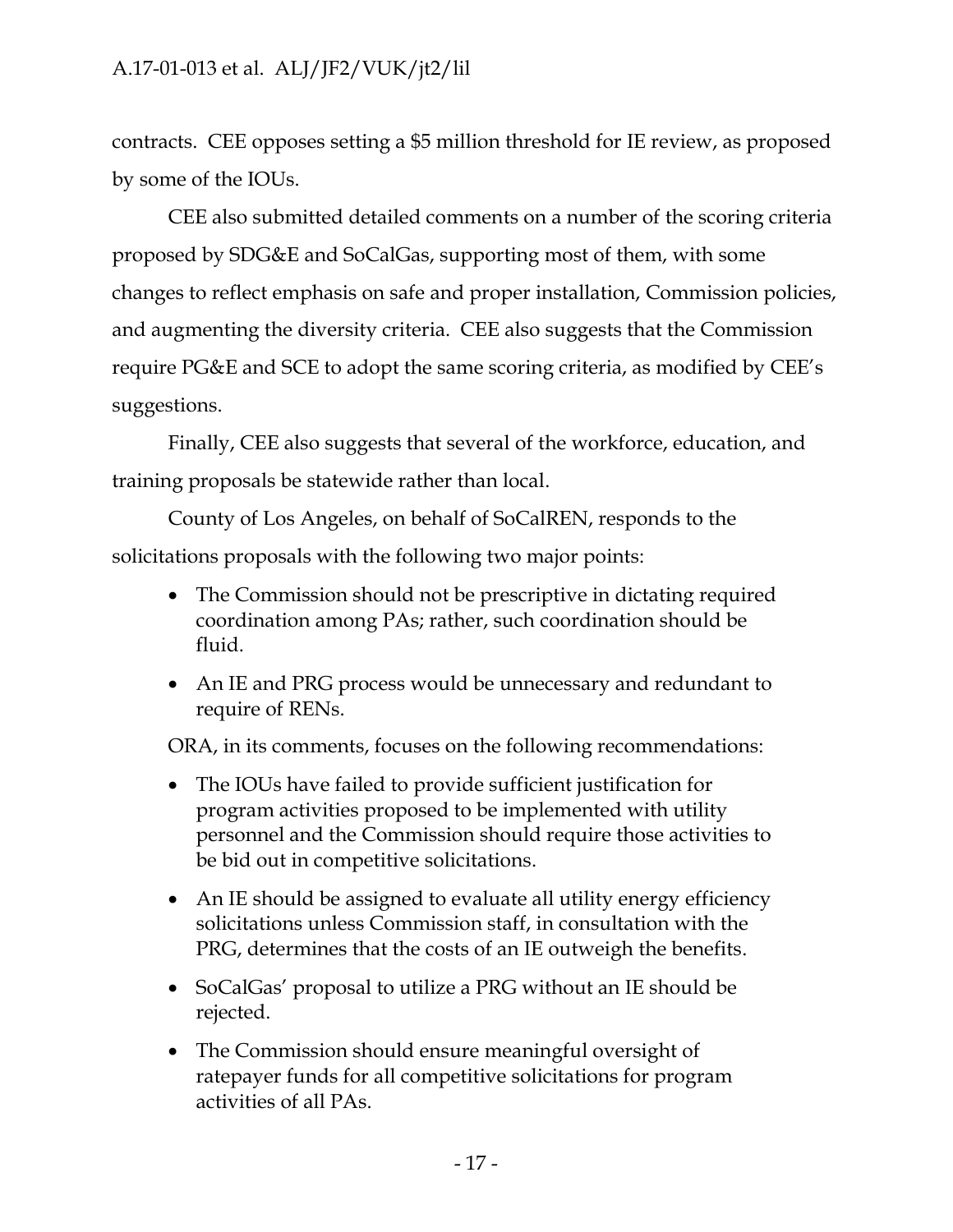The Council submitted comments on the solicitation proposals, with the following key points about the process:

- PRG and IE processes should render Commission approval of individual contracts unnecessary.
- The proposed PRG and IE processes should be approved, with a focus on Commission policy and business plan conformance.
- The Commission should approve the process without delay and ahead of business plan approval, and allow for solicitations with existing IEs, if needed.
- The Commission should allow for reasonable extensions of existing third party contracts and maintain the deadline for 60 percent third party designed and delivered programs by 2020.

The Council is also concerned about several specific items in the PA proposals regarding communication of solicitation, bid status, level of detail, and inclusion of certain information in the solicitation process, as well as the timeline for certain sector solicitations. Finally, the Council would like the Commission to determine that strategic energy management (SEM) and potential energy efficiency and demand response limited integration programs are not part of the 60 percent requirement for third party programs.

NAESCO's comments make a number of overall points about the PAs' solicitation proposals. First, NAESCO feels that the IOU solicitation plans show a surprising lack of coordination at this stage of the proceeding, given the Commission's emphasis on statewide programs and uniform PA administrative approaches. In particular, NAESCO objects to the PG&E proposal to utilize a "platform" concept, which NAESCO believes may have merit, but hasn't been well coordinated with the other IOUs.

NAESCO also states that the IOUs still seem to be unclear about the Commission's definition of third party programs with respect to the purpose of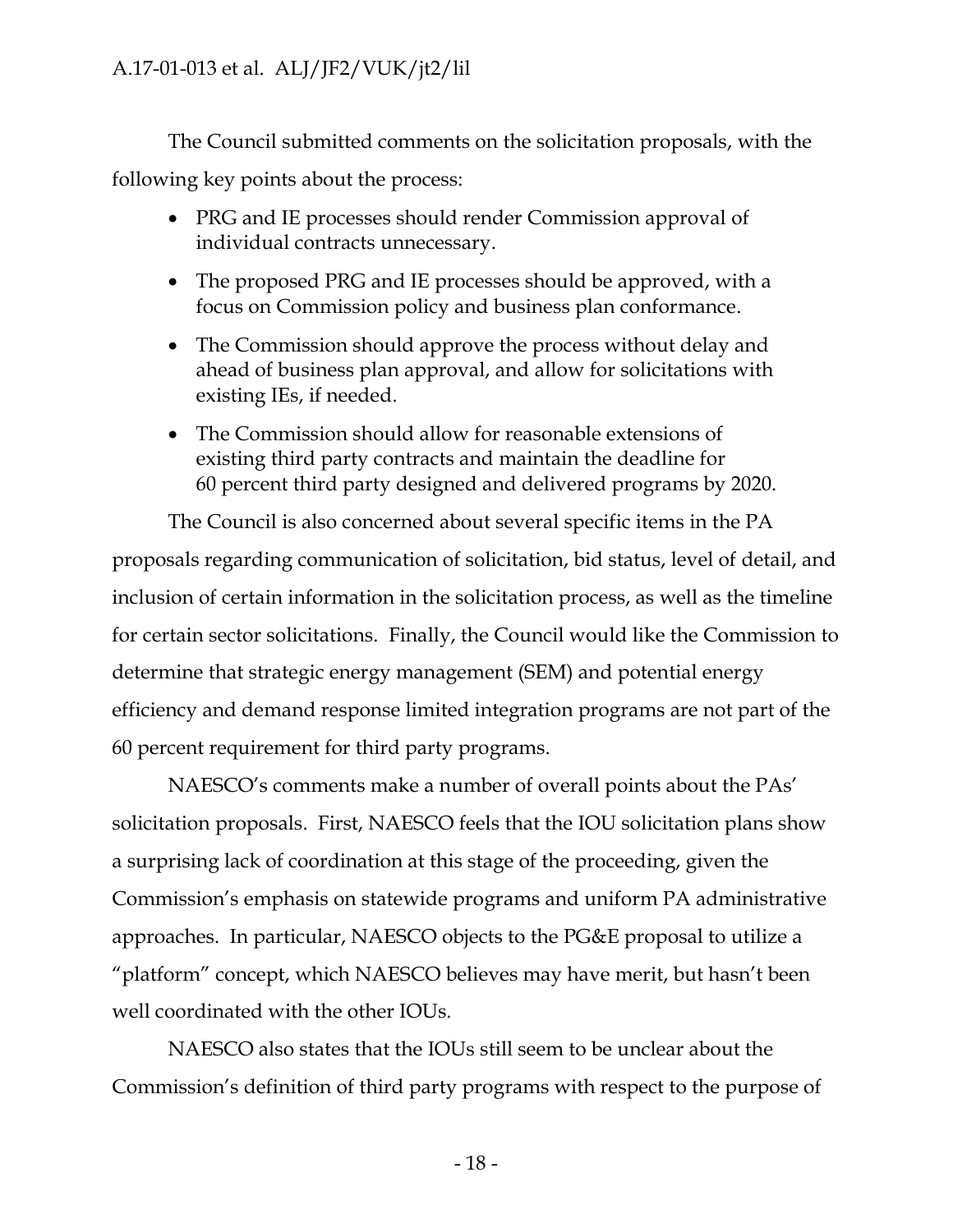the programs in the energy efficiency portfolio, and the role of the third parties in the design and implementation of their programs. In particular, NAESCO points to the lack of consistency in budget allocations to the statewide program areas among the IOUs. In addition, consistent with the Commission's prior direction, NAESCO objects to the idea that utilities would retain any functions that could be bid out to third parties, and requests that the utilities not be allowed to do so without justifying the need.

NAESCO also argues that the IOU plans do not conform to the requirements of D.16-08-019, specifically with respect to the Commission's direction to propose to bid out 60 percent of the portfolio, or more unless the IOUs specifically justify why functions should be performed by utility personnel.

Finally, NAESCO believes the IOUs seem unclear on the proper role of the IE and PRGs. In particular, NAESCO objects to the use of IEs with supply-side expertise to evaluate energy efficiency programs. They also argue that the purpose of the PRGs should be to advise the Commission and not the PAs.

NRDC's comments focus on requesting that the Commission resolve the process for the third party solicitations prior to adopting the business plans, preferably in ruling. NRDC requests that the preliminary ruling resolve the following issues:

- Requirement to have a PRG and an IE, citing "widespread" support."
- Expertise required to serve as an IE.
- Determination of who will hold the contract with the IEs. NRDC supports having the IOUs hold the contracts, with safeguards to ensure no bias. NRDC argues that having the Commission hold contracts is impractical given state contracting challenges.
- Membership guidance on the PRGs.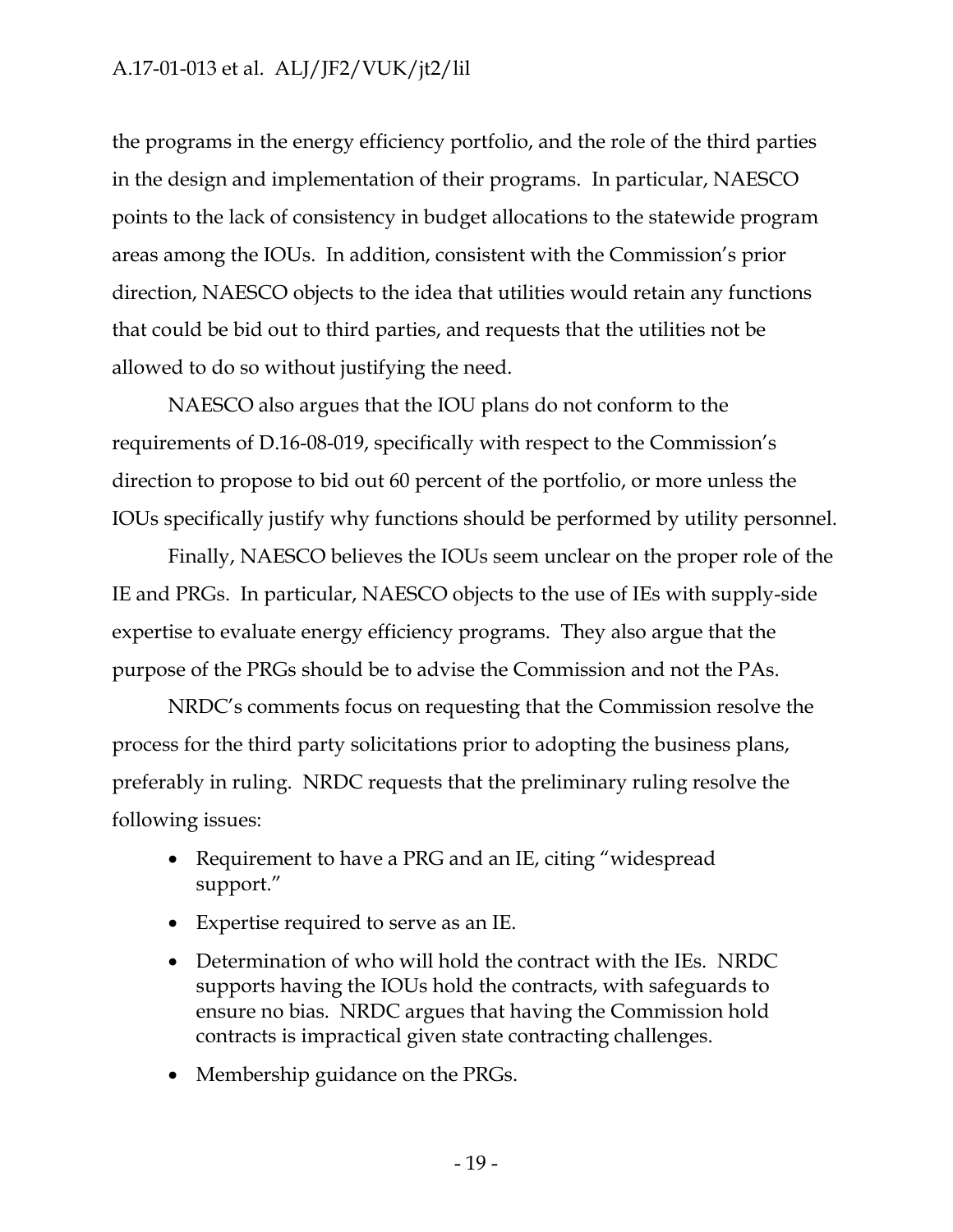• Scope of review for Year 1 of the process, with more detailed comments on the scope of review for Year 2 and beyond.

NRDC argues that the following issues could be deferred:

- Whether contract approval by the Commission is required for all third party contracts.
- Approved budgets for the IEs.
- Intervenor compensation clarification.

NRDC also includes several other points related to the overall solicitation

process, including:

- Non-IOU PAs should at least have to interface with the CAEECC to provide transparency for their contracting processes.
- The Commission should clearly identify the scope of the IE's responsibility.
- Only disputed contracts should require Commission approval via an advice letter process and the Commission should establish an alternative dispute resolution approach for disputed contracts.
- Workforce readiness issues should be addressed in 2018 instead of 2019.
- The Commission should identify clear requirements for workforce quality standards and disadvantaged communities requirements for IOU inclusion in RFPs.

SBUA submitted comments that focus primarily on better designing the

solicitation processes to serve small businesses and allow small energy efficiency

contractors to participate. Specifically, SBUA recommends:

- All PAs should issue RFPs seeking energy efficiency programs specifically targeting small and hard-to-reach commercial customers.
- Scoring criteria for all proposals should include a proposal's ability to reach small and hard-to-reach customers.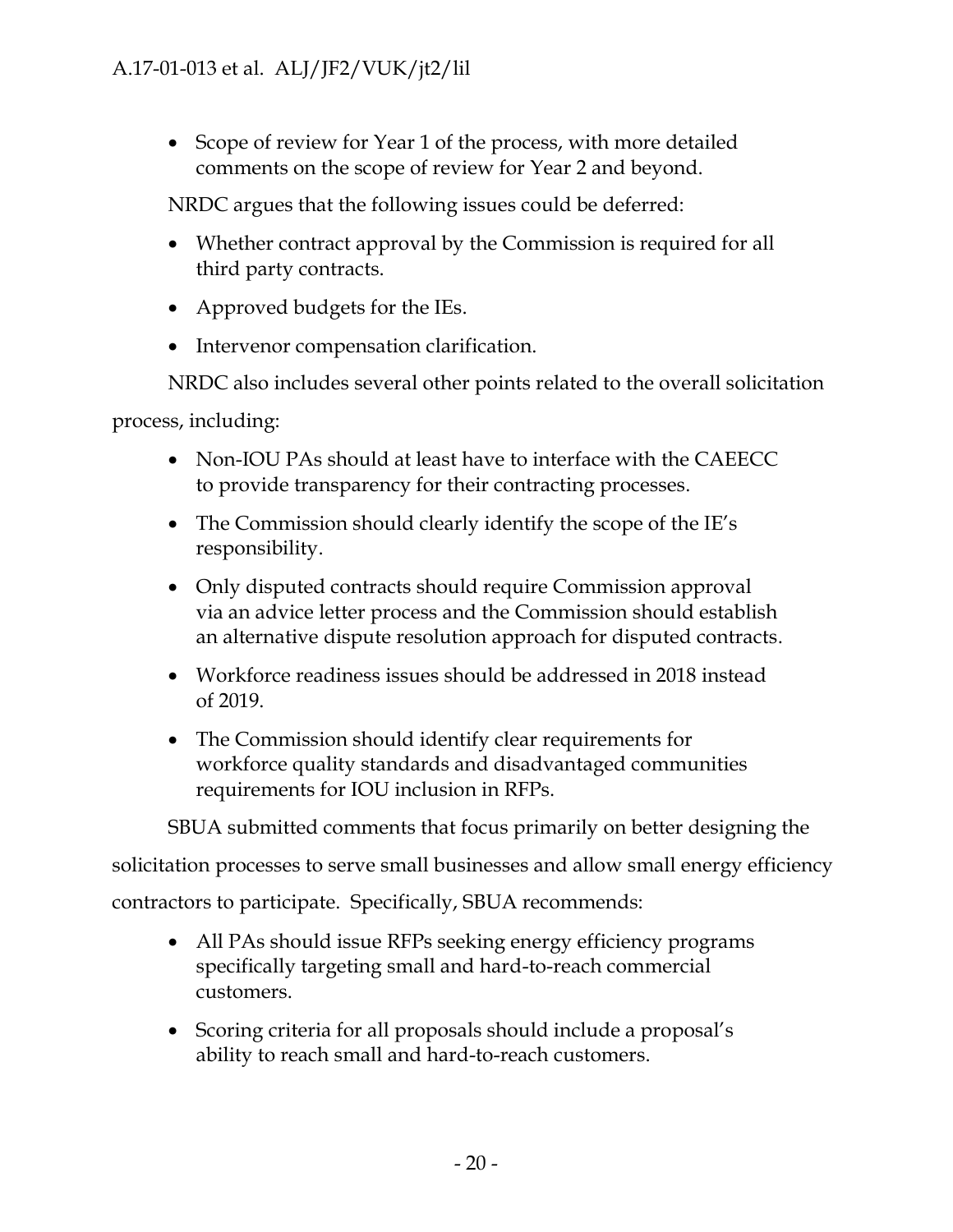- Greater budget detail should be provided, and money set aside, for programs serving small commercial customers.
- PRGs and IE pools should include individuals with specific experience and knowledge pertaining to small businesses.
- Training and support programs should be designed to encourage the participation of small bidders.
- A 10 percent preference should be given to small energy efficiency contractors.

MCE and BayREN filed joint comments in response only to PG&E's solicitation proposal. Their comments primarily address improvements that should be made to adequately address program overlap between PA programs and modifications to maximize the value of responses to the RFAs. In particular, MCE and BayREN request that PG&E coordinate with local PAs during the formation of the scope of the solicitation and in bid selection; include an 18-month transition plan for programs moving from one administrator to another; and embed regulatory requirements related to overlapping programs in solicitation terms and vendor outreach and training.

In addition, MCE and BayREN recommend that the utilities be required, if utilizing an RFA process, to make information included in the RFA responses available to all PAs, not just the PA soliciting the bids, to help identify opportunities and potential partners for each PA.

GreenFan and Verified submitted nearly identical comments in response to the third party solicitation proposals, making the following recommendations:

- The IOUs should not be involved in third party solicitation RFP and scoring processes; instead, those should be conducted by the IE.
- The entire portfolio should be competitively bid to third parties using the IE.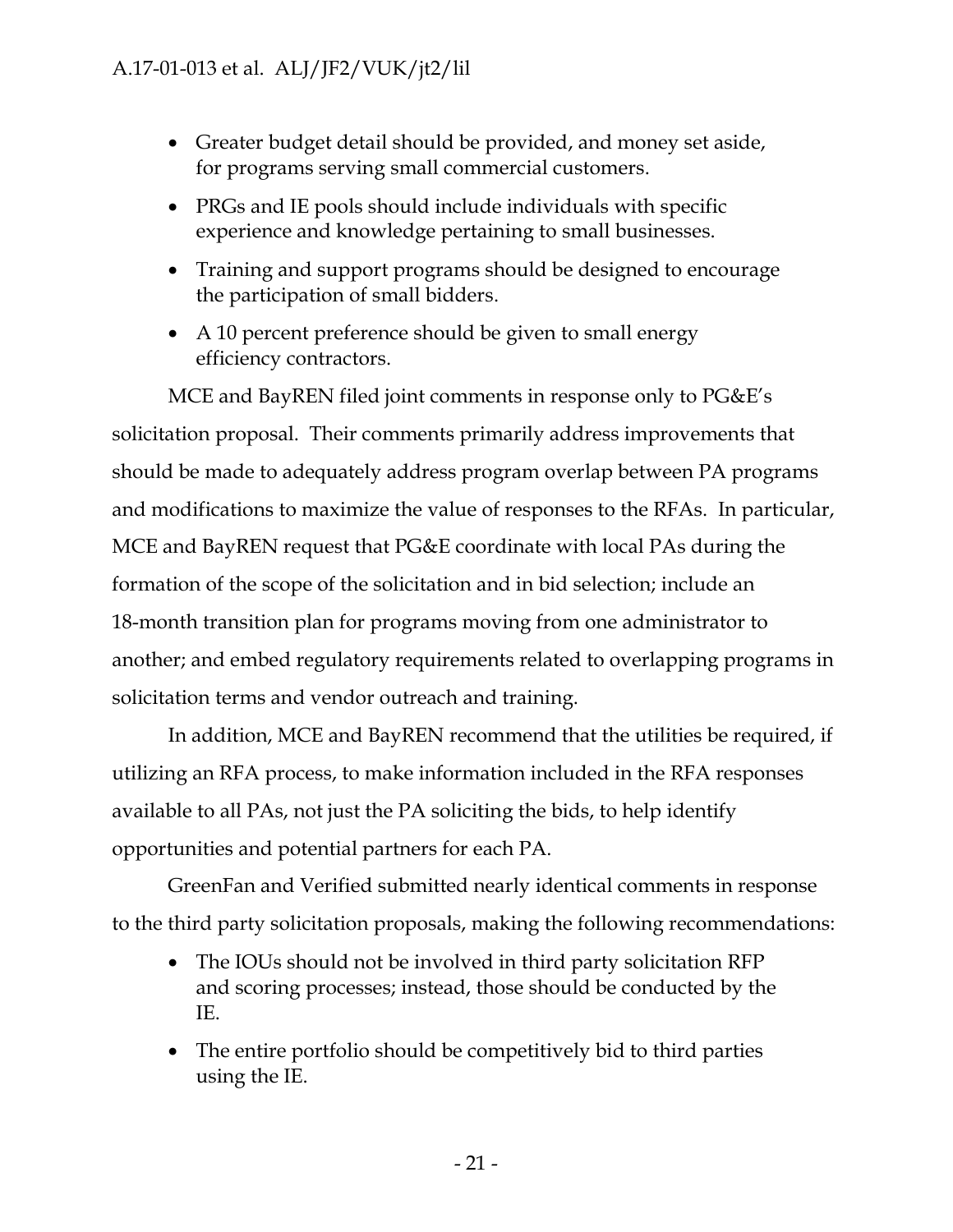- The entire emerging technologies program annual budget should be available for competitive bidding for pilot programs of innovative emerging technologies and included in the third party solicitation process where scoring is performed by the IE.
- No utilities or third parties should receive ratepayer funding for workpaper development. Instead, anyone preparing workpapers should be able to submit them for review by the Commission's ex ante review team.
- The Commission should initiate a Request for Quotation (RFQ) process for subject matter experts to provide review of workpapers funded by non-refundable fees paid by parties who submit workpapers.
- Proprietary third party workpapers are essential to putting the energy efficiency portfolio of the Commission on a path to contribute to the goal of doubling the amount of energy efficiency in buildings by 2030.

# **2.4. Reply Comments**

<span id="page-22-0"></span>All of the IOUs submitted reply comments that essentially reiterate the desire for the Commission to approve their proposals without delay. SDG&E also specifically asks that the Commission approve interim contract extensions for existing third party programs, beyond the deadline set forth in D.15-10-028.

SoCalGas reiterates its request for the Commission to approve a threshold for an IE review to be required. They also specifically oppose the following requests by other parties:

- ORA's request for program narratives and program activity bidding by IOUs.
- CEE's workforce-related solicitation recommendations.
- MCE's request to make RFA results available to all PAs.
- GreenFan and Verified's requests to have IEs make bidding scoring and selections.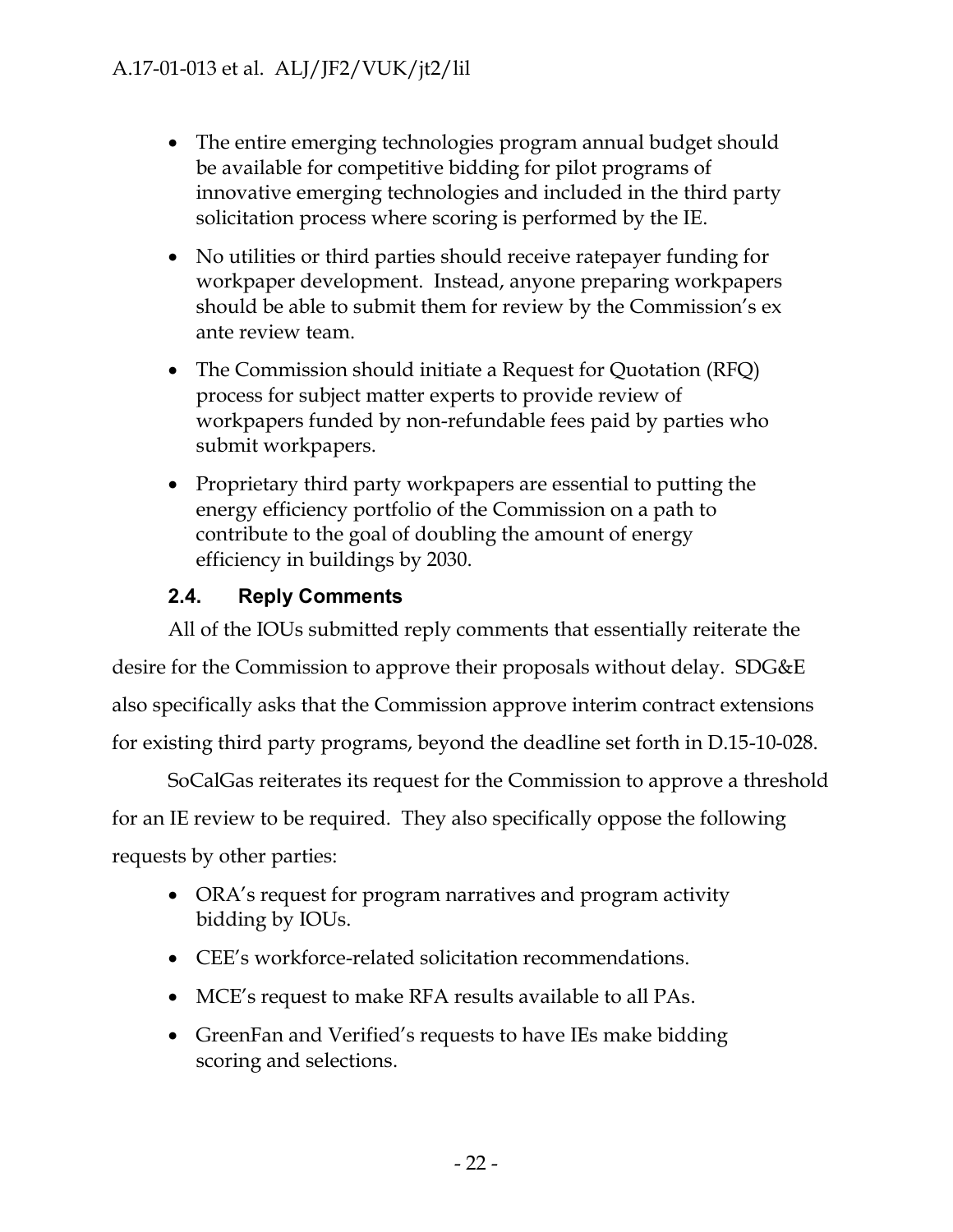PG&E's comments address the following points:

- Customer-facing utility personnel should be maintained to support third party program success.
- PG&E should retain programmatic functions that coincide with its role as portfolio administrator.
- The existing IE pool is sufficient to begin the solicitation process, and the IE role should not be expanded to include program design evaluation.
- A threshold of \$5 million is reasonable to initiate IE review, and could conserve ratepayer funds while expediting smaller scale proposals.
- PG&E's residential pay-for-performance, residential retail products platform pilot, and industrial SEM programs meet the new third party definition and should count towards the 60 percent third party threshold.
- PG&E is willing to advance the statewide career and workforce readiness solicitation, consistent with NRDC's recommendation.
- IOUs should be permitted to issue their solicitation prior to those of CCAs and RENs, and should not be required to make RFA responses available to all PAs.

SCE's comments make a number of arguments responsive to other parties' comments. First, SCE states that requiring IOUs to describe programs they would retain and staff with utility personnel would prejudge the outcome of the third party solicitations. SCE maintains that gaps should be identified after the third party solicitations and then filled, as needed.

SCE also argues against Commission approval of all third party contracts, making RFA responses available to all PAs, and SBUA's recommendations for "special treatment" for small commercial customers. SCE also argues that any workpaper process modifications should be addressed in the energy efficiency rulemaking (Rulemaking (R.) 13-11-005) and not this proceeding.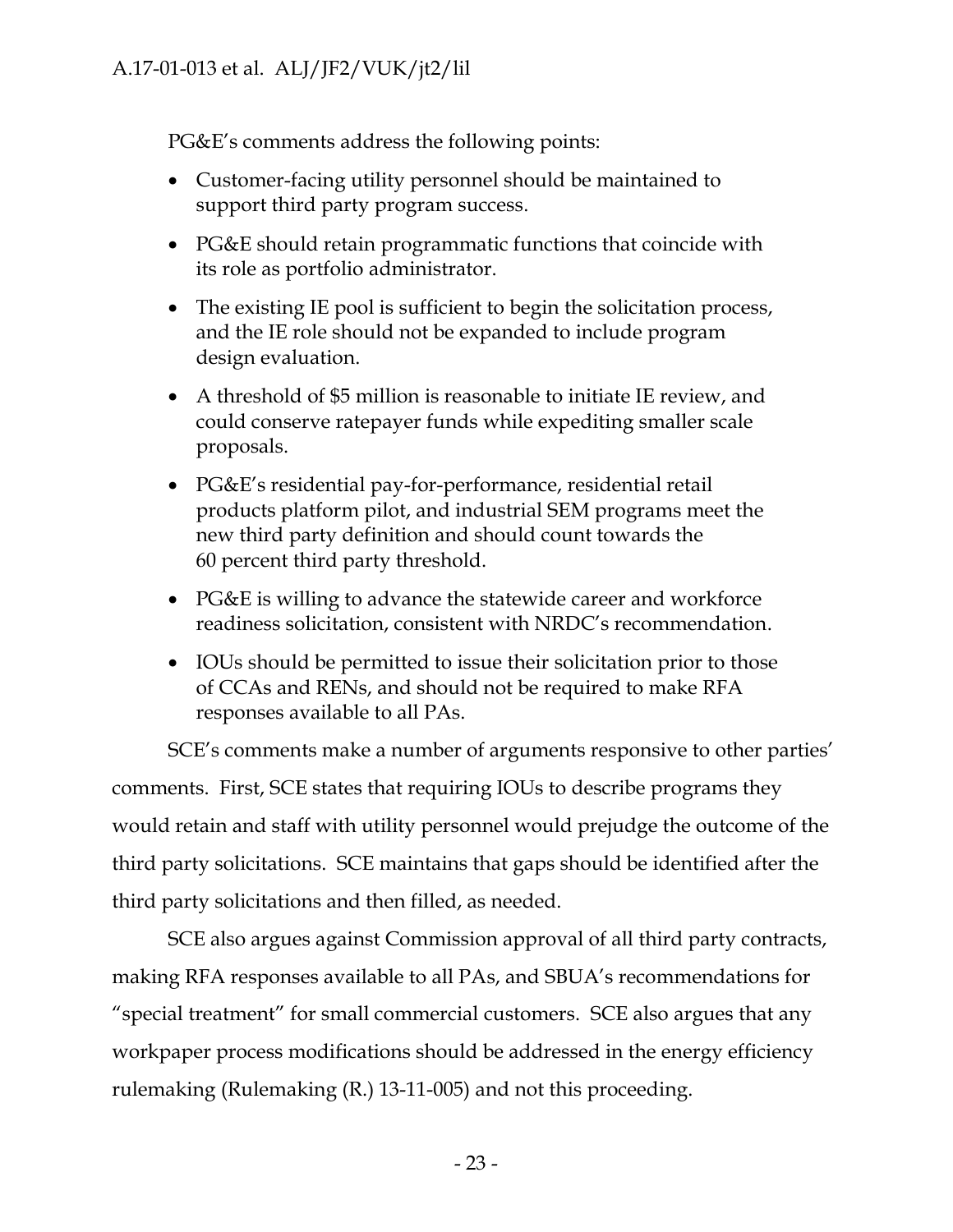SCE also specifically states its disagreement with the following comments of other parties:

- NAESCO and ORA asserting that SCE's proposal is out of compliance with D.16-08-019.
- NAESCO's comment that "innovation" is not a criterion in SCE's proposed scoring criteria.
- GreenFan and Verified comments asserting that the IOUs did not justify splitting the emerging technologies program into two separate statewide programs.
- GreenFan and Verified comments stating that the IOUs have not delivered cost-effective statewide programs.

CEE submitted reply comments taking issue with the following comments

of other parties:

- SoCalGas proposal not to utilize an IE, claiming redundancy with the PRG process.
- PG&E and SCE comments claiming that existing supply side IEs are qualified to review energy efficiency program bid solicitations.
- Various proposals to apply a dollar threshold to contracts requiring IE review, arguing that whatever threshold is set could be used to avoid scrutiny.

In addition, CEE reiterates support for Commission approval of the contracts, which does not substitute for PRG and IE review, since they are only advisory. CEE also reiterates criteria the Commission should set for contract renewal and modification, as well as scope of review for bid proposals, and workforce-related standards.

County of Los Angeles on behalf of SoCalREN provided reply comments that reiterate many of their points in opening comments. SoCalREN also disagrees with the IOUs' request that IOU solicitations be given priority over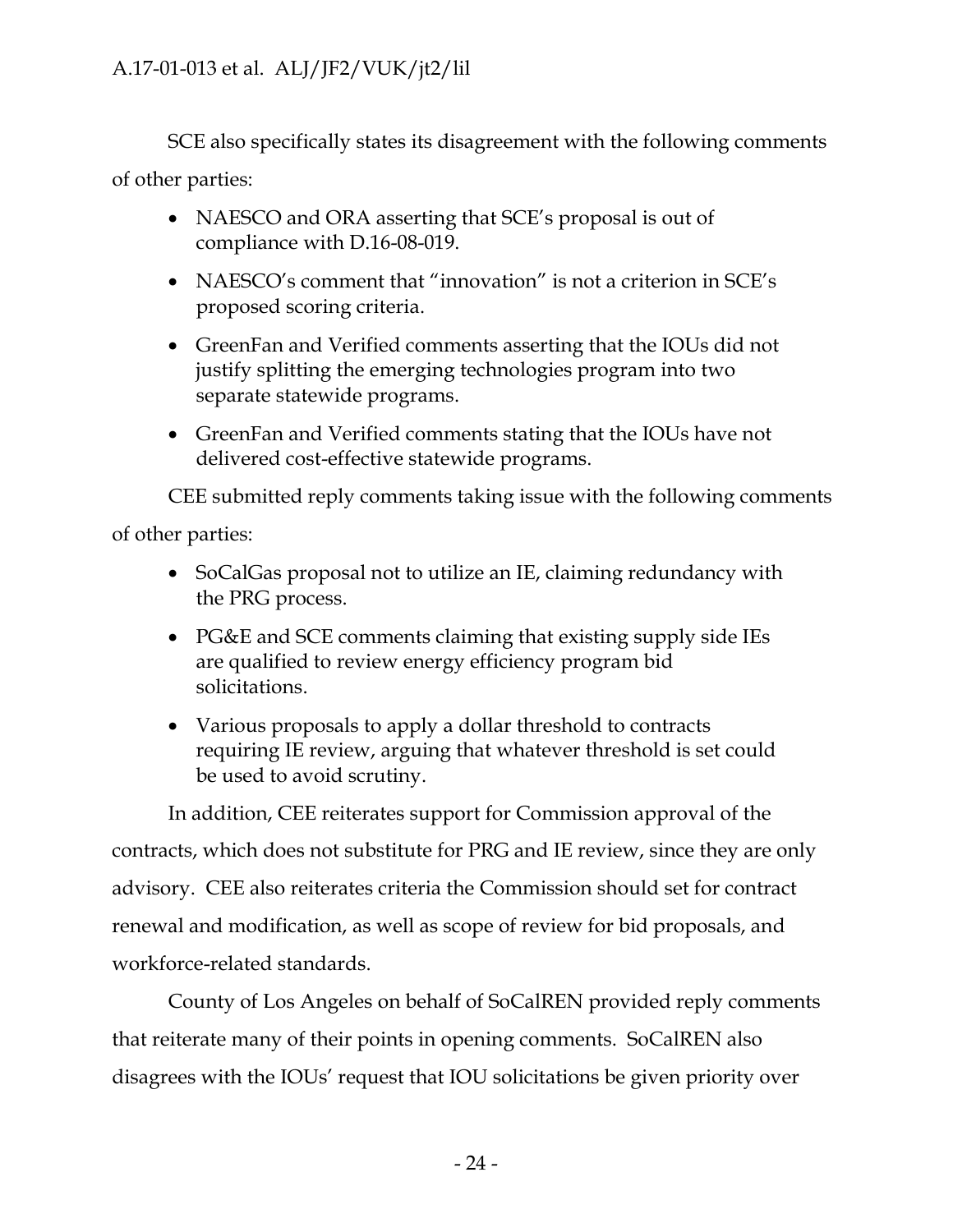other PA solicitations, particularly local ones. SoCalREN also supports NRDC's recommendation to utilize the CAEECC and its website as a solicitation communication tool.

ORA filed reply comments addressing a large number of points in other parties' comments and recommending the following key outcomes:

- ORA's proposal for Commission review of all third party contracts via a Tier 2 advice letter is reasonable and should be adopted.
- The Commission should require the IOUs to make an affirmative showing to justify continuing to conduct programs with utility personnel.
- The Commission should order SoCalGas to adopt a PRG and IE modeled after electric supply-side procurement.
- The Commission should require IEs to have energy efficiency experience.
- The Commission should not approve blanket use of IOU account representatives to market third party programs.
- The Commission should require that workpaper development functions be put out to bid as part of solicitations for statewide and/or third party programs.

The Council's reply comments include the following summary

recommendations:

- Commission approval of individual third party contracts is still not justified and is unnecessary.
- Early Commission guidance on procuring IEs is needed to prevent delays in the business plan solicitations once the business plans are approved.
- Third parties should be allowed to set rebates and rebate structures.
- Existing approaches should be used to promote supplier diversity and small business preference.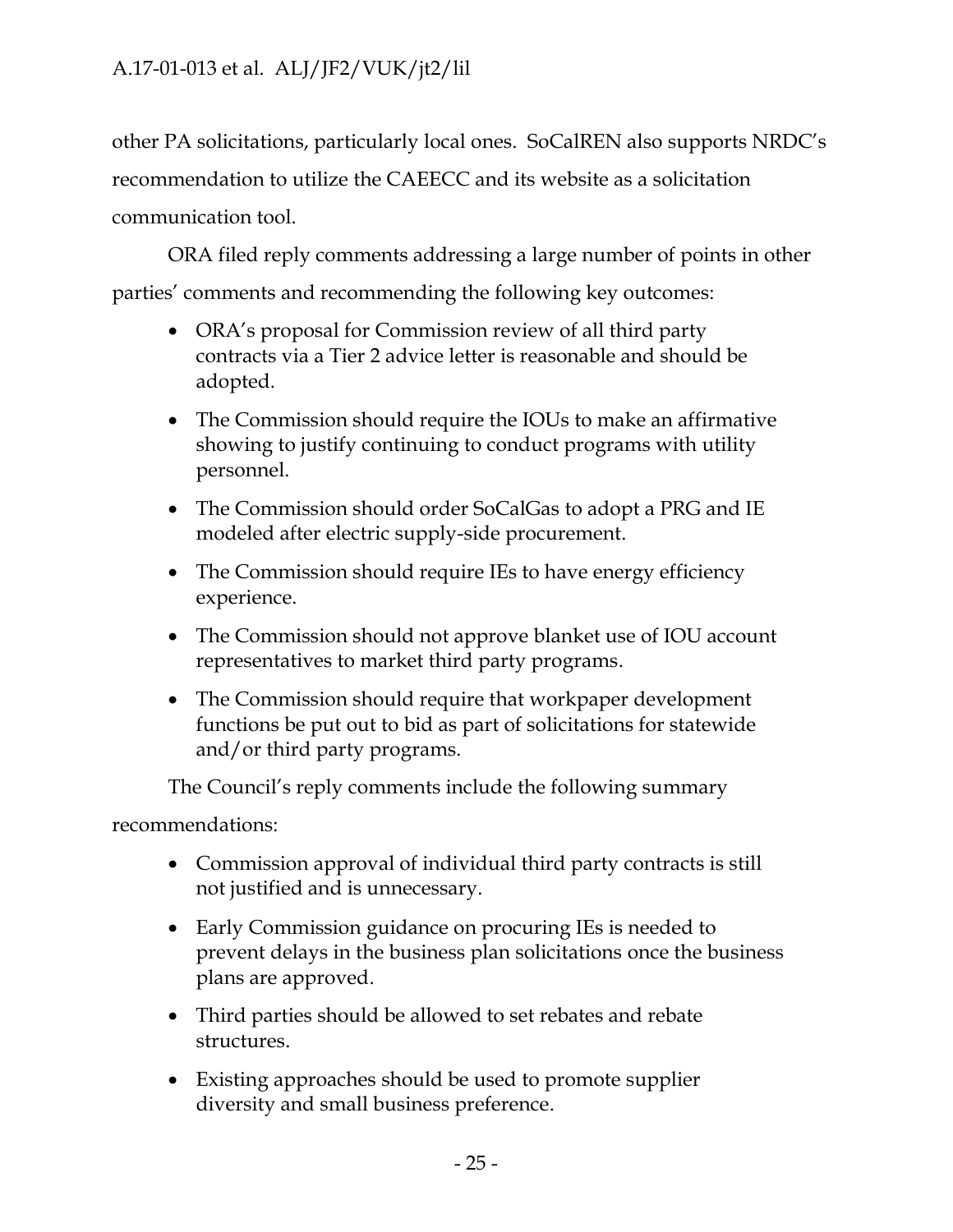- MCE/BayREN's proposal for an 18-month transition period would break contract agreements and should be rejected.
- RFA results should not be shared among PAs, except in response to a statewide program solicitation.

NAESCO's reply comments focus on the following points:

- The Commission should start the new third party solicitation process immediately.
- Evaluation of bids requires qualified IEs.
- The Commission should approve the CEE proposal for selecting and managing energy efficiency IEs.

NRDC's reply comments make three points:

- All RFPs should require bidders to describe their approach to ensuring quality work and how they plan to reach disadvantaged communities and/or small businesses.
- There should be consistency whenever possible in the RFP process (as requested by the Council).
- All PAs should coordinate throughout the solicitation process (as requested by MCE and BayREN).

SBUA's reply comments include a focus on the formation of new PRGs including consumer advocates, as well as disagreement with the idea that IOU solicitations should be prioritized, instead agreeing with MCE and BayREN that coordination among local and IOU PAs is essential.

SBUA also focuses on some of the functions that IOUs propose to retain, agreeing with NAESCO that as much as possible, including outreach, should be outsourced to third parties. In addition, SBUA agrees with ORA, GreenFan, and Verified that workpapers should be developed by third parties. Finally, SBUA agrees with the Council that the SCE residential/small-to-medium business pay-for-performance program should be included in the solicitations associated with its business plan.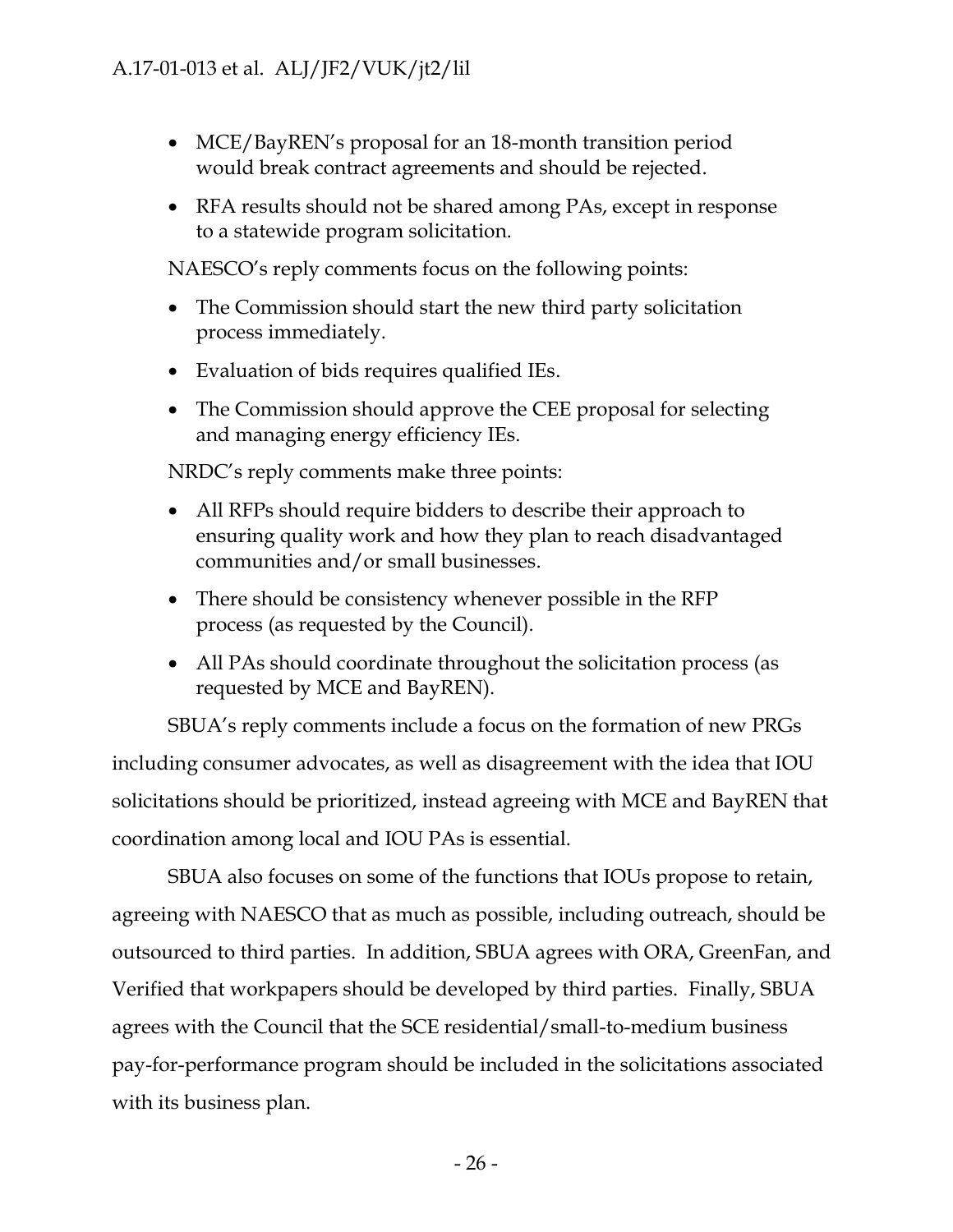GreenFan and Verified again submitted nearly identical reply comments, making the following key recommendations:

- Most current IEs do not have energy efficiency expertise.
- IEs hired by IOU PAs will not be independent.
- The Commission should reject SCE's assertion that it cannot justify program retention by utility personnel until after its third party solicitations are completed.
- The Commission should review all third party contracts by advice letter.
- SoCalGas should be required to create a PRG.
- IOU solicitations should not be given priority over other PAs.
- 100 percent of the energy efficiency budget should be included in the third party solicitations.
- CEE's suggested requirements for inclusion of workforce issues should be adopted.
- There should be no dollar threshold for requiring IE review of third party contracts.

GreenFan and Verified also submitted additional detailed comments about the appropriate workpaper process.

# <span id="page-27-0"></span>**3. Discussion**

This section discusses the Commission's conclusions regarding the third party solicitation process and requirements set forth most recently in D.16-08-019, as well as numerous prior decision requirements including D.05-01-055.

# **3.1. Overall Considerations and Direction**

<span id="page-27-1"></span>D.16-08-019 contained a requirement that each utility program administrator propose in its business plan to outsource at least 60 percent of its portfolio to third parties by the end of 2020. All of the utilities included this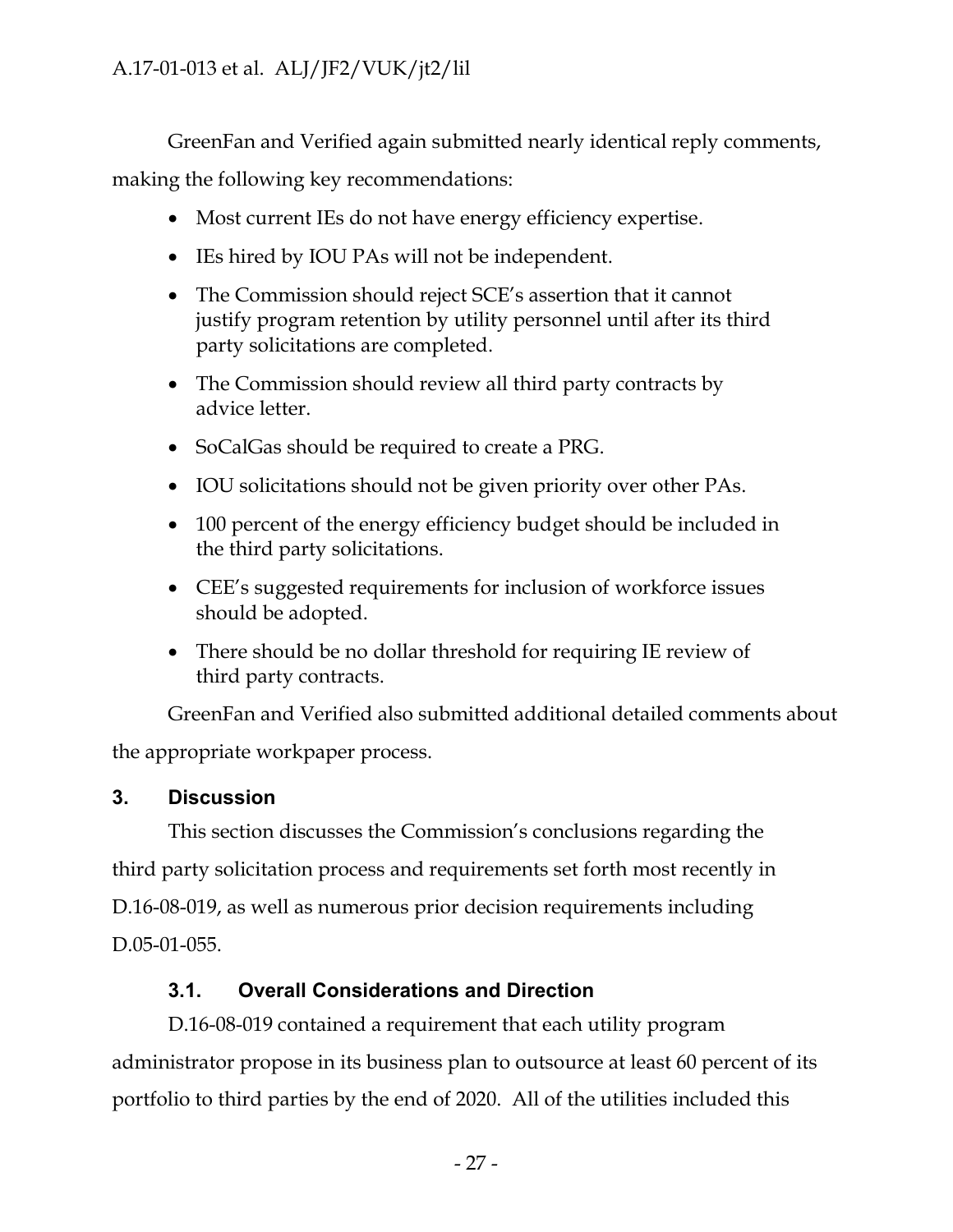proposal in their business plans, and further articulated the details of those plans in their August 4, 2017 filings on their solicitation plans.

The rationale for this requirement in D.16-08-019 reflects the Commission's view that the utility role should focus more on the design and management of the energy efficiency portfolio overall, and less on individual program design and implementation.<sup>6</sup>

Because of the scale of the investment in energy efficiency in California, especially over the past decade, there has been a great deal of capacity development in the private sector to deliver cost-effective savings to customers, and the Commission in D.16-08-019 chose to place greater emphasis on the utility role in tapping the market capabilities, rather than further relying on or developing in-house capabilities of their own, whenever possible.

Senate Bill (SB) 350 also put increased emphasis on reliance on pay-for-performance arrangements and meter-based energy savings evaluation. These elements are important in the context of increased reliance on third party program design and delivery.

For all of these reasons, D.16-08-019 emphasized that third party design and implementation should become the default for the majority of the portfolio, unless the utilities can justify, as pointed out by ORA, why use of utility personnel should continue. We recognize, however, it will take some time to effectuate this transition.

 $\overline{a}$ 

<sup>6</sup> *See* discussion in D.16-08-019 at 71-72.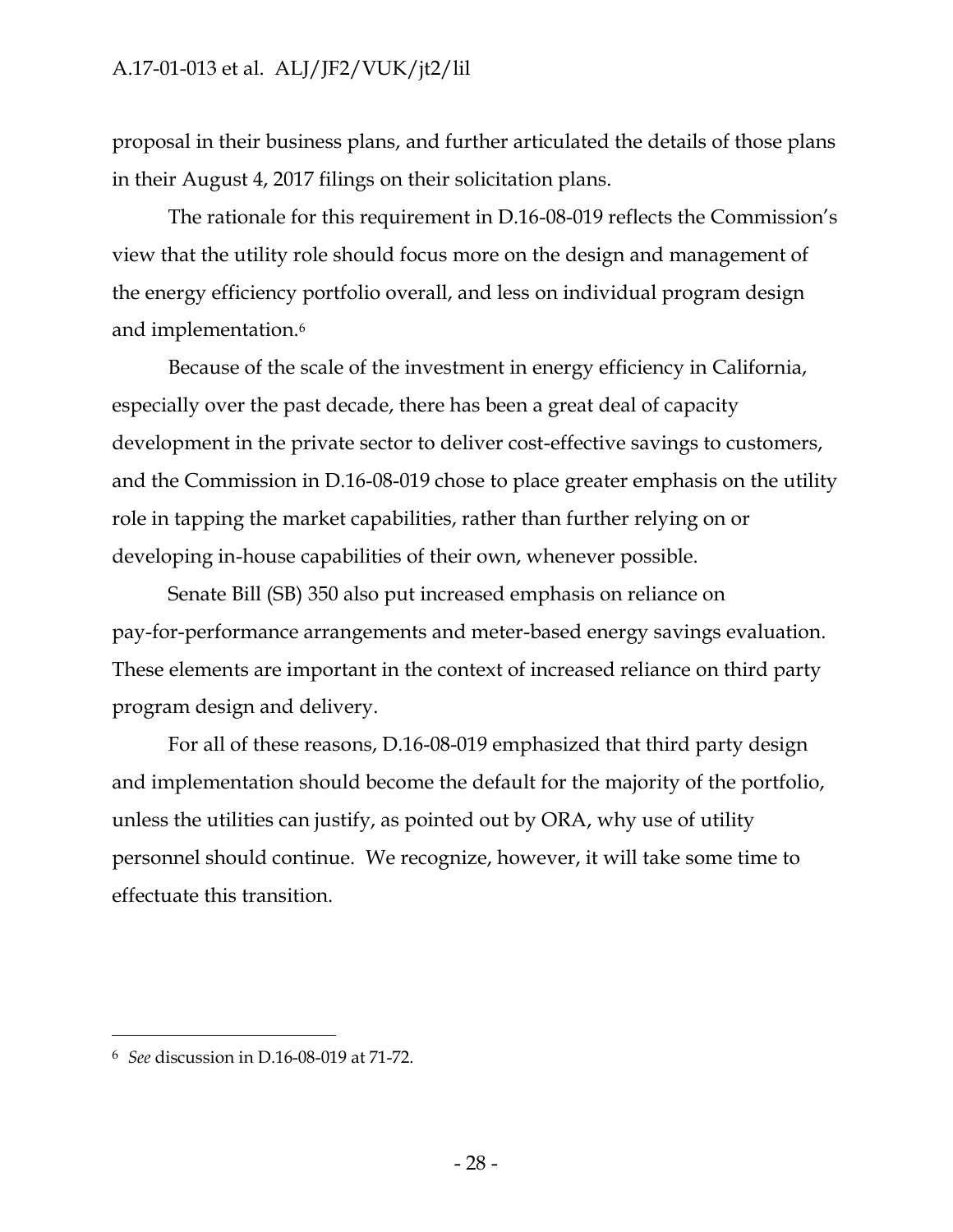All of the utilities have proposed a three-year transition period to get to a minimum of 60 percent third party designed and implemented programs by the end of 2020.

While this is the trajectory that the Commission requested in D.16-08-019, the scale and complexity of the market in California, as well as many of the detailed comments discussed above from thoughtful parties in this energy efficiency market space, lead us to conclude that a longer transition period is warranted to ensure success and sustainability with minimal disruption. We wish to maintain our emphasis on transitioning to a world in which at least 60 percent of the utility portfolios are outsourced to third parties. This percentage is a minimum or a floor, not a maximum percentage. Ideally, by the end of this first rolling portfolio period (through 2025), we would like to see the entire portfolio structured to support third party design and delivery as the default, except in cases where there is specific justification for utilities to handle certain responsibilities in-house. This is consistent with ORA's apparent vision of the portfolios, which we generally support. We differ, however, in terms of our level of confidence in our collective ability to get there successfully within three years.

To ensure a smooth transition and a sustainable structure, in part because our decision on these matters has been somewhat delayed, we find it appropriate to allow an additional two years for the transition to at least 60 percent third party portfolios. This additional time should allow the industry to mature further, factoring in the Commission's and the utilities' expectations and the market developing solutions to handle and mitigate any additional risk.

There has also been some ongoing confusion about the utilities' compliance obligation for third party minimum percentages currently, as well as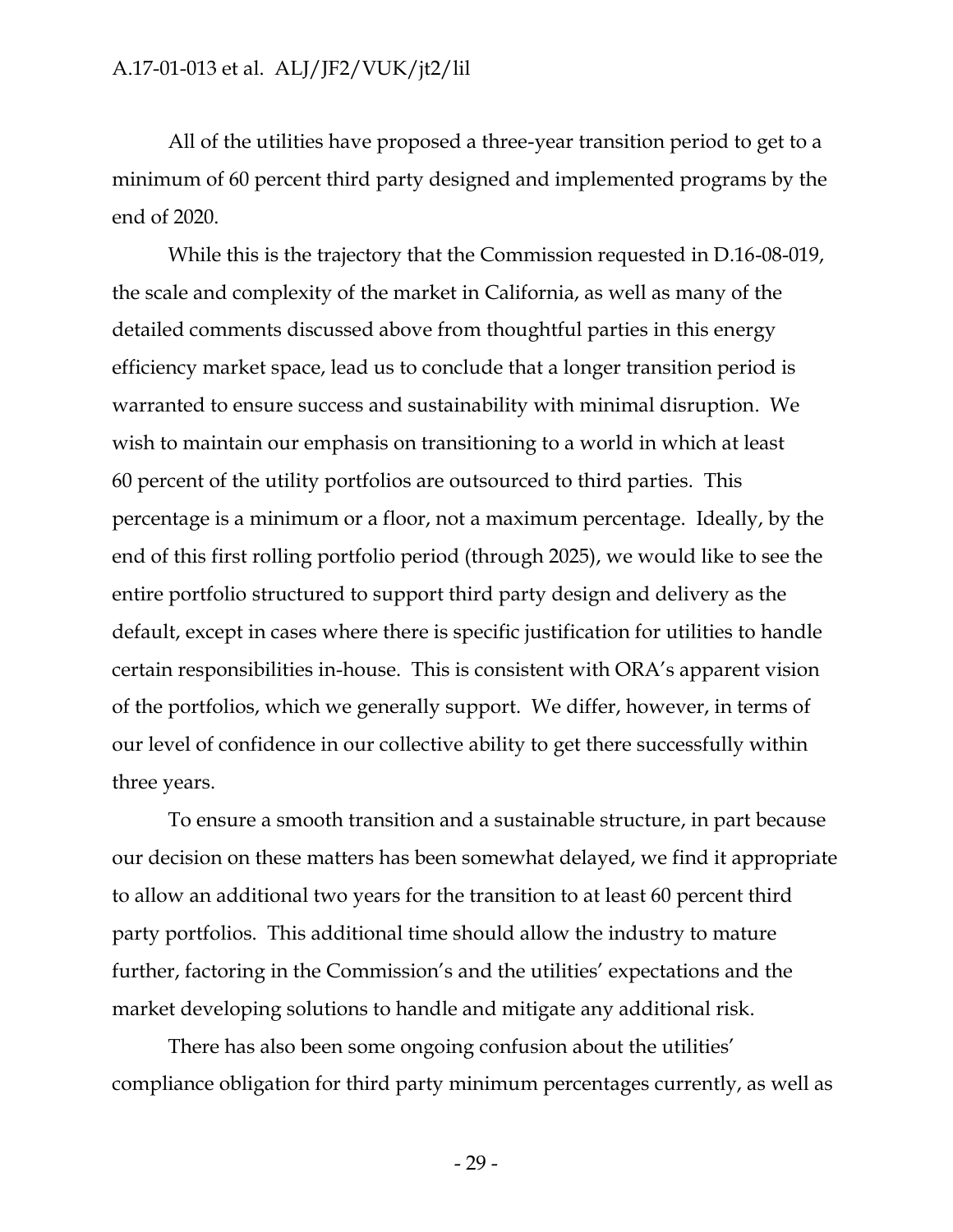during the transition. To ensure no ambiguity about future obligations, and taking into account the current 20 percent minimum for the third party proportion of the portfolio, the table below lays out a compliance schedule between the approval of the business plans and the end of 2022.

| Date                 | Third party percentage minimum |
|----------------------|--------------------------------|
| By December 31, 2018 | 25 percent                     |
| By December 31, 2020 | 40 percent                     |
| By December 31, 2022 | 60 percent                     |

The December 31 dates in the first column of the table above indicate the date by which each utility is required to have under contract the percentage of the planned budget allocation for the portfolio for the following year. In other words, for the first example, by December 31, 2018, each utility should have at least 25 percent of its 2019 program year budget under contract to third parties for design and delivery of programs.

To compare this result to the original utility proposal, the schedule above will create a fully refreshed portfolio by 2023, instead of 2021. This should set up the portfolios well for reevaluation and continued evolution going into the next business plan cycle.

In comments on the proposed decision, PG&E expressed concern that the schedule may not allow for full compliance with the new D.16-08-019 definition of third party programs in 2018. To account for this transition period, we will allow third party programs created under the definition in place prior to D.16-08-019, as well as those in compliance with the D.16-08-019 definition, to count towards the requirements for 2018 only. Beginning in 2019, the D.16-08-019 definition of third party should be fully in effect.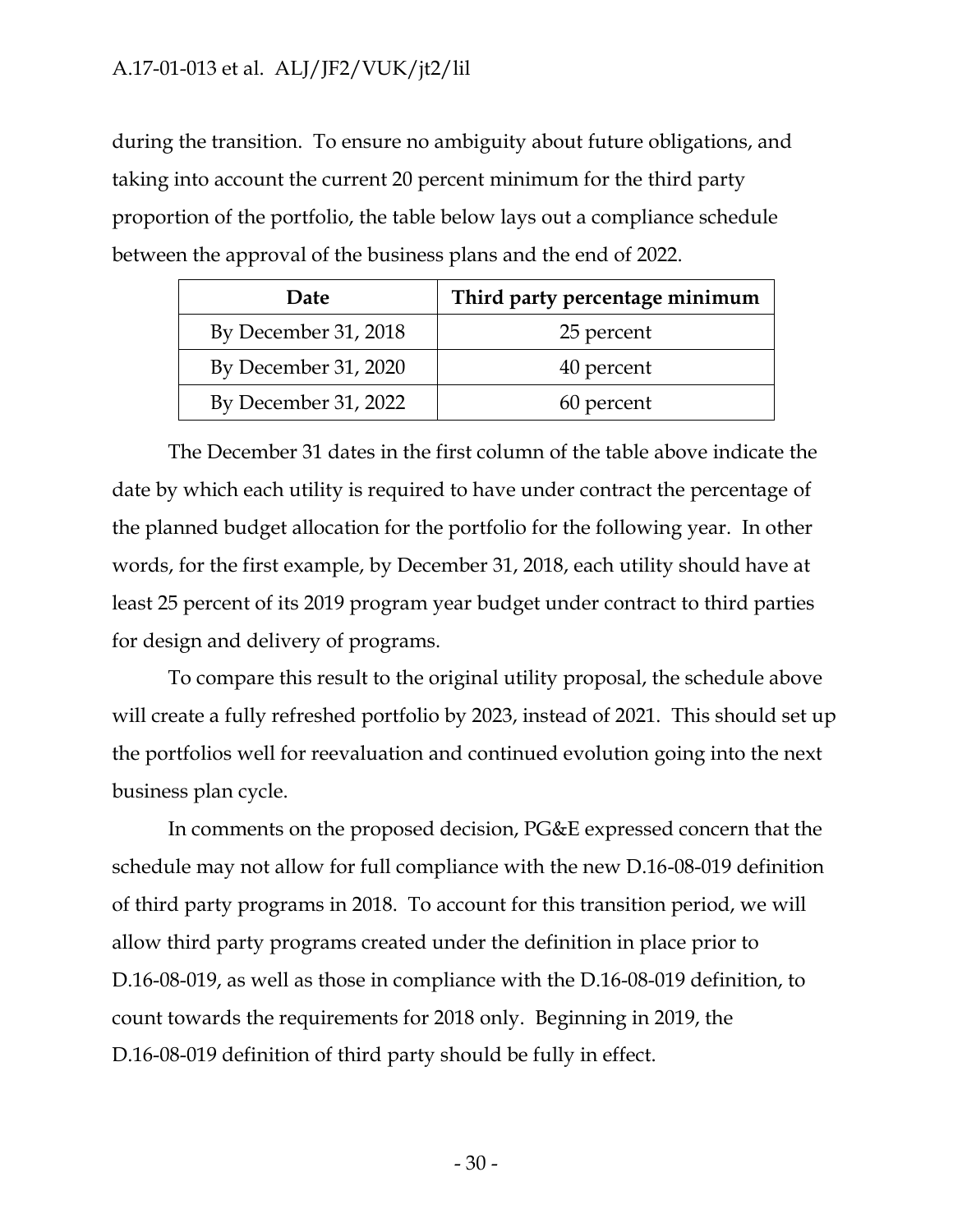#### **3.2. Two-stage solicitation process**

<span id="page-31-0"></span>All of the utilities propose to utilize, to varying degrees, a two-stage process for soliciting third party program design and implementation proposals. SDG&E's proposal is a variation, with one stage and two steps. For the other utilities, the first stage would be the request for abstract, followed by a full request for proposal from third parties who are shortlisted after the RFA stage.

NAESCO and others request that the Commission make this two-stage process mandatory for all third party solicitations. We will stop short of doing that to avoid the risk of unintended consequences and delays. But we do believe that this two-stage structure should predominate and the one-stage RFP process should be utilized only in limited circumstances where the schedule must be compressed. This statement applies to all utilities, including SDG&E.

The two-stage process should be used unless there is a specific schedule-related reason that a shortcut must be used. We will monitor this situation and consider imposing stricter requirements in the future if it appears that the two-stage process is not working as intended and as proposed by the majority of utilities.

#### **3.3. Commission Review**

<span id="page-31-1"></span>The utilities, in their solicitation plans, do not propose to submit individual contracts or groups of contracts to the Commission for review and approval, arguing that such a step is unnecessary if there is PRG and IE approval, as proposed. ORA, on the other hand, suggests that all third party contracts be submitted for review and approval by the Commission. Other parties suggest somewhere in between, such as setting a dollar threshold as the trigger for requiring Commission review and approval.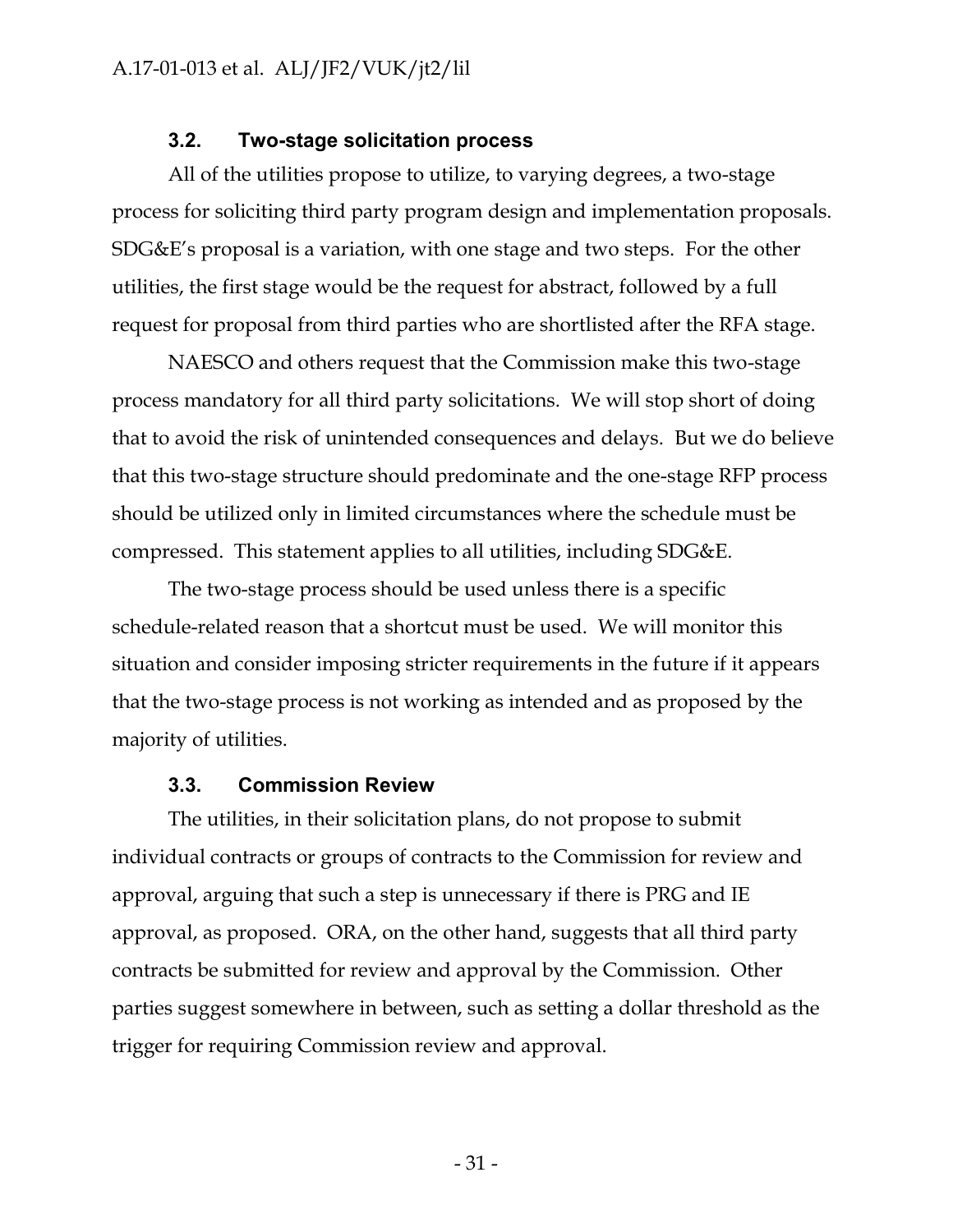Unstated, but implied, in suggestions submitted by most parties, is the intent to mitigate some type of risk by requiring Commission review and approval of contracts. On the supply-side, which is the model for most parties' views of the way the energy efficiency third party solicitations should be structured, the Commission reviews only contracts that are for five years or longer or that vary from the approved procurement plan. This is similar to the dollar threshold for approval proposed by some parties here.

We see that there are risks associated with the third party solicitations, especially for an increasing portion of the portfolios. The two main potential risks we see are the following:

Contracting bias. Because many utilities have existing third party relationships, likely including both positive and negative experiences from past interactions, there is a risk that utilities could exhibit some bias for or against certain contractors, including smaller contractors, in the RFA/RFP process. This could result in contract or program failure.

Poor RFP design. Another possible risk is that the ultimate RFP design by the utilities intentionally or inadvertently thwarts the intentions of successful program design, delivery, and realized savings, for some or all sectors and subsectors of customers. Again, contract or program failure could be a result.

There are also risks associated with requiring Commission approval of all or a large portion of the third party contracts, individually or in batches. The main risk in this regard is delay, as the Commission may not have the time or ability to exercise judgment about such a large number of third party contracts in a way that ensures program and contract success.

It is also worth noting that part of the purpose of the Energy Savings Performance Incentive mechanism is to reward utilities for good portfolio performance and hold them accountable for energy efficiency program success,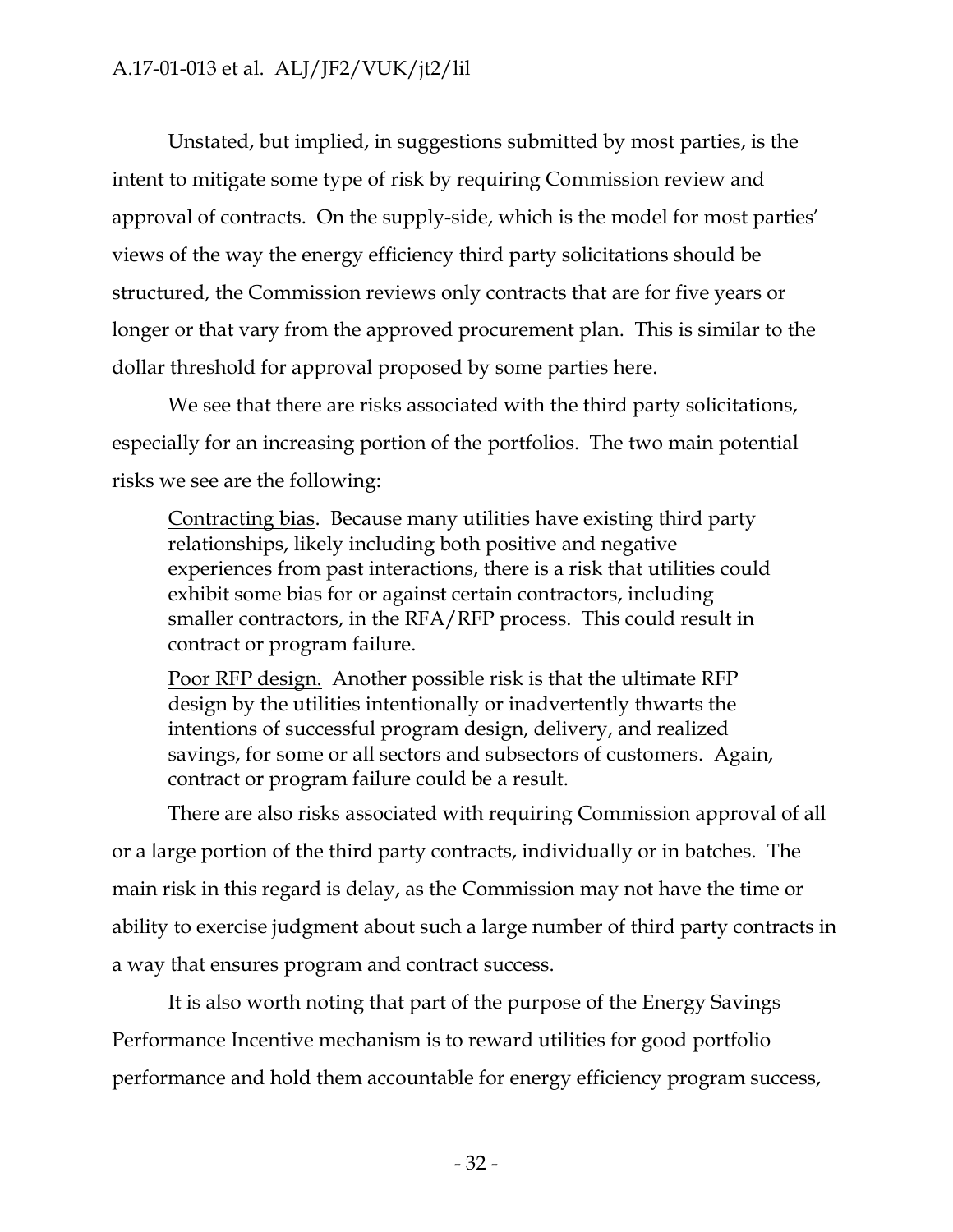without the need for the Commission to micro-manage all aspects of the program design, delivery, and contracting processes. Thus, the primary responsibility for the third party contracts shall continue to rest with the utilities.

However, because this process is expanding beyond previous levels, and to mitigate some of the risks identified and described above, we will require that any contract that has a value of \$5 million or greater and/or a term of more than three years, be submitted to the Commission for approval via a Tier 2 advice letter. Contracts may be submitted in batches, at the discretion of the contracting utility.

Also as detailed further below, the Tier 2 advice letter must include a summary of the discussion/reaction from the PRG about the contract. In addition, each such contract submitted shall also be accompanied by a report from the IE, as discussed further in Section 3.5 below.

Since Energy Division staff will be represented on the PRGs, they will also be privy to those discussions and should know in advance if there is controversy associated with a particular solicitation. This should help with staff's ability to expedite the advice letter filings, at least on those results that are not controversial.

Commission staff should ensure the contracts filed by advice letter comply with the utility's approved business plan, all Commission decisions and direction, are not the result of a biased solicitation process, and do not thwart the intentions of successful program design, delivery, and realized savings, for some or all sectors and subsectors of customers.

Commission staff should also informally produce and maintain a template of information necessary to be filed to seek approval of the contracts for which Commission approval is required by this decision.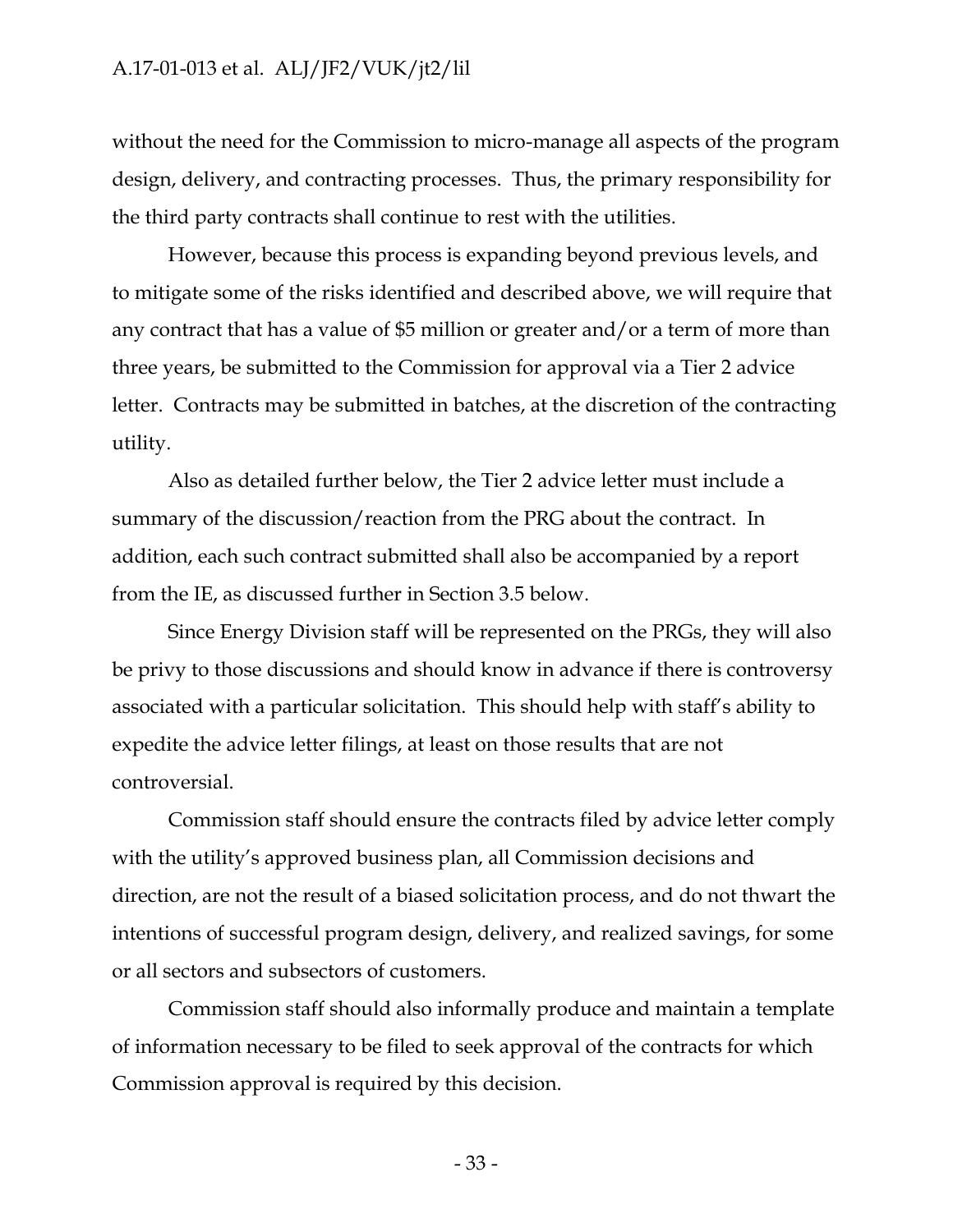$\overline{a}$ 

We also note that Commission staff always has the ability to review any contract informally at any time, including those that do not meet the dollar or length thresholds identified above for required submittal by advice letter.

In addition, we will require that the IOUs include in their annual energy efficiency reports a list of third party contracts, with identifiable (but non-confidential) details about each contract, including length, dollar value (aggregated, if necessary), market segment, sub-segment, size, or type of customer addressed, and any other identifying features.<sup>7</sup>

The list of third party contracts should also be maintained and updated on the proposal evaluation and proposal management application (PEPMA), the IOUs' joint third party energy efficiency solicitation web site, and available to the CAEECC to post, if desired, for additional transparency.

Finally, we note that D.15-10-028 required implementation plans that are developed by PAs and stakeholders. We acknowledge that implementation plans for third party programs will necessarily be developed and posted after solicitations have concluded. However, the timely and up-to-date posting of those implementation plans as soon as practical, but no later than 60 days after contract execution, is still required. For programs that will be bid out in later rounds of the solicitation schedule, posting of implementation plans is still required after the Commission's decision on the business plans, to reflect

<sup>7</sup> Details should include, but not be limited to: PA name, contractor name, contract start and end dates, details on any intermittency between the contract start and end dates, program start date (open for customer participation), program end date (date program will no longer be offered to the public or criteria used to decide whether to end the program), customers eligible for the program (gas or electric, market segment, other criteria), value of contract, and any other data required by Commission staff.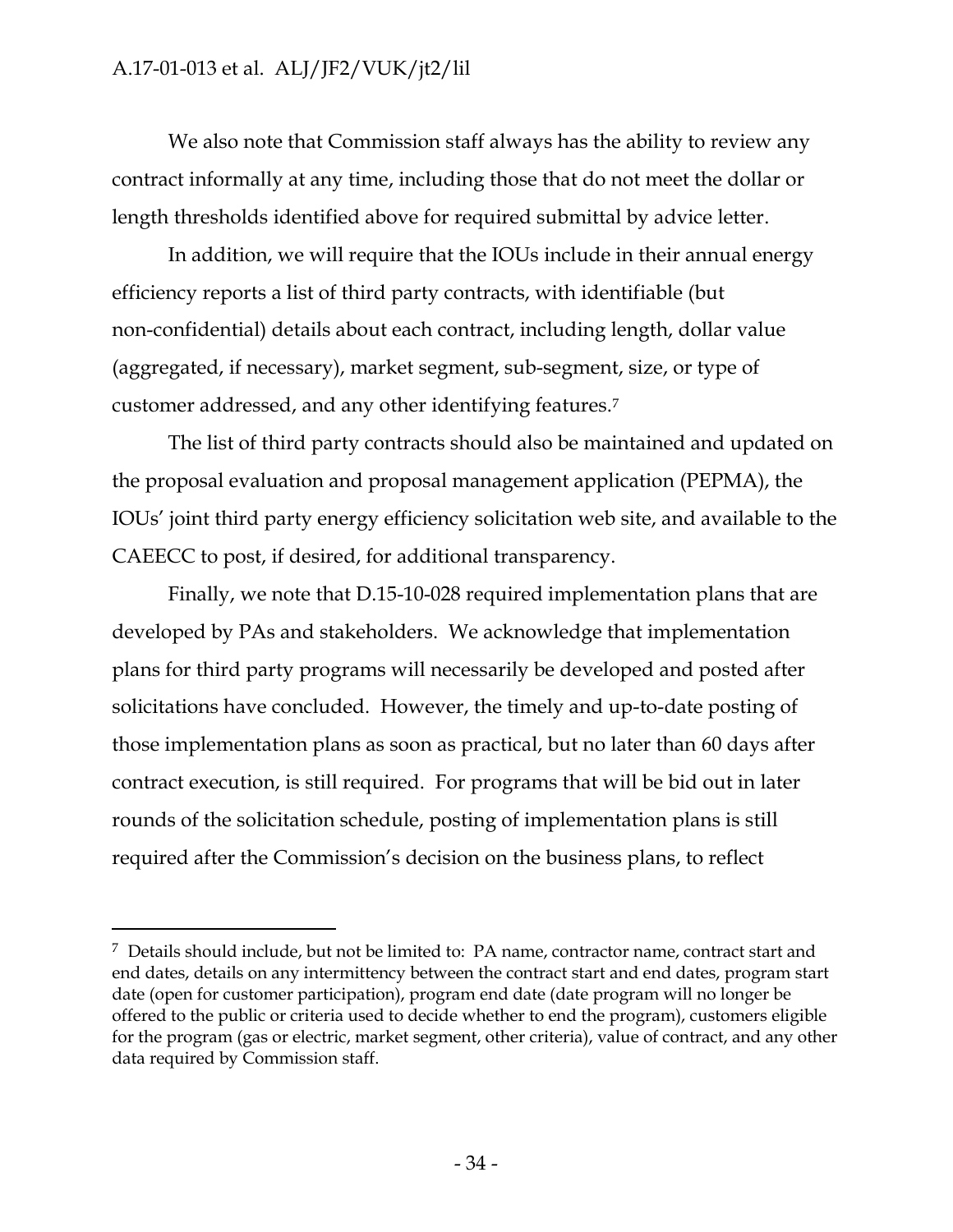programs available to customers in the interim before additional third party solicitations are scheduled to take place.

#### **3.4. Procurement Review Groups**

<span id="page-35-0"></span>All of the utilities propose to utilize PRGs, which would be structured as advisory groups to the utilities, with representation from Commission staff (including ORA), consumer representatives, and non-market participants who do not have a financial interest in the outcome of any solicitations.

Most parties generally support utilization of PRGs, though some parties would vest the PRGs with more authority and/or make them advisory to the Commission.

We agree there is value in continuing the PRGs, which have existed in some form for some time. The PRGs are a useful vehicle for following the solicitation processes and providing feedback to the PAs throughout. Continuing the PRGs balances the goals of oversight and transparency, as well as timely feedback, with the desire to have an expeditious solicitation process.

We recognize that PRG participation is voluntary and parties also have resource constraints. However, the PRGs also serve a two-way educational and transparency purpose and we encourage participation and utilization to the maximum extent possible. In response to comments on the proposed decision from SoCalGas, we clarify that participation in a PRG is eligible for compensation from the Commission's intervenor compensation program.

We will require that each utility have at least one PRG, and at its discretion, may utilize more than one PRG, if the IOU prefers to tailor the PRGs for specific market segments or other purposes. The PRGs shall consist of non-financially-interested parties, representing diverse stakeholder interests, as well as Commission staff, including ORA.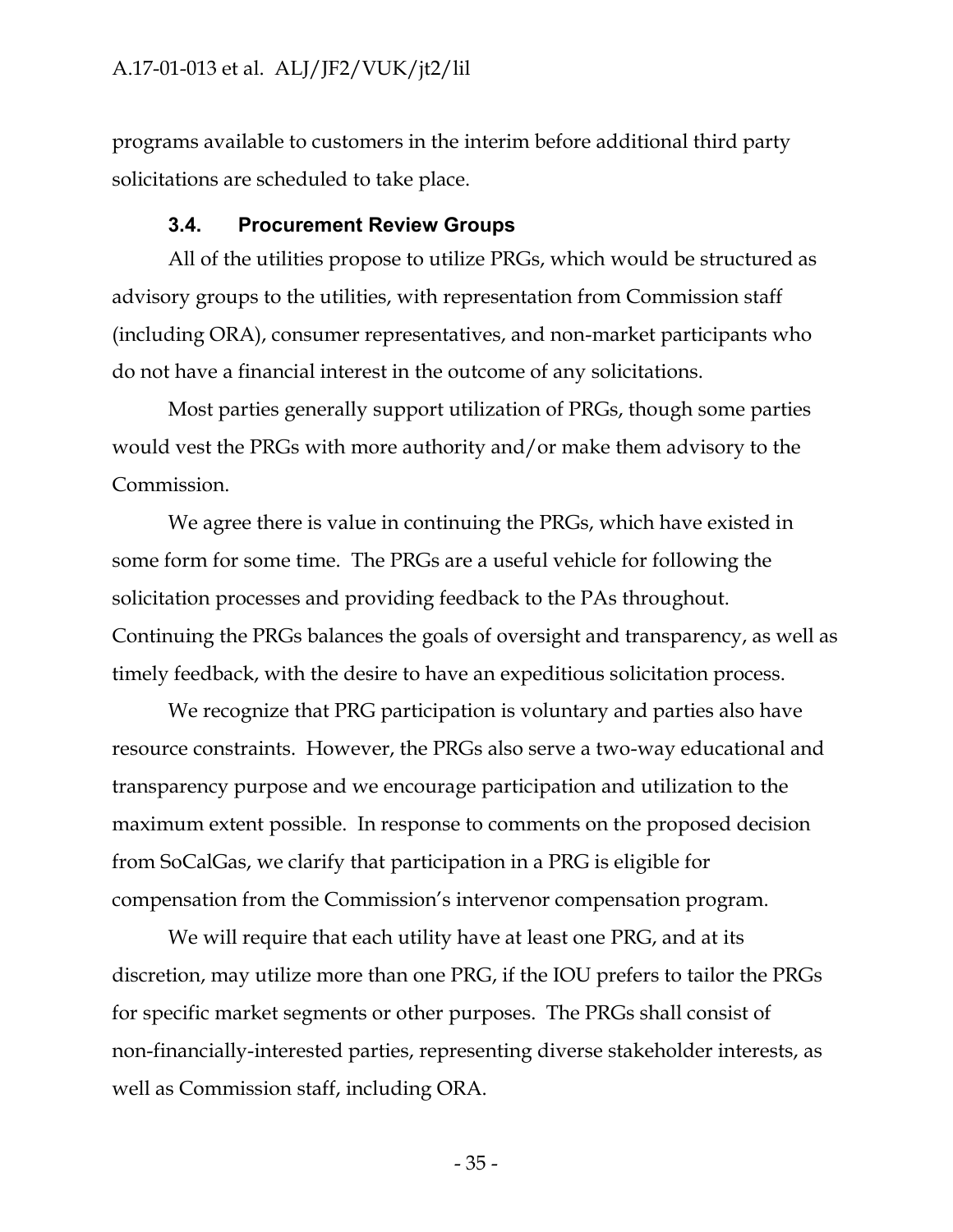Similar to the supply-side PRG requirements, these PRG meetings must be noticed at least three business days in advance. Any materials to be discussed must be distributed at least 48 hours ahead of the meeting. The utilities must also distribute meeting notes within one week of the meeting conclusion or before the next scheduled meeting, whichever comes first. Call-in numbers must be provided to all participants. Finally, participation in the PRGs should be proposed informally by the IOUs to the Energy Division by letter to the director. IOUs shall make the director aware of any disputes about the composition of the PRGs; those will be resolved informally by the Energy Division director or brought to the Commission more formally, at the director's discretion.

In terms of the PRG's ultimate responsibilities, we expect the PRGs to be involved at all levels in the solicitation process, including:

- Draft RFA review
- Review of RFA bids and shortlist
- Draft RFP review
- Review of RFP bid selection criteria
- RFP shortlist and selected contractor review
- Review IE evaluations of all solicitations.

## **3.5. Use of Independent Evaluators**

The IOUs propose to use IEs, similar to supply-side solicitations. The IOUs propose to hire and compensate the IEs, who will monitor and review utility solicitation actions. Most other parties support the use of IEs, though some advocate for the Commission to hire the IEs directly to guard against bias. Some parties also point out that the IEs already under contract to the utilities for supply-side solicitations may not have the appropriate expertise to evaluate energy efficiency program bids.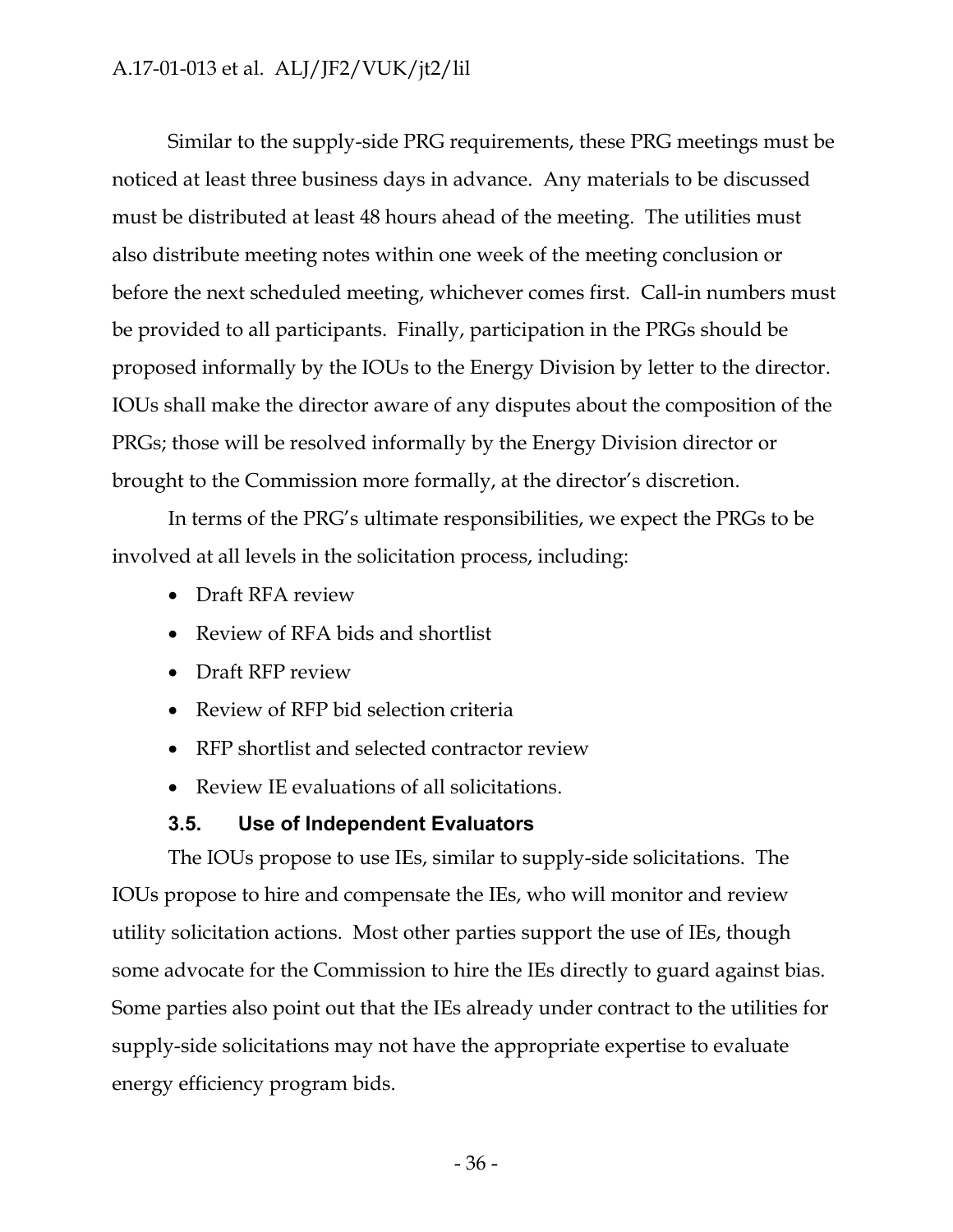There was consensus during the developing of the IOU solicitation plans that an IE should exist, and nearly every party commenting on the proposed decision continued to reiterate the need for an IE function of some sort. Thus, we are revising our conclusions from the proposed decision and will institute the use of IEs by all of the IOUs in support of the energy efficiency third party solicitation process.

We will also require that the IEs utilized by the utilities for these energy efficiency third party solicitations to be hired specifically for this purpose and to possess energy efficiency expertise. Utilities shall not simply utilize their supply-side IEs for the energy efficiency solicitations. Thus, some time will be required to solicit and hire the appropriate IEs for this purpose. The utilities shall not begin their third party solicitations until they have IEs under contract with energy efficiency expertise. In addition, utilities should consult with Energy Division staff during the selection process and the Energy Division director should have final approval over the pool of IEs selected by each utility.

Utilizing the Commission's supply-side structure as a guide, in that context, the IEs monitor the entire solicitation process and provide a written report at the end that is delivered formally to the Commission as part of the contract evaluation and approval process. Given that we are not requiring that all third party contracts be submitted for formal approval by the commission, we will require a formal IE report to accompany only those contracts required to be submitted via a Tier 2 advice letter (i.e., those contracts valued at \$5 million or more and/or with terms of longer than three years). In addition, IE reports on all solicitations shall be submitted to the members of the PRGs. In addition, the IEs should monitor the entire process from RFA design to contract execution, for all solicitations and contracts, not only those required to be submitted to the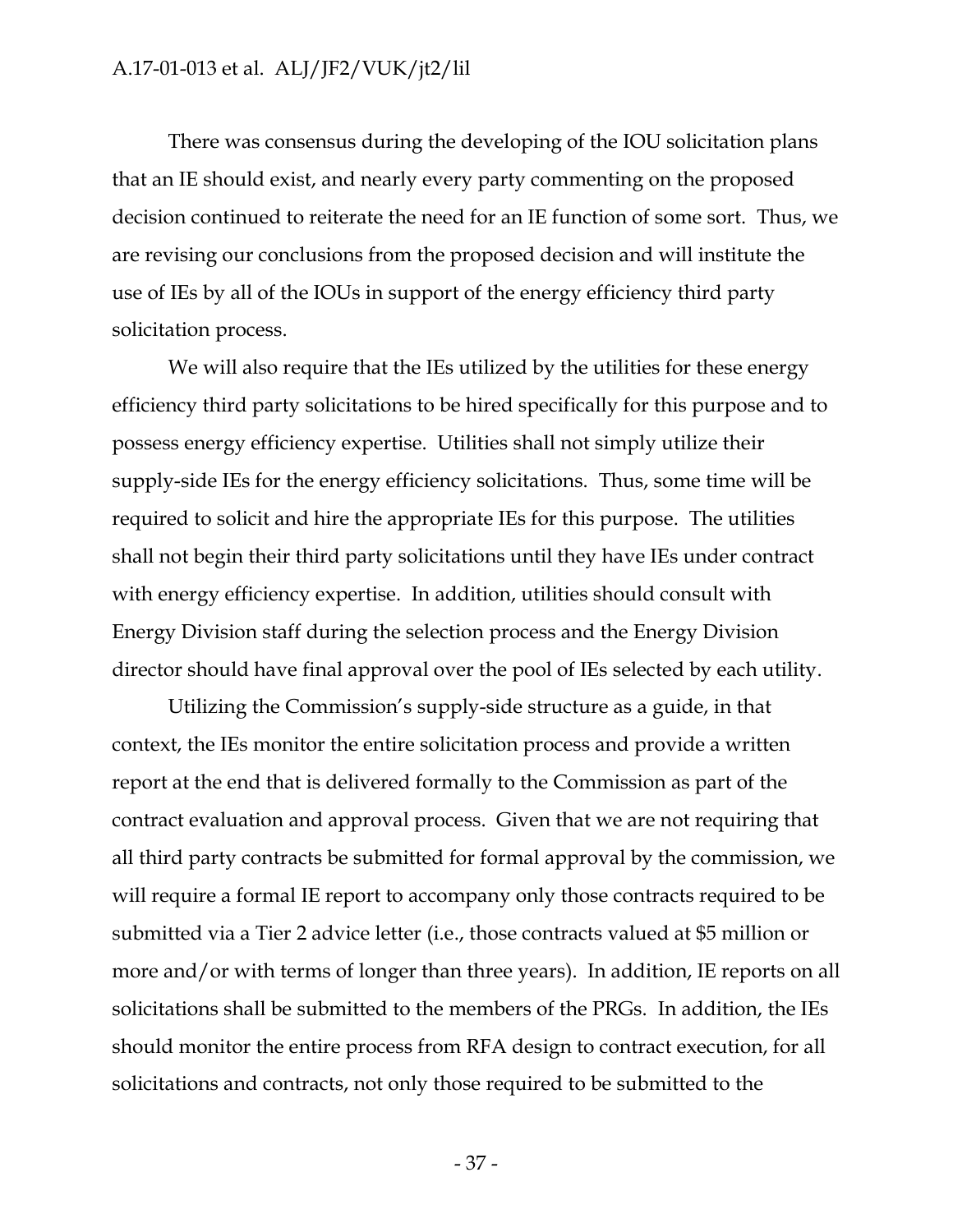Commission for approval. For the entire solicitation process, the IE will serve as a consultant to the PRGs, participating in PRG meetings, and shall also provide assessments of the overall third party solicitation process and progress, on at least a semi-annual basis, to the Commission via reports filed in the relevant energy efficiency rulemaking (currently R.13-11-005).

We note that the IOU proposals seem to indicate utilization of IEs in the energy efficiency third party contracting context slightly differently, where IE input and advice would be given to the PRGs only and not to the Commission. As far as we can tell, the use of IEs is designed to lend arms-length expertise evaluating the fairness of the conduct and results of the solicitation process by the IOUs.

We will also require that each utility hire a sufficient pool of IEs and have them on board prior to the launch of the first RFA. In this manner, the IEs can fulfill the function of monitoring the entire solicitation process.

In addition, as discussed further in Section 3.6 below, use of a standard set of contract terms and conditions, approved by the Commission, should mitigate additional risks as all stakeholders will be aware of the basic rules of engagement in the process from the outset.

The Commission may, as this process progresses, see a need for a stronger IE function. The Commission therefore reserves the right, at any point in the future, to hire an IE or multiple IEs itself, as part of our evaluation and oversight functions. We do agree that it would be preferable, in this context, for an IE function to be directly accountable to the Commission, though we can understand the desire to have the expertise available at the PRG level as well. In addition, Commission solicitation for IEs under contract to us would take additional time, and we do not wish to hold up the process beginning to allow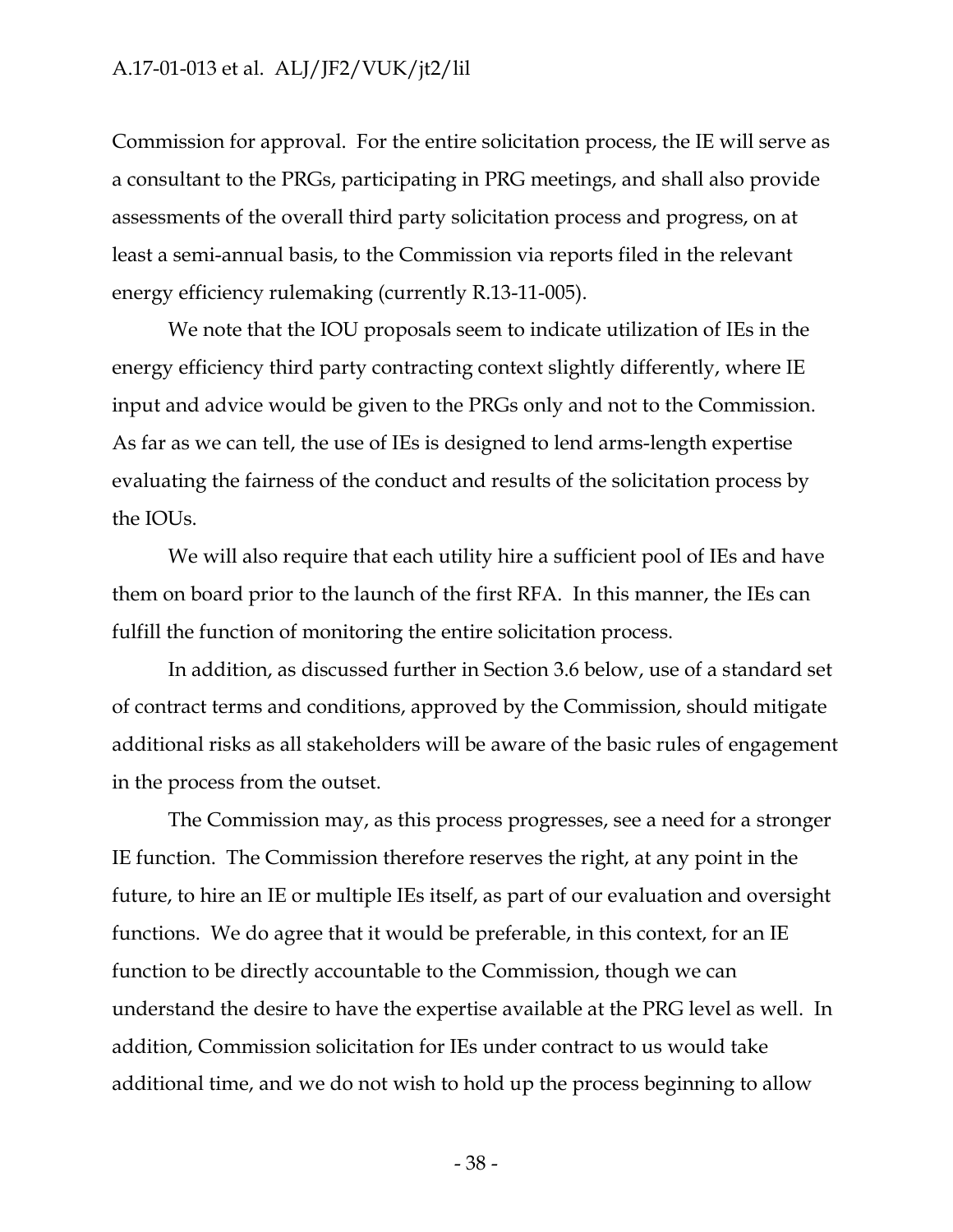this occur. We will continuously reevaluate whether this additional step is necessary in the future.

## **3.6. Standard Contract Requirements and Process**

Looking to our supply-side experience, as most parties have, for a model for this third party solicitation process, we note that another way to mitigate risk of program or contract failure is for there to be a set of standard contract terms and conditions that apply to all bidders and all contracts signed as part of the portfolio. Those terms and conditions are approved in advance by the Commission and represent terms that all parties agree are reasonable and commercially viable. Some terms and conditions could be standard and non-negotiable, and others may be negotiable within certain parameters, depending on the specifics of the activity being performed by the contractor.

In comments on the proposed decision, the Council recommended that only certain contract terms are reasonable to standardize. We agree and have revised the list below to account for the terms that should be standard, with others negotiable or modifiable within certain parameters. Both sets of terms should be proposed to the Commission formally in this proceeding as described in this decision.

Some of the terms that we expect to be standard, at least for similar program types, are the following:

- Eligibility (type of business, license requirements, insurance and bonding requirements, etc.)
- Safety requirements
- Dispute resolution process
- Termination process.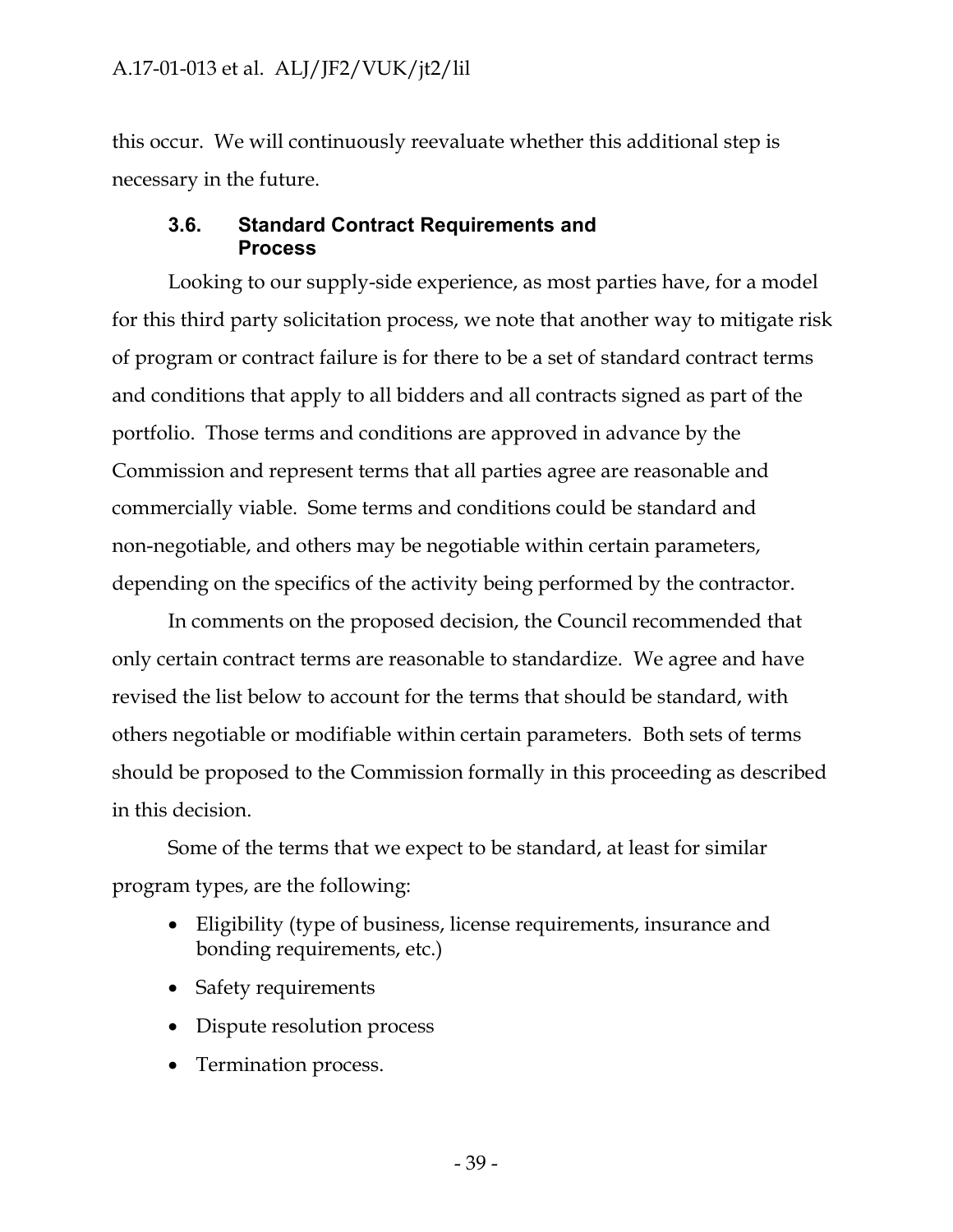Those terms that are likely to be negotiable within certain parameters include the following:

- Workforce qualifications and quality installation requirements
- Progress and evaluation metrics
- Contract term/length
- Diverse and disadvantaged business and employee terms, including small business, if applicable
- Payment schedule and terms, both to third party and to participating utility customers (for incentive payments)
- Data collection and ownership requirements, including requirements for data collection, turnover of billing and energy use data, program tracking data, access to customer sites, and any other provision to ensure quality program evaluation, both during and after the program intervention
- M&V requirements, including guidelines about normalized metered energy consumption (NMEC) design requirements
- Coordination with other program administrators.

In comments on the proposed decision, CEE recommended that the Commission specify further the requirements for two of the items above: 1) workforce qualifications and quality installation requirements, and 2) diverse and disadvantaged business and employee terms, including small business, if applicable. We agree that these are important issues that require more specificity. However, they are also items that are more broadly applicable to the portfolio as a whole, in addition to the third party solicitations. Thus, we will also address them when we decide on the business plan applications generally.

In the meantime, with respect to the third party contracts, for the workforce qualifications issue, we will require that the utilities propose a set of requirements for the contract among the modifiable terms, with specific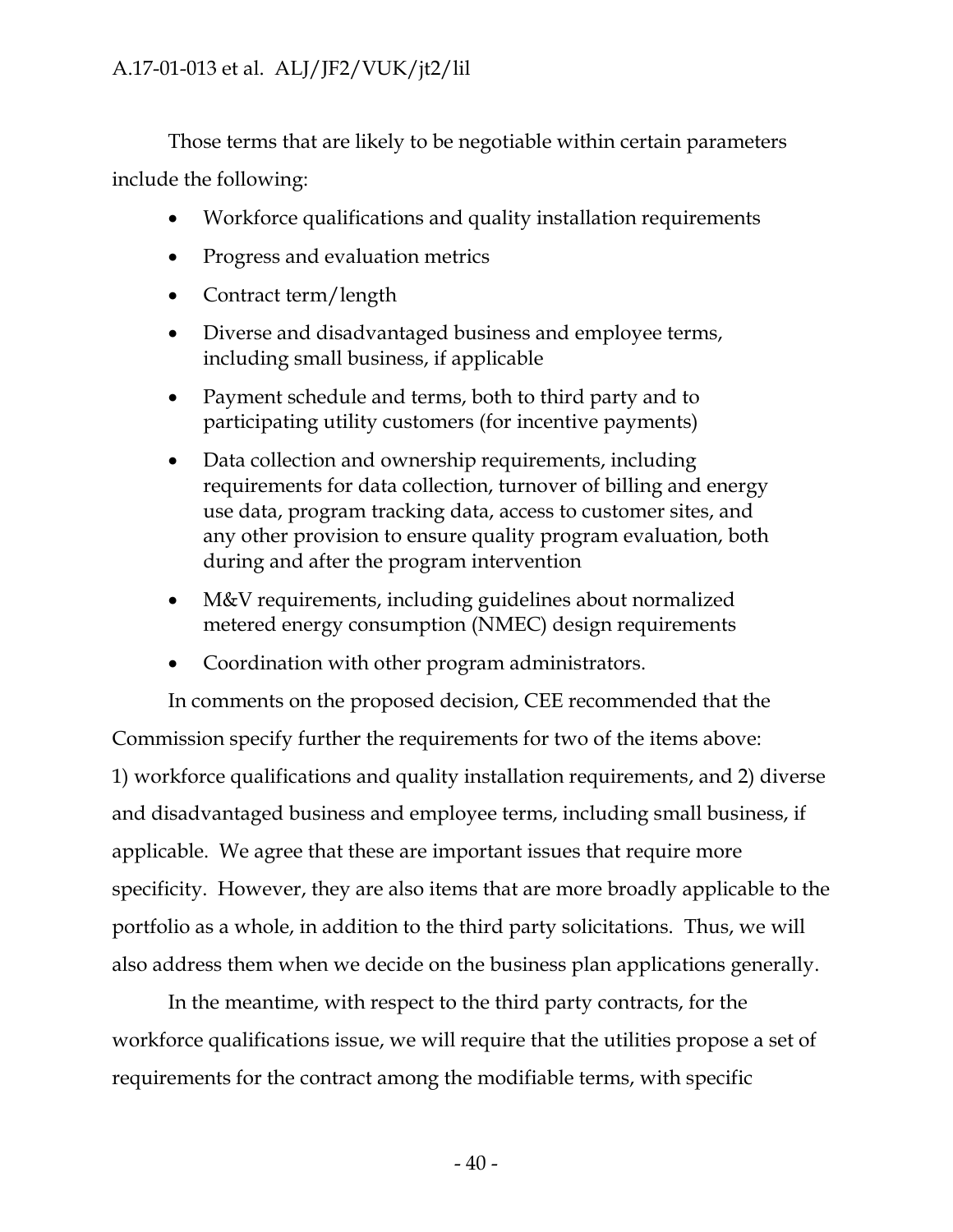recommendations for each market or sector, to identify the applicable workforce installer standards that would reduce the risk of lost energy savings from poor installation of energy efficiency measures, including any specific skills certification requirements and/or broader occupational training and experience requirements (such as journeymen and apprenticeship requirements).

For diverse and disadvantaged businesses and employees, we will require the utilities to propose a definition, as well as a goal, that we may include in the metrics for tracking of the business plan results generally, specifically for third party contractors. We will evaluate both of these proposals along with the contract terms and conditions, as described further below.

Commission staff is also developing guidelines in the areas of requirements for M&V and NMEC data collection. Staff plans to continue developing these guidelines in parallel and will maintain an up-to-date list of guidelines on the Commission's web site in the future.

To facilitate the standardization of the first set of contract terms and conditions listed above, we will require each utility to submit, jointly with the other utilities, a proposed standard third party contract to the Commission for approval. The standard contract should address at least all of the items listed above as expected to be standard, and may propose others that are non-modifiable and some that may be modified within certain parameters, such as those listed as negotiable above. One utility, selected by its peers shall submit, on behalf of the other utilities, the proposed third party contract, with the standard and the modifiable conditions proposed, as a motion for contract approval within this business plan application proceeding within 60 days after this decision is issued. We request, if logistically possible, for the CAEECC or the utilities jointly to host an informal workshop or meeting to discuss contents of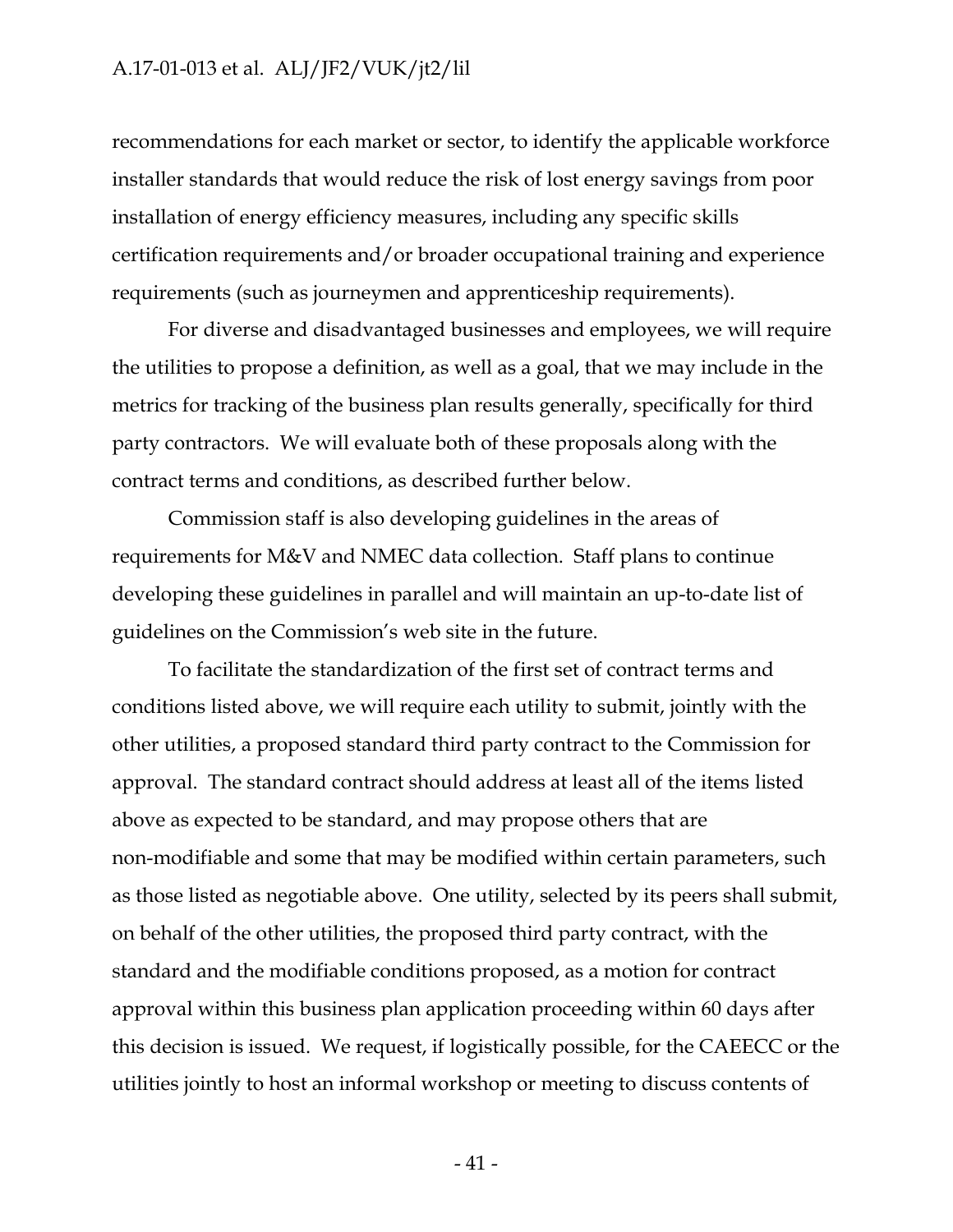the proposed contract with interested parties to seek input prior to filing the motions in this proceeding. Similar to any other motion, parties will have a formal opportunity to respond to the utility motions on the record of this proceeding. The ALJ(s) will set additional steps, as necessary, after the motions and responses are filed.

#### **3.7. Pay for Performance**

One element of the energy efficiency portfolio emphasized in SB 350 where the Commission and the utilities are encouraged to do more is to pay for performance. In other words, the Legislature has encouraged us to tie payment for services more directly to energy savings delivered, as much as possible. This requirement is directly applicable to the third party solicitations.

We recognize that there is no one-size-fits-all approach to designing pay-for-performance programs that work. In the custom project area where this may be most applicable, the Commission and the utilities in the past have experimented with several approaches, including one that relies heavily on energy service companies, and another, standard performance contracting, where incentives are paid directly per kilowatt-hour of reported or verified energy savings.

Some program designs and strategies involve payment of incentives directly to utility customers, while others rely on performance payments to third party contractors. Both are valid program designs, but we state upfront that we are disinclined to approve of arrangements in the program design and standard contract where there is not a clear rationale for payments to customers and contractors that lead to performance in the form of energy savings. Ideally, the payment terms should be structured to recognize the amount of risk in the transactions being borne by each entity. We encourage the utilities to think

- 42 -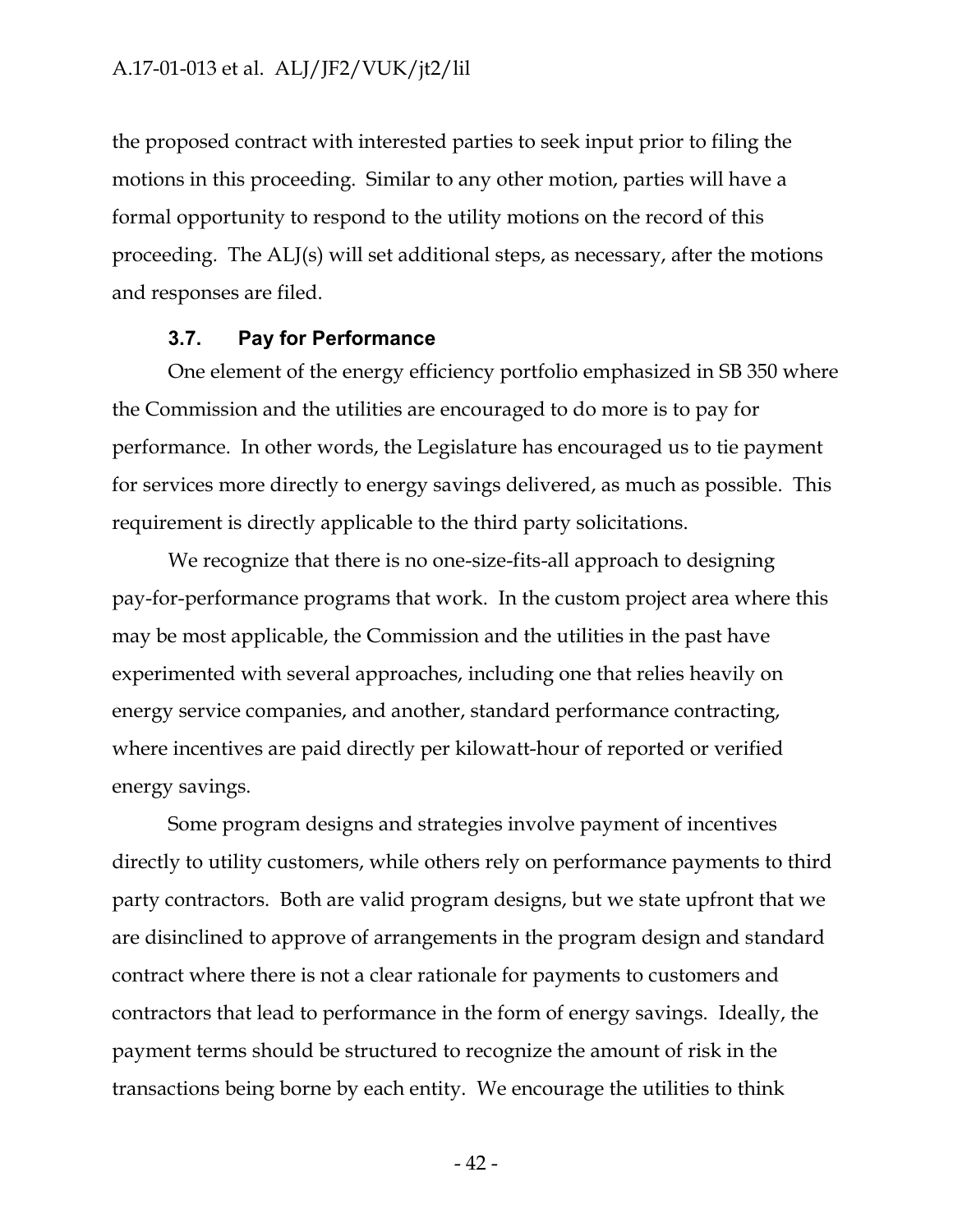through the performance risks and the most appropriate party to bear those risks in each case in the portfolio.

In particular, programs that use NMEC for savings determination and incentive payment should incorporate a pay-for-performance element that not only provides adequate motivation to pursue metered savings, but also provides such motivation to the market actors that have access to performance information and the ability to improve or affect performance as it evolves. The contract terms and conditions brought to the Commission should include proposals for these types of payment terms.

## **3.8. Measurement and Verification requirements**

 $\overline{a}$ 

While not a major issue raised in comments on the third party solicitation plans, we are concerned about a potential disconnect between third party program designers and implementers, who will have some responsibility for M&V, and our evaluation responsibilities. While we have encouraged embedded M&V efforts in up-front program designs, we are unclear on the level of M&V expertise among most third party providers, in light of the conflict of interest rules and concerns prevailing in the market as a result of some of our past orders and rules in this area.<sup>8</sup>

In comments on the proposed decision, the Council recommended some clarification to prevent confusion between M&V and evaluation, as well as limit the potential unintended consequences of the rules around conflicts of interest.

<sup>8</sup> *See*, for example, D.05-01-055 at 121-125, discussing a "firewall" requirement between entities that undertake program delivery and those who handle program and portfolio impacts-related studies, but not extending the firewall to include process evaluations.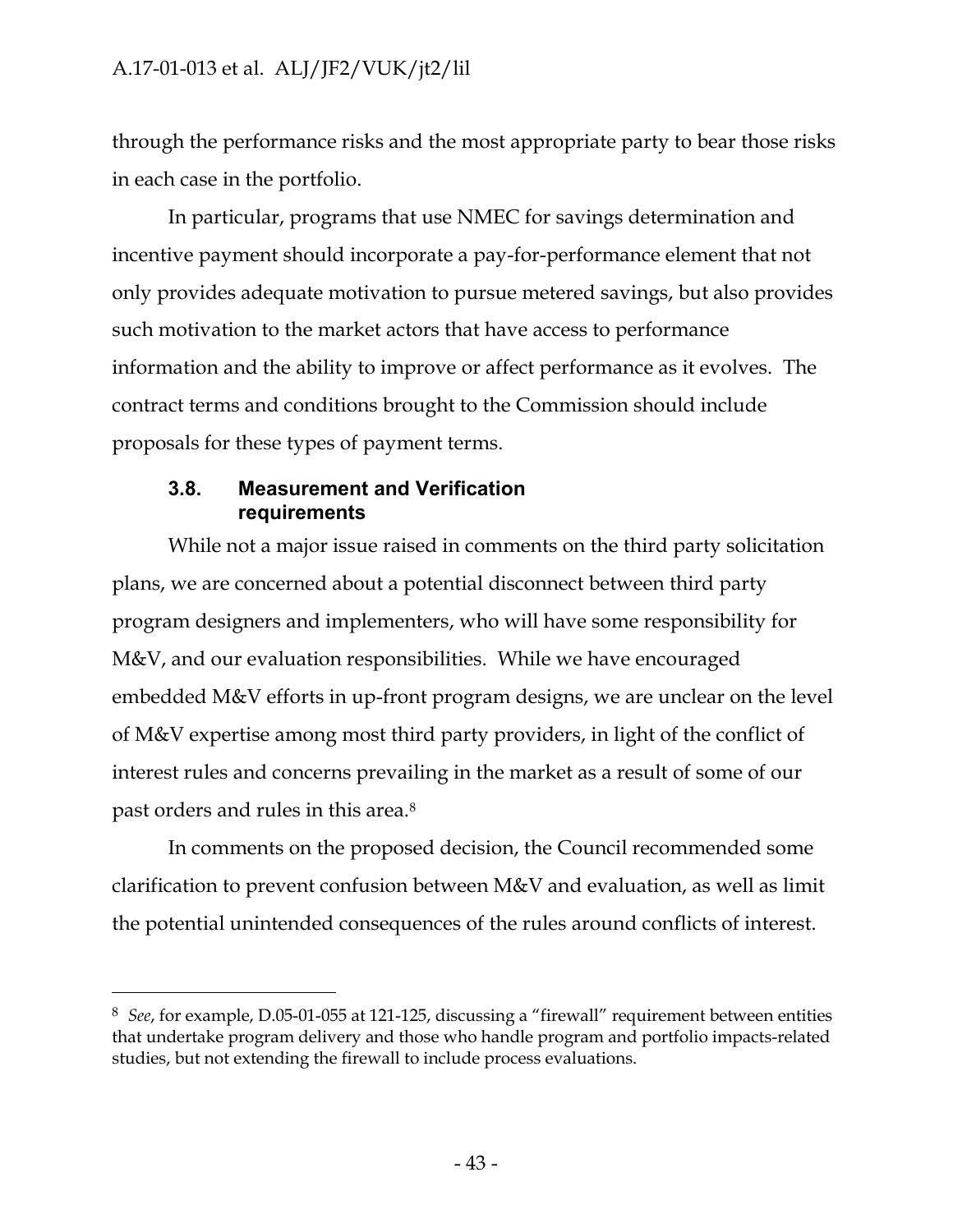We agree with the Council's distinction between M&V and evaluation, where it is the M&V that is intended to be "embedded" in the program design by the implementer, with possible guidance from an evaluator, in order to facilitate data collection that can be used in ex-post impact evaluations. With respect to conflict of interest issues, we have removed the requirement that the IOUs hire EM&V contractors specifically to assist the third party program designers and implementers, which may have been the source of some confusion. Thus, consistent with existing rules, an evaluation contractor under contract to an IOU may assist an implementer with program design, so long as that same contractor is not also performing impact evaluations on the same program.

In addition, with respect to entities seeking to contract with the Commission to perform energy efficiency impact evaluations, according to D.05-01-055, entities are specific prohibited from "performing any program and portfolio impacts-related studies at the same time they are under contract for program delivery work." This prohibition also applies to affiliated companies.

Persons or entities under contract to a program implementer to conduct "embedded M&V" fall within this prohibition, but this rule does not prohibit (and in fact we encourage) communication and consultation on the design of embedded M&V data collection between evaluators and implementers. We direct Commission staff to update the Firewall Attachment that is included with the Commission's energy efficiency evaluation requests for proposals to reflect this additional direction with respect to third party M&V design.

We clarify that we will rely on the utility PAs to ensure that third party program designers and implementers have access to information and expertise related to design of M&V methods for their programs but will not require them to hire a contractor specifically for this purpose. We also clarify that Commission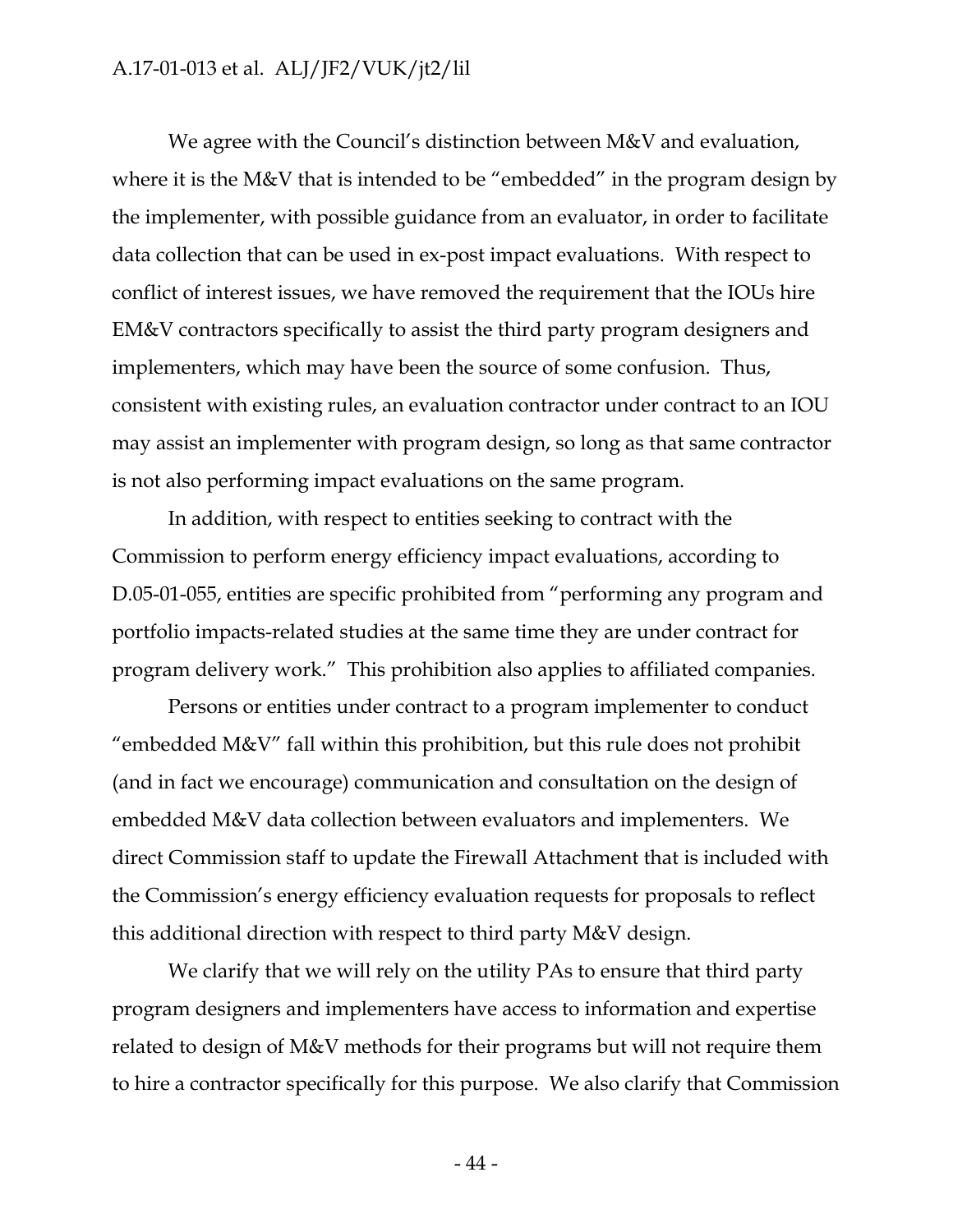staff will continue to be responsible for the evaluation, measurement and verification activities by conducting impact evaluations for the energy efficiency programs.

In particular, at a minimum, the contract terms and conditions that the utilities design should include uniform requirements for data collection, turnover of billing and energy use data, program tracking data, access to customer sites, and any other provisions required to ensure quality M&V and program evaluation, both during and after the program intervention.

We also delegate to the assigned Commissioner and/or ALJs to issue a subsequent ruling specifying a set of rules, guidelines, and specific requirements to address the critical issues and uncertainties related to M&V, by February 2018. The set of rules will include direction for implementation of programs and projects leveraging NMEC and other forms of embedded M&V in program design, data collection, and savings quantification. The direction may also address other areas related to program administration and reporting under Commission oversight, as well as technical guidance. Some of the items the ruling is intended to cover include:

- Using NMEC in M&V;
- Strategic Energy Management Programs;
- Pay-for-performance programs;

Data collection for deemed, customer, and non-resource programs attempting to embed data collection in program design to support early feedback and rigorous evaluation.

## **3.9. Schedule**

In response to this decision, we require that all of the IOUs update the planned solicitation schedule and make it publicly available on their web sites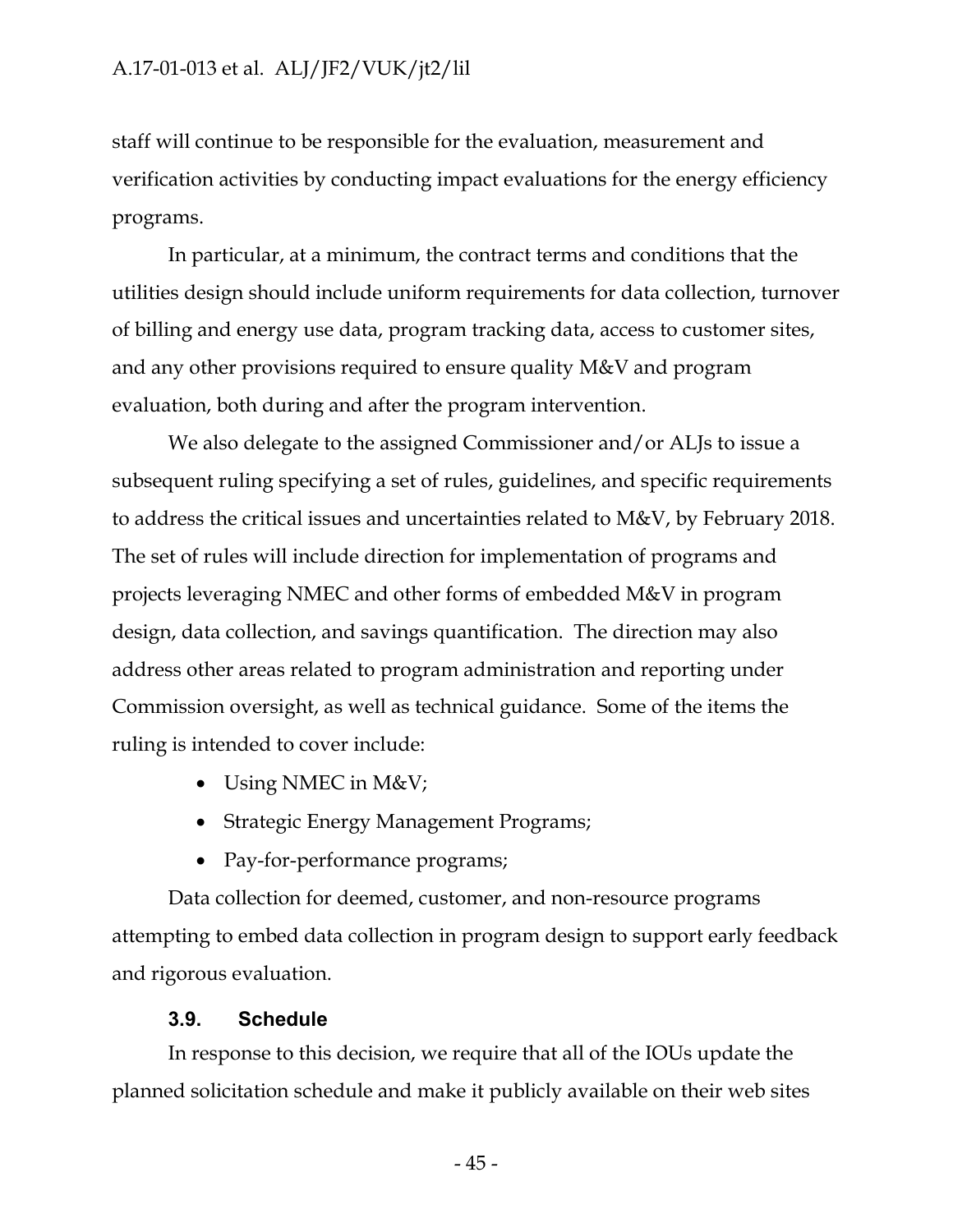within 60 days of the issuance of this decision. The schedule should also be posted on the PEPMA joint website for energy efficiency solicitations. In fact, all solicitation materials should be posted there, including RFAs, RFPs, and any other solicitation notices. Also, in keeping with the coordinated nature of certain solicitations, including those for statewide programs, that the IOUs have already exhibited in their solicitation plans, we encourage them to continue this level of coordination to ensure a smoother and more robust solicitation process overall.

We request that the solicitation schedules also be shared with the CAEECC and posted on its web site for additional transparency. We also expect that the schedule may change further after the Commission issues its decision on the business plans. Thus, the IOUs are also required to keep the schedules up to date and publicly available as the solicitations progress over the next several years and until at least the end of 2022, unless the solicitations have concluded prior to then.

We also ask Commission staff, in coordination with CAEECC if possible, to host a workshop at least every six months after the first solicitation launch, to allow for informal discussion and problem-solving among stakeholders about the progress of the solicitations. These workshops should also be coordinated to incorporate the feedback from the IEs that is required to be delivered to the Commission on a semi-annual basis.

#### **3.10. Other issues**

#### **3.10.1. Applicability**

In response to the solicitation proposal submitted by SoCalREN, we clarify that the terms of this decision and the third party solicitation requirements apply only specifically to the utility program administrators. However, we encourage SoCalREN, BayREN, and MCE to adhere to the spirit of these requirements when

- 46 -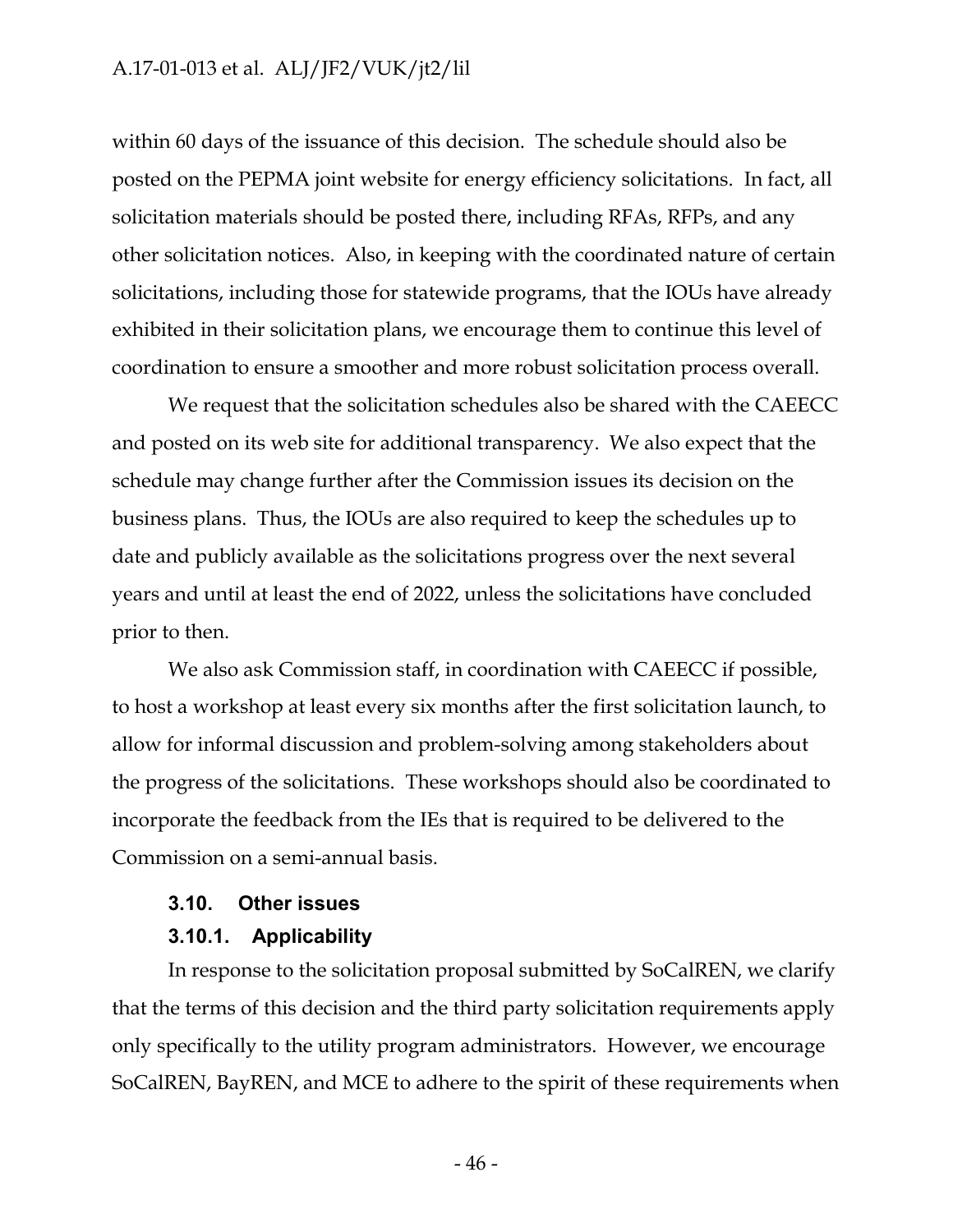soliciting third party assistance with program design and delivery, by making the schedule and terms uniform and transparent, and relying on the market expertise to delivery programs, wherever possible.

## **3.10.2. Programs that do not "count" as third party**

The Council asks that we clarify that two particular sets of programs are not eligible to be considered "third party" under the definition in D.16-08-019. The two instances cited by the Council are the Strategic Energy Management (SEM) programs already developed by a consultant, with a specific program design, as well as the limited energy efficiency and demand response integration programs included in the staff proposal issued by ALJ ruling on June 30, 2017 in this proceeding. We agree with the Council that at least this round of these programs already in progress should not be considered as part of the third party requirements. However, that is not to say that efforts in these areas could not be considered as third party in the future, if they are designed (or re-designed) and implemented by third parties at a later point in time.

In addition, although not a focus of the comments on the third party solicitation process, we are aware of uncertainty in the implementation community with respect to the SEM program, and certain other program proposals with SEM-like aspects; we take this opportunity to offer some clarification. The IOUs and their consultants have jointly developed a single SEM program design and evaluation protocol, which will be implemented by third parties individually under contract to each IOU. We clarify that this SEM program is the only program in which NMEC currently may be used to assess savings in industrial facilities from operations and maintenance (O&M) or behavior, retrocommissioning, and operations (BROs)-type activities.

- 47 -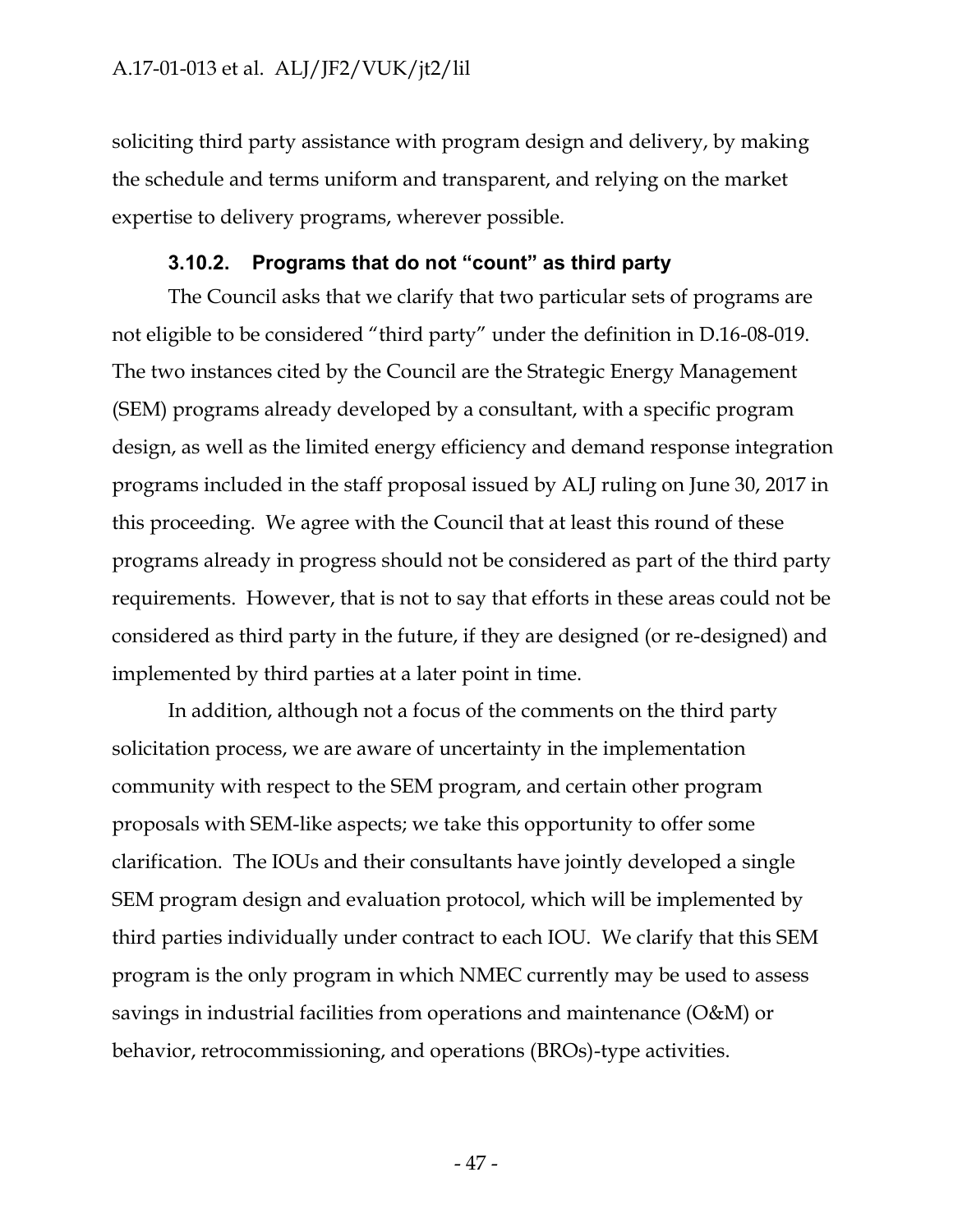For purposes of the third party solicitation process, we recognize that some aspects of the SEM program may be useful in program design, such as the activity tracking requirements and the evaluation protocol, and such aspects may be incorporated into program proposals outside of the SEM program. However, during the two-year period of the current SEM program engagement, third party programs other than the SEM programs may not incorporate or claim savings from O&M or BRO activities using NMEC at industrial facilities, except for building-related proposals similar to those in the commercial sector.<sup>9</sup> Program proposals that incorporate some aspects of the SEM program design should be distinguished from the separate SEM program, which is standalone and has many required elements.

## **3.10.3. Coordination among PAs**

We agree with the comments of MCE that coordination among all PAs about solicitations, including all of the IOUs, as well as the RENs and MCE, should be encouraged. We do not require, however, that the RFA shortlist results be shared among PAs. Doing so may not only be impractical, but also may violate expectations of confidentiality on the part of bidders and it is not clear what benefits would override those considerations. Each PA is ultimately responsible for its own solicitation process, while as much informal communication and coordination among the PAs as possible is encouraged. To address potential overlap, as recommended by MCE in its comments on the proposed decision, we will require utility PAs to include a contract term that requires third parties to coordinate with other PAs in the same geographic area.

 $\overline{a}$ 

<sup>9</sup> See discussion in D.16-08-019 at 39.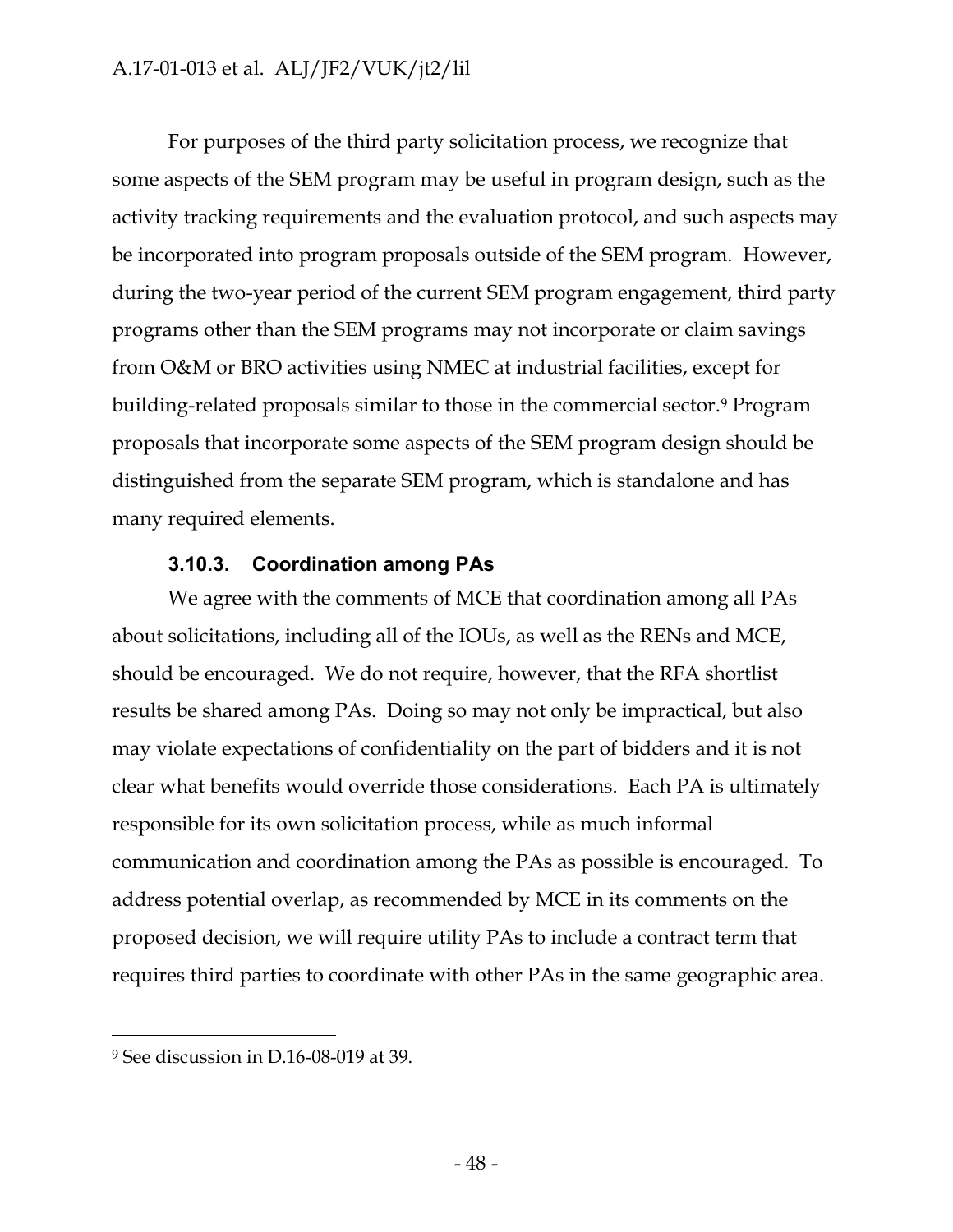## **3.10.4. Workpaper issues**

GreenFan and Verified raise the issue of allowing for third party submission of workpapers demonstrating savings calculation methodologies. We acknowledge there could be benefits to full consideration of these issues, but intend to undertake such further consideration in the energy efficiency rulemaking (R.13-11-005 or its successor) in the future. In the meantime, the program administrators are required to accept and review all third party workpapers before submission to the Commission.

## **3.10.5. Interim Contract Extensions for Existing Third Party Programs**

The utilities provide in their solicitation plans proposals for transitioning existing third party programs to new implementers, including extending programs beyond the current deadline set forth in D.15-10-028, Ordering Paragraph 22, which limits third party contract extensions to three years beyond the date of issuance of that decision. The Council also supports this proposal. In order to ensure a smooth transition, we agree. The utilities may extend existing third party contracts until new program implementers are in place, to ensure no gaps in program availability or delivery.

## **4. Comments on Proposed Decision**

The proposed decision of ALJ Fitch in this matter was mailed to the parties in accordance with Section 311 of the Public Utilities Code and comments were allowed under Rule 14.3 of the Commission's Rules of Practice and Procedure. Comments were filed on December 4, 2017 by CEE, CLEAResult, the Council, EnergySavvy, GreenFan and Verified (jointly), MCE, NAESCO, NRDC, ORA, PG&E, SBUA, SCE, SDG&E, and SoCalGas, Reply comments were filed on December 11, 2017 by CEE, the Council, GreenFan and Verified (jointly), MCE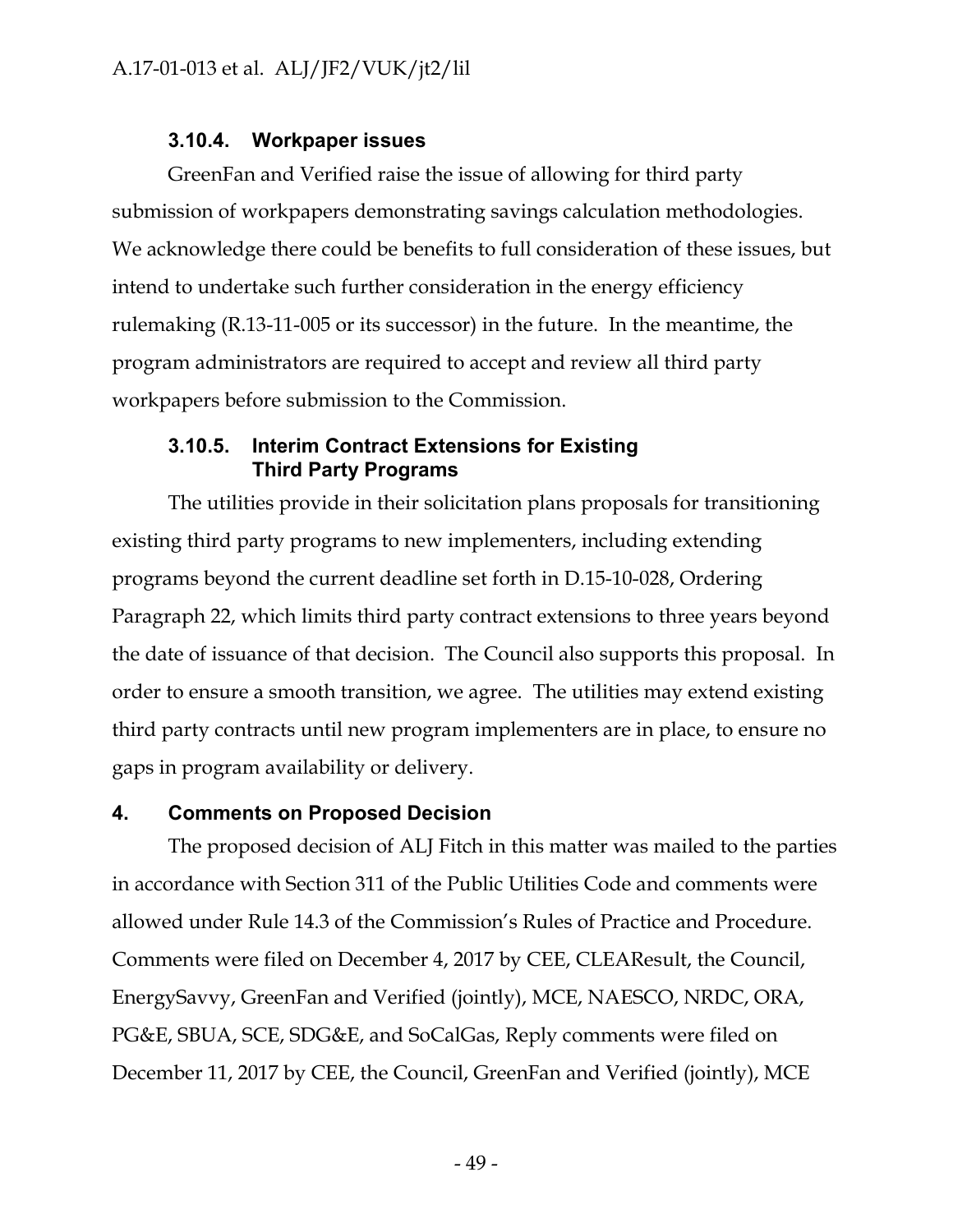and BayREN (jointly), NAESCO, NRDC, ORA, PG&E, SCE, SoCalREN, and SoCalGas.

The vast majority of commenters, including the IOUs, the Council, NAESCO, NRDC, CEE, and ORA, disagreed with the proposed decision's failure to adopt an IE structure to support the third party solicitation process. We have therefore reversed our opinion on this topic, and have included support for an IE structure, as specified further in the text of the decision.

Numerous parties also disagreed with the proposed decision's requirement for a mid-process Tier 2 advice letter filing at the RFA short list and RFP design stage, including the IOUs, NRDC, the Council, ORA, and CLEAResult. We have removed this requirement, and have instead substituted the requirement for an IE structure, as well as the filing of Tier 2 advice letters for contracts or batches of contracts, after award, that are valued at \$5 million or more and/or with terms of longer than three years, for Commission review.

Several parties commented that the 60 percent requirement for third party designed and implemented programs should not be moved back to 2022 from 2020, including the Council, CLEAResult, NAESCO, ORA, and NRDC. We will not modify this requirement, in part because some of the delay has been caused by the Commission's process itself, and in part out of an abundance of caution and a desire to see this process be successful, if on a slightly slower timeframe.

The comments of several parties, including ORA and the IOUs, included requests for clarification about whether the third party solicitation process can begin before the business plans are addressed by the Commission. The answer is no. This decision enables the IOUs to begin solicitations for IEs, and to prepare the standard contract terms and conditions, as discussed in this decision, but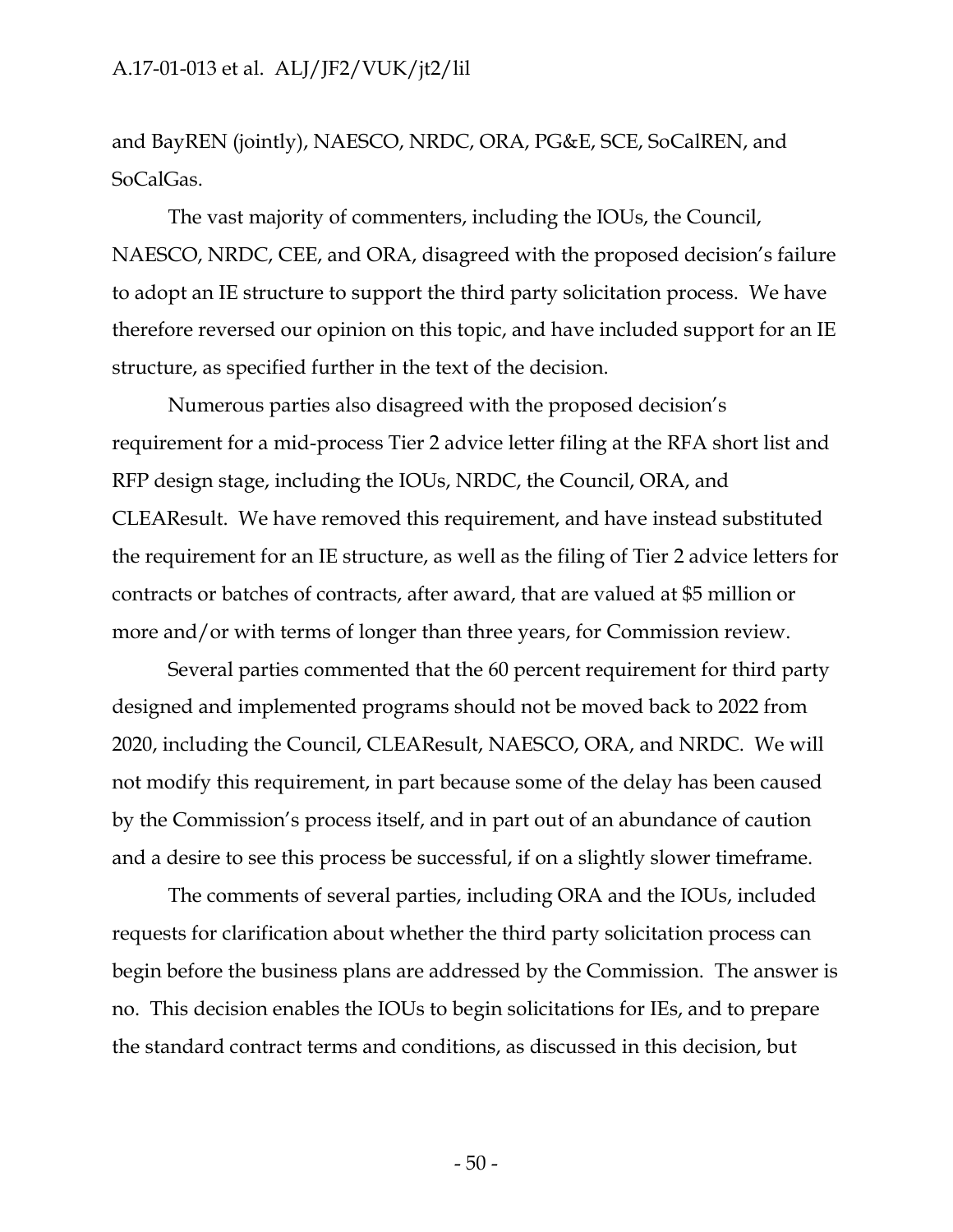does not yet authorize the launch of RFAs, until such time as the programs are addressed by the Commission in a decision on the business plan filings.

CEE's comments, while supporting other aspects of the decision or concurring with others' comments already discussed above, focus primarily on the need for further requirements for diverse contracting and workforce quality standards. Their comments were also generally supported by NRDC. As a result of CEE's comments, we have included additional discussion and requirements associated with both diverse contracting and workforce and quality installation standards.

As a result of the comments from the Council, CLEAResult, and PG&E, we have clarified the transition process for existing third party contracts.

The Council's comments recommended a number of additional improvements to the proposed decision which we have incorporated, including limiting the required standard contract terms and conditions to a subset, clarification of the embedded M&V description, clarification of any potential for evaluation conflicts of interest, and allowing 60 days for posting of implementation plans after contract commencement.

EnergySavvy's comments focused on clarifications to the references to EM&V and M&V in the decision, as well as the potential for conflicts of interest, similar to the Council's points, which we have addressed in the text.

GreenFan and Verified's comments focused again on the issue of third party submission of workpapers directly to the Commission. We do not modify this portion of the decision because this proceeding it not the appropriate venue for addressing overall changes to the workpaper process. This should be addressed with respect to the overall portfolio, as it is not uniquely applicable to the solicitation of third party program design and implementation proposals,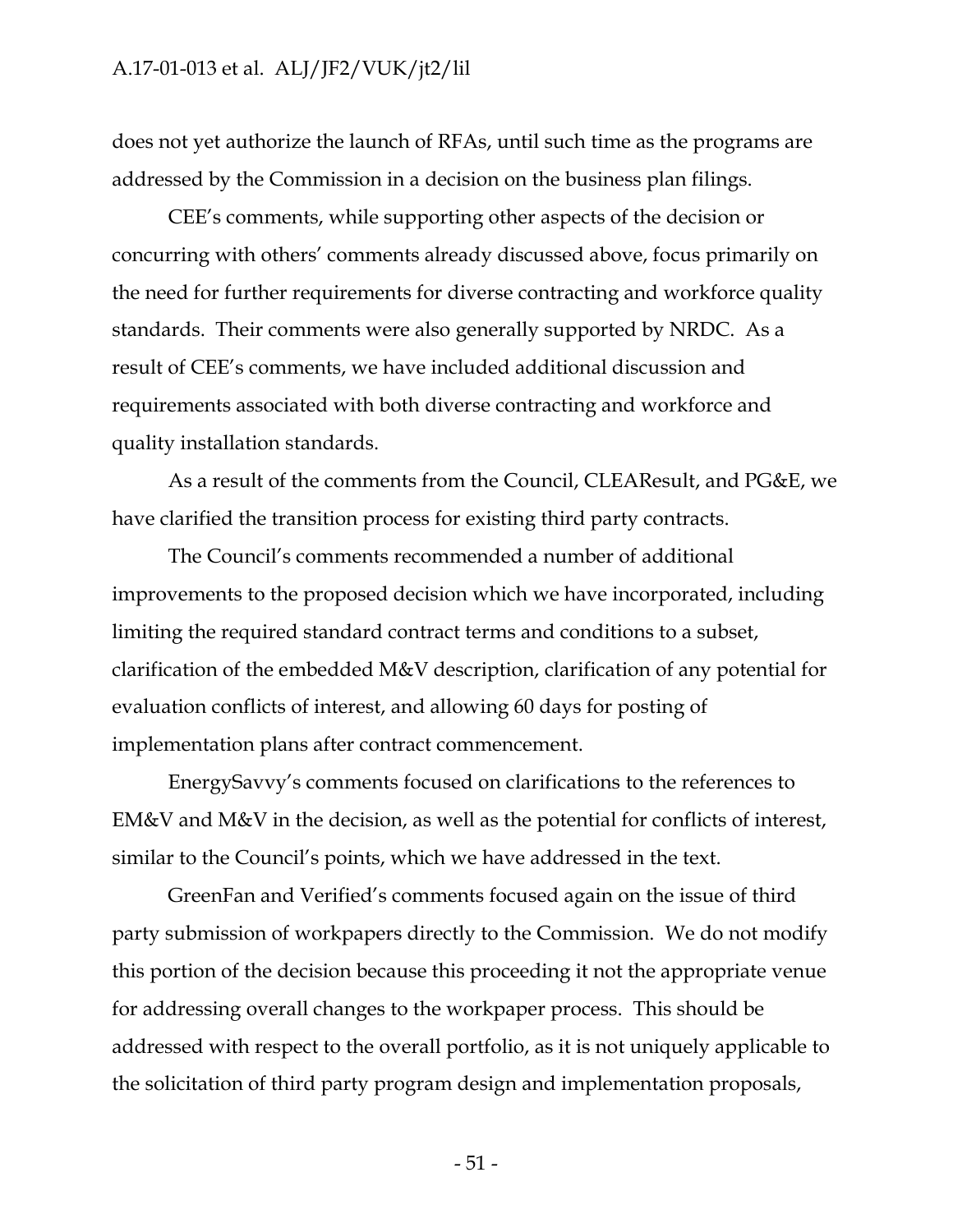which is the subject of this decision. However, we have made modifications to the language of this decision to clarify the requirements of the existing process, which includes the requirement that the utilities accept and review third party workpapers for possible later review by the Commission. This is also consistent with the comments of NAESCO on this topic.

MCE focuses most of its comments on asking that the Commission explicitly require the IOUs and/or their third party contractors to address the potential for program overlap with CCA programs. We have modified the list of modifiable contract terms required to be addressed by the IOUs to include this topic. MCE's comments also include a request that we clarify that the business plan period is ten years. We decline to make this change, because, as of now, the current business plan period runs only through 2025, though funding will continue to be available on a rolling basis after 2025, while the Commission considers new business plan applications.

PG&E's comments not already addressed above included a request to clarify the applicable third party definition for 2018 to allow for a transition. We have made this change throughout the decision. PG&E also requested a number of other changes which we have determined are not necessary or are inadvisable, including clarifications that Commission staff and consultants will no longer participate in any program designs, declining to require solicitation information with other PAs, except for statewide programs, and removing the requirement for two-stage solicitations after 2022. These can be reevaluated, if necessary, with the benefit of experience.

SBUA's comments on the proposed decision focused on ensuring that the third party solicitations ensure a broad distribution of programs across all markets and subsectors, including small businesses, and that the PRGs represent

- 52 -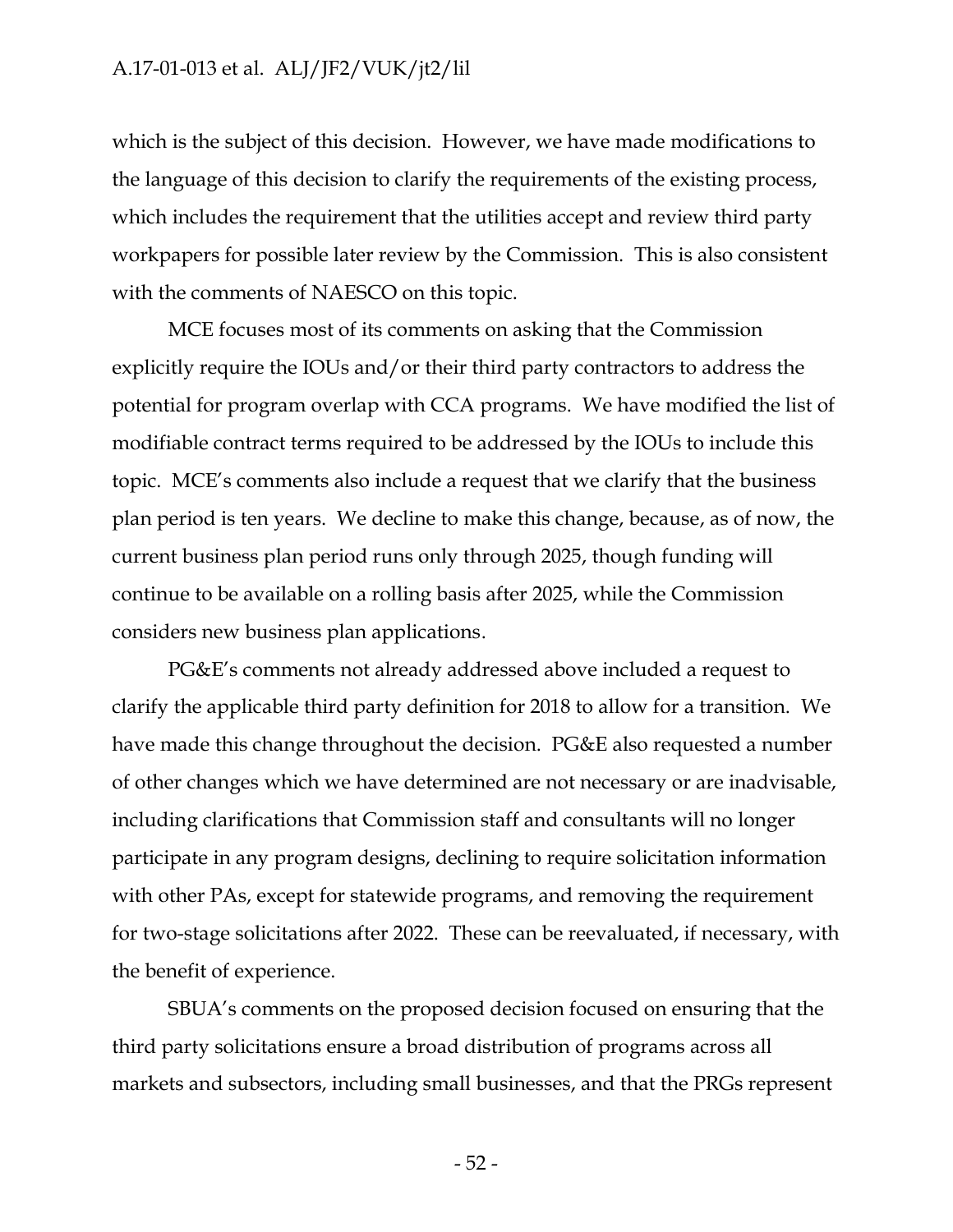diverse stakeholder interests. We have modified the language associated with these topics to take the SBUA comments into account.

SCE and the Council requested that this decision address the statewide lead administrators so that statewide solicitation may begin. We decline to do so; this will be addressed in the overall business plan decision. SCE's other comments are consistent with the other IOUs and/or are already addressed in the discussion above.

SDG&E's comments were consistent with the other IOUs and/or already addressed by others' comments.

SoCalGas' comments address several issues not brought up by other parties, including clarifications on pay-for-performance, intervenor compensation for PRG members, and timing of reporting on third party contracts. We have made modifications throughout the decision consistent with these comments.

#### **5. Assignment of Proceeding**

Carla J. Peterman is the assigned Commissioner and Julie A. Fitch and Valerie U. Kao are the co-assigned ALJs in this proceeding.

#### **Findings of Fact**

1. D.16-08-019 required each utility program administrator to make a proposal that would result in at least 60 percent of its portfolio being third party designed and implemented by the end of 2020.

2. There has been a great deal of capacity development in the private sector to deliver cost-effective energy efficiency to customers in the past decade.

3. The energy efficiency programs should be designed and implemented by third parties and not utility personnel unless there is a specific and justified reason for involvement of utility personnel.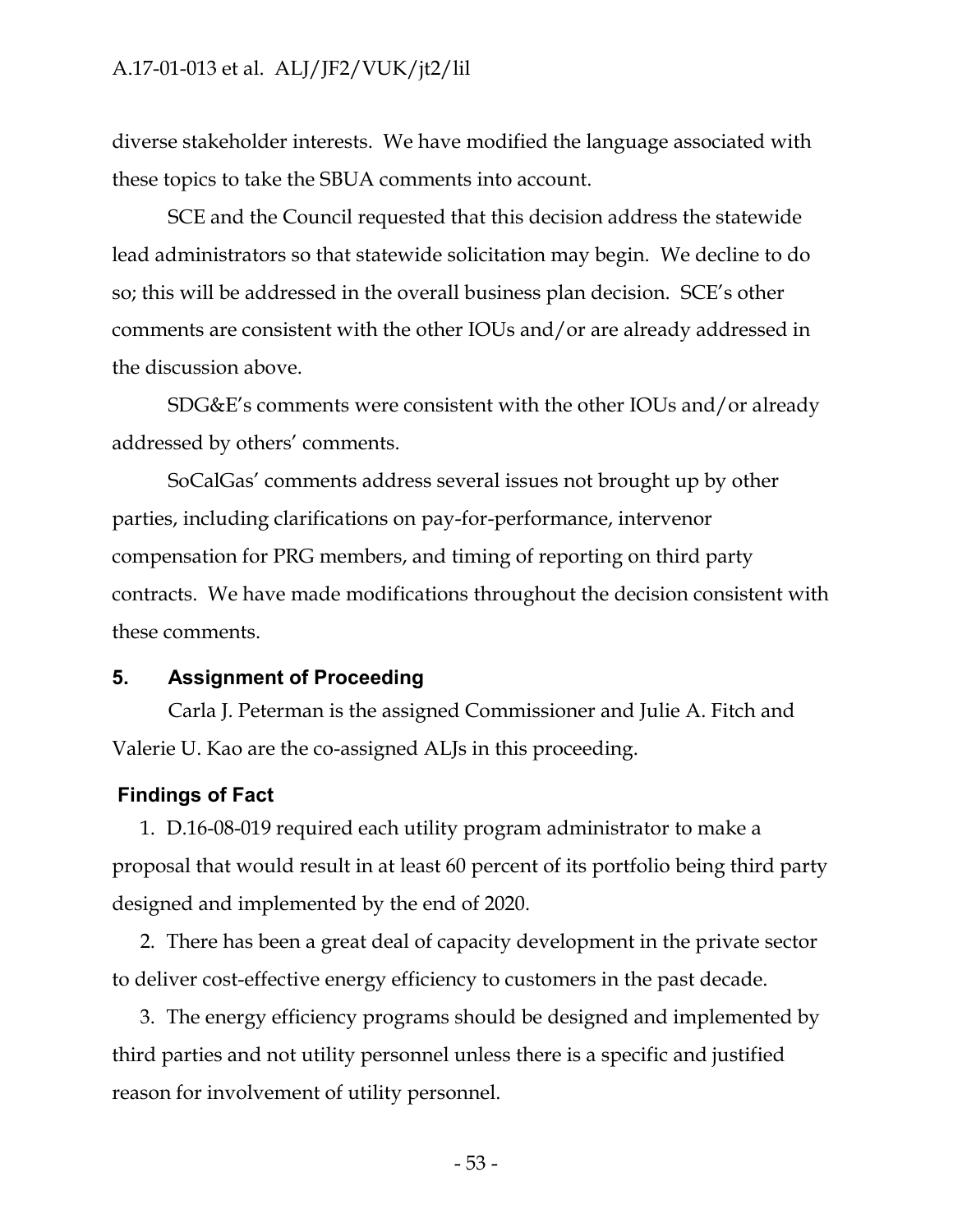4. The 60 percent requirement for third party designed and implemented energy efficiency portfolios in D.16-08-019 is a minimum and not a maximum.

5. It is appropriate to ensure a smooth and sustainable transition to the majority of the energy efficiency portfolios being third party designed and delivered over the next five years.

6. A two-stage solicitation process for third party designed and implemented programs is reasonable, where the first stage is a short request for abstract and the second stage is a full request for proposals.

7. There are several risks associated with not having the Commission review and formally approve of the results of the utility third party solicitations, including the risks of contracting bias and poor RFP design leading to unbalanced portfolios and third party solicitation, program, and/or portfolio failure.

8. There are risk associated with requiring Commission approval of all third party contracts, including potential delays in implementation because of the number and scale of contracts that are likely to require review.

9. The Commission can mitigate the risks associated with the third party contracting process by requiring utility program administrators to utilize IEs and requiring Commission review of contracts with values of \$5 million or more and/or terms of longer than three years.

10. Procurement review groups are a useful vehicle for providing some transparency into the contracting process and providing feedback to the program administrators throughout the solicitation process.

11. Participation in PRGs is an eligible activity for intervenor compensation, subject to the limitations in that program.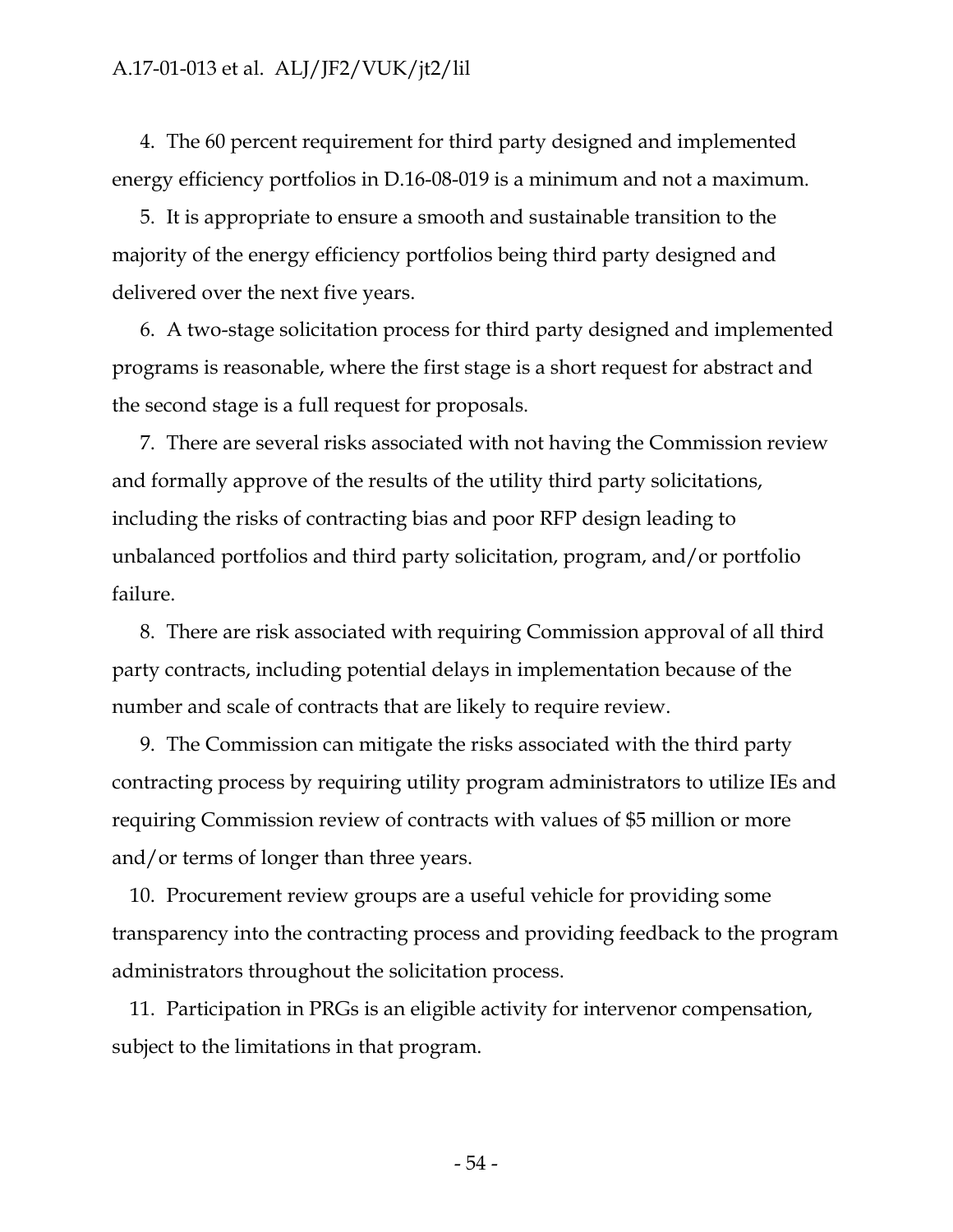12. Except for SoCalGas, the utility program administrators all proposed to utilize existing independent evaluators with supply-side expertise to provide feedback to the PRGs. IEs would provide feedback or reports to the Commission about the fairness of the contracting process.

13. Commission consideration and approval of a standard contract for third parties with standard and modifiable terms and conditions will help mitigate risks of third party solicitation failure, ensure a level playing field for all participants, and reflect commercial viability.

14. There is a great deal of experience and evidence gleaned over the past several portfolio cycles, as well as studies, in support of requiring certain workforce standards to ensure quality measure installations and energy savings.

15. The Legislature has encouraged increased reliance on pay-for-performance program structures to encourage placing risk for the energy savings delivered on the parties most able to deliver those savings.

16. Maintaining up-to-date third party solicitation schedules and making them widely accessible will help ensure success of the third party solicitations.

17. Providing a semi-annual forum for stakeholder discussion about the progress of the third party solicitations will help improve the quality of the solicitation process.

18. Design of this round of strategic energy management programs and staff proposed programs involving limited integration of energy efficiency and demand response programs do not meet the criteria for third party programs required in D.16-08-019 and addressed by the solicitations covered in this decision.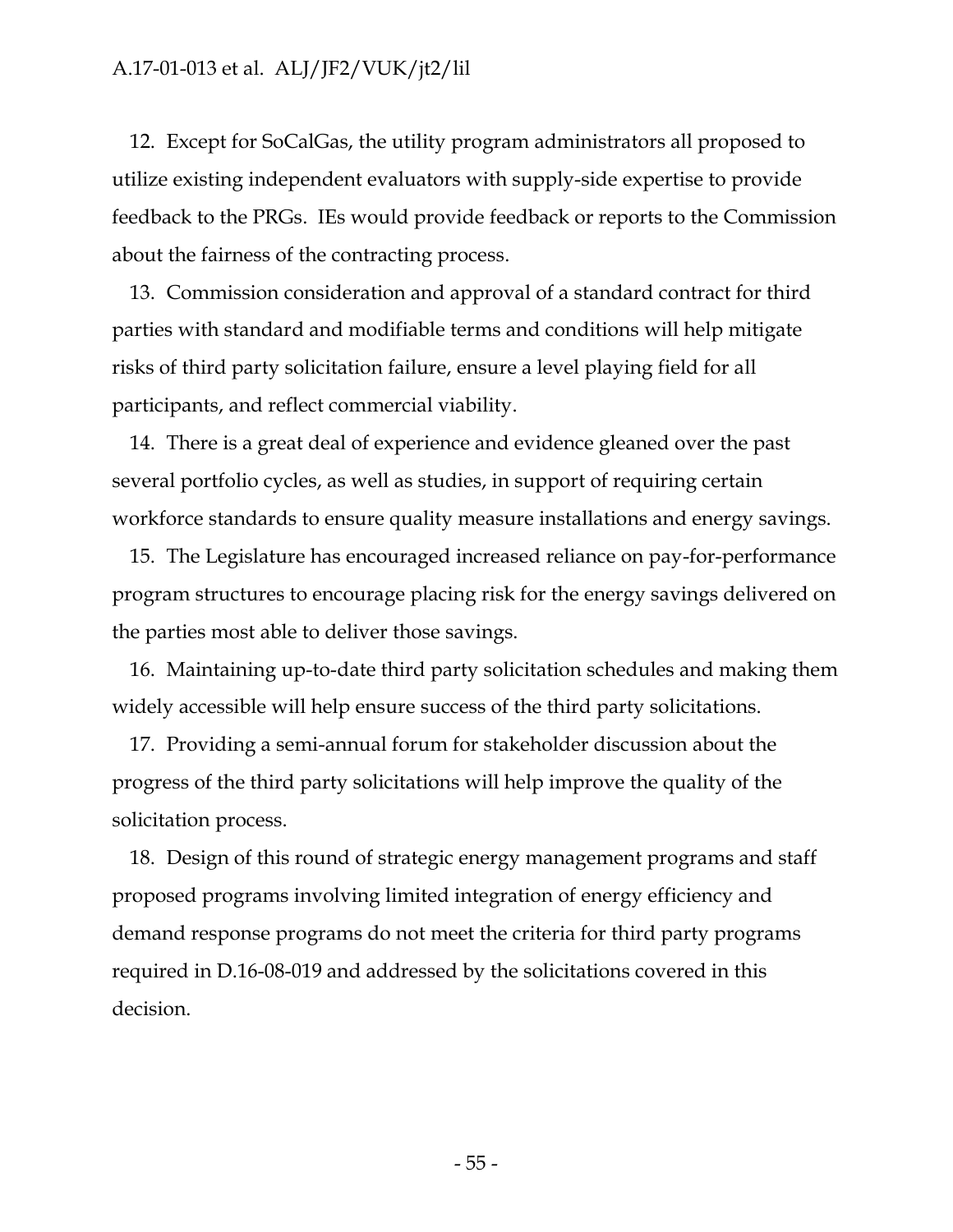19. Allowing for extensions of existing third party contracts will help prevent any gaps in program coverage while new third party solicitations are underway and new third party programs ramp up.

20. Requiring regular annual reporting of utility third party contracts in place will provide additional transparency and oversight of the third party solicitation process.

21. Maintenance of updated implementation plans associated with third party programs will encourage program success and transparency, consistent with the terms of D.15-10-028.

#### **Conclusions of Law**

1. All utility program administrators proposed third party solicitation plans that comply with the requirements of D.16-08-019.

2. SB 350 emphasized greater reliance on pay-for-performance programs and metered energy savings evaluation.

3. The Commission should require the utilities to transition to at least 60 percent third party designed and implemented energy efficiency portfolios by the end of 2022, and not 2020, as previously required in D.16-08-019, in order to ensure a smooth and sustainable transition from the current portfolios.

4. The transition to at least 60 percent third party designed and delivered portfolios should proceed with a 25 percent minimum by no later than December 31, 2018, a 40 percent minimum by no later than December 31, 2020, and a 60 percent minimum by no later than December 31, 2022. The utility PAs should be permitted to count budgets towards the 25 percent requirement in 2018 in accordance with the third-party definition in effect prior to D.16-08-019 as well as the third-party definition included in D.16-08-019, for 2018 only, to allow for ramp up time.

- 56 -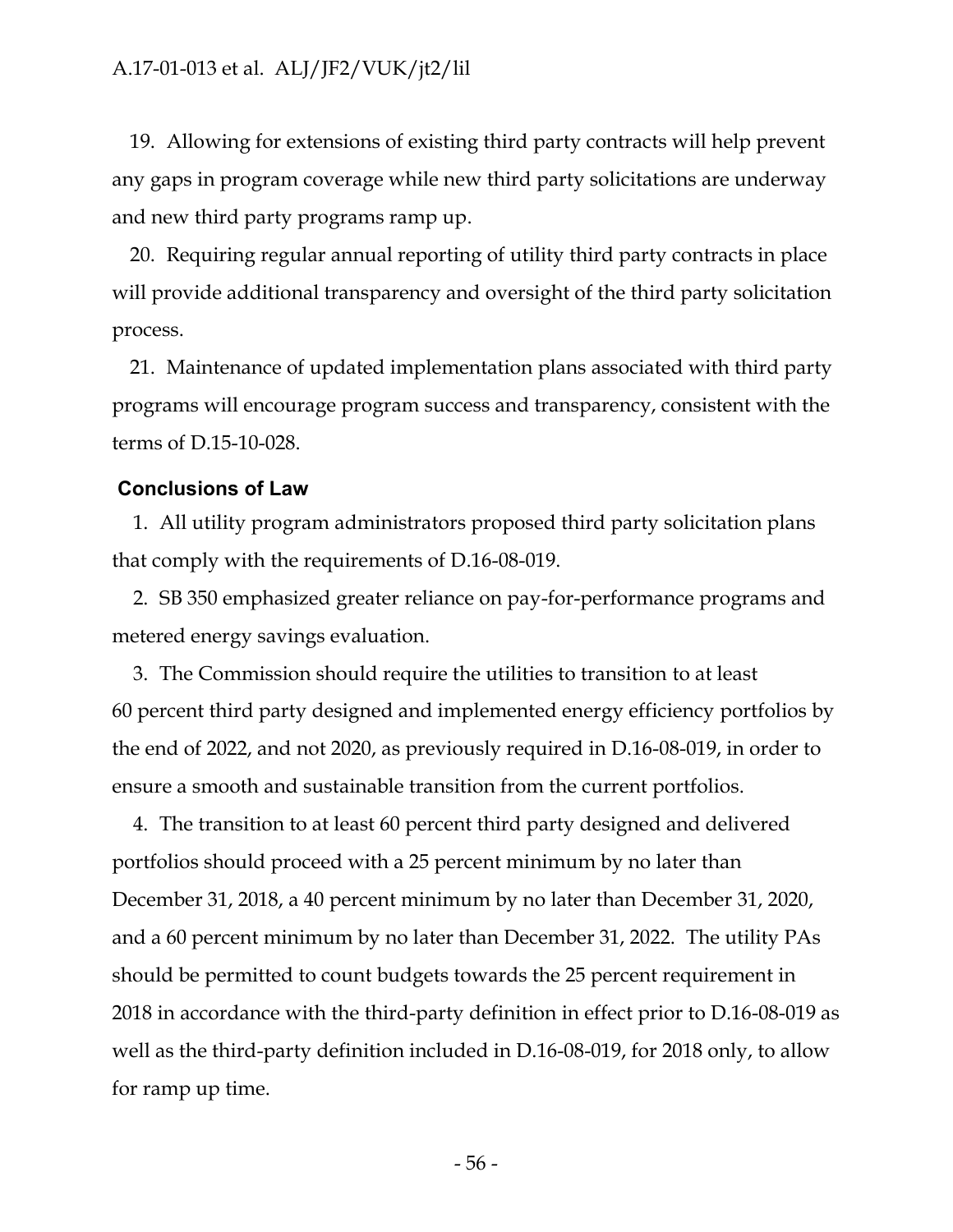5. All utilities should utilize a two-stage solicitation process for third party programs unless there is a specific schedule-related reason only one stage is possible. The two-stage process should be the predominant approach.

6. It is impractical for all third party contracts to be reviewed and approved by the Commission, given the scale of the programs and the time constraints involved in program launch.

7. The utilities are ultimately responsible for the success of their energy efficiency portfolios including delivered savings, as represented by the energy savings performance incentive mechanism, among other things.

8. The Commission should review, via a Tier 2 advice letter, any contracts that are valued at \$5 million or more and/or that have contract terms of longer than three years.

9. Commission staff should review each advice letter to ensure compliance with the approved business plan, compliance with all Commission decisions, that the contract is not a result of a biased solicitation process, and that the solicitation process did not thwart the intentions of successful program design, delivery, and realized savings.

10. Commission staff should produce and maintain a template for the filing of the advice letters required.

11. Each utility should have at least one PRG, with members who are not financially interested in solicitation results and represent diverse stakeholder interests, to provide feedback during the third party solicitation process. The PRGs should be involved at all stages of the solicitation process. PRG participation should be eligible for intervenor compensation.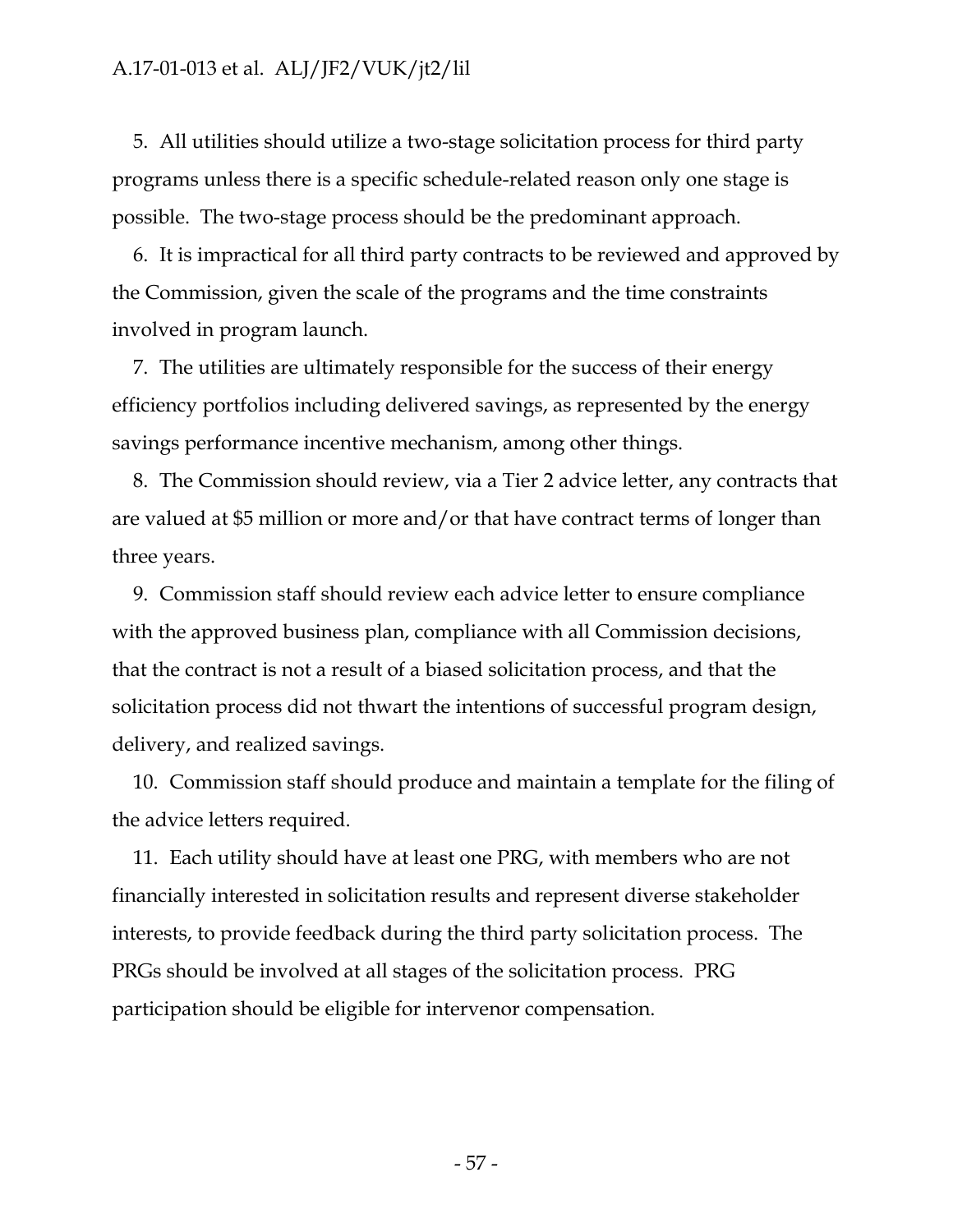12. The utilities should be required to conduct their PRGs in a similar manner to the supply-side PRGs, including advance meeting notices, and advance delivery of materials.

13. The Energy Division Director should approve of the composition of the PRGs for each utility.

14. The Commission should require each utility PA to hire a pool of IEs with energy efficiency expertise, and should not rely on the existing pool of supply-side IEs, unless they have specific energy efficiency experience.

15. The IEs should be required to: monitor the entire third party solicitation process, from RFA design through contract execution; file semi-annual reports to the Commission in the applicable energy efficiency rulemaking, detailing observations about the solicitation process; provide consultation support to PRG members; prepare reports on each solicitation to present to the PRGs; and prepare specific reports on any solicitation and contract resulting in an award of \$5 million or more and/or for a term of more than three years.

16. Each utility PA should be required to have appropriate IEs on board prior to the launch of its first RFA.

17. The Commission should continue to monitor the progress of the solicitations and may choose to hire IEs directly itself in the future.

18. The Commission should require the utility PAs to submit for consideration and approval standard and modifiable contract terms and conditions for the third party solicitations. This contract should be considered in the context of this proceeding.

19. The utility PAs should be required to propose, in their modifiable contract terms, a standard definition of diverse workforce, along with metrics and targets for tracking progress toward the goals, for third party contractors.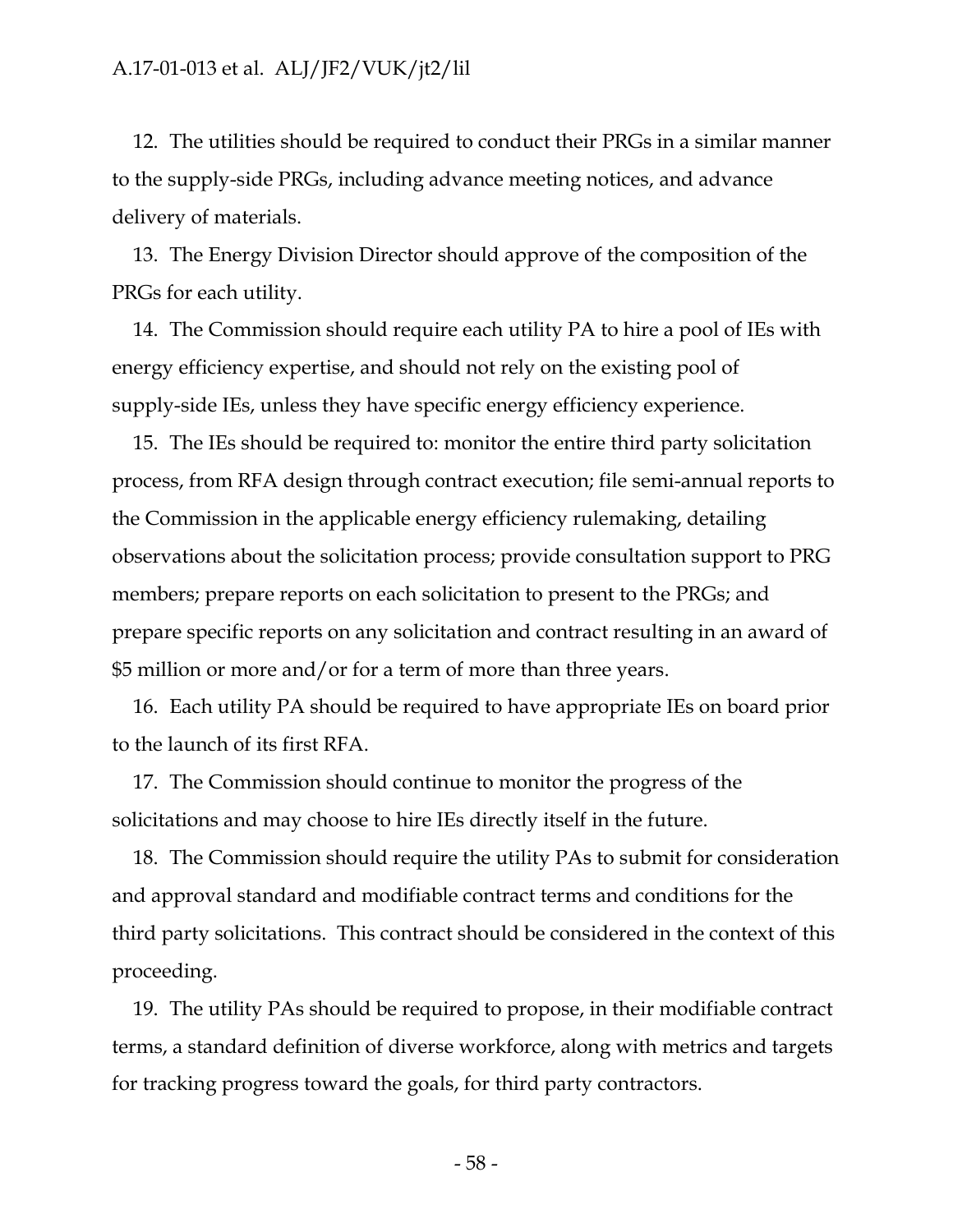20. The utility PAs should be required to propose, in their modifiable contract terms, a set of workforce and installation quality standards, applicable to individual sectors or measures, as appropriate.

21. Pay-for-performance arrangements should be encouraged in the third party solicitations and the utility PAs should design payment structures in their standard contracts to address these types of arrangements.

22. The utility PAs should be responsible for ensuring successful and consistent M&V strategies by their third party program implementers.

23. Commission staff should continue to be responsible for conducting impact evaluations for all energy efficiency programs, including the third party programs.

24. Identification and specification of guidelines and requirements to address critical issues related to M&V should be delegated to the assigned Commission and/or ALJs to issue via ruling no later than the end of February 2018 for use in third party solicitations.

25. The utility PAs should be required to maintain up-to-date schedules and plans for their third party solicitations on their own and the PEPMA web sites, and make those materials available to the CAEECC for posting 10 days from the date the Energy Efficiency Annual Reports are filed.

26. Commission staff, separately or in coordination with the CAEEC, should host semi-annual workshops after the first solicitation launch and through the end of 2022, to allow for informal discussion and problem-solving among stakeholders about the progress of the third party solicitations and for consideration of the semi-annual IE reports.

27. This round of strategic energy management programs and the staff-proposed programs for limited integration of energy efficiency and demand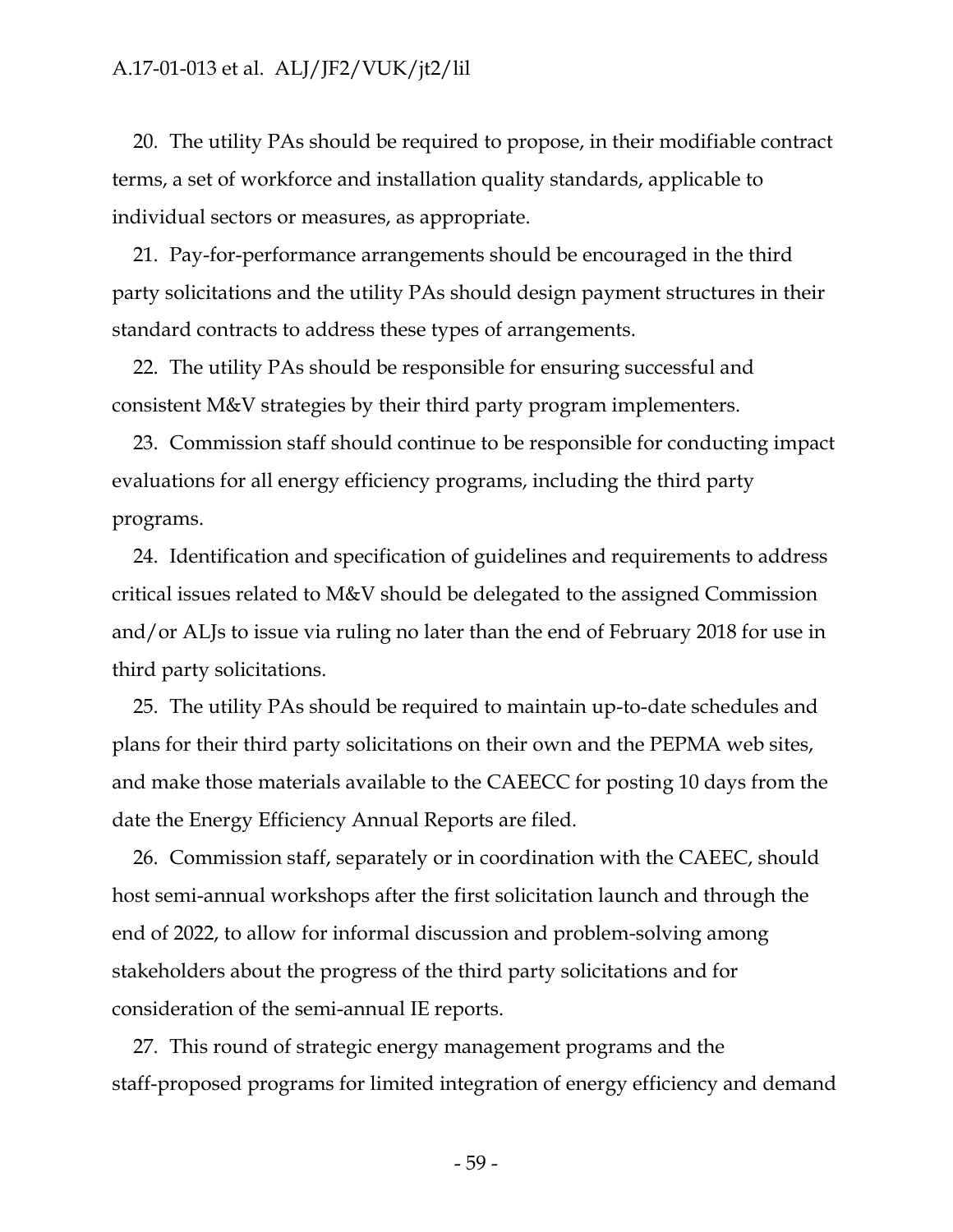response should not count towards the third party percentage requirements ordered in this decision.

28. Programs that utilize aspects of the SEM program design should be allowed to be used by third party implementers as part of the process ordered in this decision, but those should not be confused or counted as SEM.

29. All program administrators, including but not limited to the utility PAs, should be encouraged to coordinate and share information on third party solicitations, but sharing of confidential short lists should not be required. To further address overlap, utility administrators should be required to include standard contract language requiring third parties to coordinate with other program administrators in the same geographic area.

30. The issue of third party development and submission of workpapers, beyond current/existing requirements, should be addressed in R.13-11-005 or its successor.

31. Any pre-existing third party contracts should be allowed to be extended beyond the deadline set forth in D.15-10-028 Ordering Paragraph 22 and beyond the execution of contracts for new third party programs that meet the third party definition in D.16-08-019, until such dates as the projects under such pre-existing contracts are complete, to prevent gaps in program availability while new third party solicitations are underway and to prevent ongoing projects from being interrupted.

32. The utilities should be required to include in their annual energy efficiency reports a listing of all third party contracts (including a confidential version, if necessary) that includes name of counterparty, length of contract, value of contract, market segment and sub-segment addressed including customer type and size, and any other relevant summary information.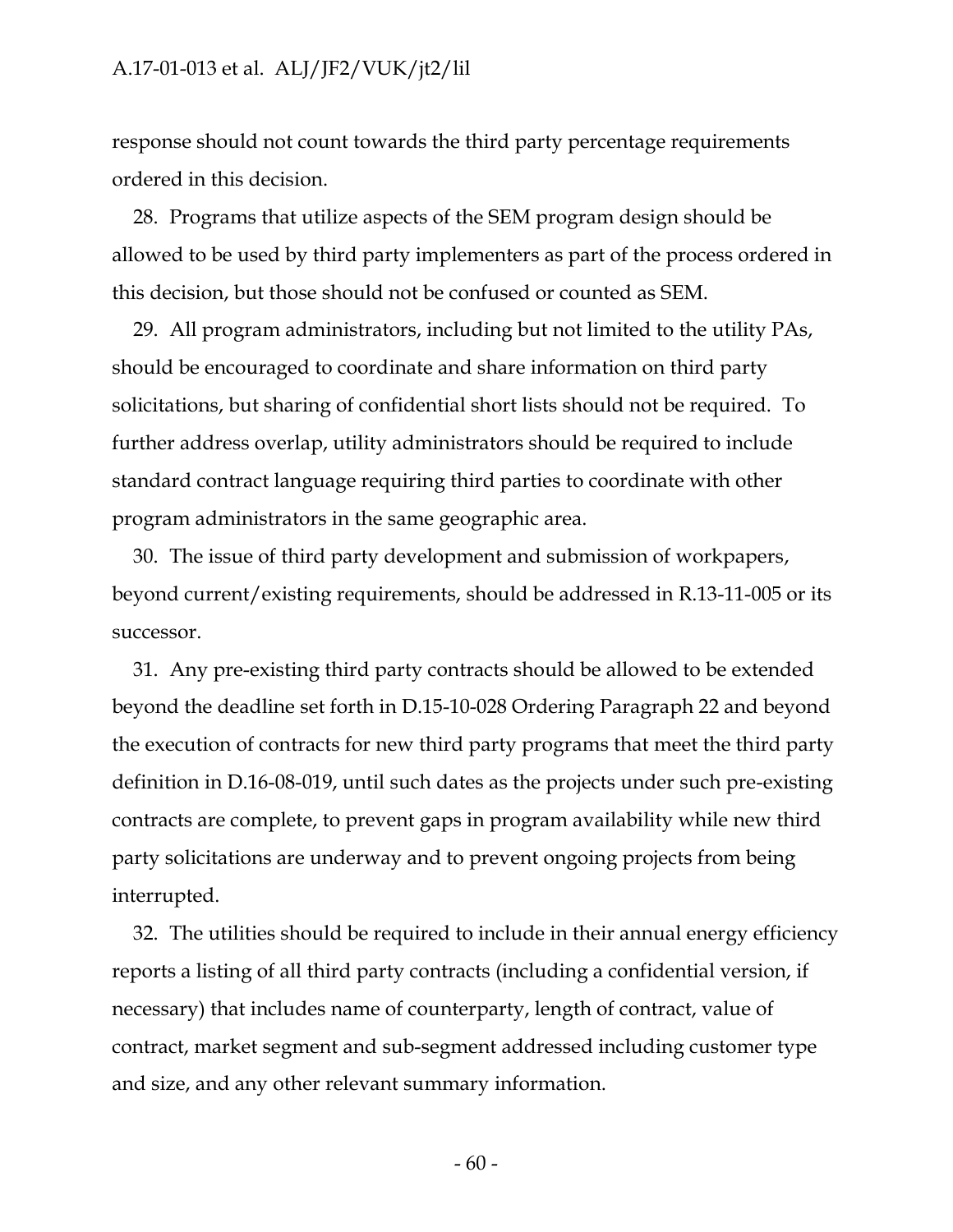33. It is reasonable for Commission staff to determine the relevant contract information to include in annual energy efficiency reports and posted by the utilities.

34. Implementation plans associated with successful third party contracts should be developed and posted, consistent with the requirements in D.15-10-028, within 60 days after new contract execution.

## **ORDER**

#### **IT IS ORDERED** that**:**

1. Pacific Gas and Electric Company, San Diego Gas & Electric Company, Southern California Edison Company, and Southern California Gas Company shall ensure that their energy efficiency portfolios contain third party designed and implemented programs with the following minimum percentages by the dates given:

- a. At least 25 percent by December 31, 2018. For 2018 only, the percentage requirement may also include third party programs under the definition of third party previously in place prior to the adoption of Decision 16-08-019.
- b. At least 40 percent by December 31, 2020
- c. At least 60 percent by December 31, 2022

2. Pacific Gas and Electric Company, San Diego Gas & Electric Company, Southern California Edison Company, and Southern California Gas Company shall file a Tier 2 advice letter for each third party contract, or a batch of third party contracts, that is valued at \$ 5 million or more and/or with a term of longer than three years, for Commission review.

3. Pacific Gas and Electric Company, San Diego Gas & Electric Company, Southern California Edison Company, and Southern California Gas Company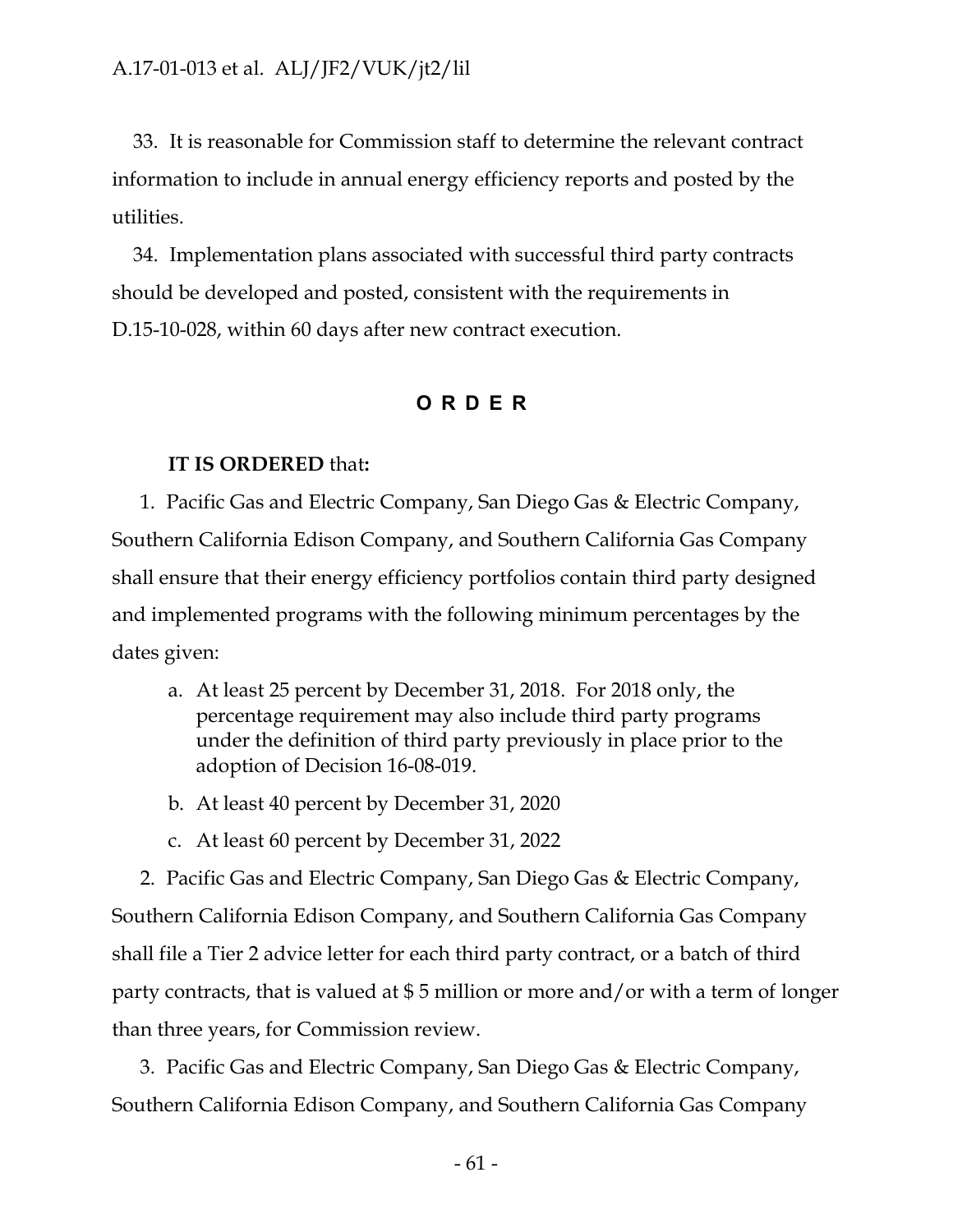shall each convene at least one procurement review group for energy efficiency third party solicitations, made up of members of non-financially-interested parties, including Commission staff and the Office of Ratepayer Advocates, with membership approved by the Director of the Commission's Energy Division.

4. Pacific Gas and Electric Company, San Diego Gas & Electric Company, Southern California Edison Company, and Southern California Gas Company shall conduct procurement review groups following the following requirements:

- a. All meetings shall be noticed at least three business days in advance.
- b. Any materials to be discussed in the meetings shall be distributed at least 48 hours in advance.
- c. Meeting notes shall be distributed within one week of the meeting conclusion or before the next scheduled meeting, whichever comes first.
- d. Call in numbers shall be provided to all participants.
- e. The groups shall be consulted at all stages of the solicitation process, including, but not necessarily limited to:
	- A. Reviewing each sector- or segment-specific solicitation plan;
	- B. Providing timely input into the draft solicitation language and evaluation criteria; and
	- C. Providing recommendations based on review of materials.
- f. Feedback from the procurement review groups shall be included in all advice letter filings seeking approval of the request for abstract short list and/or the request for proposal to be issued.

5. Pacific Gas and Electric Company, San Diego Gas & Electric Company, Southern California Edison Company, and Southern California Gas Company shall individually solicit and contract with a pool of independent evaluators (IEs) with energy efficiency expertise, which shall be approved informally by the Director of the Commission's Energy Division. The IEs shall be on board prior to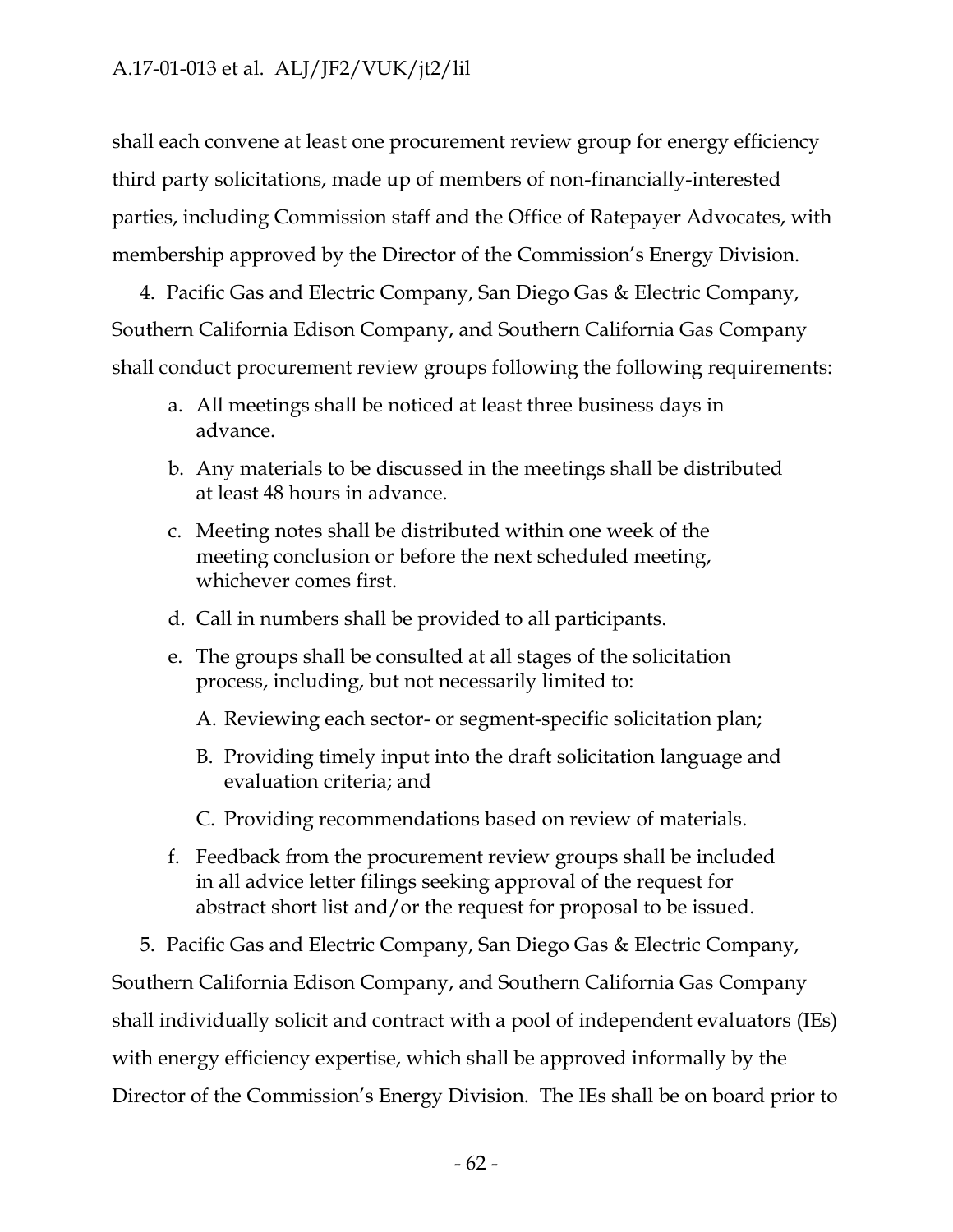the launch of the first Request for Abstract. The IEs shall provide at least the following services:

- a. Consultation and support to the procurement review groups.
- b. A report on each solicitation to be presented to the appropriate procurement review group.
- c. A semi-annual report on the overall process and conduct of the third party solicitations, to be filed in the relevant energy efficiency rulemaking proceeding.
- d. An individual report on the solicitation process resulting in any contract award valued at \$5 million or greater and/or with a contract term of longer than three years, to be submitted along with the Tier 2 advice letter seeking Commission review of such contracts.
- 6. Pacific Gas and Electric Company, San Diego Gas & Electric Company,

Southern California Edison Company, and Southern California Gas Company shall, within 60 days of the issuance of this decision, shall select one company from among them to file a motion in this proceeding for approval of a standard contract for third parties, with standard terms and conditions that address items a, b, k, and l, below, with placeholder terms for the other modifiable items. The motion shall also include a proposed definition of disadvantaged workers, with a metric for tracking progress toward a goal, as well as a set of workforce and installation quality standards to be incorporated in third party contracts.

- a. Eligibility (type of business, license requirements, insurance and bonding requirements, etc.)
- b. Safety requirements
- c. Workforce qualifications and quality installation requirements
- d. Progress and evaluation metrics
- e. Contract term/length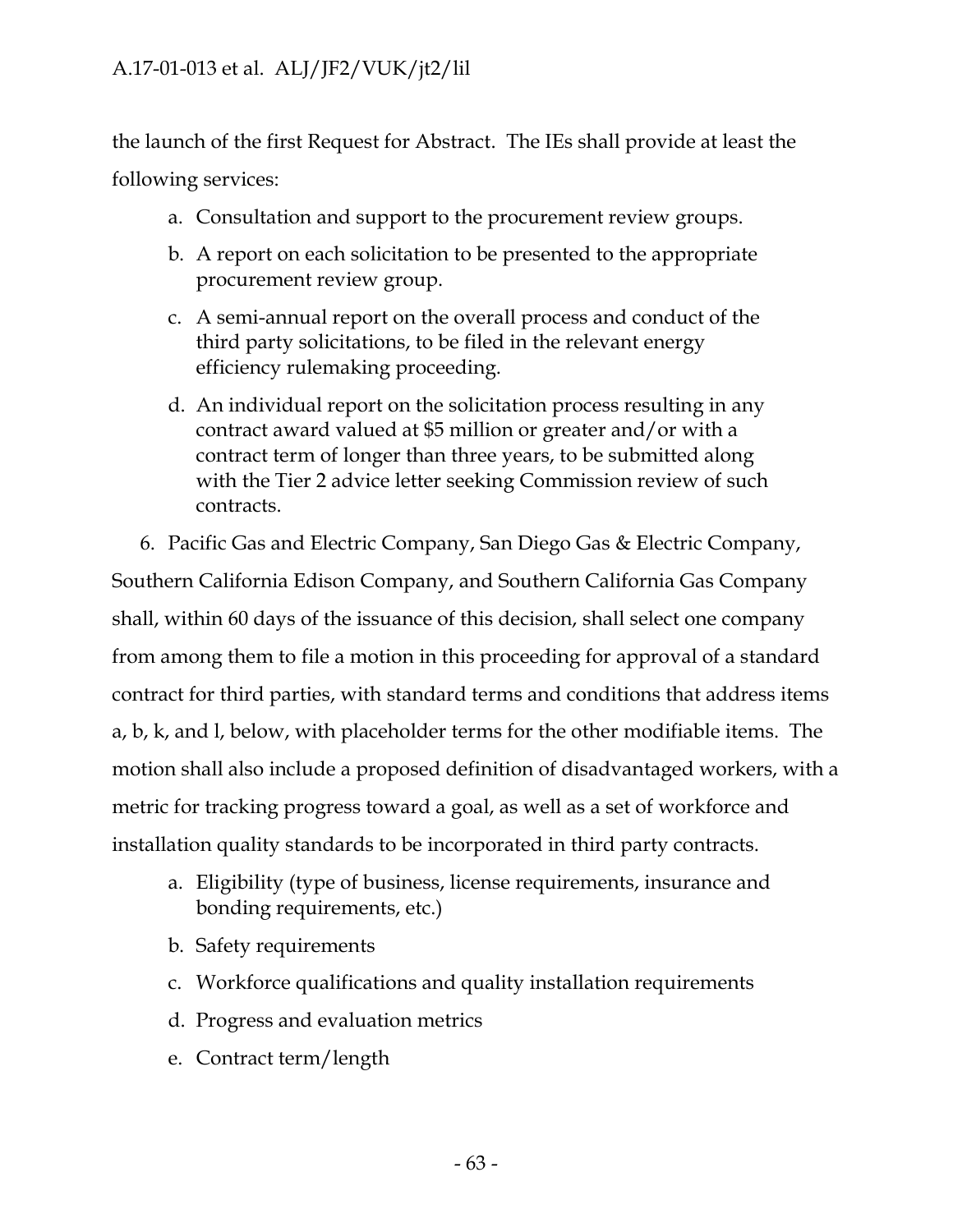- f. Diverse and disadvantaged business and employee terms, including small businesses, if applicable
- g. Payment schedule and terms, both to third party and to participating utility customers (for incentive payments)
- h. Payment provisions for pay-for-performance arrangements
- i. Data collection and ownership requirements
- j. Measurement and verification requirements, including guidelines about normalized metered energy consumption design requirements
- k. Dispute resolution process
- l. Termination process.
- m. Coordination with other program administrators.

7. Pacific Gas and Electric Company, San Diego Gas & Electric Company, Southern California Edison Company, and Southern California Gas Company shall, within 60 days of the date of this decision, and again after the issuance of a Commission decision on their business plans, plus periodically thereafter, post an up-to-date schedule of planned third party solicitations on their own web sites as well as the proposal evaluation and proposal management application web site. The updated schedules shall also be made available periodically to the California Energy Efficiency Coordinating Council.

8. Pacific Gas and Electric Company, San Diego Gas & Electric Company, Southern California Edison Company, and Southern California Gas Company shall include in their energy efficiency annual reports, beginning with the 2018 reports, a listing of all third party contracts in place, along with at least the following information (with confidential versions, if necessary). Similar information shall also be posted within ten days on the utility web sites, the joint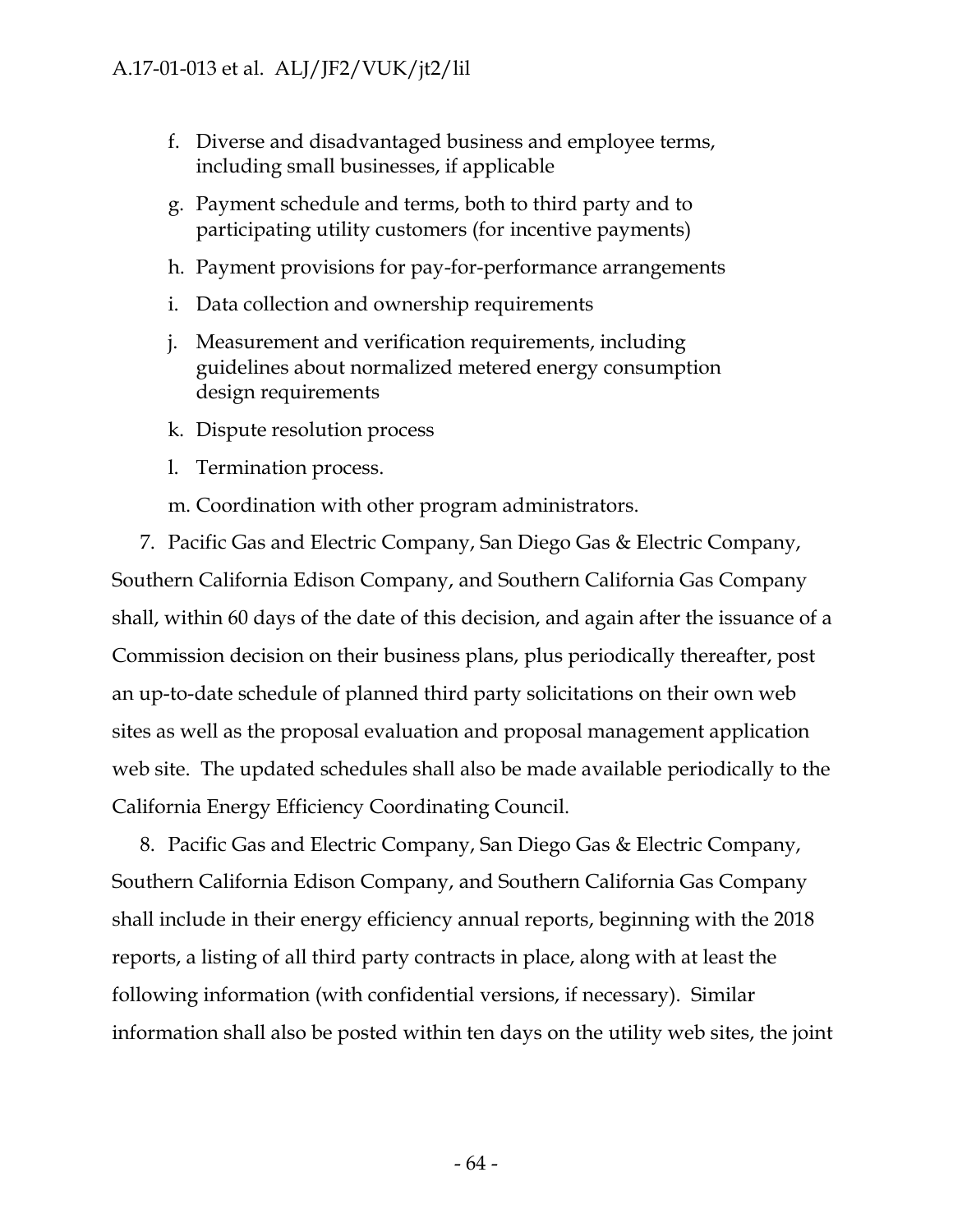utility proposal evaluation and proposal management application web site, and made available to the California Energy Efficiency Coordinating Council:

- a. Name of counterparty
- b. Length
- c. Dollar value (aggregated, if necessary, for public versions)
- d. Market segment, sub-segment, sizes, and types of customers addressed

9. Pacific Gas and Electric Company, San Diego Gas & Electric Company, Southern California Edison Company, and Southern California Gas Company (utilities) may extend existing third party contracts beyond the limits specified in Decision 15-10-028, Ordering Paragraph 22 and beyond the execution of contracts for new third party programs, in order to prevent gaps in program availability or delivery, during the new third party solicitations. At such time as new third party contracts are executed that meet the requirements of the third party program definition in Decision 16-08-019 and the underlying energy efficiency projects covered by the pre-existing contracts are completed, a transition plan consistent with that proposed by the utilities in their solicitation plans shall be instituted to allow for the normal and necessary ramp down of the existing contractors/contracts and ramp up of the new contractors/contracts.

10. Pacific Gas and Electric Company, San Diego Gas & Electric Company, Southern California Edison Company, and Southern California Gas Company shall ensure that implementation plans associated with successful third party contracts are developed and posted, consistent with the requirements of Decision 15-10-028, within 60 days after contract execution.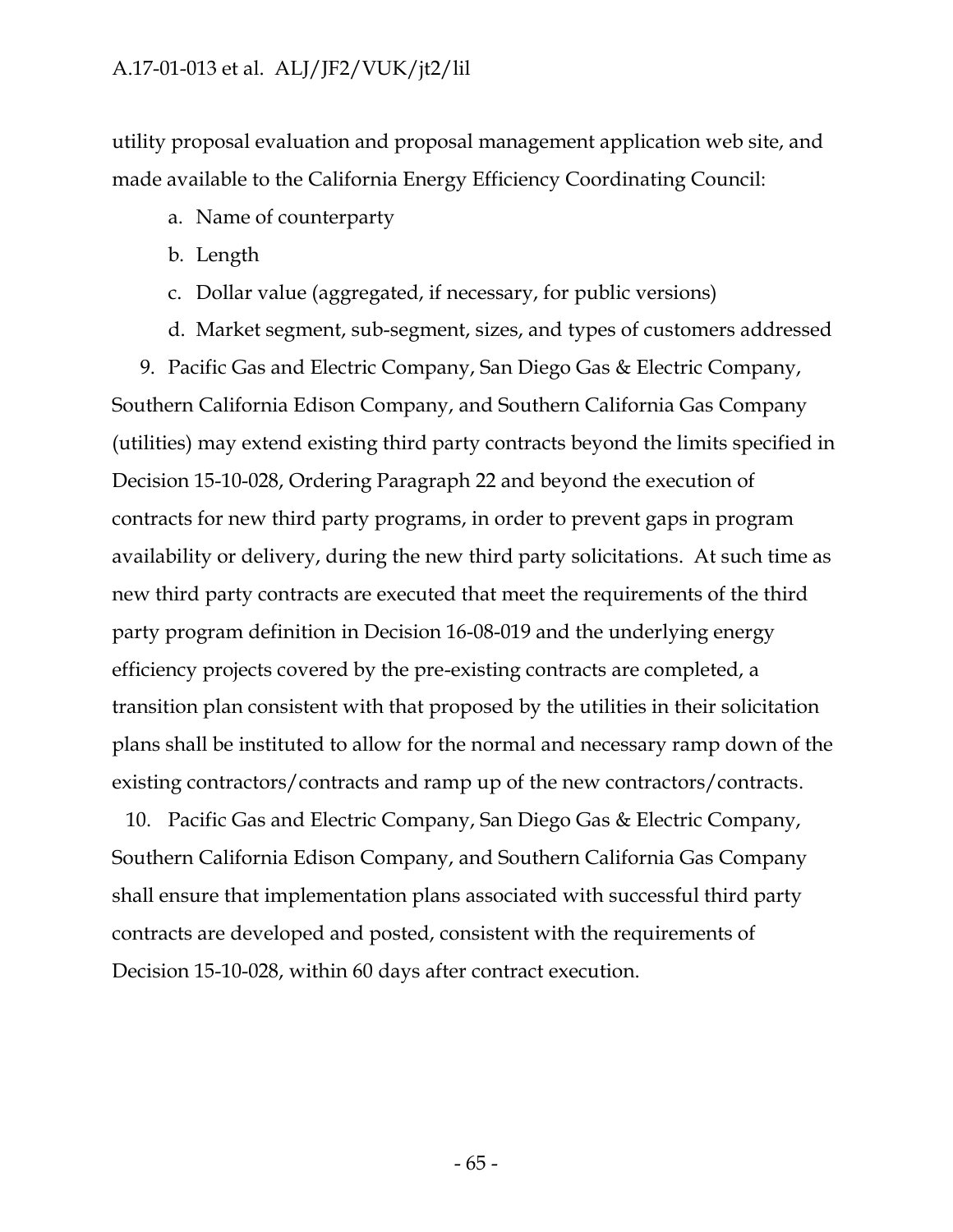11. Applications 17-01-013, 17-01-014, 17-01-015, 17-01-016, and 17-01-017 remain open.

This order is effective today.

Dated January 11, 2018, at San Francisco, California.

MICHAEL PICKER President CARLA J. PETERMAN LIANE M. RANDOLPH MARTHA GUZMAN ACEVES CLIFFORD RECHTSCHAFFEN Commissioners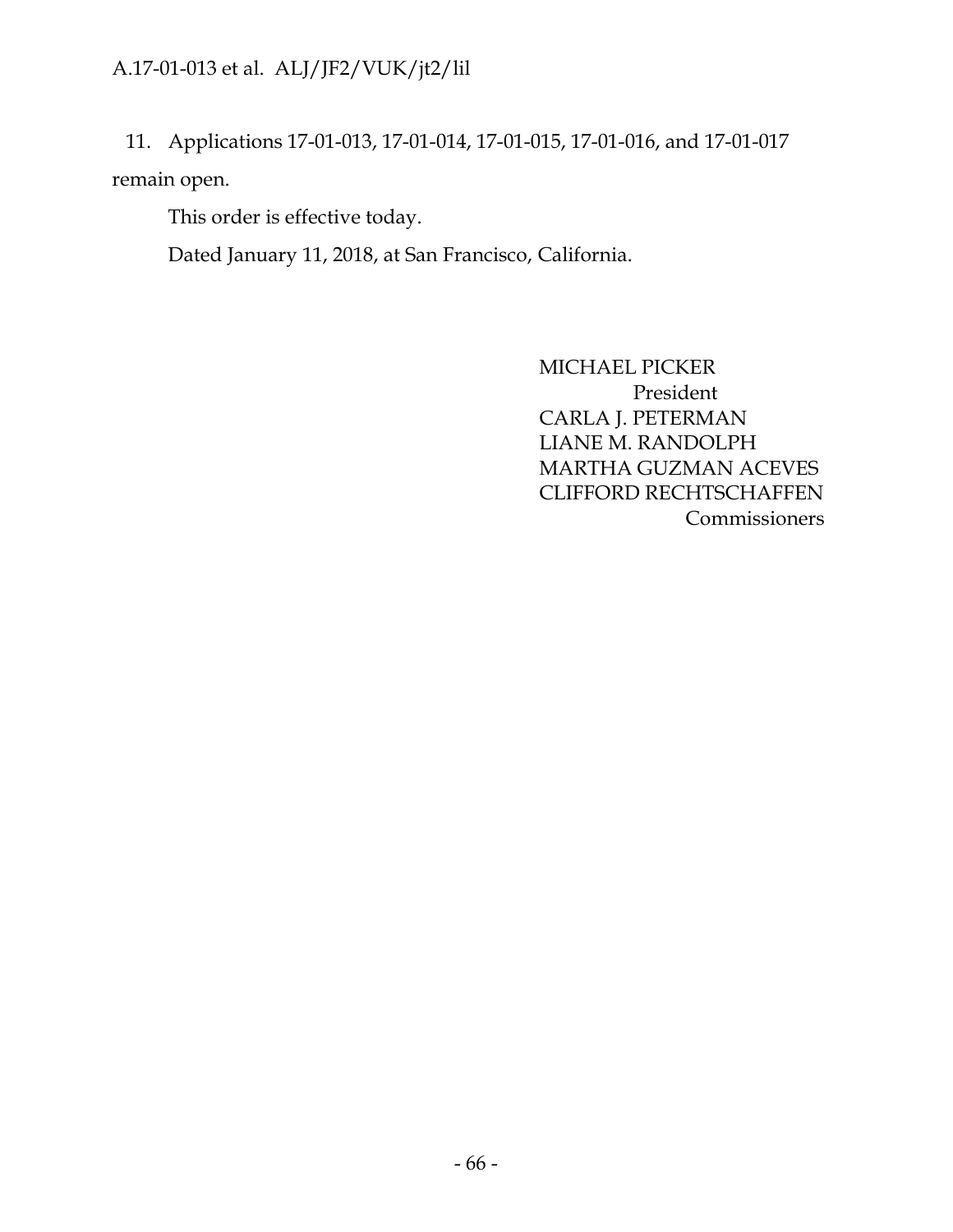# **Appendix A**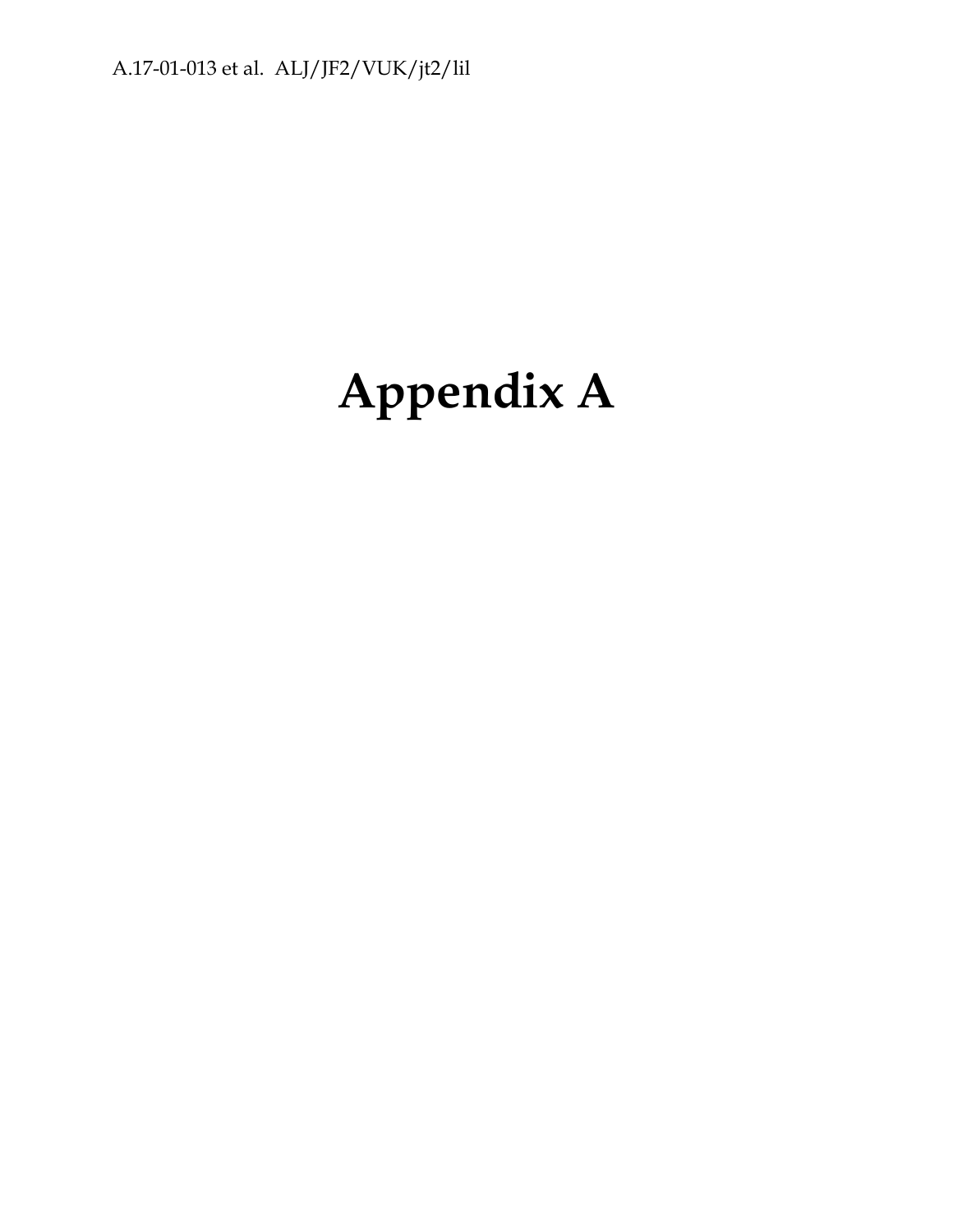#### **\*\*\*\*\*\*\*\*\*\*\*\*\*\* PARTIES \*\*\*\*\*\*\*\*\*\*\*\*\*\***

Jerry Lahr, Program Manager ABAG POWER 101 EIGHT STREET OAKLAND CA 94607-4756 (510) 464-7908 JerryL@abag.ca.gov For: Association of Bay Area Governments (ABAG)

\_\_\_\_\_\_\_\_\_\_\_\_\_\_\_\_\_\_\_\_\_\_\_\_\_\_\_\_\_\_\_\_\_\_\_\_\_\_\_\_\_\_\_\_

Thomas A. Enslow ADAMS BROADWELL JOSEPH & CARDOZO 520 CAPITOL MALL, SUITE 350 SACRAMENTO CA 95814-4715 (916) 444-6201 TEnslow@adamsbroadwell.com For: California Construction Industry Labor Management Cooperation Trust (CCILMCT)

#### Thomas Enslow

ADAMS BROADWELL JOSEPH & CARDOZO 520 CAPITOL MALL, SUITE 350 SACRAMENTO CA 95814-4715 tenslow@adamsbroadwell.com For: Coalition for Energy Efficiency (CEE)

\_\_\_\_\_\_\_\_\_\_\_\_\_\_\_\_\_\_\_\_\_\_\_\_\_\_\_\_\_\_\_\_\_\_\_\_\_\_\_\_\_\_\_\_

\_\_\_\_\_\_\_\_\_\_\_\_\_\_\_\_\_\_\_\_\_\_\_\_\_\_\_\_\_\_\_\_\_\_\_\_\_\_\_\_\_\_\_\_

\_\_\_\_\_\_\_\_\_\_\_\_\_\_\_\_\_\_\_\_\_\_\_\_\_\_\_\_\_\_\_\_\_\_\_\_\_\_\_\_\_\_\_\_

\_\_\_\_\_\_\_\_\_\_\_\_\_\_\_\_\_\_\_\_\_\_\_\_\_\_\_\_\_\_\_\_\_\_\_\_\_\_\_\_\_\_\_\_

\_\_\_\_\_\_\_\_\_\_\_\_\_\_\_\_\_\_\_\_\_\_\_\_\_\_\_\_\_\_\_\_\_\_\_\_\_\_\_\_\_\_\_\_

Thomas A. Enslow, Attorney ADAMS BROADWELL JOSEPH AND CARDOZO 520 CAPITOL MALL, STE. 350 SACRAMENTO CA 95814 (916) 444-6201 TEnslow@AdamsBroadwell.com For: Joint Committee on Energy and Environmental Policy (JCEEP)

Thomas A. Enslow ADAMS BROADWELL JOSEPH AND CARDOZO 520 CAPITOL MALL, SUITE 350 SACRAMENTO CA 95814 (916) 444-6201 tenslow@adamsbroadwell.com For: California State Labor Management Cooperation Committee-for the International Brotherhood of Electrical Workers / the National Electrical Contractors Associaton (LMCC)

Nora Sheriff, Counsel ALCANTAR & KAHL LLP 345 CALIFORNIA ST., STE. 2450 SAN FRANCISCO CA 94104 (415) 421-4143 nes@a-klaw.com For: California Large Energy Consumers Association (CLECA)

Evelyn Kahl Attorney At Law ALCANTAR & KAHL, LLP 345 CALIFORNIA ST., STE. 2450 SAN FRANCISCO CA 94104 (415) 421-4143 ek@a-klaw.com For: Energy Producers and Users Coalition

\_\_\_\_\_\_\_\_\_\_\_\_\_\_\_\_\_\_\_\_\_\_\_\_\_\_\_\_\_\_\_\_\_\_\_\_\_\_\_\_\_\_\_\_

Gerald Lahr Energy Programs Mgr. ASSOCIATION OF BAY AREA GOVERNMENTS 101 8TH ST. OAKLAND CA 94607 (510) 464-7908 JerryL@abag.ca.gov For: San Francisco Bay Area Regional Energy Network (SFBAREN)

Andrew Brooks Dir - West Coast Oper. ASSOCIATION OF ENERGY AFFORDABILITY EMAIL ONLY EMAIL ONLY CA 00000 (510) 431-1791 abrooks@aea.us.org For: Association for Energy Affordability

\_\_\_\_\_\_\_\_\_\_\_\_\_\_\_\_\_\_\_\_\_\_\_\_\_\_\_\_\_\_\_\_\_\_\_\_\_\_\_\_\_\_\_\_

\_\_\_\_\_\_\_\_\_\_\_\_\_\_\_\_\_\_\_\_\_\_\_\_\_\_\_\_\_\_\_\_\_\_\_\_\_\_\_\_\_\_\_\_

Kevin Messner Svp, Policy & Gov'T Relations ASSOCIATION OF HOME APPLICANCE MFG 1512 WILLOW LANE DAVIS CA 95616 (530) 309-5629 KMessner@aham.org For: Association of Home Applicance Manufacturers

\_\_\_\_\_\_\_\_\_\_\_\_\_\_\_\_\_\_\_\_\_\_\_\_\_\_\_\_\_\_\_\_\_\_\_\_\_\_\_\_\_\_\_\_

\_\_\_\_\_\_\_\_\_\_\_\_\_\_\_\_\_\_\_\_\_\_\_\_\_\_\_\_\_\_\_\_\_\_\_\_\_\_\_\_\_\_\_\_

Elisabeth B. Russell Special Projects Director ASSOCIATION OF MONTEREY BAY AREA GOV'TS 24580 SILVER CLOUD COURT MONTEREY CA 93940 (831) 264-5094 erussell@ambag.org For: Association of Monterey Bay Area Governments (AMBAG)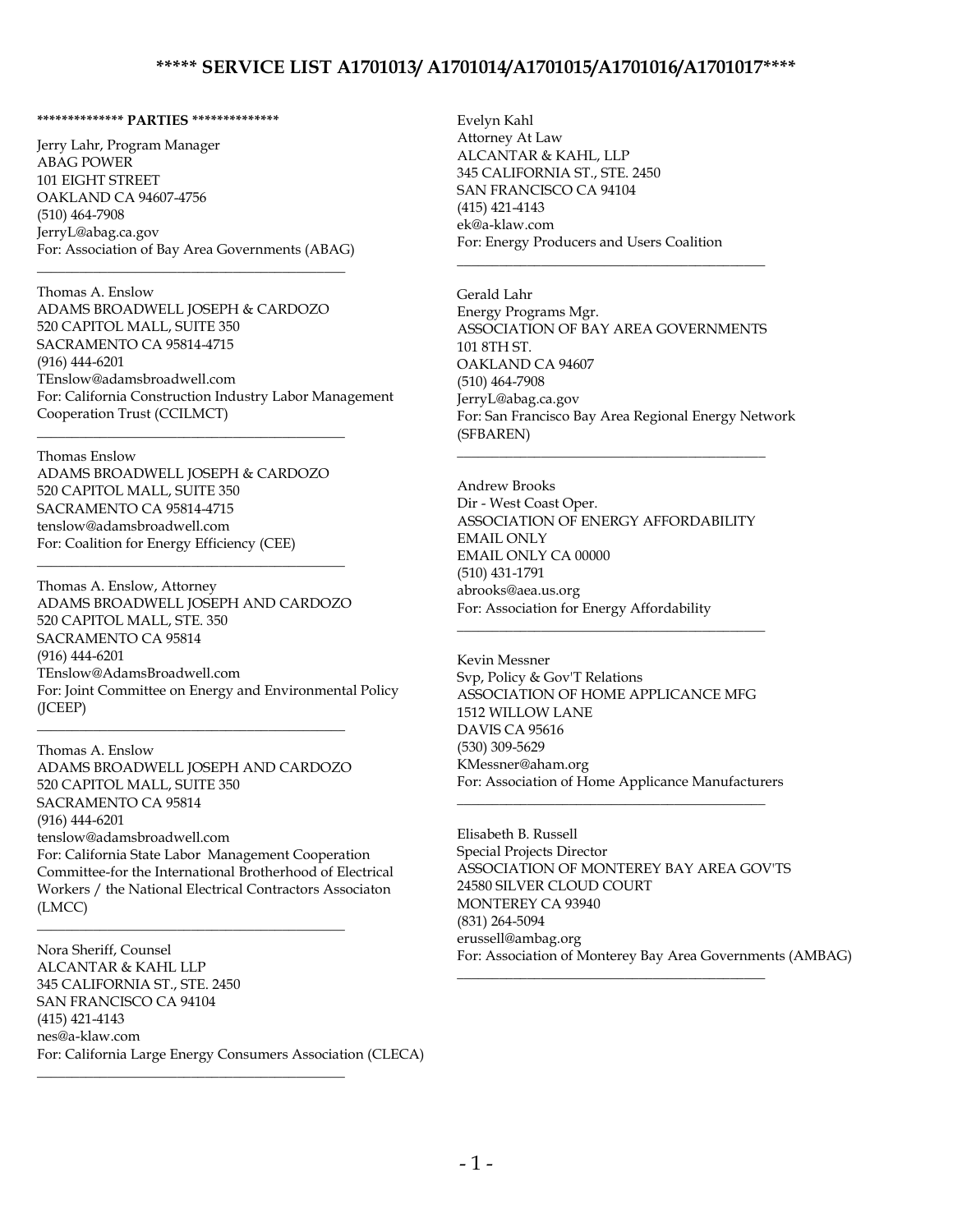Robert Fried ATKINSON, ANDELSON, LOYA, RUUD & ROMO 5075 HOPYARD ROAD, STE. 210 PLEASANTON CA 94588 (925) 227-9200 rfried@aalrr.com For: Institute of Hearing and Air Conditioning Industries, Inc. (IHACI)

Abhay Gupta Chief Executive Officer BIDGELY, INC. 298 SOUTH SUNNYVALE AVENUE, STE. 205 SUNNYVALE CA 94098 (408) 809-2008 Abhay@bidgely.com For: Bidgely, Inc.

\_\_\_\_\_\_\_\_\_\_\_\_\_\_\_\_\_\_\_\_\_\_\_\_\_\_\_\_\_\_\_\_\_\_\_\_\_\_\_\_\_\_\_\_

\_\_\_\_\_\_\_\_\_\_\_\_\_\_\_\_\_\_\_\_\_\_\_\_\_\_\_\_\_\_\_\_\_\_\_\_\_\_\_\_\_\_\_\_

Ross Nakasone Calif. Policy Organizer BLUEGREEN ALLIANCE 155 MONTGOMERY ST., STE. 1001 SAN FRANCISCO CA 94104 RossN@BlueGreenAlliance.org For: BlueGreen Alliance

Dan Griffiths Attorney BRAUN BLAISING MCLAUGHLIN & SMITH, P.C. 915 L STREET, SUITE 1480 SACRAMENTO CA 95814 (916) 682-9702 griffiths@braunlegal.com For: City of Lancaster

\_\_\_\_\_\_\_\_\_\_\_\_\_\_\_\_\_\_\_\_\_\_\_\_\_\_\_\_\_\_\_\_\_\_\_\_\_\_\_\_\_\_\_\_

\_\_\_\_\_\_\_\_\_\_\_\_\_\_\_\_\_\_\_\_\_\_\_\_\_\_\_\_\_\_\_\_\_\_\_\_\_\_\_\_\_\_\_\_

Justin Wynne, Attorney BRAUN BLAISING MCLAUGHLIN & SMITH, P.C. 915 L STREET, SUITE 1480 SACRAMENTO CA 95814 (916) 326-5812 Wynne@BraunLegal.com For: California Municipal Utilities Association (CMUA)

Laura Taylor, Attorney BRAUN BLAISING MCLAUGHLIN & SMITH, P.C. 915 L STREET, STE. 1480 SACRAMENTO CA 95822 (916) 326-5812 Taylor@BraunLegal.com For: Silicon Valley Clean Energy Authority

\_\_\_\_\_\_\_\_\_\_\_\_\_\_\_\_\_\_\_\_\_\_\_\_\_\_\_\_\_\_\_\_\_\_\_\_\_\_\_\_\_\_\_\_

\_\_\_\_\_\_\_\_\_\_\_\_\_\_\_\_\_\_\_\_\_\_\_\_\_\_\_\_\_\_\_\_\_\_\_\_\_\_\_\_\_\_\_\_

Ivan Jimenez Legal Fellow BRIGHTLINE DEFENSE PROJECT 1028A HOWARD STREET SAN FRANCISCO CA 94103 (415) 252-9700 Ivan@BrightlineDefense.org For: Brightline Defense Project

\_\_\_\_\_\_\_\_\_\_\_\_\_\_\_\_\_\_\_\_\_\_\_\_\_\_\_\_\_\_\_\_\_\_\_\_\_\_\_\_\_\_\_\_

\_\_\_\_\_\_\_\_\_\_\_\_\_\_\_\_\_\_\_\_\_\_\_\_\_\_\_\_\_\_\_\_\_\_\_\_\_\_\_\_\_\_\_\_

\_\_\_\_\_\_\_\_\_\_\_\_\_\_\_\_\_\_\_\_\_\_\_\_\_\_\_\_\_\_\_\_\_\_\_\_\_\_\_\_\_\_\_\_

\_\_\_\_\_\_\_\_\_\_\_\_\_\_\_\_\_\_\_\_\_\_\_\_\_\_\_\_\_\_\_\_\_\_\_\_\_\_\_\_\_\_\_\_

\_\_\_\_\_\_\_\_\_\_\_\_\_\_\_\_\_\_\_\_\_\_\_\_\_\_\_\_\_\_\_\_\_\_\_\_\_\_\_\_\_\_\_\_

Bruce Mast Dir Of Programs BUILD IT GREEN 1330 BROADWAY. STE 1702 OAKLAND CA 94612 (510) 590-3360 X 111 bruce@builditgreen.org For: Build It Green (BIG)

Jennifer A. Chamberlin Executive Director / Marketing Dev. CAISO 2475 HARVARD CIRCLE WALNUT CREEK CA 94597 (925) 433-2165 JAC@CPowerEnergyManagement.com For: CPower

Tom Eckhart Ceo CAL-UCONS 10612 NE 46TH STREET KIRKLAND WA 98033 (425) 576-5409 tom@ucons.com For: Cal-Ucons, Inc.

Michelle Vigen Senior Policy Manager CALIF. EFFICIENCY + DEMAND MGMT COUNCIL 1535 FARMERS LANE, SUITE 312 SANTA ROSA CA 95405 (707) 480-1844 policy@cedmc.org For: California Energy Efficiency Industry Council (CEEIC)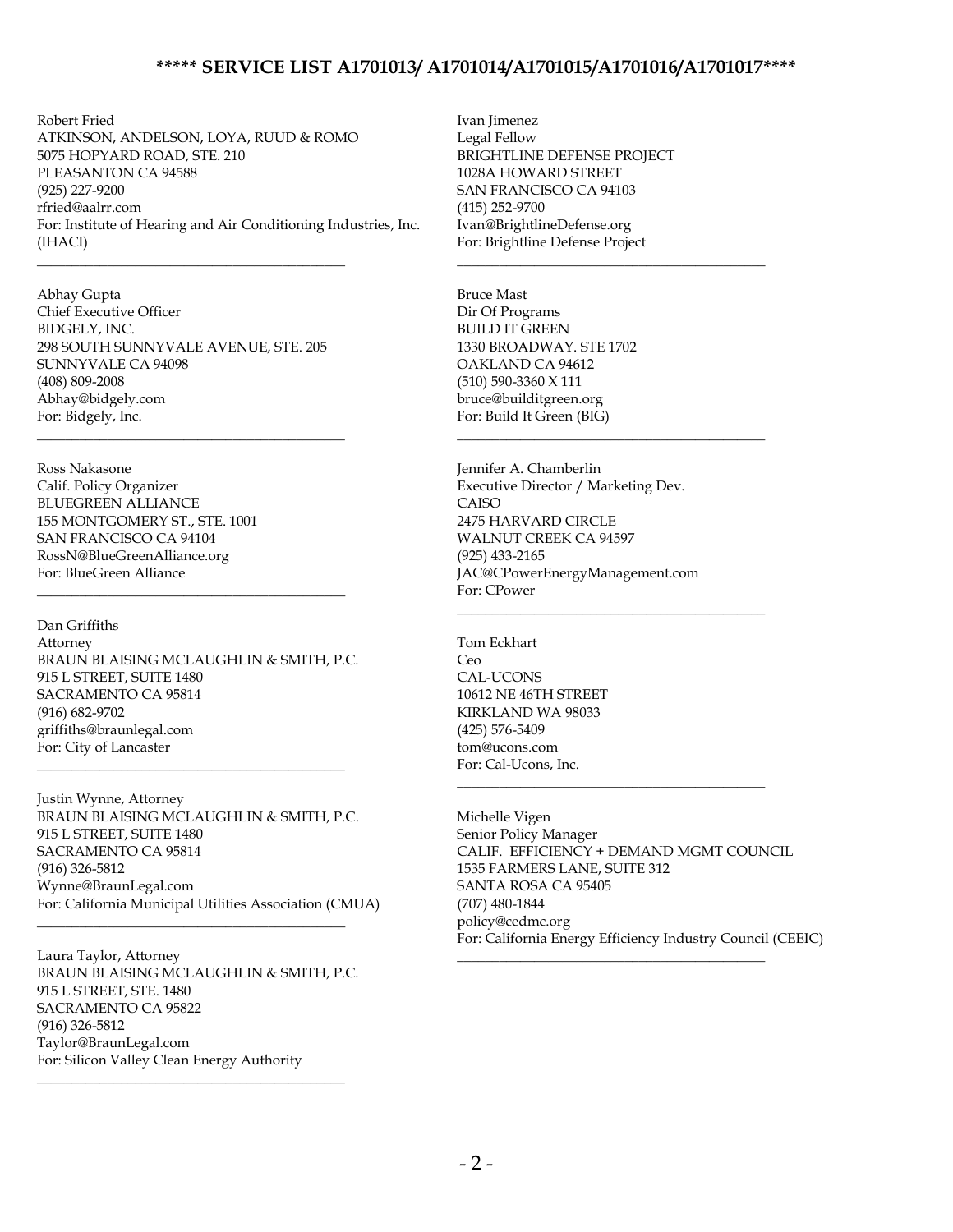Daniel Denebeim Attorney At Law CALIF. CITY COUNTY STREET LIGHT ASSOC. 825 SAN ANTONIO ROAD, SUITE 109 PALO ALTO CA 94303-4620 (650) 336-7614 daniel@denebeimlaw.com For: California City County Street Light Association (CALSLA)

Doug Avery Co-Chair CALIFORNIA ENERGY EFFICIENCY ALLIANCE 24134 ESMERALDA COURT WILDOMAR CA 92595 DougAvery@Avery-Energy.com For: California Energy Efficiency Alliance (CEFA)

\_\_\_\_\_\_\_\_\_\_\_\_\_\_\_\_\_\_\_\_\_\_\_\_\_\_\_\_\_\_\_\_\_\_\_\_\_\_\_\_\_\_\_\_

\_\_\_\_\_\_\_\_\_\_\_\_\_\_\_\_\_\_\_\_\_\_\_\_\_\_\_\_\_\_\_\_\_\_\_\_\_\_\_\_\_\_\_\_

Karen Norene Mills, Attorney CALIFORNIA FARM BUREAU FEDERATION 2300 RIVER PLAZA DRIVE SACRAMENTO CA 95833 (916) 561-5655 KMills@cfbf.com For: California Farm Bureau Federation

John Larrea CALIFORNIA LEAGUE OF FOOD PROCESSORS 1755 CREEKSIDE OAKS DRIVE, STE 250 SACRAMENTO CA 95833 (916) 640-8150 john@clfp.com For: California League of Food Processors \_\_\_\_\_\_\_\_\_\_\_\_\_\_\_\_\_\_\_\_\_\_\_\_\_\_\_\_\_\_\_\_\_\_\_\_\_\_\_\_\_\_\_\_

\_\_\_\_\_\_\_\_\_\_\_\_\_\_\_\_\_\_\_\_\_\_\_\_\_\_\_\_\_\_\_\_\_\_\_\_\_\_\_\_\_\_\_\_

Annette Beitel ALEJANDRA MEJIA; JENNY ROECKS CALIFORNIA TECHNICAL FORUM STAFF 2298 FULTON ST. SAN FRANCISCO CA 94104 (650) 455-1003 CalTF@CalTF.org For: Caliofrnia Technical Forum Staff (Cal TF) \_\_\_\_\_\_\_\_\_\_\_\_\_\_\_\_\_\_\_\_\_\_\_\_\_\_\_\_\_\_\_\_\_\_\_\_\_\_\_\_\_\_\_\_

Sachu Constantine, Dir. Of Policy CENTER FOR SUSTAINABLE ENERGY 9325 SKY PARK COURT, SUITE 100 SAN DIEGO CA 92123 (858) 244-1177 sachu.constantine@energycenter.org For: Center for Sustainable Energy

\_\_\_\_\_\_\_\_\_\_\_\_\_\_\_\_\_\_\_\_\_\_\_\_\_\_\_\_\_\_\_\_\_\_\_\_\_\_\_\_\_\_\_\_

Jeanne M. Sole Deputy City Attorney CITY AND COUNTY OF SAN FRANCISCO 1 DR. CARLTON B. GOODLETT PLACE, RM. 234 SAN FRANCISCO CA 94102-4682 (415) 554-4619 jeanne.sole@sfgov.org For: City and County of San Francisco

\_\_\_\_\_\_\_\_\_\_\_\_\_\_\_\_\_\_\_\_\_\_\_\_\_\_\_\_\_\_\_\_\_\_\_\_\_\_\_\_\_\_\_\_

\_\_\_\_\_\_\_\_\_\_\_\_\_\_\_\_\_\_\_\_\_\_\_\_\_\_\_\_\_\_\_\_\_\_\_\_\_\_\_\_\_\_\_\_

\_\_\_\_\_\_\_\_\_\_\_\_\_\_\_\_\_\_\_\_\_\_\_\_\_\_\_\_\_\_\_\_\_\_\_\_\_\_\_\_\_\_\_\_

\_\_\_\_\_\_\_\_\_\_\_\_\_\_\_\_\_\_\_\_\_\_\_\_\_\_\_\_\_\_\_\_\_\_\_\_\_\_\_\_\_\_\_\_

\_\_\_\_\_\_\_\_\_\_\_\_\_\_\_\_\_\_\_\_\_\_\_\_\_\_\_\_\_\_\_\_\_\_\_\_\_\_\_\_\_\_\_\_

Jeanne M. Sole Deputy City Attorney CITY AND COUNTY OF SAN FRANCISCO CITY HALL ROOM 234 1 DR. CARLTON B. GOODLETT PLACE SAN FRANCISCO CA 94102-4682 (415) 554-4619 jeanne.sole@sfgov.org For: California Community Choice Association (CalCCA)

Frederick M. Ortlieb Deputy City Attorney CITY OF SAN DIEGO 1200 THIRD AVENUE, SUITE 1100 SAN DIEGO CA 92101-4100 (619) 236-6318 FOrtlieb@SanDiego.gov For: City of San Diego

Eric Eisenhammer COALITION OF ENERGY USERS 4010 FOOTHILLS BLVD., STE 103 NO. 115 ROSEVILLE CA 95747 (916) 833-9276 Eric@CoalitionofEnergyUsers.org For: Coalition of Energy Users

Dan Suyeyasu Dir CODECYCLE LLC 55 NEW MONTGOMERY, STE. 703 SAN FRANCISCO CA 94105 (510) 410-2457 Dan.Suyeyasu@CodeCycle.com For: CodeCycle LLC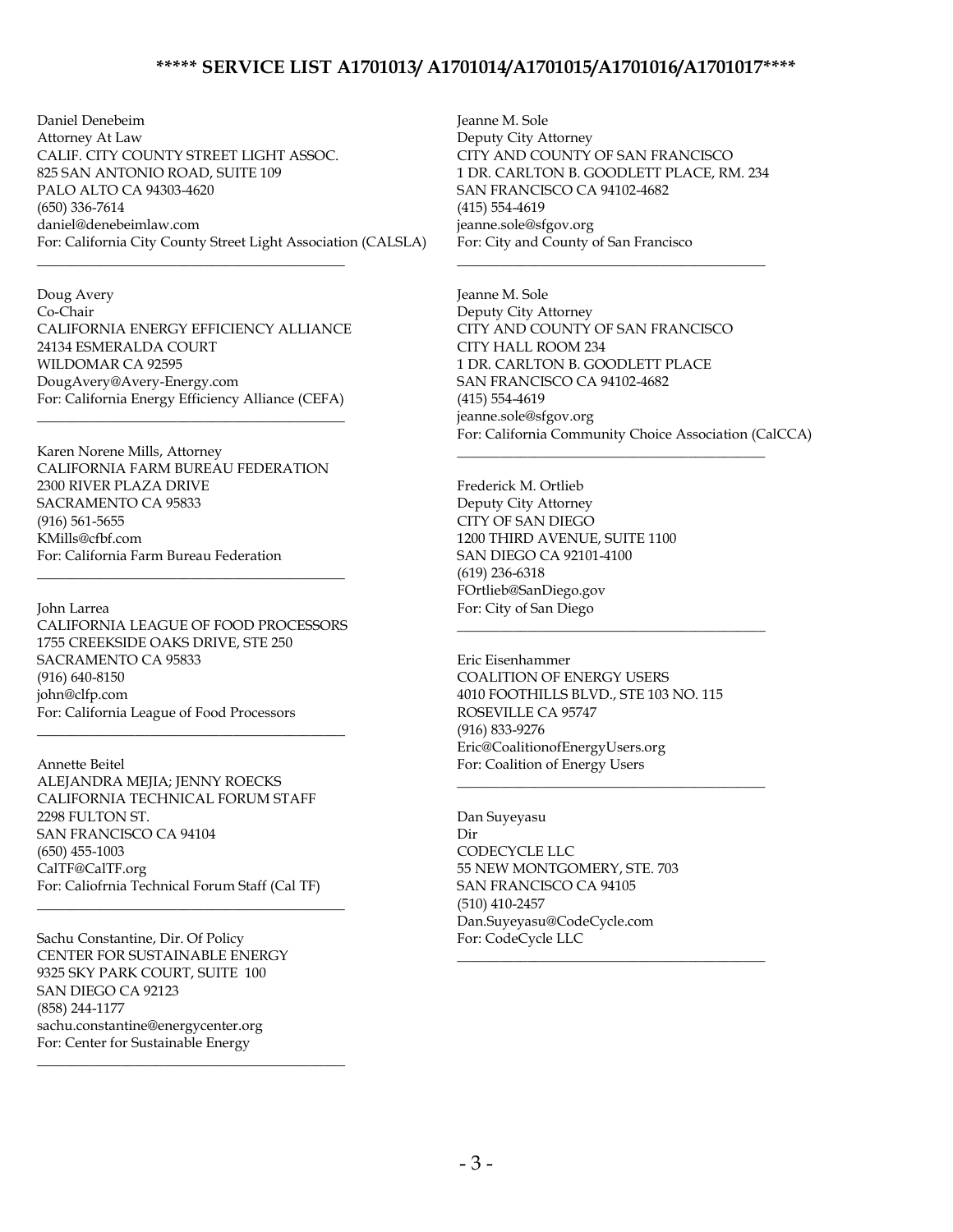Kevin Cornish Vp Business Services COHEN VENTURES, INC./ ENERGY SOLUTIONS 449 15TH STREET, SUITE 400 OAKLAND CA 94612 (510) 482-4420 X212 kcornish@energy-solution.com For: Cohen Ventures, Inc. dba Energy Solutions (Energy Solutions)

\_\_\_\_\_\_\_\_\_\_\_\_\_\_\_\_\_\_\_\_\_\_\_\_\_\_\_\_\_\_\_\_\_\_\_\_\_\_\_\_\_\_\_\_

\_\_\_\_\_\_\_\_\_\_\_\_\_\_\_\_\_\_\_\_\_\_\_\_\_\_\_\_\_\_\_\_\_\_\_\_\_\_\_\_\_\_\_\_

\_\_\_\_\_\_\_\_\_\_\_\_\_\_\_\_\_\_\_\_\_\_\_\_\_\_\_\_\_\_\_\_\_\_\_\_\_\_\_\_\_\_\_\_

Howard Choy Gen. Mgr., Office Of Sustainability COUNTY OF LOS ANGELES EMAIL ONLY EMAIL ONLY CA 00000 (323) 267-2006 hchoy@isd.lacounty.gov For: Southern California Regional Energy Network (SCREN)

Trevor Keith COUNTY OF SAN LUIS OBISPO 976 OSOS STREET SAN LUIS OBISPO CA 93408 (805) 781-1431 tkeith@co.slo.ca.us For: County of San Luis Obispo

Angela Hacker COUNTY OF SANTA BARBARA EMAIL ONLY CA 00000 (205) 568-3515 ahacker@co.santa-barbara.ca.us For: County of Santa Barbara, Empower

Alejandra Tellez, Mgmt Analyst, County Exec Office COUNTY OF VENTURA 800 S. VICTORIA AVENUE, L-1940 VENTURA CA 93009 (805) 654-3835 Alejandra.Tellez@ventura.org For: The County of Ventura

\_\_\_\_\_\_\_\_\_\_\_\_\_\_\_\_\_\_\_\_\_\_\_\_\_\_\_\_\_\_\_\_\_\_\_\_\_\_\_\_\_\_\_\_

\_\_\_\_\_\_\_\_\_\_\_\_\_\_\_\_\_\_\_\_\_\_\_\_\_\_\_\_\_\_\_\_\_\_\_\_\_\_\_\_\_\_\_\_

\_\_\_\_\_\_\_\_\_\_\_\_\_\_\_\_\_\_\_\_\_\_\_\_\_\_\_\_\_\_\_\_\_\_\_\_\_\_\_\_\_\_\_\_

Greg Merritt CREE, INC. 4600 SILICON DRIVE DURHAM NC 27703 (919) 407-7836 Greg.Merritt@cree.com For: Cree, Inc.

Christopher Clay Legal Division RM. 4300 505 Van Ness Avenue San Francisco CA 94102 3298 (415) 703-1123 cec@cpuc.ca.gov For: ORA

Vidhya Prabhakaran Attorney DAVIS WRIGHT & TREMAINE LLP 505 MONTGOMERY STREET, SUITE 800 SAN FRANCISCO CA 94111 (415) 276-6568 VidhyaPrabhakaran@dwt.com For: CLEAResult Consulting Inc.

\_\_\_\_\_\_\_\_\_\_\_\_\_\_\_\_\_\_\_\_\_\_\_\_\_\_\_\_\_\_\_\_\_\_\_\_\_\_\_\_\_\_\_\_

\_\_\_\_\_\_\_\_\_\_\_\_\_\_\_\_\_\_\_\_\_\_\_\_\_\_\_\_\_\_\_\_\_\_\_\_\_\_\_\_\_\_\_\_

\_\_\_\_\_\_\_\_\_\_\_\_\_\_\_\_\_\_\_\_\_\_\_\_\_\_\_\_\_\_\_\_\_\_\_\_\_\_\_\_\_\_\_\_

\_\_\_\_\_\_\_\_\_\_\_\_\_\_\_\_\_\_\_\_\_\_\_\_\_\_\_\_\_\_\_\_\_\_\_\_\_\_\_\_\_\_\_\_

\_\_\_\_\_\_\_\_\_\_\_\_\_\_\_\_\_\_\_\_\_\_\_\_\_\_\_\_\_\_\_\_\_\_\_\_\_\_\_\_\_\_\_\_

Jim Hawley Principal DEWEY SQUARE GROUP, LLC 1020 16TH STREET, SUITE 20 SACRAMENTO CA 95814 (916) 447-4099 jim.hawley@deweysquare.com For: Mission: Data

Daniel W. Douglass, Attorney DOUGLASS & LIDDELL 4766 PARK GRANADA, STE. 209 CALABASAS CA 91302 (818) 961-3001 Douglass@EnergyAttorney.com For: Nest Labs, Inc.

Daniel W. Douglass, Attorney DOUGLASS & LIDDELL 4766 PARK GRANADA, SUITE 209 CALABASAS CA 91302 (818) 961-3001 Douglass@EnergyAttorney.com For: University of California; Nest Labs, Inc.

Heather Larson, Administrator EAST BAY ENERGY WATCH 1537 WEBSTER ST. OAKLAND CA 94612 (510) 891-6555 EastBayEnergyWatch@stopwaste.org For: East Bay Energy Watch Strategic Advisory Committee (EBEWSAC)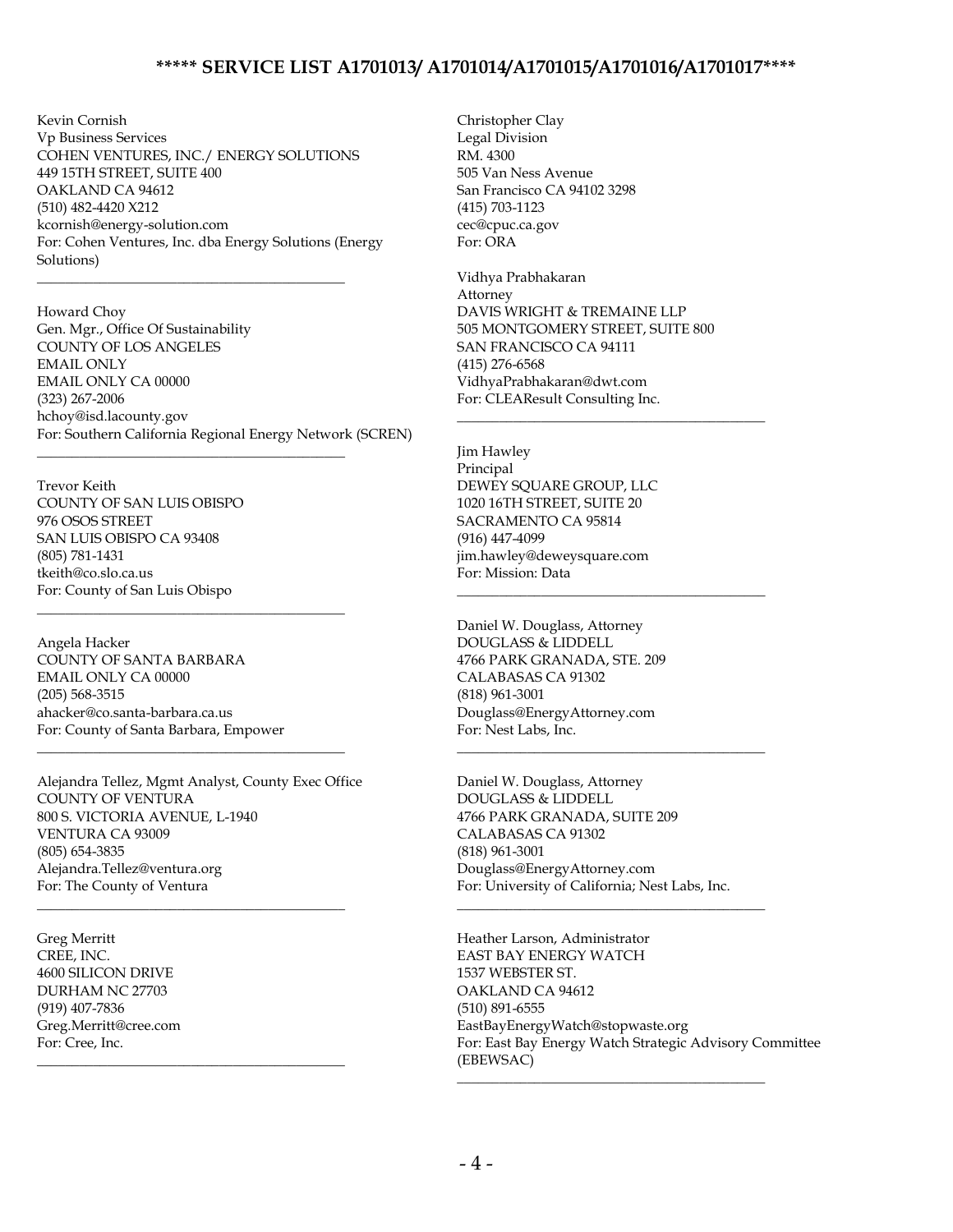Nkechi Ogbue Mgr - Regulatory Affairs ECOBEE, INC. 250 UNIVERSITY AVE. SUITE 400 TORONTO ON M5H 3E5 CANADA (647) 531-2342 NkechiO@ecobee.com For: ecobee, Inc.

Mahlon Aldridge Vp - Strategic Development ECOLOGY ACTION OF SANTA CRUZ 877 CEDAR STREET, STE. 240 SANTA CRUZ CA 95060-3938 (831) 515-1316 maldridge@ecoact.org For: Ecology Action of Santa Cruz

\_\_\_\_\_\_\_\_\_\_\_\_\_\_\_\_\_\_\_\_\_\_\_\_\_\_\_\_\_\_\_\_\_\_\_\_\_\_\_\_\_\_\_\_

\_\_\_\_\_\_\_\_\_\_\_\_\_\_\_\_\_\_\_\_\_\_\_\_\_\_\_\_\_\_\_\_\_\_\_\_\_\_\_\_\_\_\_\_

Charles Cormany Executive Director EFFICIENCY FIRST CALIFORNIA (EF CA) EMAIL ONLY EMAIL ONLY CA 00000 (415) 509-1726 CCormany@EfficiencyFirstCa.org For: California Building Performance Contractors Association dba Efficiency First California (EF Ca)

Domenico Gelonese President & Ceo EMBERTEC® USA LLC INC. 176 SEACLIFF DRIVE APTON CA 95003 (831) 251-6704 domenico@embertec.com For: Embertec® USA LLC Inc. (Embertec®)

\_\_\_\_\_\_\_\_\_\_\_\_\_\_\_\_\_\_\_\_\_\_\_\_\_\_\_\_\_\_\_\_\_\_\_\_\_\_\_\_\_\_\_\_

\_\_\_\_\_\_\_\_\_\_\_\_\_\_\_\_\_\_\_\_\_\_\_\_\_\_\_\_\_\_\_\_\_\_\_\_\_\_\_\_\_\_\_\_

\_\_\_\_\_\_\_\_\_\_\_\_\_\_\_\_\_\_\_\_\_\_\_\_\_\_\_\_\_\_\_\_\_\_\_\_\_\_\_\_\_\_\_\_

Erika Diamond **ENERGYHUB** 232 3RD STREET, SUITE 201 BROOKLYN NY 11215 (718) 522-7051 diamond@energyhub.net For: EnergyHub

Tim Guiterman Director Of Measurement And ENERGYSAVVY OPTIMIZATION SOLUTTIONS 159 SOUTH JACKSON STREET, SUITE 420 SEATTLE WA 98102 (802) 557-4755 tim@energysavvy.com For: EnergySavvy

\_\_\_\_\_\_\_\_\_\_\_\_\_\_\_\_\_\_\_\_\_\_\_\_\_\_\_\_\_\_\_\_\_\_\_\_\_\_\_\_\_\_\_\_

\_\_\_\_\_\_\_\_\_\_\_\_\_\_\_\_\_\_\_\_\_\_\_\_\_\_\_\_\_\_\_\_\_\_\_\_\_\_\_\_\_\_\_\_

\_\_\_\_\_\_\_\_\_\_\_\_\_\_\_\_\_\_\_\_\_\_\_\_\_\_\_\_\_\_\_\_\_\_\_\_\_\_\_\_\_\_\_\_

George Odero ENERGYWISE ENG'RING & TECH. CONSULTING 3298 GOVERNOR DRIVE, STE. 22496 SAN DIEGO CA 92192 (858) 412-3157 godero@goreadusa.org For: Energywise Engineering and Technical Consulting (EETC)

Melanie Gillette Western Regulatory Aafairs ENERNOC, INC. 115 HAZELMERE DRIVE FOLSOM CA 95630 (916) 671-2456 NGillette@EnerNOC.com For: EnerNoc, Inc.

Larissa Koehler, Senior Attorney ENVIRONMENTAL DEFENSE FUND 123 MISSION STREET, 28TH FLOOR SAN FRANCISCO CA 94105 (415) 293-6093 lkoehler@edf.org For: Environmental Defense Fund

Jordana Cammarata FIRSTFUEL SOFTWARE ONE EMBARCADERO CENTER, SUITE 1550 SAN FRANCISCO CA 94102 (415) 992-6317 jcammarata@firstfuel.com For: Firstfuel Software

\_\_\_\_\_\_\_\_\_\_\_\_\_\_\_\_\_\_\_\_\_\_\_\_\_\_\_\_\_\_\_\_\_\_\_\_\_\_\_\_\_\_\_\_

\_\_\_\_\_\_\_\_\_\_\_\_\_\_\_\_\_\_\_\_\_\_\_\_\_\_\_\_\_\_\_\_\_\_\_\_\_\_\_\_\_\_\_\_

\_\_\_\_\_\_\_\_\_\_\_\_\_\_\_\_\_\_\_\_\_\_\_\_\_\_\_\_\_\_\_\_\_\_\_\_\_\_\_\_\_\_\_\_

Mark Shahinian, President FUTURE GRID COALITION 15 LAPIDGE STREET, APT. 2 SAN FRANCISCO CA 94110 (917) 902-5721 Mark.Shahinian@FutureGridCoalition.org For: Future Grid Coalition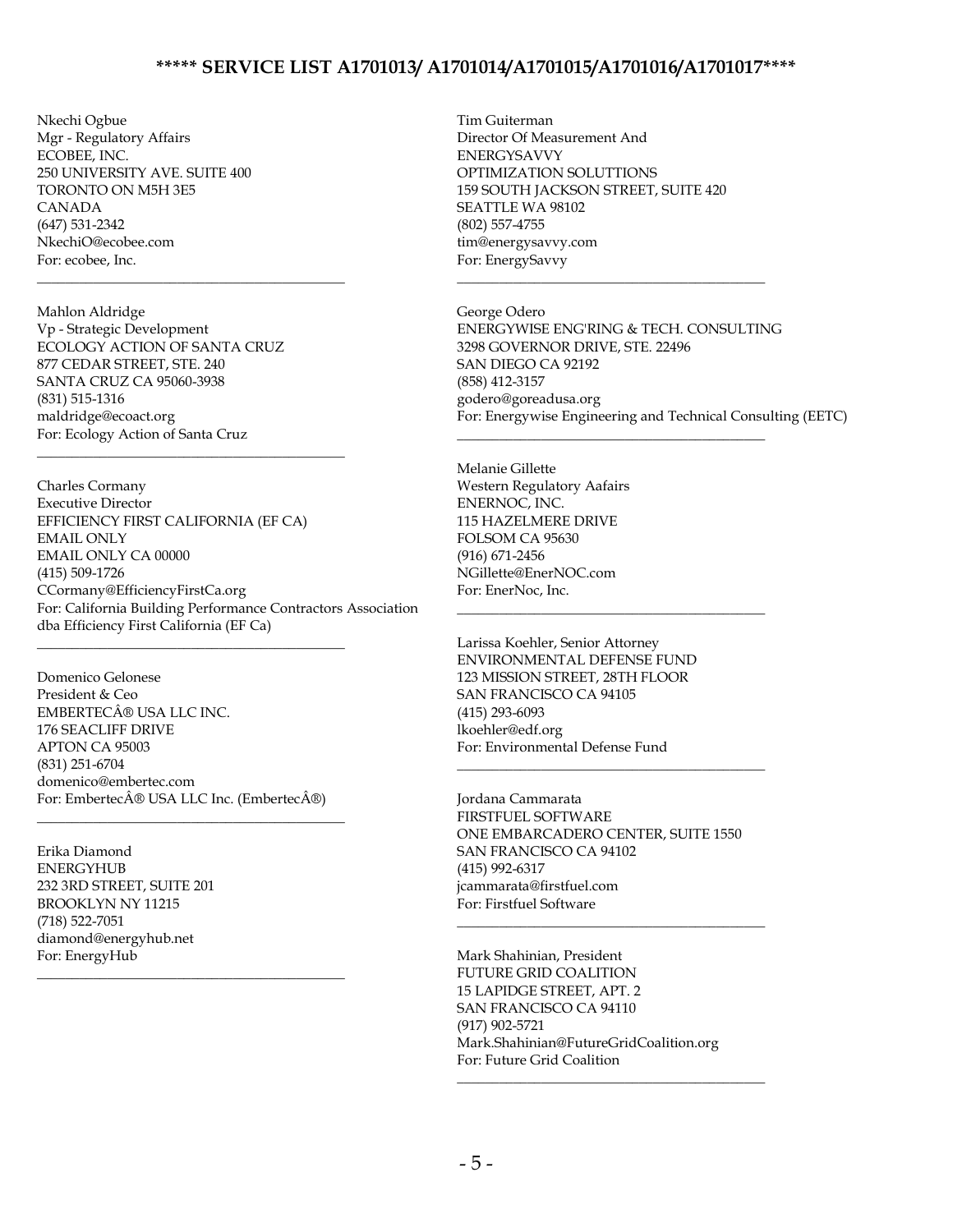Brian Cragg Attorney GOODIN, MACBRIDE, SQUERI, DAY & LAMPREY 505 SANSOME STREET, SUITE 900 SAN FRANCISCO CA 94111 (415) 392-7900 BCragg@GoodinMacbride.com For: Independent Energy Producers Association (IEPA)

\_\_\_\_\_\_\_\_\_\_\_\_\_\_\_\_\_\_\_\_\_\_\_\_\_\_\_\_\_\_\_\_\_\_\_\_\_\_\_\_\_\_\_\_

\_\_\_\_\_\_\_\_\_\_\_\_\_\_\_\_\_\_\_\_\_\_\_\_\_\_\_\_\_\_\_\_\_\_\_\_\_\_\_\_\_\_\_\_

\_\_\_\_\_\_\_\_\_\_\_\_\_\_\_\_\_\_\_\_\_\_\_\_\_\_\_\_\_\_\_\_\_\_\_\_\_\_\_\_\_\_\_\_

\_\_\_\_\_\_\_\_\_\_\_\_\_\_\_\_\_\_\_\_\_\_\_\_\_\_\_\_\_\_\_\_\_\_\_\_\_\_\_\_\_\_\_\_

\_\_\_\_\_\_\_\_\_\_\_\_\_\_\_\_\_\_\_\_\_\_\_\_\_\_\_\_\_\_\_\_\_\_\_\_\_\_\_\_\_\_\_\_

\_\_\_\_\_\_\_\_\_\_\_\_\_\_\_\_\_\_\_\_\_\_\_\_\_\_\_\_\_\_\_\_\_\_\_\_\_\_\_\_\_\_\_\_

John Walsh President GREENFAN, INC. 6125 BEAR CLAW LANE BOZEMAN MT 59715 (406) 570-9494 John@greenfan.co For: GreenFan® Inc.

Steve Schmidt HOME ENERGY ANALYTICS 13061 BYRD LN LOS ALTOS CA 94022 (650) 492-8029 steve@hea.com For: Home Energy Analytics (HEA)

Sam Sirkin Vp - Program Development JACO ENVIRONMENTAL, INC. 6908 SW 37TH PORTLAND OR 97219 (503) 293-8059 SamS@jacoinc.net For: JACO Environmental, Inc. (JACO)

Sheridan Pauker, Partner KEYES & FOX, LLP 436 14TH STREET, SUITE 1305 OAKLAND CA 94612 (510) 314-8202 spauker@kfwlaw.com For: Robert Bosch, LLC

Irene K. Moosen, Attorney At Law LAW OFFICE OF IRENE K. MOOSEN 53 SANTA YNEZ AVENUE SAN FRANCISCO CA 94112 (415) 587-7343 irene@igc.org For: Local Government Sustainable Energy Coalition (LGSEC)

Howard W. Choy Gen. Mgr - Office Of Sustainability LOS ANGELES COUNTY ISD EMAIL ONLY EMAIL ONLY CA 00000 (323) 267-2006 hchoy@isd.lacounty.gov For: Local Government Sustainable Energy Coalition (LGSEC)

\_\_\_\_\_\_\_\_\_\_\_\_\_\_\_\_\_\_\_\_\_\_\_\_\_\_\_\_\_\_\_\_\_\_\_\_\_\_\_\_\_\_\_\_

\_\_\_\_\_\_\_\_\_\_\_\_\_\_\_\_\_\_\_\_\_\_\_\_\_\_\_\_\_\_\_\_\_\_\_\_\_\_\_\_\_\_\_\_

\_\_\_\_\_\_\_\_\_\_\_\_\_\_\_\_\_\_\_\_\_\_\_\_\_\_\_\_\_\_\_\_\_\_\_\_\_\_\_\_\_\_\_\_

Michael Callahan Regulatory Counsel MARIN CLEAN ENERGY 1125 TAMALPAIS AVE. SAN RAFAEL CA 94901 (415) 464-6045 MCallahan@mceCleanEnergy.org For: Marin Clean Energy

Jonathan Mchugh, Pe Principal MCHUGH ENERGY CONSULTANTS INC EMAIL ONLY EMAIL ONLY CA 00000 (916) 966-8600 jon@McHughEnergy.com For: McHugh Energy Consultants, Inc. [McHugh Energy]

F. Jackson Stoddard Attorney MORGAN LEWIS & BOCKIUS, LLP ONE MARKET, SPEAR STREET TOWER SAN FRANCISCO CA 94105-1126 (415) 442-1153 FJackson.Stoddard@MorganLewis.com For: Nexant, Inc.

\_\_\_\_\_\_\_\_\_\_\_\_\_\_\_\_\_\_\_\_\_\_\_\_\_\_\_\_\_\_\_\_\_\_\_\_\_\_\_\_\_\_\_\_

Donald Gilligan President NATI'L ASSN. OF ENERGY SVC. COMPANIES 1615 M STREET, NW WASHINGTON DC 20036 (978) 740-8820 dgilligan@naesco.org For: National Association of Energy Service Companies (NAESCO)

\_\_\_\_\_\_\_\_\_\_\_\_\_\_\_\_\_\_\_\_\_\_\_\_\_\_\_\_\_\_\_\_\_\_\_\_\_\_\_\_\_\_\_\_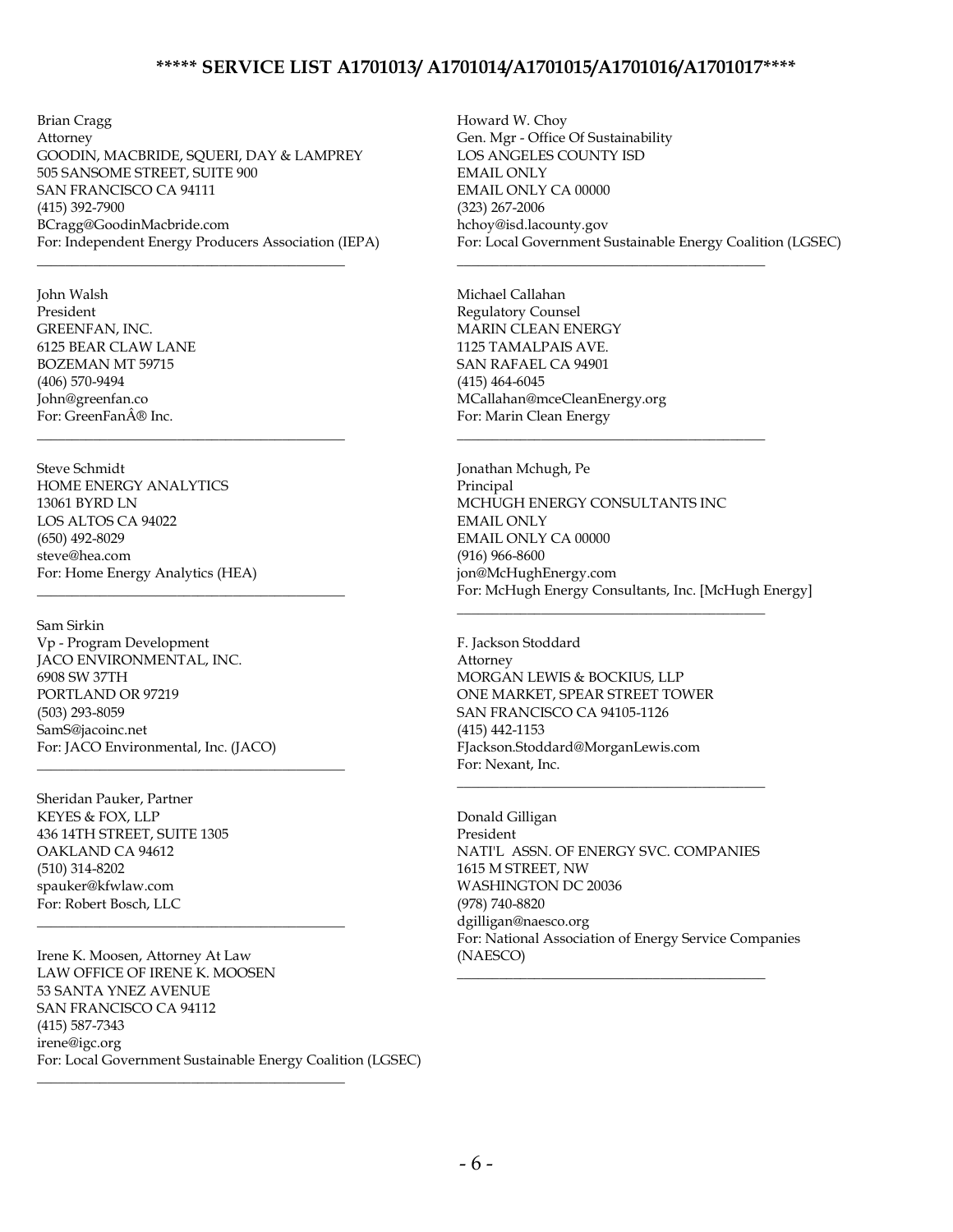Rob Falke President NATIONAL COMFORT INSTITUTE PO BOX 147 AVON LAKE OH 44012 (440) 949-1850 RobF@ncihvac.com For: National Comfort Institute \_\_\_\_\_\_\_\_\_\_\_\_\_\_\_\_\_\_\_\_\_\_\_\_\_\_\_\_\_\_\_\_\_\_\_\_\_\_\_\_\_\_\_\_

Peter Miller NATURAL RESOURCES DEFENSE COUNCIL EMAIL ONLY EMAIL ONLY CA 00000 (415) 875-6100 pmiller@nrdc.org For: Natural Resources Defense Council (NRDC)

\_\_\_\_\_\_\_\_\_\_\_\_\_\_\_\_\_\_\_\_\_\_\_\_\_\_\_\_\_\_\_\_\_\_\_\_\_\_\_\_\_\_\_\_

Lara Ettenson NATURAL RESOURCES DEFENSE DOUNCIL EMAIL ONLY EMAIL ONLY CA 00000 (415) 875-6100 lettenson@nrdc.org For: Natural Resources Defense Council (NRDC)

\_\_\_\_\_\_\_\_\_\_\_\_\_\_\_\_\_\_\_\_\_\_\_\_\_\_\_\_\_\_\_\_\_\_\_\_\_\_\_\_\_\_\_\_

\_\_\_\_\_\_\_\_\_\_\_\_\_\_\_\_\_\_\_\_\_\_\_\_\_\_\_\_\_\_\_\_\_\_\_\_\_\_\_\_\_\_\_\_

\_\_\_\_\_\_\_\_\_\_\_\_\_\_\_\_\_\_\_\_\_\_\_\_\_\_\_\_\_\_\_\_\_\_\_\_\_\_\_\_\_\_\_\_

Kristin Anderson President OCCAM'S ENERGY CONSULTING, INC. 4015 W 65TH STREET, SUITE 302 MINNEAPOLIS MN 55435 (763) 473-6078 KAnderson@OccamsConsulting.com For: Appliance Recycling Centers of America, Inc. (ARCA)

Matthew O'Keefe OPOWER 680 FOLSOM ST., 3RD FL. SAN FRANCISCO CA 94107 (925) 337-0498 california@opower.com For: Opower

Evelyn C. Lee Attorney PACIFIC GAS AND ELECTRIC COMPANY PO BOX 7442, MC-B30A SAN FRANCISCO CA 94120-7442 (415) 973-2786 ECL8@pge.com For: Pacific Gas and Electric Company

\_\_\_\_\_\_\_\_\_\_\_\_\_\_\_\_\_\_\_\_\_\_\_\_\_\_\_\_\_\_\_\_\_\_\_\_\_\_\_\_\_\_\_\_

Robert Mowris Professional Engineer ROBERT MOWRIS & ASSOCIATES, INC. PO BOX 2366 OLYMPIC VALLEY CA 96146 (530) 448-6249 Robert@RMA-energy.com For: Robert Mowris & Associates, Inc.

\_\_\_\_\_\_\_\_\_\_\_\_\_\_\_\_\_\_\_\_\_\_\_\_\_\_\_\_\_\_\_\_\_\_\_\_\_\_\_\_\_\_\_\_

Jon Griesser Chair, Rhtr RURAL HARD TO REACH LOCAL GOVT COUNTY OF SAN LUIS OBISPO 976 OSOS STREET, SUITE 300 SAN LUIS OBISPO CA 93401 (805) 781-5611 JGriesser@co.slo.ca.us For: The Rural Hard to Reach Local Government Partnerships' Working Group (RHTR)

Julie Wiley Special Counsel SAN DIEGO ASSOCIATION OF GOVERNMENTS 401 B STREET, SUITE 800 SAN DIEGO CA 92101 (619) 699-1900 julie.wiley@sandag.org For: San Diego Association of Governments (SANDAG)

\_\_\_\_\_\_\_\_\_\_\_\_\_\_\_\_\_\_\_\_\_\_\_\_\_\_\_\_\_\_\_\_\_\_\_\_\_\_\_\_\_\_\_\_

E. Gregory Barnes Attorney At Law SAN DIEGO GAS & ELECTRIC COMPANY 8330 CENTURY PARK COURT, CP32D SAN DIEGO CA 92123 (858) 654-1583 GBarnes@SempraUtilities.com For: San Diego Gas & Electric Company

\_\_\_\_\_\_\_\_\_\_\_\_\_\_\_\_\_\_\_\_\_\_\_\_\_\_\_\_\_\_\_\_\_\_\_\_\_\_\_\_\_\_\_\_

\_\_\_\_\_\_\_\_\_\_\_\_\_\_\_\_\_\_\_\_\_\_\_\_\_\_\_\_\_\_\_\_\_\_\_\_\_\_\_\_\_\_\_\_

Ellen Adler SAN DIEGO GAS & ELECTRIC COMPANY 8330 CENTURY PARK CT. SAN DIEGO CA 92123 (858) 654-0220 eadler@semprautilities.com For: San Diego Gas & Electric Company

\_\_\_\_\_\_\_\_\_\_\_\_\_\_\_\_\_\_\_\_\_\_\_\_\_\_\_\_\_\_\_\_\_\_\_\_\_\_\_\_\_\_\_\_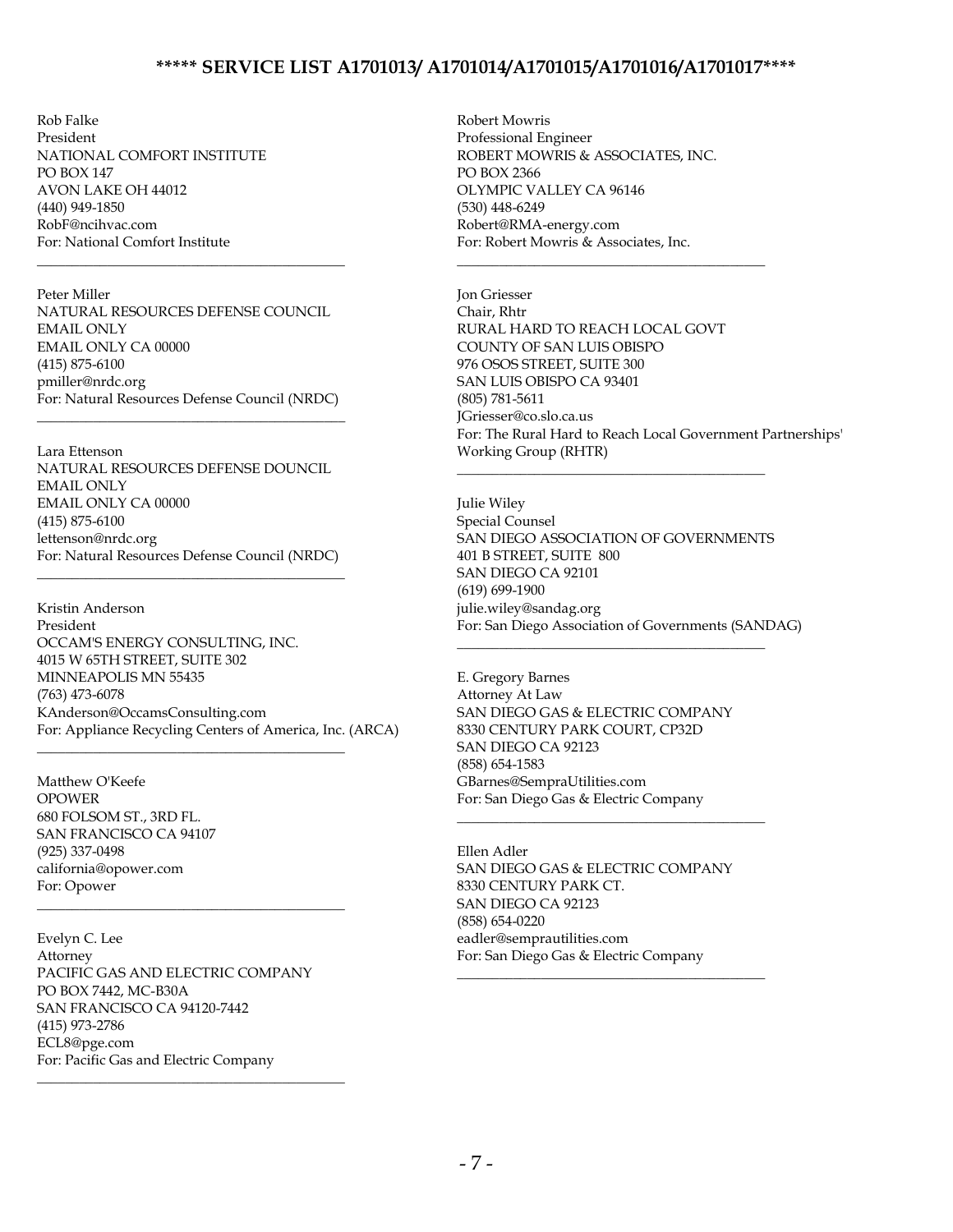Thomas R. Brill Sr Counsel & Director SAN DIEGO GAS & ELECTRIC COMPANY 8330 CENTURTY PARK CT., CP32E SAN DIEGO CA 92123-1530 (858) 654-1601 TBrill@SempraUtilities.com For: San Diego Gas & Electric Company

\_\_\_\_\_\_\_\_\_\_\_\_\_\_\_\_\_\_\_\_\_\_\_\_\_\_\_\_\_\_\_\_\_\_\_\_\_\_\_\_\_\_\_\_

\_\_\_\_\_\_\_\_\_\_\_\_\_\_\_\_\_\_\_\_\_\_\_\_\_\_\_\_\_\_\_\_\_\_\_\_\_\_\_\_\_\_\_\_

Courtney Kalashian Cp-Chair, Rhtr SAN JOAQUIN VALLEY CLEAN ENERGY ORG. 4747 NORTH FIRST STREET, SUITE 140 FRESNO CA 93726 (559) 228-6143 ckalashian@pesc.com For: San Joaquin Valley Clean Energy Organization (SJVCEO)

Demetra J. Mcbride Dir. - Off. Of Sust. & Climate Action SANTA CLARA COUNTY 70 W. HEDDING ST., E. WING, 11TH FLR. SAN JOSE CA 95110 (408) 299-6413 demetra.mcbride@ceo.sccgov.org For: County of Los Angeles

\_\_\_\_\_\_\_\_\_\_\_\_\_\_\_\_\_\_\_\_\_\_\_\_\_\_\_\_\_\_\_\_\_\_\_\_\_\_\_\_\_\_\_\_

Justin Segall Founder & Executive Vice President SIMPLE ENERGY 1215 SPRUCE ST., STE. 301 BOULDER CO 80302-4839 (303) 953-4831 justin@SimpleEnergy.com For: Simple Energy

James Birkelund President SMALL BUSINESS UTILITY ADVOCATES 548 MARKET STREET, SUITE 11200 SAN FRANCISCO CA 94104 (415) 602-6223 James@UtilityAdvocates.org For: Small Business Utility Advocates (SBUA)

\_\_\_\_\_\_\_\_\_\_\_\_\_\_\_\_\_\_\_\_\_\_\_\_\_\_\_\_\_\_\_\_\_\_\_\_\_\_\_\_\_\_\_\_

\_\_\_\_\_\_\_\_\_\_\_\_\_\_\_\_\_\_\_\_\_\_\_\_\_\_\_\_\_\_\_\_\_\_\_\_\_\_\_\_\_\_\_\_

Kelly Foley SONOMA CLEAN POWER 50 OLD COURTHOUSE SQ., STE. 605 SANTA ROSA CA 95404 (707) 486-5411 kfoley@sonomacleanpower.org For: Sonoma Clean Power

Steven S. Shupe General Counsel SONOMA CLEAN POWER AUTHORITY 50 SANTA ROSA AVE., 5TH FL. SANTA ROSA CA 95404 (707) 890-8485 SShupe@SonomaCleanPower.org For: Sonoma Clean Power Authority

\_\_\_\_\_\_\_\_\_\_\_\_\_\_\_\_\_\_\_\_\_\_\_\_\_\_\_\_\_\_\_\_\_\_\_\_\_\_\_\_\_\_\_\_

Jane Lee Cole SOUTHERN CALIFORNIA EDISON COMPANY 2244 WALNUT GROVE AVE. ROSEMEAD CA 91770 jane.lee.cole@sce.com For: Southern California Edison Company

\_\_\_\_\_\_\_\_\_\_\_\_\_\_\_\_\_\_\_\_\_\_\_\_\_\_\_\_\_\_\_\_\_\_\_\_\_\_\_\_\_\_\_\_

\_\_\_\_\_\_\_\_\_\_\_\_\_\_\_\_\_\_\_\_\_\_\_\_\_\_\_\_\_\_\_\_\_\_\_\_\_\_\_\_\_\_\_\_

Jane Lee Cole, Esq. Sr. Attorney SOUTHERN CALIFORNIA EDISON COMPANY 2244 WALNUT GROVE AVE. / PO BOX 800 ROSEMEAD CA 91770 (626) 302-3860 jane.lee.cole@sce.com For: Southern California Edison Company

\_\_\_\_\_\_\_\_\_\_\_\_\_\_\_\_\_\_\_\_\_\_\_\_\_\_\_\_\_\_\_\_\_\_\_\_\_\_\_\_\_\_\_\_

Johnny Pong Senior Counsel SOUTHERN CALIFORNIA GAS COMPANY 555 WEST FIFTH STREET SUITE 1400 LOS ANGELES CA 90013 (213) 244-2990 JPong@SempraUtilities.com For: Southern California Gas Company

\_\_\_\_\_\_\_\_\_\_\_\_\_\_\_\_\_\_\_\_\_\_\_\_\_\_\_\_\_\_\_\_\_\_\_\_\_\_\_\_\_\_\_\_

\_\_\_\_\_\_\_\_\_\_\_\_\_\_\_\_\_\_\_\_\_\_\_\_\_\_\_\_\_\_\_\_\_\_\_\_\_\_\_\_\_\_\_\_

Barbara Quittner, Program Administration SYNERGY COMPANIES 28436 SATELLITE STREET HAYWARD CA 94545 (510) 817-0194 barbara.quittner@synergycompanies.org For: Synergy Companies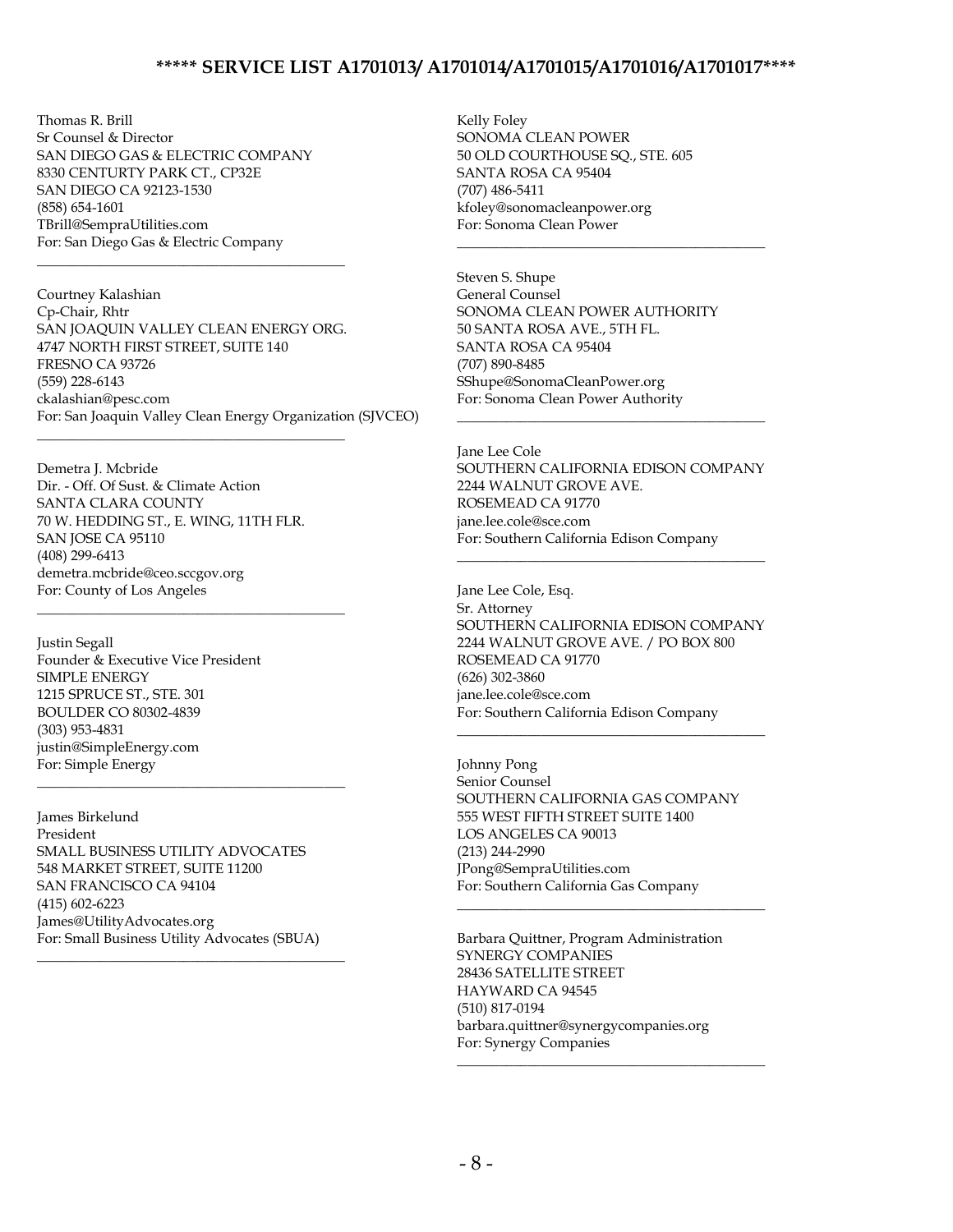Barbara Quittner Program Admnistration SYNERGY COMPANIES 28436 SATELLITE STREET HAYWARD CA 94545 (510) 817-0194 Barbara.Quittner@SynergyCompanies.org For: Energy Efficiency Inc. (EEI)

\_\_\_\_\_\_\_\_\_\_\_\_\_\_\_\_\_\_\_\_\_\_\_\_\_\_\_\_\_\_\_\_\_\_\_\_\_\_\_\_\_\_\_\_

\_\_\_\_\_\_\_\_\_\_\_\_\_\_\_\_\_\_\_\_\_\_\_\_\_\_\_\_\_\_\_\_\_\_\_\_\_\_\_\_\_\_\_\_

\_\_\_\_\_\_\_\_\_\_\_\_\_\_\_\_\_\_\_\_\_\_\_\_\_\_\_\_\_\_\_\_\_\_\_\_\_\_\_\_\_\_\_\_

\_\_\_\_\_\_\_\_\_\_\_\_\_\_\_\_\_\_\_\_\_\_\_\_\_\_\_\_\_\_\_\_\_\_\_\_\_\_\_\_\_\_\_\_

\_\_\_\_\_\_\_\_\_\_\_\_\_\_\_\_\_\_\_\_\_\_\_\_\_\_\_\_\_\_\_\_\_\_\_\_\_\_\_\_\_\_\_\_

Laurene Park President SYZERGY, INC. 11263 CROCKER GROVE LANE GOLD RIVER CA 95670 laurie@syzergy.org For: Syzergy, Inc.

Carmelita L. Miller Legal Counsel THE GREENLINING INSTITUTE EMAIL ONLY EMAIL ONLY CA 00000 (510) 926-4017 CarmelitaM@greenlining.org For: The Greenlining Institute

Hayley Goodson, Staff Attorney THE UTILITY REFORM NETWORK 785 MARKET ST., STE. 1400 SAN FRANCISCO CA 94103 (415) 929-8876 X360 hayley@turn.org For: The Utility Reform Network (TURN)

Marcel Hawiger, Staff Attorney THE UTILITY REFORM NETWORK 785 MARKET ST., STE. 1400 SAN FRANCISCO CA 94103 (415) 929-8876 X311 marcel@turn.org For: The Utility Reform Network (TURN) \_\_\_\_\_\_\_\_\_\_\_\_\_\_\_\_\_\_\_\_\_\_\_\_\_\_\_\_\_\_\_\_\_\_\_\_\_\_\_\_\_\_\_\_

Kathleen E. Carlson, Esq. Owner / Attorney VERIFIED® INC. PO BOX 2159 OLYMPIC VALLEY CA 96146 (530) 584-0229 kathy@verified.co For: Verified® Inc.

#### **\*\*\*\*\*\*\*\*\*\* STATE EMPLOYEE \*\*\*\*\*\*\*\*\*\*\***

Marna Anning Energy Division 505 Van Ness Avenue San Francisco CA 94102 3298 (415) 703-1742 ma7@cpuc.ca.gov

Peter Biermayer Energy Division 505 Van Ness Avenue San Francisco CA 94102 3298 (415) 703-2384 pb3@cpuc.ca.gov

Deana J. Carrillo Exe. Dir CAEATFA 915 CAPITOL MALL SACRAMENTO CA 95814 (916) 651-5102 DCarrillo@sto.ca.gov For: California Alternative Energy & Advanced Transportation Financing Authority (CAEATFA)

\_\_\_\_\_\_\_\_\_\_\_\_\_\_\_\_\_\_\_\_\_\_\_\_\_\_\_\_\_\_\_\_\_\_\_\_\_\_\_\_\_\_\_\_

\_\_\_\_\_\_\_\_\_\_\_\_\_\_\_\_\_\_\_\_\_\_\_\_\_\_\_\_\_\_\_\_\_\_\_\_\_\_\_\_\_\_\_\_

Miriam Joffe-Block, Program Mgr. CAEATFA 801 CAPITOL MALL SACRAMENTO CA 95814 (916) 653-3032 MJBlock@Treasurer.ca.gov For: California Alternative Energy and Advanced Transportation Financing Authority (CAEATFA); Calif. Hub for Energy Efficiency Finance (CHEEF)

Cynthia Rogers CALIFORNIA ENERGY COMMISSION 1516 9TH STREET, MS-22 SACRAMENTO CA 95814 (916) 651-9009 crogers@energy.state.ca.us

David Ismailyan CALIFORNIA ENERGY COMMISSION EMAIL ONLY CA 00000 David.Ismailyan@energy.ca.gov

Erik Jensen CALIFORNIA ENERGY COMMISSION 1516 NINTH STREET SACRAMENTO CA 95814 (916) 654-4166 Erik.Jensen@energy.ca.gov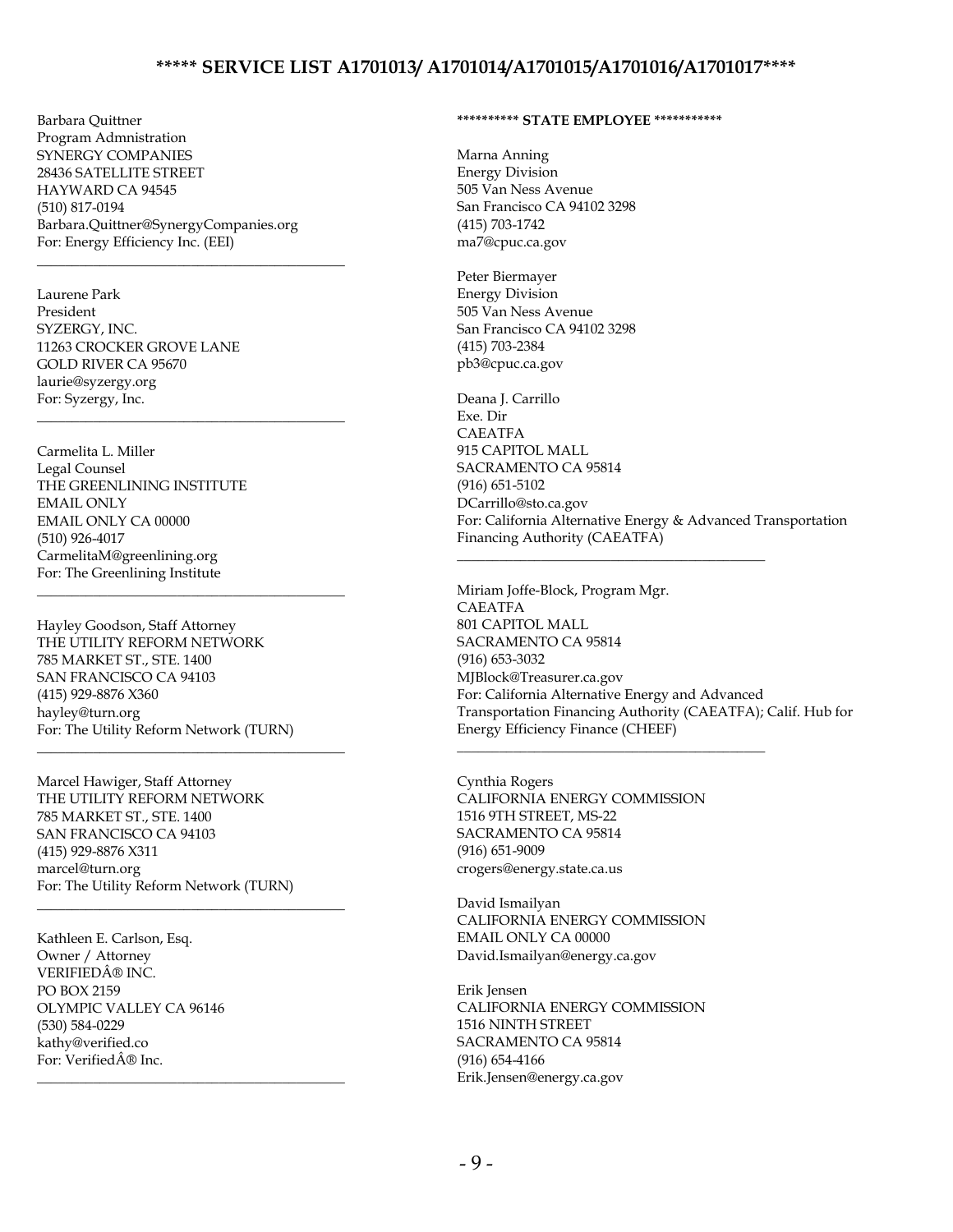Martha Brook CALIFORNIA ENERGY COMMISSION EMAIL ONLY EMAIL ONLY CA 00000 Martha.Brook@energy.ca.gov

Patrick Saxton Advisor To Comm. Andrew Mcallister CALIFORNIA ENERGY COMMISSION EMIAL ONLY EMAIL ONLY CA 00000 (916) 651-0489 psaxton@energy.state.ca.us

Tiffany Mateo Mechanical Engineer CALIFORNIA ENERGY COMMISSION 1516 NINTH STREET, MS-26 SACRAMENTO CA 95814-5512 (916) 654-4091 Tiffany.Mateo@energy.ca.gov

William Dietrich Mgr. - Efficiency Div. CALIFORNIA ENERGY COMMISSION 1516 NINTH STREET, MS-26 SACRAMENTO CA 95814-5512 (916) 651-3754 DietrichW@earthlink.net

Christopher Myers CALIFORNIA PUBLIC UTILITIES COMMISSION OFFICE OF RATEPAYER ADVOCATES EMAIL ONLY EMAIL ONLY CA 00000 (415) 703-2908 christopher.myers@cpuc.ca.gov

Julie Fitch Alj Division CALIFORNIA PUBLIC UTILITIES COMMISSION EMAIL ONLY EMAIL ONLY CA 00000 (415) 703-3134 julie.fitch@cpuc.ca.gov

Kayode Kajopaiye CALIFORNIA PUBLIC UTILITIES COMMISSION EMAIL ONLY EMAIL ONLY CA 00000 kayode.kajopaiye@cpuc.ca.gov

Tory Francisco Energy CALIFORNIA PUBLIC UTILITIES COMMISSION EMAIL ONLY EMAIL ONLY CA 00000 (415) 703-2743 tory.francisco@cpuc.ca.gov

Valerie Kao Alj Division CALIFORNIA PUBLIC UTILITIES COMMISSION EMAIL ONLY EMAIL ONLY CA 00000 (415) 703-1341 vuk@cpuc.ca.gov

Jennifer Kalafut Executive Division **CPUC** EMAIL ONLY EMAIL ONLY CA 00000 (415) 703-1475 jmk@cpuc.ca.gov

Rory Cox  $CPIC$ EMAIL ON LY EMAIL ONLY CA 00000 rory.cox@cpuc.ca.gov

Ava N. Tran CPUC - ENERGY EMAIL ONLY EMAIL ONLY CA 00000 ava.tran@cpuc.ca.gov

Dina Mackin CPUC - ENERGY EMAIL ONLY EMAIL ONLY CA 00000 dina.mackin@cpuc.ca.gov

Frank Alan Reynolds CPUC - ENERGY EMAIL ONLY EMAIL ONLY CA 00000 frankalan.reynolds@cpuc.ca.gov

Hazlyn Fortune A.L.J. Pro Tem CPUC - ENERGY EMAIL ONLY EMAIL ONLY CA 00000 hazlyn.fortune@cpuc.ca.gov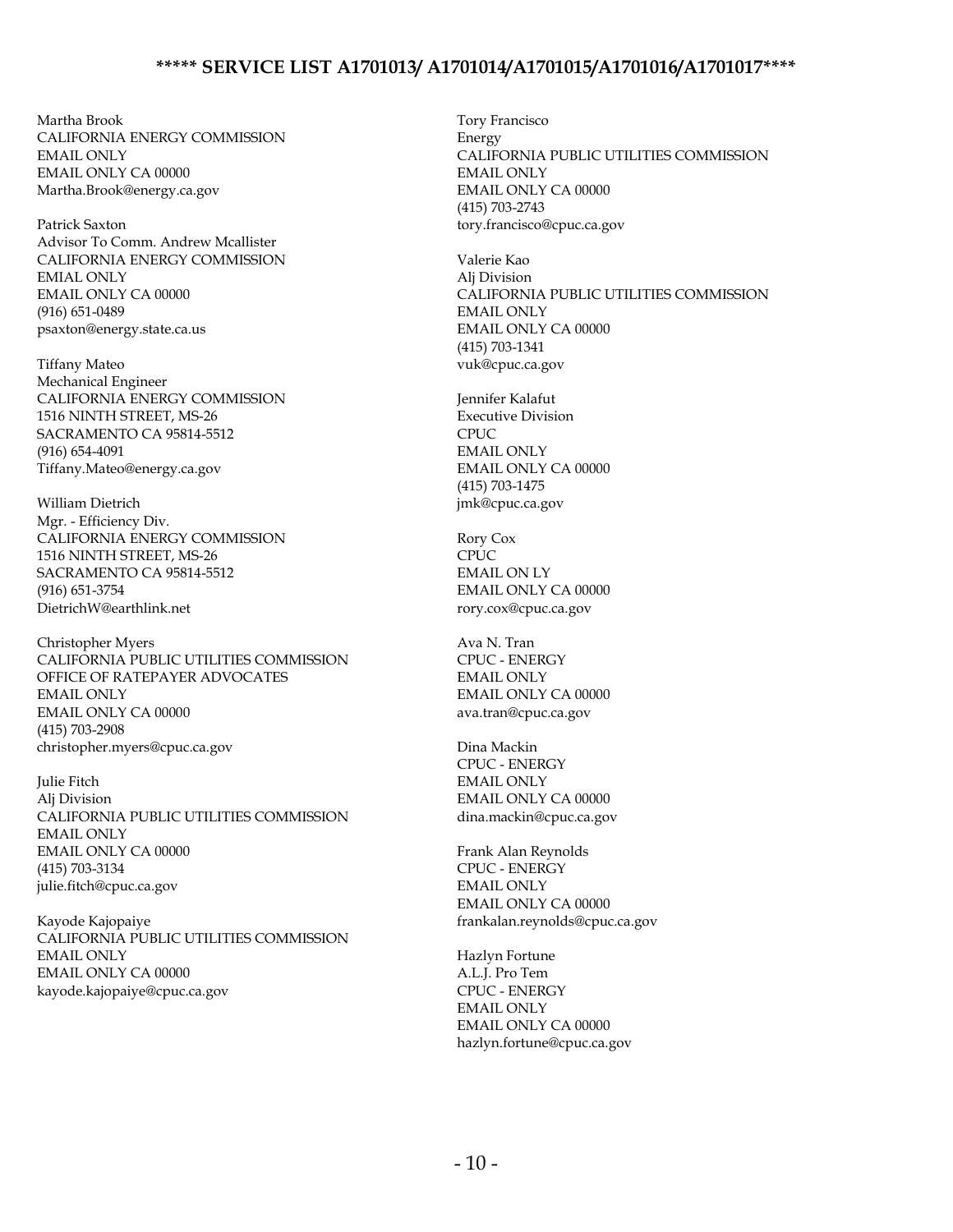Jeorge S. Tagnipes CPUC - ENERGY EMAIL ONLY EMAIL ONLY CA 00000 jeorge.tagnipes@cpuc.ca.gov

Jeremy Battis CPUC - ENERGY EMAIL ONLY EMAIL ONLY CA 00000 jeremy.battis@cpuc.ca.gov

Katherine Hardy CPUC - ENERGY EMAIL ONLY EMAIL ONLY CA 00000 katherine.hardy@cpuc.ca.gov

Lisa Paulo CPUC - ENERGY EMAIL ONLY EMAIL ONLY CA 00000 (415) 355-5495 lisa.paulo@cpuc.ca.gov

Mona Dee Dzvova CPUC - ENERGY EMAIL ONLY EMAIL ONLY CA 00000 mona.dzvova@cpuc.ca.gov

Paula Gruendling CPUC - ENERGY EMAIL ONLY EMAIL ONLY CA 00000 paula.gruendling@cpuc.ca.gov

Peter Franzese CPUC - ENERGY EMAIL ONLY EMAIL ONLY CA 00000 peter.franzese@cpuc.ca.gov

Peter Lai CPUC - ENERGY EMAIL ONL Y EMAIL ONLY CA 00000 peter.lai@cpuc.ca.gov

Peter Skala CPUC - ENERGY EMAIL ONLY EMAIL ONLY CA 00000 pete.skala@cpuc.ca.gov

Daniel Buch Regulatory Analyst CPUC - ORA EMAIL ONLY EMAIL ONLY CA 00000 (415) 703-2292 Daniel.Buch@cpuc.ca.gov

Michael Colvin CPUC - POLICY & PLANNING EMAIL ONLY EMAIL ONLY CA 00000 (415) 355-5484 michael.colvin@cpuc.ca.gov

Alexander Cole Office of Ratepayer Advocates 505 Van Ness Avenue San Francisco CA 94102 3298 (415) 703-2480 ac3@cpuc.ca.gov For: ORA

Kevin Feizi Energy Division RM. 115 770 L Street, Suite 1250 Sacramento CA 95814 (916) 928-2276 kef@cpuc.ca.gov

Elizabeth Fox Office of Ratepayer Advocates 505 Van Ness Avenue San Francisco CA 94102 3298 (415) 703-2247 ef1@cpuc.ca.gov

Maryam Ghadessi Policy & Planning Division AREA 4-A 505 Van Ness Avenue San Francisco CA 94102 3298 (415) 703-1191 mmg@cpuc.ca.gov

Robert Hansen Energy Division  $AREA$  2- $C$ 505 Van Ness Avenue San Francisco CA 94102 3298 (415) 703-1794 rh2@cpuc.ca.gov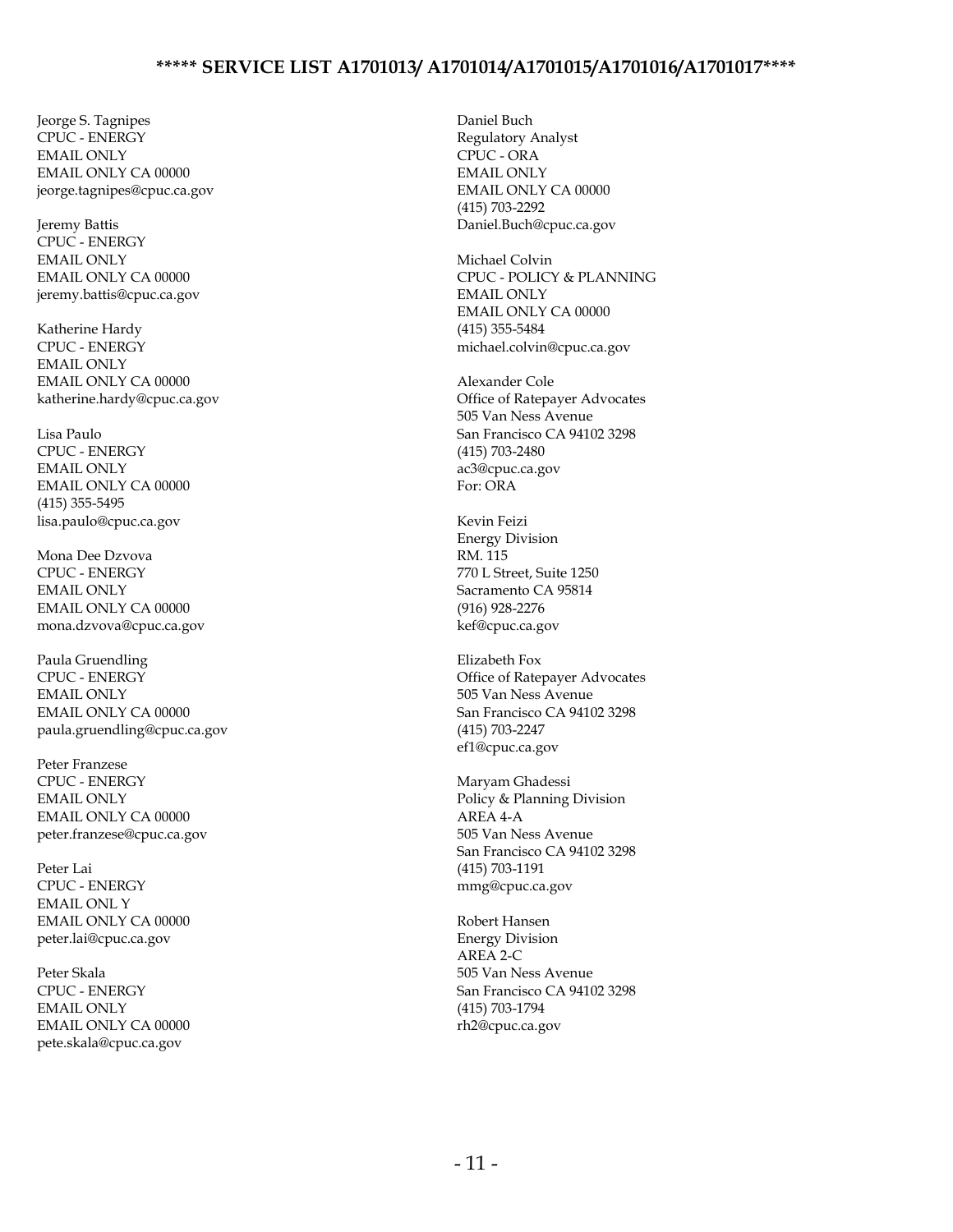Hal Kane Energy Division 505 Van Ness Avenue San Francisco CA 94102 3298 (415) 703-2256 hk1@cpuc.ca.gov

Diana L. Lee Legal Division RM. 4107 505 Van Ness Avenue San Francisco CA 94102 3298 (415) 703-4342 dil@cpuc.ca.gov For: ORA

Alexander Merigan Energy Division 505 Van Ness Avenue San Francisco CA 94102 3298 (415) 703-3303 amq@cpuc.ca.gov

Maryam Mozafari Energy Division AREA 4-A 505 Van Ness Avenue San Francisco CA 94102 3298 (415) 703-2126 mm5@cpuc.ca.gov

Shannon O'Rourke Executive Division AREA 4-A 505 Van Ness Avenue San Francisco CA 94102 3298 (415) 703-5574 sr6@cpuc.ca.gov

Lola Odunlami Energy Division 505 Van Ness Avenue San Francisco CA 94102 3298 (415) 703-1893 lod@cpuc.ca.gov

Joanna Perez-Green Energy Division 505 Van Ness Avenue San Francisco CA 94102 3298 jo6@cpuc.ca.gov

Reese Rogers Energy Division 505 Van Ness Avenue San Francisco CA 94102 3298 (415) 703-2168 rr3@cpuc.ca.gov

Nicholas Snyder Energy Division 505 Van Ness Avenue San Francisco CA 94102 3298 ns5@cpuc.ca.gov

Nils Strindberg Energy Division AREA 4-A 505 Van Ness Avenue San Francisco CA 94102 3298 (415) 703-1812 ns2@cpuc.ca.gov

Maria Amparo Worster Energy Division 505 Van Ness Avenue San Francisco CA 94102 3298 (415) 703-1585 ma1@cpuc.ca.gov

Zhen Zhang Legal Division RM. 5130 505 Van Ness Avenue San Francisco CA 94102 3298 (415) 703-2624 zz1@cpuc.ca.gov For: ORA

#### **\*\*\*\*\*\*\*\*\* INFORMATION ONLY \*\*\*\*\*\*\*\*\*\***

Sean Mackay PACIFIC GAS AND ELECTRIC COMPANY EMAIL ONLY EMAIL ONLY CA 00000 scmr@pge.com

John Avina ABRAXAS ENERGY CONSULTING,LLC 811 PALM STREET SAN LUIS OBISPO CA 93401 (805) 547-2050 johnavina@abraxasenergy.com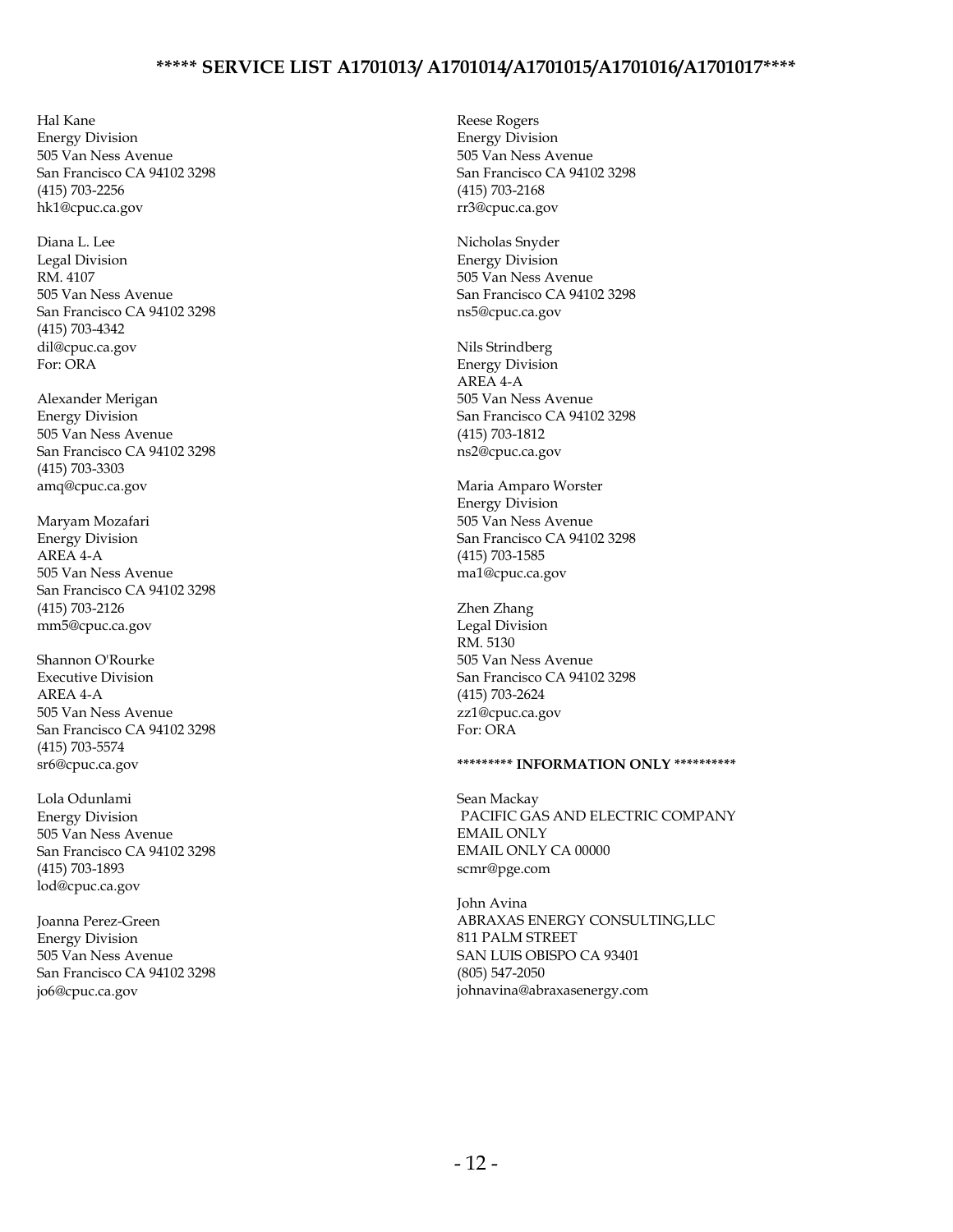Arleen Novotney ACCESS / SCF EMAIL ONLY EMAIL ONLY CA 00000 (310) 827-7666 akawnov@yahoo.com

Daniel L. Cardozo ADAMS BROADWELL JOSEPH & CARDOZO 520 CAPITOL MALL, STE. 350 SACRAMENTO CA 95814-4715 (916) 444-6201 dcardozo@adamsbroadwell.com

Karen Terranova ALCANTAR & KAHL EMAIL ONLY EMAIL ONLY CA 00000-0000 (415) 403-5542 filings@a-klaw.com

Katy Rosenberg ALCANTAR & KAHL EMAIL ONLY EMAIL ONLY CA 00000 (415) 421-4143 klr@a-klaw.com

Michael Alcantar ALCANTAR & KAHL EMAIL ONLY EMAIL ONLY CA 00000 (503) 402-9900 mpa@a-klaw.com

Mike Cade ALCANTAR & KAHL EMAIL ONLY EMAIL ONLY CA 00000 (503) 402-8711 wmc@a-klaw.com

Donald Brookhyser ALCANTAR & KAHL LLP 121 S.W. SALMON ST., STE. 1100 PORTLAND OR 97204 (503) 402-8702 deb@a-klaw.com

Rachel Holmes APPLIANCES RECYCLING CENTER OF AM., INC. 7400 EXCELSIOR BLVD. MINNEAPOLIS MN 55426 (952) 930-1751 rholmes@arcainc.com

Jack Cameron President APPLIANCES RECYCLING CENTERS OF AM., INC 7400 EXCELSIOR BLVD MINNEAPOLIS MN 55426-4517 (952) 930-1717 jcameron@arcainc.com

Andrew Meiman, Pe Principal ARC ALTERNATIVES 144 DONALD DRIVE MORAGA CA 94556 (415) 297-9870 andrew@arc-alternatives.com

Jennifer Berg Bayren Project Manager ASSOCIATION OF BAY AREA GOVERNMENTS EMAIL ONLY EMAIL ONLY CA 00000 (510) 464-7947 Jennyb@abag.ca.gov

Robert Fried ATKINSON, ANDELSON, LOYA, RUUD & ROMO 5075 HOPYARD ROAD, SUITE 210 PLEASANTON CA 94588 (925) 251-8515 RFried@aalrr.com

Barbara Barkovich Consultant BARKOVICH & YAP EMAIL ONLY EMAIL ONLY CA 00000 (707) 937-6203 Barbara@BarkovichAndYap.com

Paul Marconi BEAR VALLEY ELECTRIC SERVICE 42020 GARSTIN DRIVE, PO BOX 1547 BIG BEAR LAKE CA 92315 (909) 866-4678 X1547 Paul.Marconi@bves.com

James E. Mcmahon Founding Director BETTER CLIMATE RESEARCH/POL. ANALYSIS 138 BROOKFIELD DR. MORAGA CA 94556-1747 (510) 520-8026 jim@betterclimate.info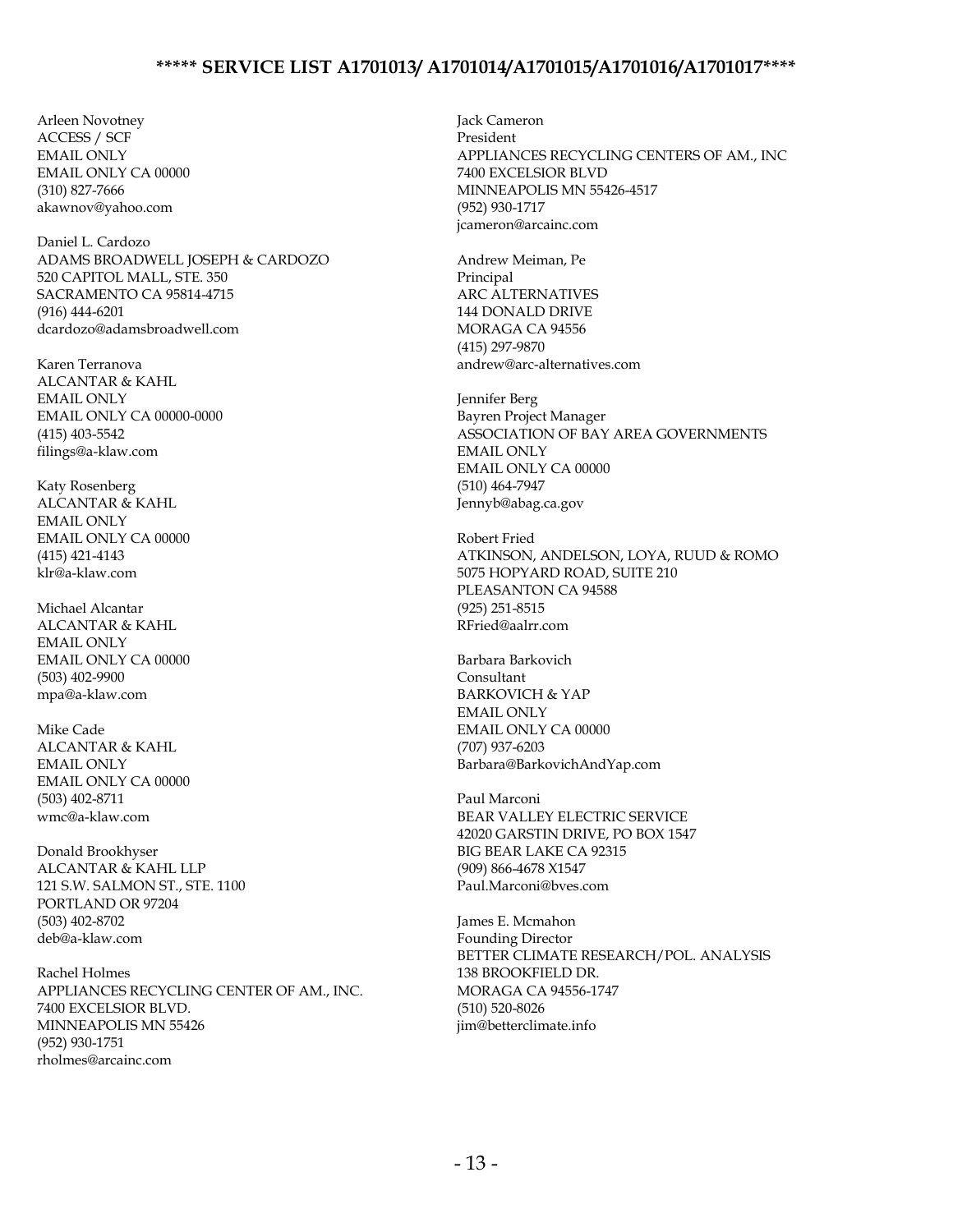Camille Stough, Esq. BRAUN BLAISING MCLAUGHLIN & SMITH PC 915 L STREET, STE. 1480 SACRAMENTO CA 95814 (415) 314-8312 Stough@BraunLegal.com

Scott Blaising Attorney BRAUN BLAISING MCLAUGHLIN & SMITH, P.C. 915 L STREET, STE. 1480 SACRAMENTO CA 95814 (916) 326-5812 Blaising@BraunLegal.com

Regulatory Clerk BRAUN BLAISING SMITH WYNNE 915 L STREET, STE. 1480 SACRAMENTO CA 95814 Regulatory@BraunLegal.com

Peter C. Jacobs BUILDING METRICS INC. 2540 FRONTIER AVE. SUITE 100 BOULDER CO 80304 (720) 284-4393 pjacobs@buildingmetrics.biz

John Jones BUILDING PERFORMANCE INSTITUTE, INC. EMAIL ONLY EMAIL ONLY CA 00000 (518) 698-8518 jjones@bpi.org

Chris Ann Dickerson CAD CONSULTING 720B CANYON OAKS DR. OAKLAND CA 94605 (510) 562-1034 cadickerson@cadconsulting.biz

Allan Lee Exec. Dir., Energy Services Division CADMUS EMAIL ONLY EMAIL ONLY OR 00000 (503) 467-7127 allen.lee@cadmusgroup.com

John W. Gould CAL-UCONS, INC. 5737 SW 18TH AVE. PORTLAND OR 97239 (503) 956-5320 johnwgould@comcast.net

Margie Gardner Executive Director CAL. ENERGY EFFICIENCY INDUSTRY COUNCIL 436 14TH STREET, SUITE 1020 OAKLAND CA 94612 (503) 810-1155 mgardner@efficiencycouncil.org For: California Energy Efficiency Industry Council

Delphine Hou CALIF. INDEPENDENT SYSTEMS OPERATOR 250 OUTCROPPING WAY FOLSOM CA 95630 (916) 608-5910 dhou@caiso.com

\_\_\_\_\_\_\_\_\_\_\_\_\_\_\_\_\_\_\_\_\_\_\_\_\_\_\_\_\_\_\_\_\_\_\_\_\_\_\_\_\_\_\_\_

Ricardo Amon Food Industry Energy Specialist CALIF. INST. OF FOOD & AGRI. RESEARCH UC - DAVIS EMAIL ONLY EMAIL ONLY CA 00000 (530) 304-8951 ramon@ucdavis.edu

Caroline Mccormack CALIFORNA HOUSING PARTNERSHIP EMAIL ONLY EMAIL ONLY CA 00000 (415) 433-6804 X-313 CMcCormack@chpc.net

Beth Vaughan Executive Director CALIFORNIA COMMUNITY CHOICE ASSOCIATION 1125 TAMALPAIS AVENUE SAN RAFAEL CA 94901 (415) 464-6689 beth@cal-cca.org

Dawn Weisz President CALIFORNIA COMMUNITY CHOICE ASSOCIATION 1125 TAMALPAIS AVENUE SAN RAFAEL CA 94901 (415) 464-6689 DWeisz@mceCleanEnergy.org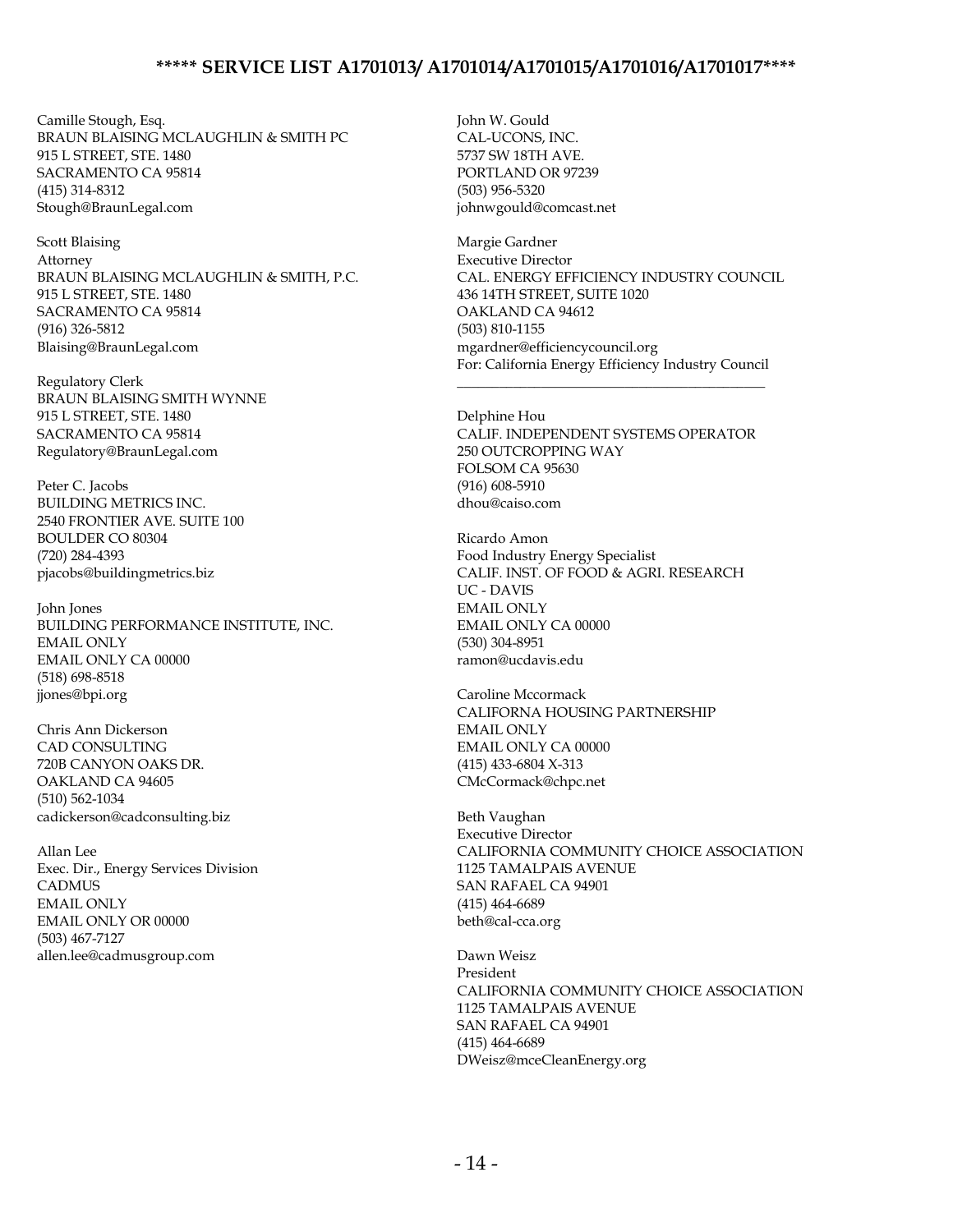Eli Harland CALIFORNIA ENERGY COMMISSION ENERGY RESEARCH & DEVELOPMENT DIV. EMAIL ONLY EMAIL ONLY CA 00000 (916) 327-1463 Eli.Harland@energy.ca.gov

Eric Knops CALIFORNIA ENERGY COMMISSION 1516 9TH STREET SACRAMENTO CA 95814 (916) 653-0396 Eric.Knops@energy.ca.gov

CALIFORNIA ENERGY MARKETS 425 DIVISADERO ST STE 303 SAN FRANCISCO CA 94117-2242 (415) 552-1764 cem@newsdata.com

Jordan Pinjuv Counsel CALIFORNIA INDEPENDENT SYSTEM OPERATOR 250 OUTCROPPING WAY FOLSOM CA 95630 (916) 351-4429 JPinjuv@caiso.com

Rob Neenan CALIFORNIA LEAGUE OF FOOD PROCESSORS 1755 CREEKSIDE OAKS DRIVE, SUITE 250 SACRAMENTO CA 95833 (916) 640-8150 rob@clfp.com

Aaron Klemm Chief, Energy & Sustainability CALIFORNIA STATE UNIVERSITY 401 GOLDEN SHORE LONG BEACH CA 90802-4210 (562) 951-4122 AKlemm@CalState.edu

David A. Cohen CENTER FOR SUSTAINABLE ENERGY 617 WEST 7TH STREET, SUITE 305 LOS ANGELES CA 90017 (213) 261-4030 David.Cohen@energycenter.org

Lindsey Hawes CENTER FOR SUSTAINABLE ENERGY EMAIL ONLY EMAIL ONLY CA 00000 (858) 633-1392 Lindsey.Hawes@energycenter.org

Liz Oh CENTER FOR SUSTAINABLE ENERGY EMAIL ONLY EMAIL ONLY CA 00000 (858) 244-1177 Liz.Oh@EnergyCenter.org

Sephra A. Ninow Regulatory Affairs Mgr. CENTER FOR SUSTAINABLE ENERGY EMAIL ONLY EMAIL ONLY CA 00000 (858) 244-1186 sephra.ninow@energycenter.org

Hanna Grene CENTER FOR SUSTAINBLE ENERGY EMAIL ONLY EMAIL ONLY CA 00000 hanna.grene@energycenter.org

Caroline Chen EMAIL ONLY EMAIL ONLY CA 00000 ccchen@san.rr.com

Ann Kelly Department Of The Environment CITY & COUNTY OF SAN FRANCISCO 1145 MARKET STREET, SUITE 1200 SAN FRANCISCO CA 94103 (415) 355-3720 ann.kelly@sfgov.org

Cal Broomhead Dept Of Environment, Energy Section CITY AND COUNTY OF SAN FRANCISCO 1145 MARKET STREET, SUITE 1200 SAN FRANCISCO CA 94103 (415) 355-3706 cal.broomhead@sfgov.org

Aaron (Yichen) Lu Program Coordinator CITY OF SAN DIEGO EMAIL ONLY EMAIL ONLY CA 00000 (858) 573-2191 YLu@SanDiego.gov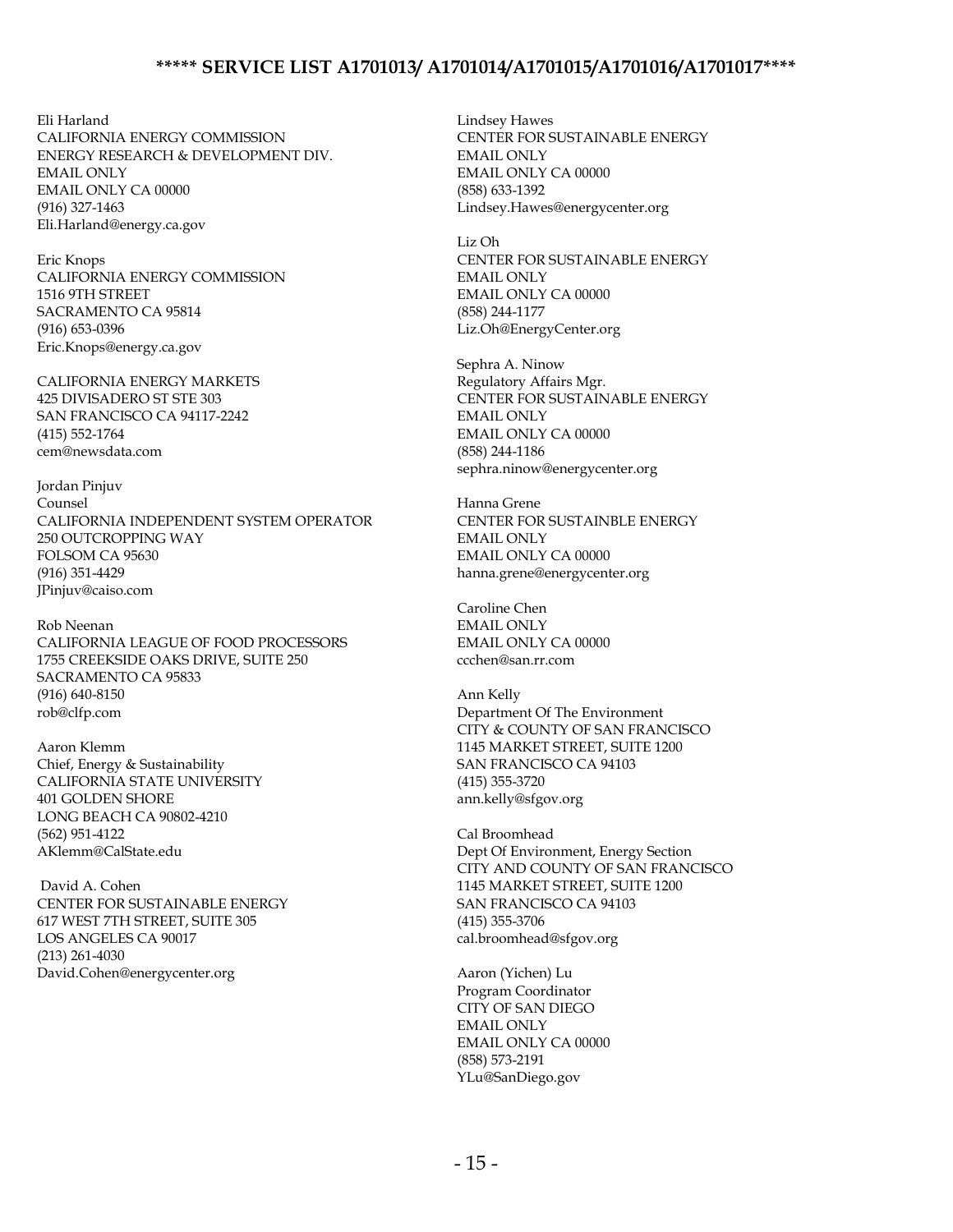Justin P. Leveque CITY OF SAN JOSE-ENVIRONMENTAL SVCS DEPT 200 EAST SANTA CLARA STREET, 10TH FL. SAN JOSE CA 95113 (408) 976-2605 Justin.Leveque@SanJoseCa.gov

Alice Stover CLEAN ENERGY EMAIL O NLY EMAIL ONLY CA 00000 astover@mceCleanEnergy.org

David Siddiqui Director CLEARESULT 1710 S. AMPHLETT BLVD., STE. 340 SAN MATEO CA 94402 (510) 908-4092 David.Siddiqui@clearesult.com For: CLEAResult

\_\_\_\_\_\_\_\_\_\_\_\_\_\_\_\_\_\_\_\_\_\_\_\_\_\_\_\_\_\_\_\_\_\_\_\_\_\_\_\_\_\_\_\_

Eli Caudill CLEARESULT EMAIL ONLY EMAIL ONLY CA 00000 (503) 313-8464 eli.caudill@clearesult.com

Nick Brod CLEARESULT 1100 GRUNDY LANE, STE. 100 SAN BRUNO CA 94066 (650) 726-7832 nick.brod@clearesult.com

Alex Chase Dir COHEN VENTURES INC. 449 15TH STREET OAKLAND CA 94610 (510) 482-4420 X228 AChase@Energy-Solution.com For: Cohen Ventures Inc. dba Energy Solutions

\_\_\_\_\_\_\_\_\_\_\_\_\_\_\_\_\_\_\_\_\_\_\_\_\_\_\_\_\_\_\_\_\_\_\_\_\_\_\_\_\_\_\_\_

Samuel Golding President COMMUNITY CHOICE PARTNERS, INC. 58 MIRABEL AVENUE SAN FRANCISCO CA 94110 (415) 404-5283 golding@communitychoicepartners.com

David P. Lowrey Director, Regulatory Strategy COMVERGE, INC. 999 18TH STREET, SUITE 2300 DENVER CO 80202 (626) 260-2698 DLowrey@Comverge.com

Janet Ferrari Commercial Team Manager **CONSOL** 5757 PACIFIC AVENUE, SUITE 220 STOCKTON CA 95207 (209) 507-6773 JFerrari@ConSol.ws

Stephen Stolte Coordinator - Office Of Sustainability COUNTY OF SAN MATEO 400 COUNTY CENTER REDWOOD CITY CA 94063 (650) 363-4133 sstolte@smcgov.org

Natalie De Leon COUNTY OF SANTA CLARA 70 W. HEDDING SAN JOSE CA 95110 (409) 299-5101 natalie.deleon@ceo.sccgov.org

Alejandra M. Cunningham 2298 FULTON STREET SAN FRANCISCO CA 94117 (561) 818-9921 a.mejiacunningham@gmail.com

DAVIS WRIGHT TREMAINE LLP EMAIL ONLY EMAIL ONLY CA 00000 (415) 276-6587 dwtcpucdockets@dwt.com

Emily Sangi DAVIS WRIGHT TREMAINE, LLP EMAIL ONLY EMAIL ONLY CA 00000 (415) 276-6587 EmilySangi@dwt.com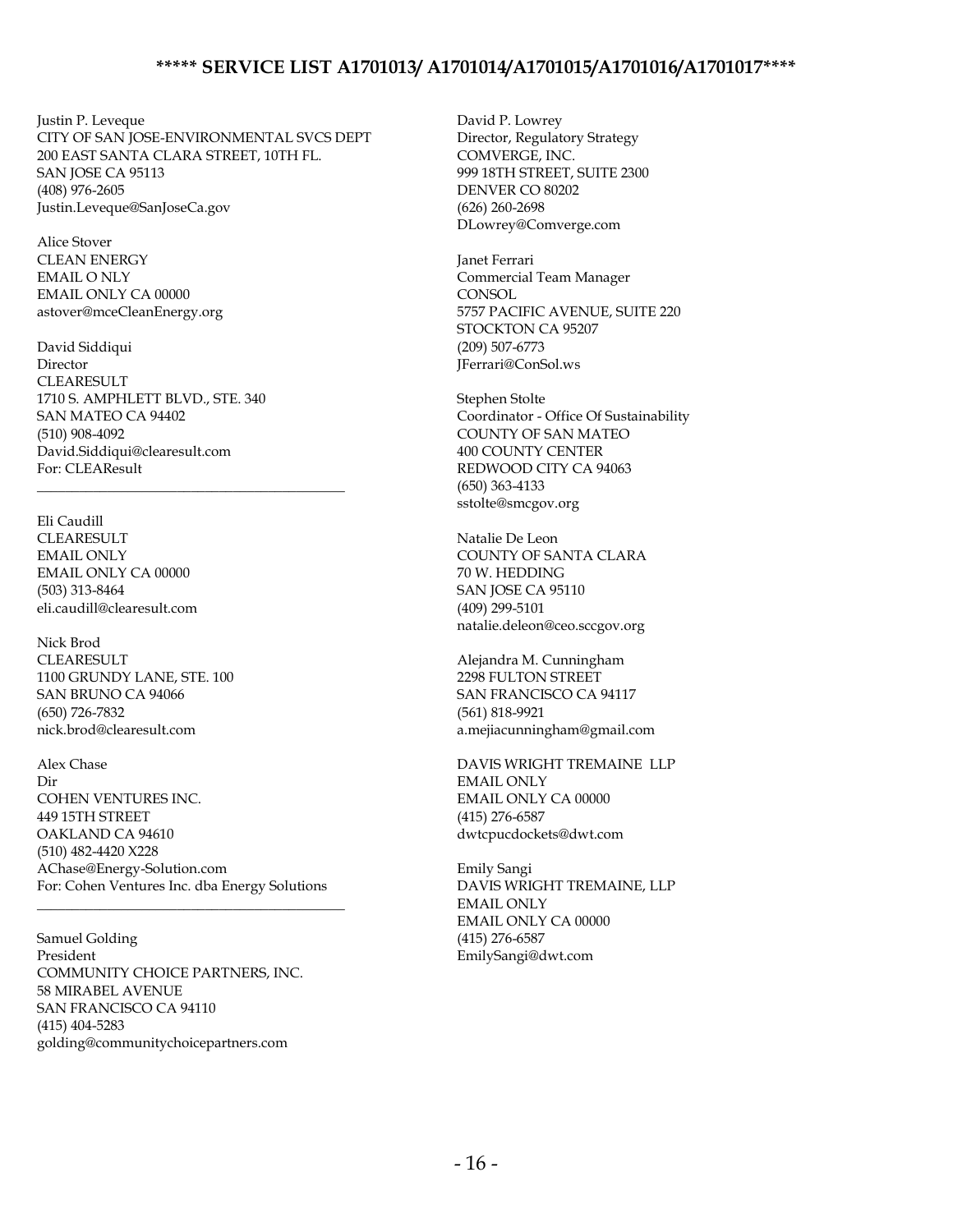Katie Jorrie Attorney DAVIS WRIGHT TREMAINE, LLP 505 MONTGOMERY STREET, SUITE 800 SAN FRANCISCO CA 94111 (415) 276-6500 KatieJorrie@dwt.com

Patrick Ferguson Attorney DAVIS WRIGHT TREMAINE, LLP EMAIL ONLY EMAIL ONLY CA 00000 (415) 276-6500 PatrickFerguson@dwt.com

Ann L. Trowbridge Attorney DAY CARTER & MURPHY LLP 3620 AMERICAN RIVER DRIVE, SUITE 205 SACRAMENTO CA 95864 (916) 246-7303 ATrowbridge@DayCarterMurphy.com

Cara Goldenberg DIAN GRUENEICH CONSULTING, LLC 201 MISSION STREET, SUITE 1200 SAN FRANCISCO CA 94105 (760) 803-6433 cara.goldenberg@grueneich.com

Fred Coito DNV GL 155 GRAND AVENUE, SUITE 500 OAKLAND CA 94612 (510) 891-0446 fred.coito@dnvgl.com

Jennifer E. Canseco Head Of Section, Market West DNV GL 155 GRAND AVE., STE.500 OAKLAND CA 94612 (510) 891-4117 Jennifer.Canseco@DNVGL.com

Jon Vencil Sr. Consultant, Mkt West DNV GL EMAIL ONLY EMAIL ONLY CA 00000 (619) 929-3232 Jon.Vencil@dnvgl.com

Leslie Owashi Sr. Consultant DNV GL - ENERGY 3605 FIFTH AVE. SAN DIEGO CA 92103 (617) 866-0266 Les.Owashi@dnvgl.com For: KEMA Services Inc.

Donald C. Liddell Attorney DOUGLASS & LIDDELL 2928 2ND AVENUE SAN DIEGO CA 92103 (619) 993-9096 Liddell@EnergyAttorney.com

\_\_\_\_\_\_\_\_\_\_\_\_\_\_\_\_\_\_\_\_\_\_\_\_\_\_\_\_\_\_\_\_\_\_\_\_\_\_\_\_\_\_\_\_

Gregory S.G. Klatt Attorney DOUGLASS & LIDDELL 4766 PARK GRANADA, STE. 209 CALABASAS CA 91302 (818) 961-3002 klatt@energyattorney.com

Cameron Brooks E9 ENERGY INSIGHT 1877 BROADWAY, SUITE 100 BOULDER CO 80304 (303) 957-7667 ca@e9insight.com

Ronald Liebert Attorney At Law ELLISON SCHNEIDER HARRIS & DONLAN LLP 2600 CAPITOL AVENUE, STE. 400 SACRAMENTO CA 95816 (916) 447-2166 RL@eslawfirm.com

Marc Costa ENERGY COALITION EMAIL ONLY EMAIL ONLY CA 00000 mcosta@energycoalition.org

Tim Olsen ENERGY COALITION EMAIL ONLY EMAIL ONLY CA 00000 tolsen@energycoalition.org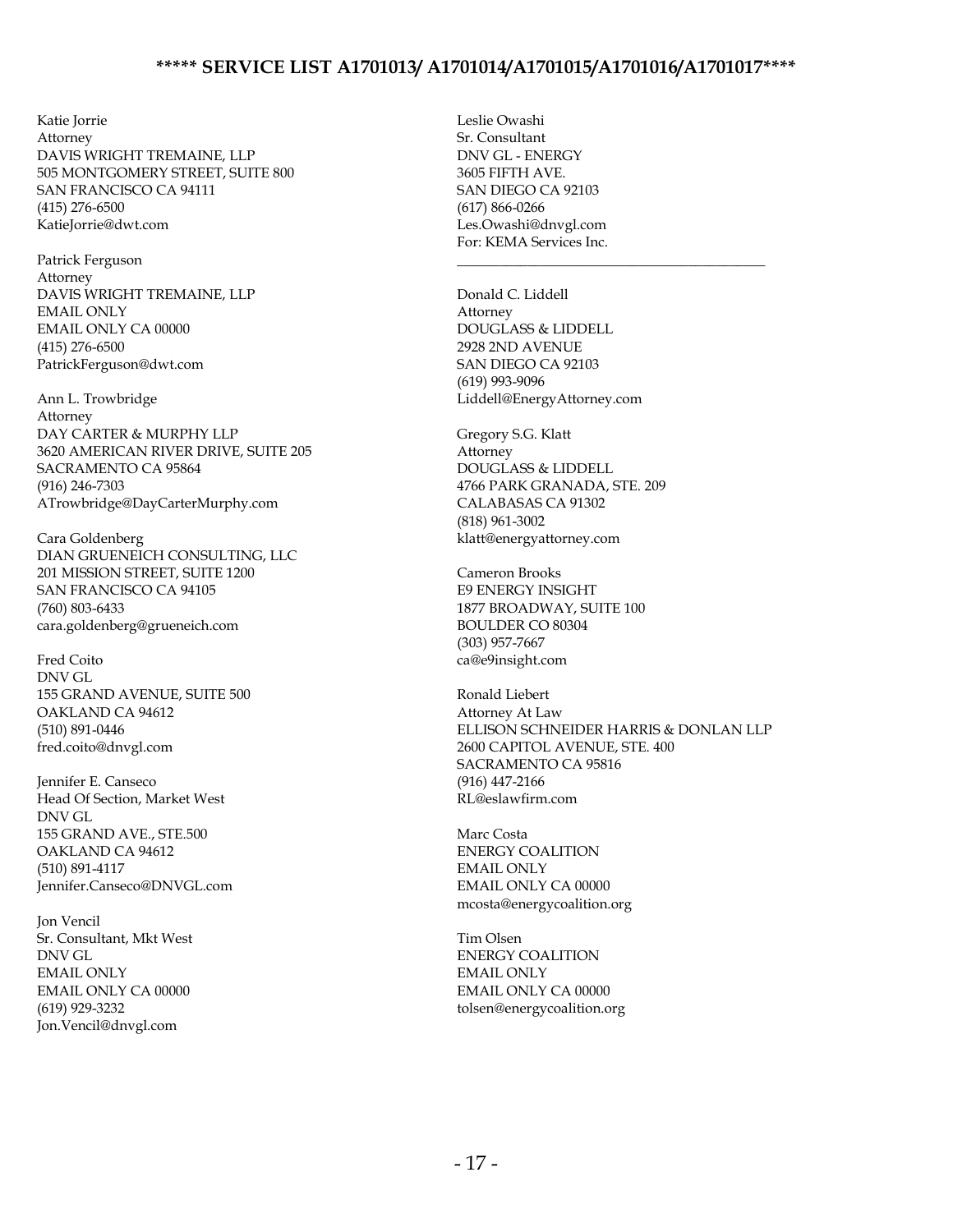Cynthia K. Mitchell ENERGY ECONOMICS INC. 530 COLGATE COURT RENO NV 89503 (775) 324-5300 cynthiakmitchell@gmail.com

David C. Clark Advisor ENERGY EFFICIENCY INC. 595 S. BLUFF ST., NO. 5 ST. GEORGE UT 84770 (435) 634-1319 DavidClarkFamily@gmail.com

Julie Richardson President ENERGY EFFICIENCY INC. 595 S. BLUFF ST., NO. 5 ST. GEORGE UT 84770 (435) 634-1319 JulieEnergyEfficiency@gmail.com For: Energy Efficiency Inc. (EEI)

Jennifer Holmes ENERGY MARKET INNOVATIONS (EMI) 83 COLUMBIA ST., STE/ 400 SEATTLE WA 98104 (206) 621-1160 emibd@emiconsulting.com

\_\_\_\_\_\_\_\_\_\_\_\_\_\_\_\_\_\_\_\_\_\_\_\_\_\_\_\_\_\_\_\_\_\_\_\_\_\_\_\_\_\_\_\_

Ted Pope Vice President ENERGY SOLUTION 449 15TH STREET OAKLAND CA 94612 (510) 482-4420 X-221 TPope@energy-solution.com

Laura Kier **ENERGYHUB** 232 3RD STREET BROOKLYN NY 11215 (718) 552-7051 kier@energyhub.net

Jason Gregory ENERGYSAVVY 205 SE SPOKANE ST., STE. 300 PORTLAND OR 97202 (206) 353-2142 jasong@energysavvy.com

Mona Tierney-Lloyd Sr. Dir., Western Regulatory Affairs ENERNOC, INC. PO BOX 378 CAYUCOS CA 93430 (805) 995-1618 MTierney-Lloyd@enernoc.com For: EnerNOC, Inc.

Jeff Guild ENOVITY, INC. 100 MONTGOMERY STREET, SUITE 600 SAN FRANCISCO CA 94104 (415) 983-3655 jguild@enovity.com For: Enovity, Inc.

\_\_\_\_\_\_\_\_\_\_\_\_\_\_\_\_\_\_\_\_\_\_\_\_\_\_\_\_\_\_\_\_\_\_\_\_\_\_\_\_\_\_\_\_

\_\_\_\_\_\_\_\_\_\_\_\_\_\_\_\_\_\_\_\_\_\_\_\_\_\_\_\_\_\_\_\_\_\_\_\_\_\_\_\_\_\_\_\_

Kelly Crandall EQ RESEARCH, LLC 1580 LINCOLN ST., STE. 800 DENVER CO 80203 (720) 315-5184 CPUCdockets@eq-research.com

David Reynolds **FRS** 152 N. 3RD STREET, SUITE 520 SAN JOSE CA 95112 (408) 217-6460 dreynolds@ers-inc.com

Jeff Perkins **ERS** 120 WATER STREET, SUITE 350 NORTH ANDOVER MA 01845 (978) 521-2550 X207 jperkins@ers-inc.com

Samuel P. Krasnow V.P. - Regulatory Affairs FIRSTFUEL SOFTWARE, INC. ONE EMBARCADERO CENTER, SE. 1150 SAN FRANCISCO CA 94111 (401) 439-0041 skrasnow@firstfuel.com

Alejandra Mejia FUTURE ENERGY ENTERPRISES-CAL.TECH. FORM 2298 FULTON STRET SAN FRANCISCO CA 94117 Alejandra.Mejia@futee.biz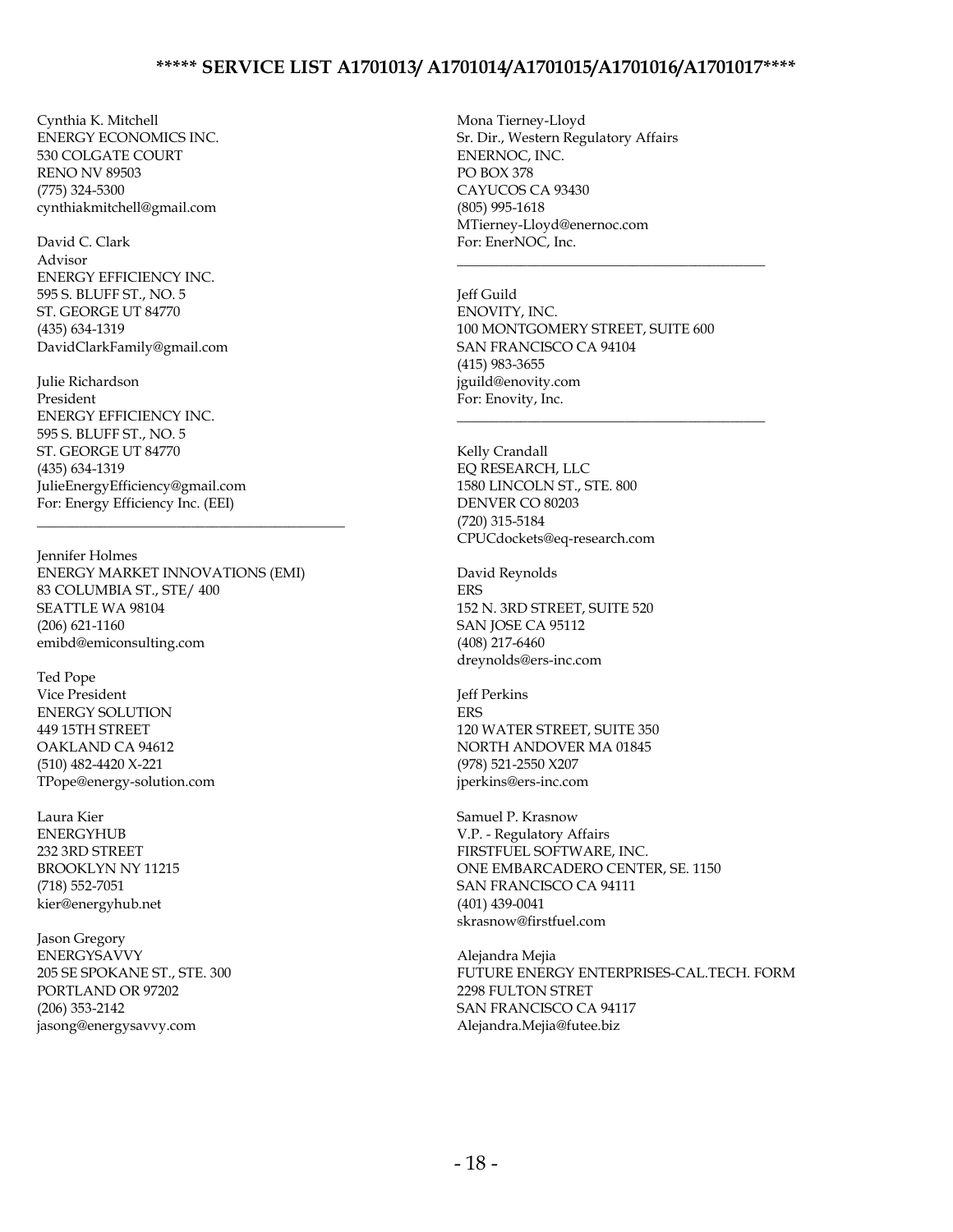Annette Beitel FUTURE ENERGY ENTERPRISES-CAL.TECH. FORM EMAIL ONLY EMAIL ONLY CA 00000 Annette.Beitel@futee.biz

Nikhil Gandhi EMAIL ONLY EMAIL ONLY CA 00000 nikhilvgandhi@gmail.com

Tony Brunello GREEN TECHNOLOGY LEADERSHIP GROUP 980 9TH STREET, SUITE 2000 SACRAMENTO CA 95814 (415) 705-7891 tbrunello@greentechleadership.org For: Mission: Data

\_\_\_\_\_\_\_\_\_\_\_\_\_\_\_\_\_\_\_\_\_\_\_\_\_\_\_\_\_\_\_\_\_\_\_\_\_\_\_\_\_\_\_\_

Jennifer Holmes Independent Consultant PO BOX 4235 SANTA CRUZ CA 95063 (831) 332-4134 JenHolmesBiz@gmail.com

Ruth Hupart 1220 19TH STREET, NW, STE. 800 WASHINGTON DC 20036 (202) 559-2032 rhupart@solarelectricpower.org

Mabell Garcia Paine Principal ICF INTERNATIONAL 601 W 5TH STREET, STE. 900 LOS ANGELES CA 90071 (323) 356-2754 Mabell.Paine@icfi.com

Sheena Tran ICF INTERNATIONAL 1 ADA, SUITE 100 IRVINE CA 92618 (949) 333-6662 sheena.tran@icfi.com

Carmen Best INDEPENDENT ENERGY CONSULTANT EMAIL ONLY EMAIL ONLY CA 00000 (608) 332-7992 CarmenlBest@gmail.com

Steven Kelly Policy Director INDEPENDENT ENERGY PRODUCERS ASSCIATION 1215 K STREET, STE. 900 SACRAMENTO CA 95814 (916) 448-9499 steven@iepa.com

Steve Sanders Program Director INSTITUTE FOR LOCAL GOVERNMENT 1400 K STREET, SUITE 205 SACRAMENTO CA 95814 (916) 658-8245 ssanders@ca-ilg.com

Jean Shelton ITRON EMAIL ONLY EMAIL ONLY CA 00000 jean.shelton@itron.com

John Cavalli ITRON EMAIL ONLY EMAIL ONLY CA 00000 john.cavalli@itron.com

Mike Rufo ITRON EMAIL ONLY EMAIL ONLY CA 00000 mike.rufo@itron.com

Smita Gupta Sr. Energy Consultant ITRON, INC. 330 MADSON PLACE DAVIS CA 95618-6599 (509) 891-3189 smita.gupta@itron.com

Jeff Hirsch JAMES J. HIRSCH & ASSOCIATES 12185 PRESILLA ROAD SANTA ROSA VALLEY CA 93012-9243 (805) 553-9000 James.J.Hirsch@gmail.com

Katherine Johnson JOHNSON CONSULTING GROUP 1033 LINDFIELD DRIVE FREDERICK MD 21702 (301) 461-4865 KJohnson@JohnsonConsults.com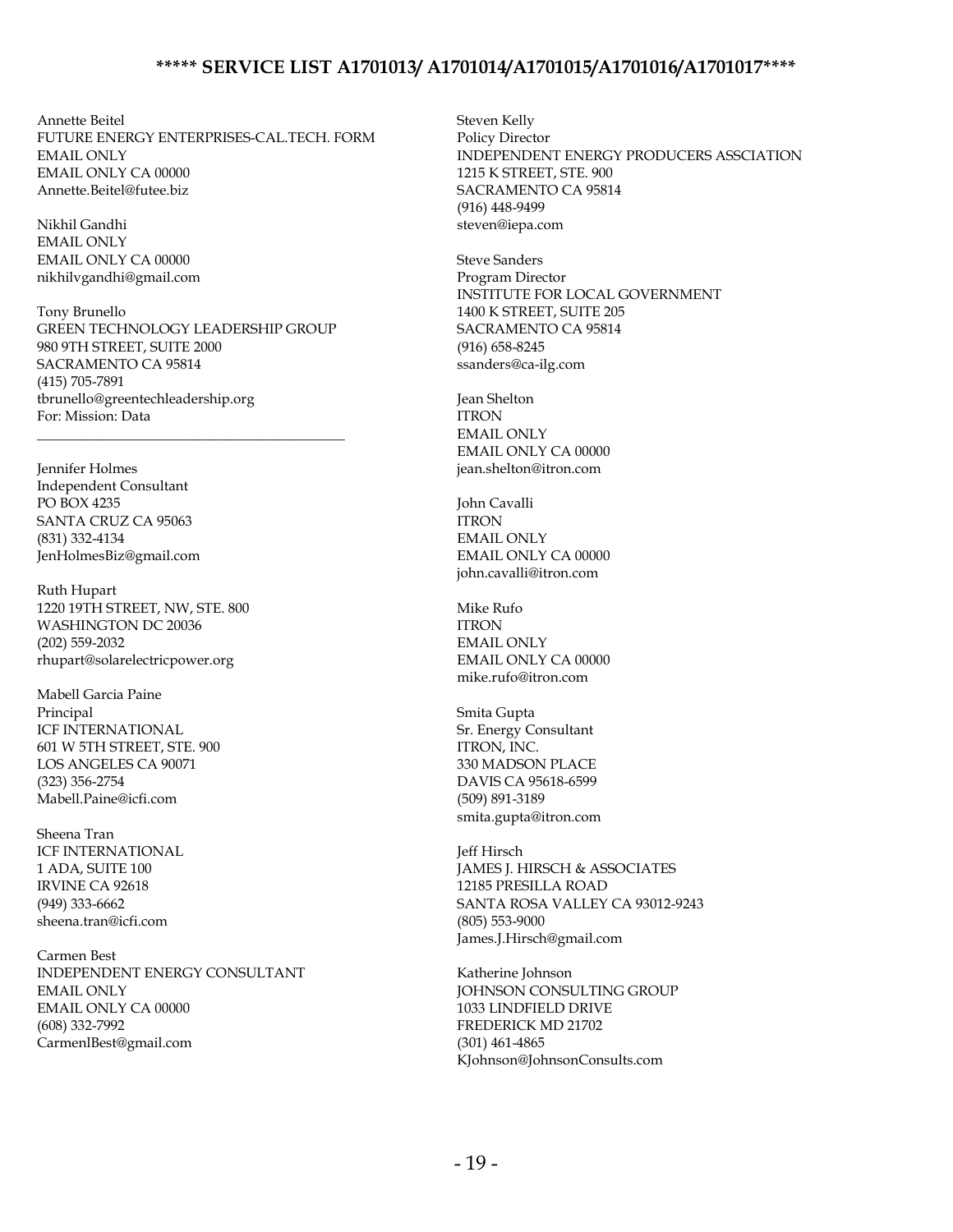Inger Goodman Regulatory Affairs Manager JUST ENERGY SOLUTIONS, INC. 6 CENTERPOINTE DRIVE, STE. 750 LA PALMA CA 90623 (714) 259-2508 iGoodman@CommerceEnergy.com

Jake Schlesinger KEYES & FOX LLP 1580 LINCOLN STREET, SUITE 880 DENVER CO 80203 (720) 639-2190 jschlesinger@kfwlaw.com

Tim Lindl Counsel KEYES & FOX LLP 436 14TH STREET, STE. 1305 OAKLAND CA 94612 (510) 314-8385 TLindl@kfwlaw.com

Samuel Harvey KEYES, FOX AND WIEDMAN LLP EMAIL ONLY EMAIL ONLY CA 00000 (510) 788-2514 SHarvey@kfwLaw.com

Bruce Perlstein Director, Advisory KPMG LLP 55 SECOND ST., STE. 1400 SAN FRANCISCO CA 94105 (415) 963-5163 bperlstein@kpmg.com

Jessica Cohen Management Follow/Program Manager L.A.COUNTY OFFICE OF SUSTAINABILITY EMAIL ONLY EMAIL ONLY CA 00000 (562) 754-8277 jcohen@isd.lacounty.gov

Megan M. Myers Attorney LAW OFFICES OF SARA STECK MYERS 122 - 28TH AVENUE SAN FRANCISCO CA 94121 (415) 994-1616 MeganMMyers@yahoo.com

Sara Steck Myers Attorney At Law LAW OFFICES OF SARA STECK MYERS 122 28TH AVENUE SAN FRANCISCO CA 94121 (415) 387-1904 ssmyers@att.net

Susie Berlin Attorney At Law LAW OFFICES OF SUSIE BERLIN EMAIL ONLY EMAIL ONLY CA 00000 (408) 778-8478 berlin@susieberlinlaw.com

Edward Vine LAWRENCE BERKELEY NATIONAL LABORATORY BUILDING 90-2002 BERKELEY CA 94720-8136 (510) 486-6047 elvine@lbl.gov

Alison Lechowicz Principal LECHOWICZ & TSENG MUNICIPAL CONSULTANTS PO BOX 3065 OAKLAND CA 94609 (510) 545-3182 Alison@LTMuniConsultants.com

Joseph Oldham LOCAL GOVERNMENT COMMISSION 1303 J STREET, STE. 250 SACRAMENTO CA 95814 (916) 448-1198 X-309 joldham@lgc.org

Myron Graessle LOCKEED MARTIN ENERGY EMAIL ONLY EMAIL ONLY CA 00000 (916) 661-1590 myron.j.graessle@lmco.com

Allan Robles LUCID 304 12TH STREET, SUITE 3C OAKLAND CA 94607 allan@luciddg.com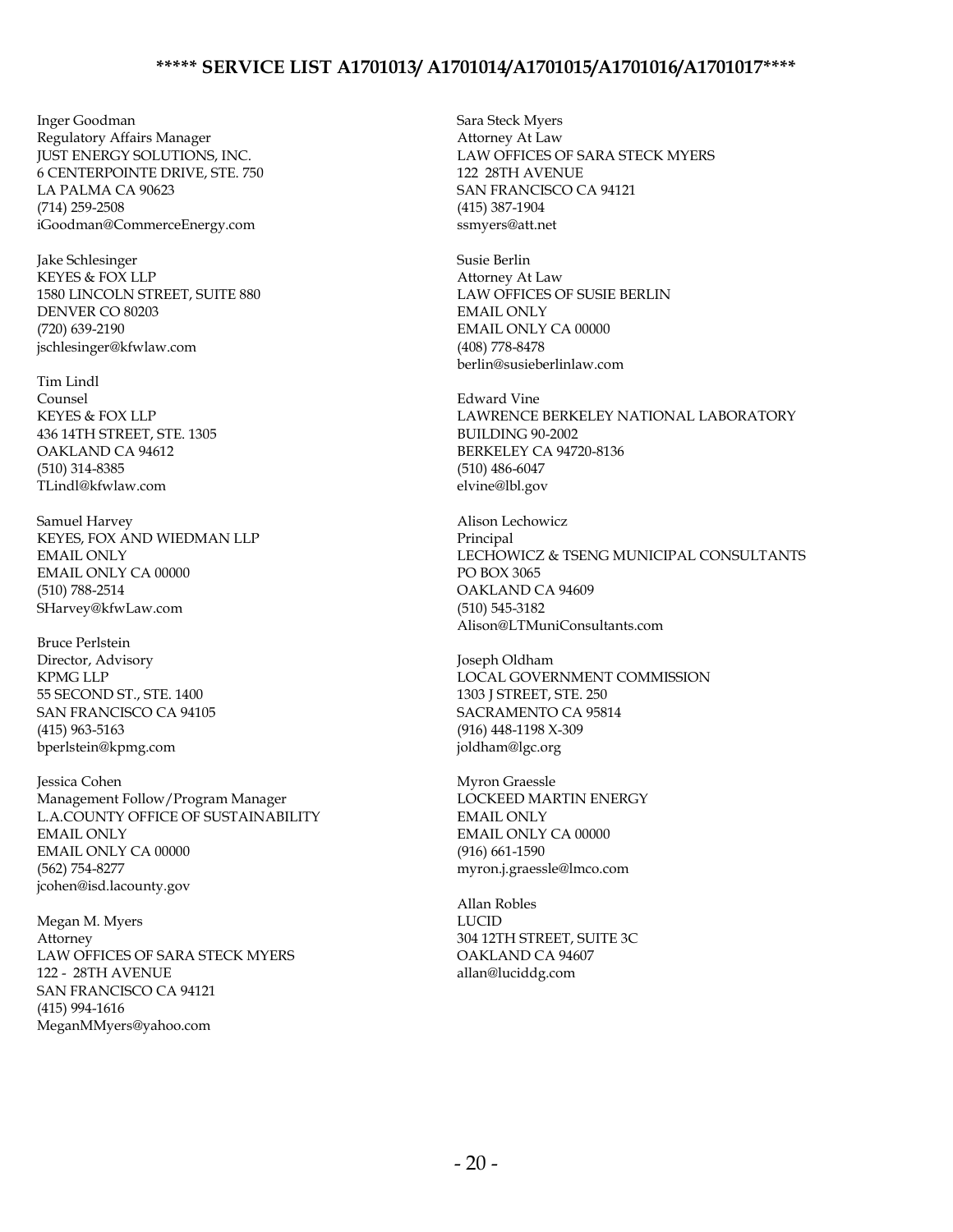Beckie Menten Efficiency Coordinator MARIN CLEAN ENERGY EMAIL ONLY EMAIL ONLY CA 00000 (415) 464-6034 bmenten@mceCleanEnergy.org

Katie Elliott Energy Efficiency Program Specialist MARIN CLEAN ENERGY EMAIL ONLY EMAIL ONLY CA 00000 kelliott@mceCleanEnergy.org

Martha Serianz Legal Operations Mgr. MARIN CLEAN ENERGY 1125 TAMALPAIS AVENUE SAN RAFAEL CA 94901 (415) 464-6043 MSerianz@MCECleanEnergy.org

Mce Regulatory MARIN CLEAN ENERGY EMAIL ONLY EMAIL ONLY CA 00000 (415) 464-6010 regulatory@mceCleanEnergy.org

Nathaniel Malcolm Regulatory Law Clerk MARIN CLEAN ENERGY 1125 TAMALPAIS AVENUE SAN RAFAEL CA 94901 (415) 464-6048 nmalcolm@mcecleanenergy.org

Shalini Swaroop Regulatory & Legislative Counsel MARIN CLEAN ENERGY 1125 TAMALPAIS AVENUE SAN RAFAEL CA 94901 (415) 464-6040 sswaroop@mceCleanEnergy.org

Daniel Genter Customer Programs Specialist MARINE CLEAN ENERGY 1125 TAMALPAIS AVE. SAN RAFAEL CA 94901 (415) 464-6041 DGenter@mceCleanEnergy.org Doran Meaghan MCE CLEAN ENERGY 781 LINCOLN AVE., STE. 320 SAN RAFAEL CA 94553 MDoran@MCECleanEnergy.org

Patrick Thacher MCE CLEAN ENERGY EMAIL ONLY EMAIL ONLY CA 00000 pthacher@mcecleanenergy.org

Alejandra Mejia EMAIL ONLY EMAIL OLY CA 00000 Alejandra.Mejia@futee.biz

Misti Bruceri MISTI BRUCERI & ASSOCIATES, LLC EMAIL ONLY EMAIL ONLY CA 00000 (707) 320-2500 mistib@comcast.net

Dustin C. Elliott Attorney MORRISON & FOERSTER LLP 425 MARKET STREET SAN FRANCISCO CA 94105 (415) 268-6286 DElliott@MoFo.com

Mrw Associates MRW & ASSOCIATES EMAIL ONLY EMAIL ONLY CA 00000 (510) 834-1999 mrw@mrwassoc.com

MRW & ASSOCIATES, LLC EMAIL ONLY EMAIL ONLY CA 00000 (510) 834-1999 mrw@mrwassoc.com

Maria Stamas Legal Fellow, Energy Program NATURAL RESOURCES DEFENSE COUNCIL EMAIL ONLY EMAIL ONLY CA 00000 (415) 875-8240 mstamas@nrdc.org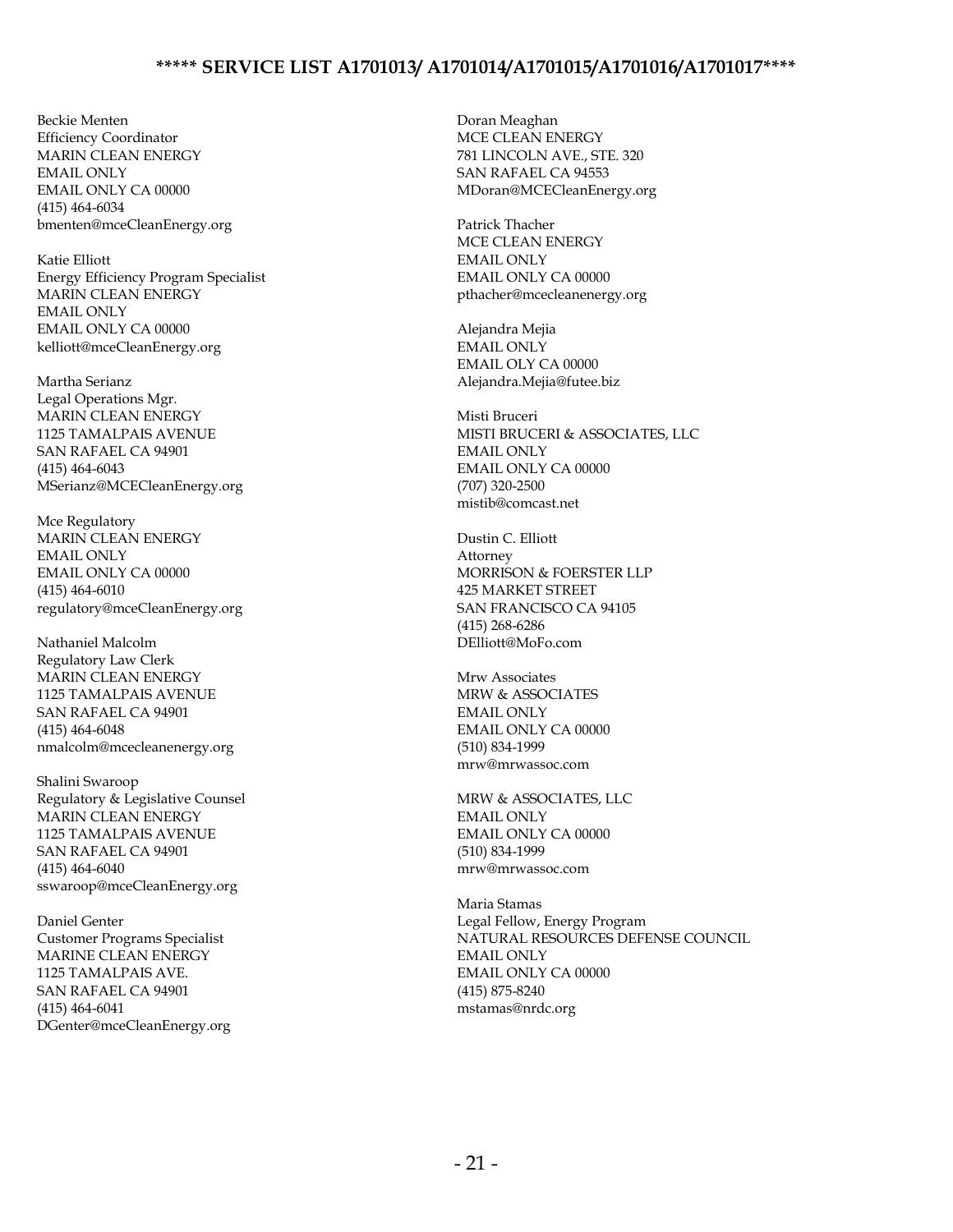Merrian Borgeson Sr. Scientist NATURAL RESOURCES DEFENSE COUNCIL EMAIL ONLY EMAIL ONLY CA 00000 (415) 875-6100 mborgeson@nrdc.org

Jay Luboff Assoc Dir - Energy NAVIGANT 515 S. FLOWER STREET, STE. 3500 LOS ANGELES CA 90071 (213) 670-2724 Jay.Luboff@Navigant.com

Amul Sathe NAVIGANT CONSULTING 1 MARKET ST., SPEAR TOWER STE.1200 SAN FRANCISCO CA 94105 (415) 356-7100 amul.sathe@navigant.com

Derek Jones NAVIGANT CONSULTING, INC. ONE MARKET ST., SPEAR TOWER, SUITE 1200 SAN FRANCISCO CA 94105 (415) 356-7187 derek.jones@navigant.com

Greg Wikler Dir - Energy NAVIGANT CONSULTING, INC. EMAIL ONLY EMAIL ONLY CA 00000 (415) 399-2109 Greg.Wikler@Navigant.com

Rick Counihan NEST LABS, INC. 3400 HILLVIEW AVENUE PALO ALTO CA 94304 (415) 517-1861 RCounihan@NestLabs.com

Dulane Moran NEXANT 317 SW ALDER ST., STE. 1000 PORTLAND OR 97204 dmoran@nexant.com

Terry Fry Vp, Energy Management NEXANT INC 101 2ND STREET, 10TH FLOOR SAN FRANCISCO CA 94105 (415) 369-1021 tmfry@nexant.com

Mushtaq Ahmad NEXANT, INC. 101 SECOND STREET SAN FRANCISCO CA 94105 (415) 369-1000 Mahmad@nexant.com

Jill N. Jaffe NOSSAMAN LLP 50 CALIFORNIA STREET, 34TH FLOOR SAN FRNACISCO CA 94111 (415) 398-3600 JJaffe@Nossaman.com

Martin Mattes NOSSAMAN LLP 50 CALIFORNIA STREET, STE. 3400 SAN FRANCISCO CA 94111-4799 (415) 438-7273 mmattes@nossaman.com

Richard Sperberg ONSITE ENERGY CORP. 2701 LOKER AVE. W., STE. 107 CARLSBAD CA 92010 (760) 476-4140 rsperberg@onsitenergy.com

Hannah Arnold OPINION DYNAMICS 1999 HARRISON ST., STE. 1420 OAKLAND CA 94612 harnold@opiniondynamics.com

Jennifer Mitchell-Jackson Partner OPINION DYNAMICS 1999 HARRISON ST., STE. 1420 OAKLAND CA 94612 (510) 444-5050 X0187 jmj@opiniondynamics.com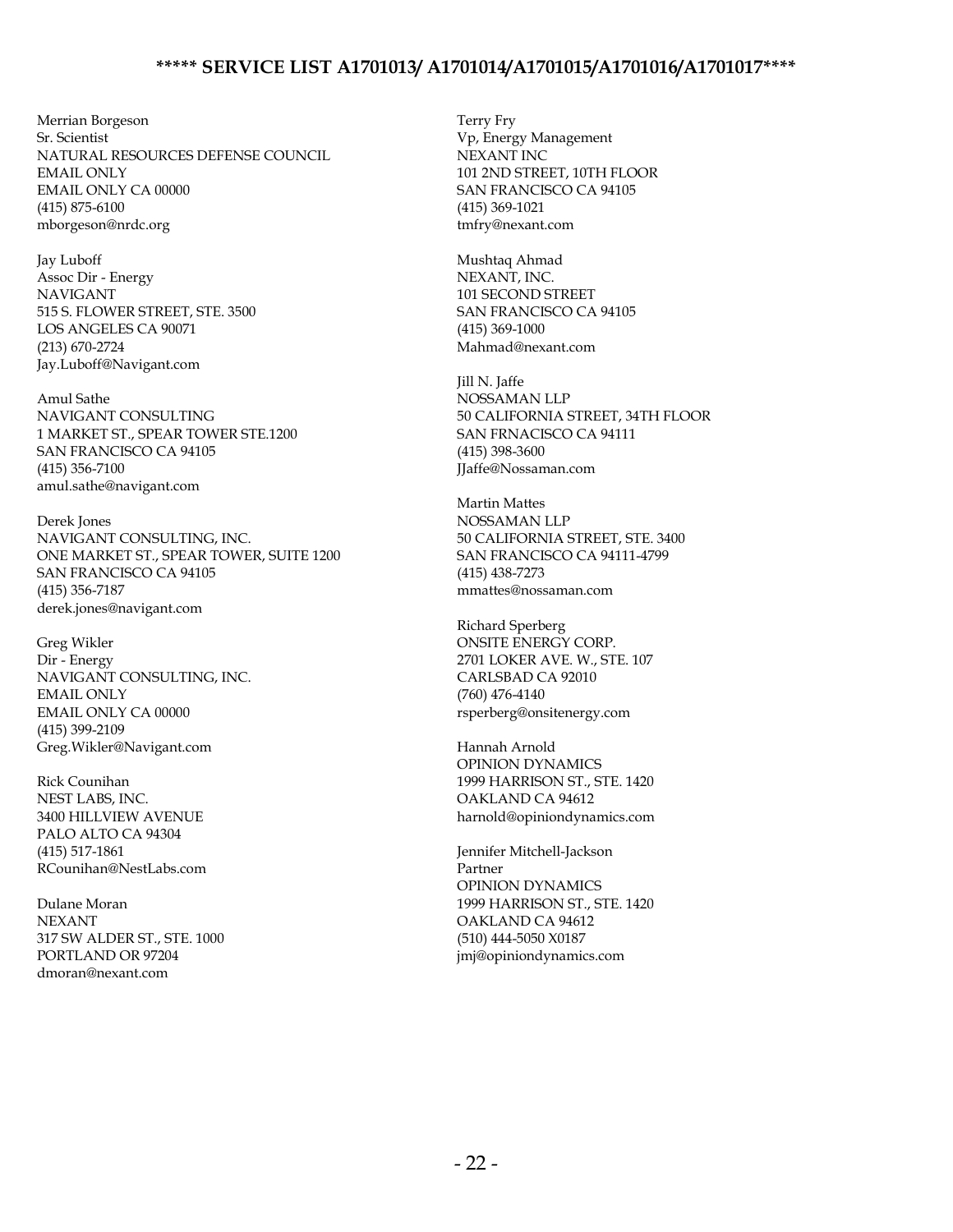Mary Sutter OPINION DYNAMICS 1999 HARRISON ST., STE. 1420 OAKLAND CA 94612 msutter@opiniondynamics.com

Nina Merchant-Vega OPINION DYNAMICS 1999 HARRISON ST., STE. 1420 OAKLAND CA 94612 (510) 444-5050 NMerchantVega@opiniondynamics.com

Olivia Patterson OPINION DYNAMICS 1999 HARRISON ST., STE. 1420 OAKLAND CA 94612 (510) 444-5050 opatterson@opiniondynamics.com

Tami Buhr OPINION DYNAMICS 1999 HARRISON ST., STE. 1420 OAKLAND CA 94612 tbuhr@opiniondynamics.com

Mikhail Haramati Associate OPINION DYNAMICS CORPORATION 1999 HARRISON ST., STE. 1420 OAKLAND CA 94612 (510) 444-5050 X-122 mharamati@opiniondynamics.com

Chuck Buck Manager, Regulatory Affairs OPOWER EMAIL ONLY EMAIL ONLY CA 00000 (805) 610-9437 charlie.buck@oracle.com

Charlie Buck Mgr, Market Dev. & Regulatory Affairs ORACLE / OPOWER WEST DIVISION 680 FOLSOM STREET, 3RD FLOOR SAN FRANCISCO CA 94107 (805) 610-9437 Charlie.Buck@oracle.com

Mary Anderson PACIFIC GAS & ELECTRIC COMPANY 245 MARKET STREET, N4Q SAN FRANCISCO CA 94105 (415) 973-3442 M3AK@pge.com

Matthew H. Lewis PACIFIC GAS & ELECTRIC COMPANY 77 BEALE ST, B27L SAN FRANCISCO CA 94105 (415) 973-8151 m2ld@pge.com

Priscilla Johnson PACIFIC GAS & ELECTRIC COMPANY 245 MARKET STREET, N4Q SAN FRANCISCO CA 94105 (415) 973-2401 PXJJ@pge.com

Rachel Sackman Strategic Analyst PACIFIC GAS & ELECTRIC COMPANY 245 MARKET STREET, NQ4 SAN FRANCISCO CA 94105 (415) 635-7286 rysk@pge.com

Adam Scheer PACIFIC GAS AND ELECTRIC COMPANY EMAIL ONLY EMAIL ONLY CA 00000 A8S8@pge.com

Amy Barr PACIFIC GAS AND ELECTRIC COMPANY 77 BEALE STREET, MC B23A SAN FRANCISCO CA 94105 (415) 973-6095 A4B0@pge.com For: Pacific Gas and Electric Company

\_\_\_\_\_\_\_\_\_\_\_\_\_\_\_\_\_\_\_\_\_\_\_\_\_\_\_\_\_\_\_\_\_\_\_\_\_\_\_\_\_\_\_\_

Brian Smith PACIFIC GAS AND ELECTRIC COMPANY EMAIL ONLY EMAIL ONLY CA 00000 (415) 973-1180 b2sg@pge.com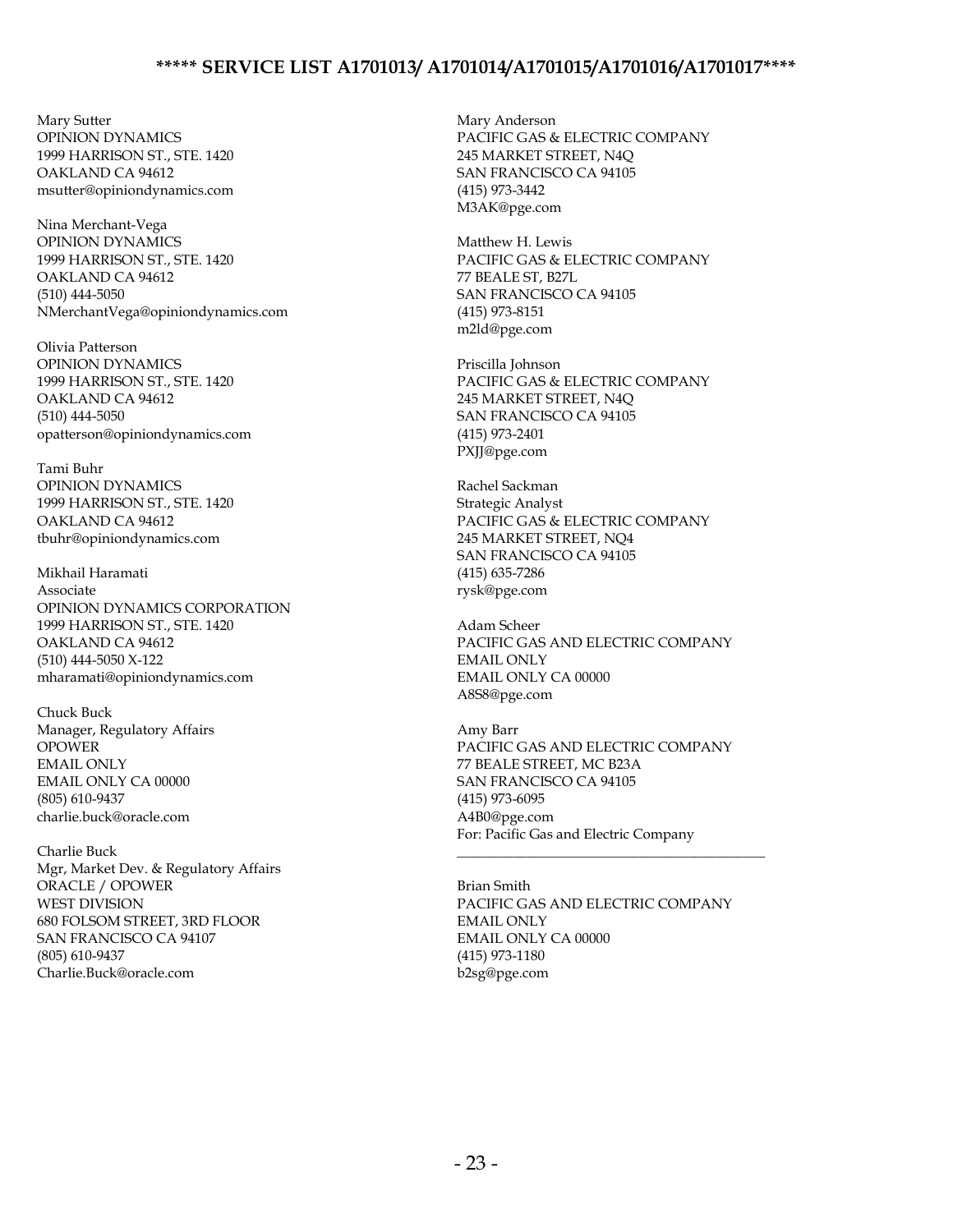Caroline M. Francis PACIFIC GAS AND ELECTRIC COMPANY EMAIL ONLY EMAIL ONLY CA 00000 CMFH@pge.com

Case Coordination PACIFIC GAS AND ELECTRIC COMPANY EMAIL ONLY EMAIL ONLY CA 00000 (415) 973-4744 RegRelCPUCCases@pge.com

Cassandra Feliciano Regulatory Case Manager PACIFIC GAS AND ELECTRIC COMPANY EMAIL ONLY EMAIL ONLY CA 00000 (415) 973-7575 ccfe@pge.com

Chris Kato PACIFIC GAS AND ELECTRIC COMPANY 245 MARKET STREET, N6G SAN FRANCISCO CA 94105 (415) 973-5368 c2kc@PGE.com

David Thayer PACIFIC GAS AND ELECTRIC COMPANY 245 MARKET STREET, MC N6G SAN FRANCISCO CA 94602 (415) 973-3256 d1tq@pge.com

Dorren Caruth PACIFIC GAS AND ELECTRIC COMPANY EMAIL ONLY EMAIL ONLY CA 00000 d6cx@pge.com

Halley Fitzpatrick PACIFIC GAS AND ELECTRIC COMPANY EMAIL ONLY EMAIL ONLY CA 00000 hdf2@pge.com

Jessica Waggoner PACIFIC GAS AND ELECTRIC COMPANY EMAIL ONLY EMAIL ONLY CA 00000 j6wv@pge.com

Julia Liberzon Case Mgr. PACIFIC GAS AND ELECTRIC COMPANY 77 BEALE STREET, B9A SAN FRANCISCO CA 94105 (415) 973-6743 GXPR@pge.com

Lucy Morris PACIFIC GAS AND ELECTRIC COMPANY EMAIL ONLY EMAIL ONLY CA 00000 LLAA@pge.com

Mary A. Gandesbery, Esq. Attorney PACIFIC GAS AND ELECTRIC COMPANY 77 BEALE STREET, MS-B30A / PO BOX 7442 SAN FRANCISCO CA 94105 (415) 973-0675 MAGQ@pge.com For: Pacific Gas & Electric Compnany

\_\_\_\_\_\_\_\_\_\_\_\_\_\_\_\_\_\_\_\_\_\_\_\_\_\_\_\_\_\_\_\_\_\_\_\_\_\_\_\_\_\_\_\_

Meghan Dewey Mgr - Ee Policy / Strategy PACIFIC GAS AND ELECTRIC COMPANY EMAIL ONLY EMAIL ONLY CA 00000 (415) 973-1805 Meghan.Dewey@pge.com

Michael Norbeck PACIFIC GAS AND ELECTRIC COMPANY EMAIL ONLY EMAIL ONLY CA 00000 m1nz@pge.com

Rafael Friedmann PACIFIC GAS AND ELECTRIC COMPANY EMAIL ONLY EMAIL ONLY CA 00000 (415) 972-5799 rafi@pge.com

Robert Kasman PACIFIC GAS AND ELECTRIC COMPANY EMAIL ONLY EMAIL ONLY CA 00000-0000 (415) 973-4094 rekl@pge.com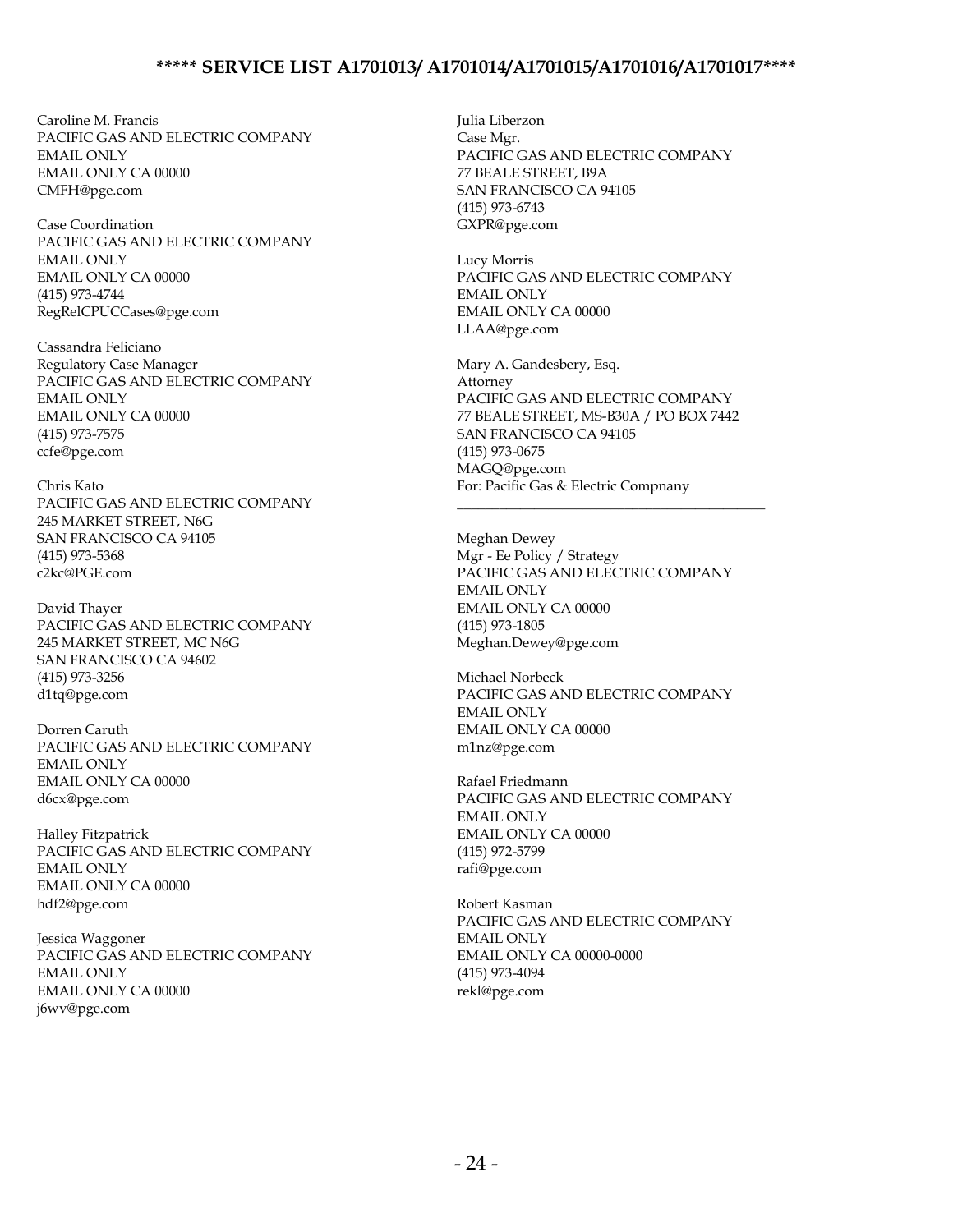Cathie A. Allen PACIFICORP EMAIL ONLY EMAIL ONLY CA 00000 (503) 813-5934 californiadockets@pacificorp.com

Cory Scott PACIFICORP EMAIL ONLY EMAIL ONLY NV 00000 Cory.scott@pacificorp.com

Don Jones, Jr. PACIFICORP 825 NE MULTNOMAH, STE. 1500 PORTLAND OR 97232 (503) 813-5184 jr\_Don.Jones@PacifiCorp.com

Eli Morris PACIFICORP 825 NE MULTNOMAH, STE. 1500 PORTLAND OR 97232 (503) 813-6490 Eli.Morris@PacifiCorp.com

Micah Fuller PG&E 245 MARKET STREET SAN FRANCISCO CA 94111 (415) 973-3930 m3fi@pge.com

Andra Pligavko EMAIL ONLY EMAIL ONLY CA 00000 akp.servicelist@gmail.com

Anne Arquit Niederberger POLICY SOLUTIONS 218 FOSS CREEK CIRCLE HEALDSBURG CA 95448 (917) 518-5094 anne.policysolutions@gmail.com

John Proctor PROCTOR ENGINEERING GROUP, LTD 418 MISSION AVENUE SAN RAFAEL CA 94901 (415) 451-2480 john@proctoreng.com

Robert Castaneda PROTEUS, INC. 1830 N. DINUBA BLVD. VISALIA CA 95814 (559) 651-0800 RobertPrm@gmail.com For: Proteus, Inc.

Allan Rago QUALITY CONSERVATION SERVICES, INC. EMAIL ONLY EMAIL ONLY CA 00000 (909) 445-0450 arago@qcsca.com

\_\_\_\_\_\_\_\_\_\_\_\_\_\_\_\_\_\_\_\_\_\_\_\_\_\_\_\_\_\_\_\_\_\_\_\_\_\_\_\_\_\_\_\_

Matt Bogoshian Chief Strategy Officer & Gen.Counsel REV EMAIL ONLY EMAIL ONLY CA 00000 (831) 601-9509 MattB@REVsustainability.com

Deeann Tozlian Strategic Planning Research Mgr RICHARD HEATH & ASSOCIATES, INC. 590 W LOCUST AVENUE, SUITE 103 FRESNO CA 93650 (559) 573-3589 DTozlian@RHAinc.com

Andrew Yip Dir - Bus. Development (Dc Microgrid) ROBERT BOSCH LLC 101 JEFFERSON DRIVE MENLO PARK CA 94025 (415) 858-5096 Andrew.Yip@boschbgt.com

Jenny Roecks EMAIL ONLY EMAIL ONLY CA 00000 (650) 455-1003 jenny.roecks@futee.biz

Kathleen Bryan S.F. DEPT. OF THE ENVIRONMENT 1455 MARKET STREET, SUITE 1200 SAN FRANCISCO CA 94102 (415) 355-3717 kathleen.bryan@sfgov.org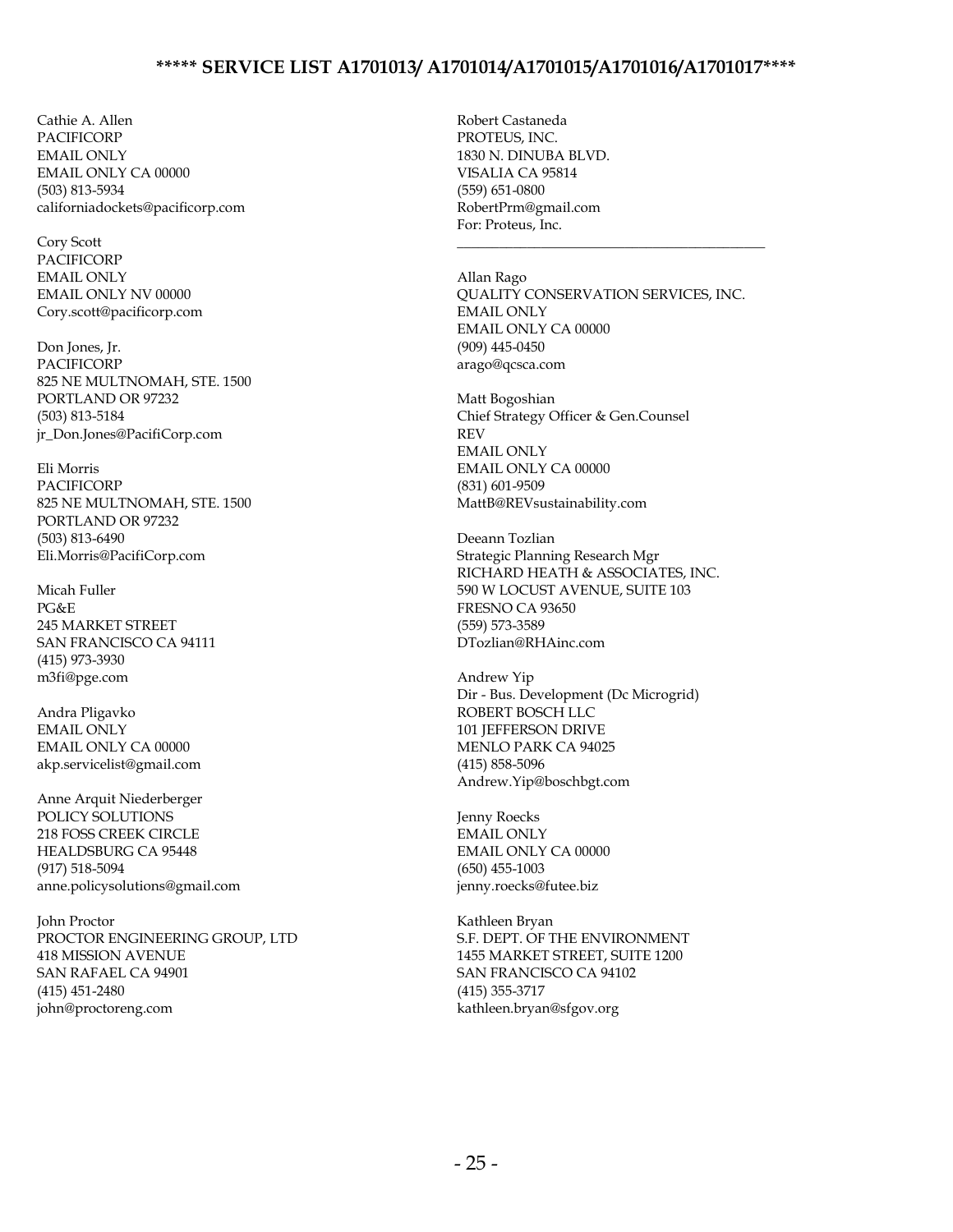Carlos A. H. Vaquerano Executive Dir. SALVADORAN AMERICAN LEADERSHIP 1625 WEST OLYMPIC BLVD. LOS ANGELES CA 90015 (213) 480-1052 CHVaquerano@SALEF.org For: Salvadoran American Leadership and Educational Fund (SALEF)

Athena Besa Customer Progams & Policy Manager SAN DIEGO GAS & ELECTRIC COMPANY 8335 CENTURY PARK COURT, CP12H SAN DIEGO CA 92123-1569 (619) 699-5064 ABesa@semprautilities.com

\_\_\_\_\_\_\_\_\_\_\_\_\_\_\_\_\_\_\_\_\_\_\_\_\_\_\_\_\_\_\_\_\_\_\_\_\_\_\_\_\_\_\_\_

Central Files SAN DIEGO GAS & ELECTRIC COMPANY 8330 CENTURY PARK CT, CP31-E SAN DIEGO CA 92123-1530 (858) 654-1852 CentralFiles@SempraUtilities.com

Dean A. Kinports Regulatory Case Mgr. SAN DIEGO GAS & ELECTRIC COMPANY 8330 CENTURY PARK COURT, CP32F SAN DIEGO CA 92123 (858) 654-8679 DAKinports@SempraUtilities.com

Joshua Thompson SAN DIEGO GAS & ELECTRIC COMPANY 8690 BALBOA AVE. CPA03 SAN DIGEO CA 92123 JThompson@SempraUtilities.com

Roland G Mollen SAN DIEGO GAS & ELECTRIC COMPANY 8690 BALBOA AVE SAN DIEGO CA 92123 RMollen@semprautilities.com

Lauren Casey Climate Protection Rogram Manager SCTA/RCPA 490 MENDOCINO AVE., STE. 206 SANTA ROSA CA 95401 (707) 565-5379 lcasey@sctainfo.org

Annlyn M. Faustino Regulatory Case Analyst & Support SDG&E/SCGC 8330 CENTURY PARK COURT, CP31E SAN DIEGO CA 92123 (858) 654-1148 afaustino@semprautilities.com

Jesse John Martinez SEMPRA UTILITIES 555 W. 5TH ST LOS ANGELES CA 90013 (213) 244-2515 jjmartinez@semprautilities.com

Cleanpowersf Regulartory SFPUC 525 GOLDEN GATE AVE. SAN FRANCISCO CA 94102 RegCleanPowerSF@sfwater.org

David Dias Business Rep. SHEET METAL WORKERS LOCAL 104 2610 CROW CANYON ROAD SAN RAMON CA 94583 (925) 208-4903 DaveD@smw104.org For: Joint Committee on Energy and Environmental Policy (JCEEP)

\_\_\_\_\_\_\_\_\_\_\_\_\_\_\_\_\_\_\_\_\_\_\_\_\_\_\_\_\_\_\_\_\_\_\_\_\_\_\_\_\_\_\_\_

Bonnie Datta SIEMENS USA 4000 E. THIRD AVENUE FOSTER CITY CA 94404 (408) 348-8968 bonnie.datta@siemens.com

Lisa Hough SIMPLE ENERGY 1215 SPRUCE ST., STE. 301 BOULDER CO 80302 (303) 725-9847 lisa@simpleenergy.com

Adam Block Manager, Regulatory Affairs SIMPLE ENERGY, INC. 1215 SPRUCE STREET, STE. 301 BOULDER CO 80304 (303) 953-4732 adam@simpleenergy.com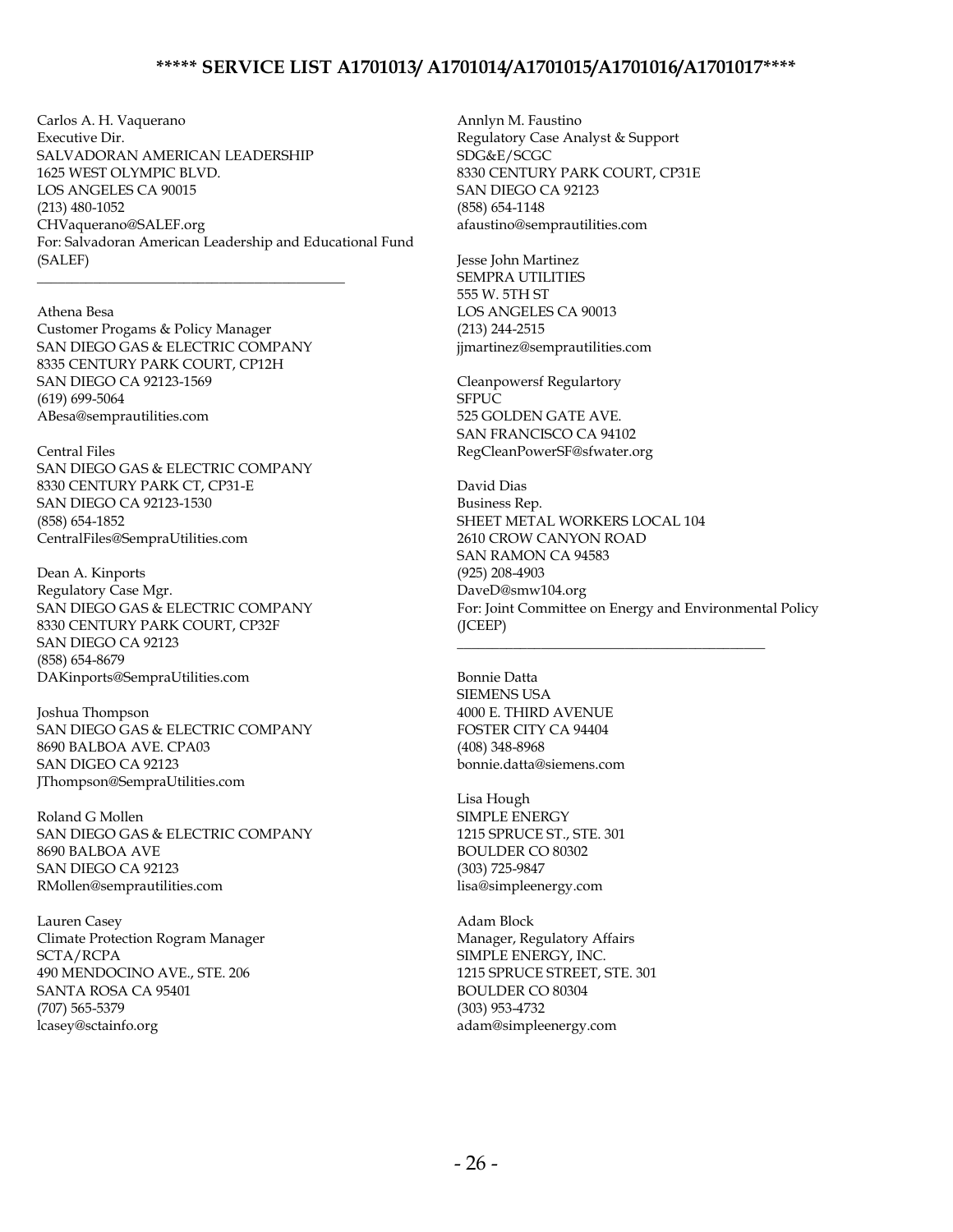Steve Kromer **SKEE** 1911 9TH STREET B BERKELEY CA 94710 (510) 847-8535 JSKromer@mac.com

Hank Ryan Executive Dir. SMALL BUSINESS CALIFORNIA (SB CALIF.) 750 - 47TH AVE., NO. 56 CAPITOLA CA 95010 (510) 459-9683 hankryan2003@yahoo.com

Kathryn Kriozere Regullatory Attorney SMALL BUSINESS UTILITY ADVOCATES 2150 ALLSTON WAY, STE. 400 BERKELEY CA 94704 (510) 863-0009 Kathryn@UtilityAdvocates.org

Lena Luna Sr. Energy Project Mgr. SO. BAY CITIES COUNCIL OF GOVERNMENTS 20285 S. WESTERN AVE., STE. 100 TORRANCE CA 90501 (310) 371-7222 X208 LLuna9624@yahoo.com

Sarah Taheri SO. CALIF. PUBLIC POWER AUTHORITY 915 L STREET, STE. 1410 SACRAMENTO CA 95814 (916) 440-0870 STaheri@scppa.org For: Southern California Public Power Authority (SCPPA) \_\_\_\_\_\_\_\_\_\_\_\_\_\_\_\_\_\_\_\_\_\_\_\_\_\_\_\_\_\_\_\_\_\_\_\_\_\_\_\_\_\_\_\_

Charisse Burnett SO. CALIFORNIA EDISON COMPANY 1515 WALNUT GROVE AVENUE, 4TH FLR ROSEMEAD CA 91770 (626) 302-0630 charisse.burnett@sce.com

Lujuana Medina SOCALGAS EMAIL ONLY EMAIL ONLY CA 00000 (310) 592-0318 lmedina@semprautilities.com

Mark Huerta SOUTHERN CA GAS COMPANY 555 WEST 5TH STREET LOS ANGELES CA 90013 (213) 244-4661 mhuerta@semprautilities.com

Frank W. Harris Regulatory Economist SOUTHERN CALIFORNIA EDISON 2244 WALNUT GROVE ROSEMEAD CA 91770 (626) 302-1718 Frank.Harris@sce.com

Case Administration SOUTHERN CALIFORNIA EDISON COMPANY 8631 RUSH STREET, GO4, 2ND FL. ROSEMEAD CA 91770 (626) 302-6906 Case.Admin@sce.com

Janet Combs, Esq. Sr. Attorney SOUTHERN CALIFORNIA EDISON COMPANY 2244 WALNUT GROVE AVENUE ROSEMEAD CA 91770 (626) 302-1524 janet.combs@sce.com

Lisa Tobias Paralegal SOUTHERN CALIFORNIA EDISON COMPANY 2244 WALNUT GROVE AVE., PO BOX 800 ROSEMEAD CA 91770 (626) 302-3812 lisa.tobias@sce.com

Shahana Samiullah SOUTHERN CALIFORNIA EDISON COMPANY EMAIL ONLY EMAIL ONLY CA 00000 shahana.samiullah@sce.com

Alma Mena Williamson SOUTHERN CALIFORNIA GAS COMPANY 555 W. 5TH STREET, M.L. 19A7 LOS ANGELES CA 90013 (714) 244-5104 awilliamson@semprautilities.com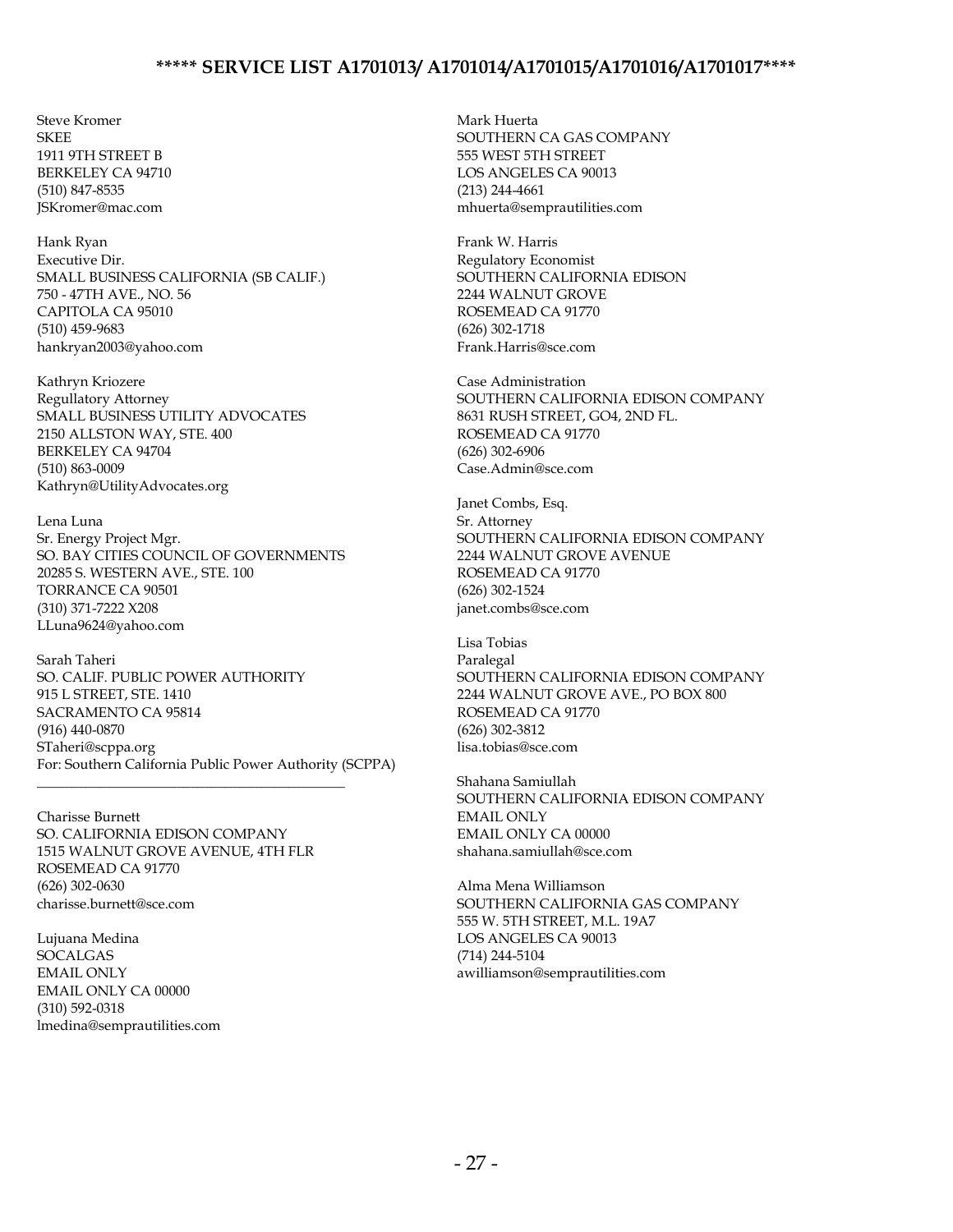Andrew Nih SOUTHERN CALIFORNIA GAS COMPANY 555 WEST FIFTH ST., GT19A7 LOS ANGELES CA 90013 (213) 244-3433 anih@SempraUtilities.com

Andrew Steinberg Regulatory Policy & Reporting Mgr. SOUTHERN CALIFORNIA GAS COMPANY 555 W. FIFTH STREET, GT19A7 LOS ANGELES CA 90013 (213) 244-3817 ASteinberg@SempraUtilities.com

Corinne M. Sierzant SOUTHERN CALIFORNIA GAS COMPANY EMAIL ONLY EMAIL ONLY CA 00000 (213) 244-5354 CSierzant@semprautilities.com

Darren Hanway SOUTHERN CALIFORNIA GAS COMPANY 555 WEST FIFTH ST., MAIL STOP GT19A7 LOS ANGELES CA 90013 (213) 244-3419 DHanway@SempraUtilities.com

David Kim SOUTHERN CALIFORNIA GAS COMPANY 555 WEST 5TH STREET LOS ANGELES CA 90013 (213) 244-4363 DKim@semprautilities.com

Derrick Clifton SOUTHERN CALIFORNIA GAS COMPANY 555 W. 5TH STREET LOS ANGELES CA 90013 (213) 244-8102 DClifton@SempraUtilities.com

Elizabeth Baires Regulatory Mgr SOUTHERN CALIFORNIA GAS COMPANY 555 W. FIFTH ST., GT14D6 LOS ANGELES CA 90013 (213) 244-3364 EBaires@SempraUtilities.com

Erin Palermo SOUTHERN CALIFORNIA GAS COMPANY 555 W 5TH STREET LOS ANGELEES CA 90013 (213) 244-8064 EPalermo@SempraUtilities.com

Jeff Salazar SOUTHERN CALIFORNIA GAS COMPANY 555 W. FIFTH STREET, GT14D6 LOS ANGELES CA 90013 (213) 244-5916 JLSalazar@SempraUtilities.com

Joseph Mock Regulatory Case Mgr. SOUTHERN CALIFORNIA GAS COMPANY 555 WEST 5TH ST., STE 1400, GT14D6 LOS ANGELES CA 90013 (213) 244-3718 JMock@SempraUtilities.com

Leticia Ayala SOUTHERN CALIFORNIA GAS COMPANY 555 WEST 5TH STREET LOS ANGELES CA 90013 (213) 244-8539 layala@semprautilities.com

Mark A. Reyna Regulatory Policy Advisor SOUTHERN CALIFORNIA GAS COMPANY 555 W. FIFTH ST. GT19A8 LOS ANGELES CA 90013 (213) 244-3475 MReyna@SempraUtilities.com

Mark Hervey SOUTHERN CALIFORNIA GAS COMPANY 555 W. FIFTH STREET LOS ANGELES CA 90013 (213) 244-2779 mjhervey@semprautilities.com

Paul Deang Customer Program SOUTHERN CALIFORNIA GAS COMPANY 555 W. 5TH STREET LOS ANGELES CA 90013 (213) 244-4375 PDeang@SempraUtilities.com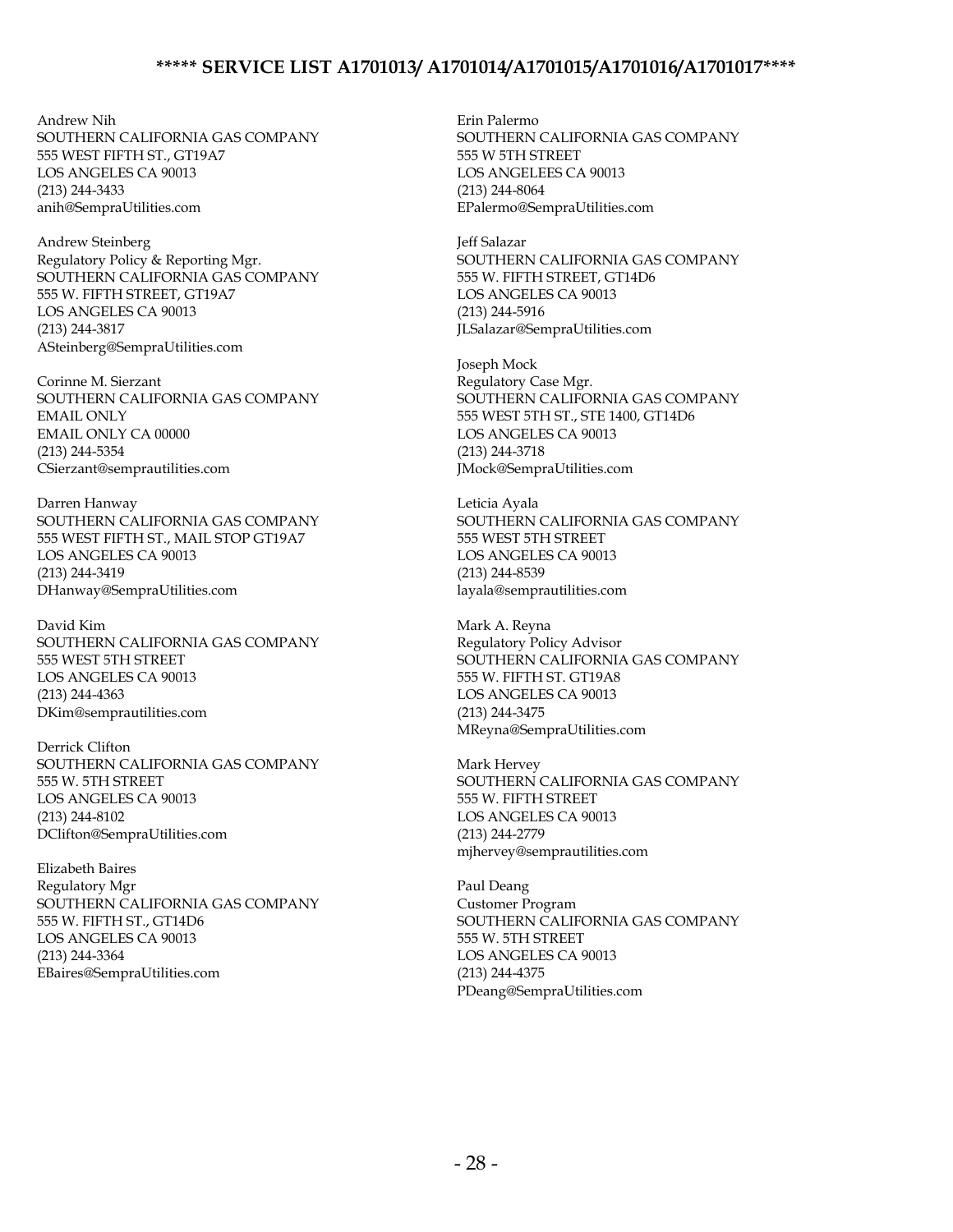Ronald Van Der Leeden Dir. - Regulatory Affairs SOUTHERN CALIFORNIA GAS COMPANY 555 W. FIFTH STREET, GT14D6 LOS ANGELES CA 90013 (213) 244-2009 RVanderLeeden@SempraUtilities.com

Dian Grueneich STANFORD UNIVERSITY 473 VIA ORTEGA, ROOM 387 STANFORD CA 94305 (510) 248-9788 dianmg52@gmail.com

Damon Franz Director - Policy & Electricity Markets TESLA, INC. EMAIL ONLY EMAIL ONLY CA 00000 (650) 339-6091 DFranz@Tesla.com

Francesca Wahl Deputy Dir - Policy & Electricity Mkts TESLA, INC. 444 DE HARO ST., STE. 101 SAN FRANCISCO CA 94107 (650) 435-0422 FWahl@Tesla.com

Arlis Reynolds THE CADMUS GROUP, INC. 4 VENTURE IRVINE CA 92618 (949) 428-6264 Arlis.Reynolds@CadmusGroup.com

Sepideh Shahinfard THE CADMUS GROUP, INC. 1901 HARRISON ST., NO. 1100 OAKLAND CA 94612 (510) 768-8386 Sepideh.Shahinfard@CadmusGroup.com

Ken Williams Director - Caifornia Client Solutions THE FRANKLIN ENERGY GROUP 18865 VISTA PORTOLA TRABUCO CANYON CA 92579 (949) 290-3110 kwilliams@franklinenergy.com

David Huang Legal Fellow THE GREENLINING INSTITUTE EMAIL ONLY EMAIL ONLY CA 00000 (510) 926-4027 davidh@greenlining.org

Elise Torres Staff Attorney THE UTILITY REFORM NETWORK 785 MARKET STREET, SUITE 1400 SAN FRANCISCO CA 94103 (415) 929-8876 X308 ETorres@turn.org

Floyd Keneipp TIERRA RESOURCE CONSULTANTS, INC. 1200 MT. DIABLO BLVD., STE. 208 WALNUT CREEK CA 94596 (925) 954-7363 floyd.keneipp@tierrarc.com

Michael Richardson Vp - Global Program Operations TRANFORMATIVE WAVES 1012 CENTRAL AVE. SOUTH KENT WA 98032 (415) 757-9331 michael.r@twavetech.com

Carmen Henrikson Associate V.P., Strategy TRC SOLUTIONS 436 14TH STREET, SUITE 1020 OAKLAND CA 94612 (415) 235-5562 Chenrikson@trcsolutions.com

Craig Tyler TYLER & ASSOCIATES EMAIL ONLY EMAIL ONLY CA 00000 (510) 841-8038 craigtyler@comcast.net

Eric Eberhardt Associate Director Energy Services UNIVERSITY OF CALIF. OFFICE OF THE PRES. EMAIL ONLY EMAIL ONLY CA 00000 (510) 987-9392 eric.eberhardt@ucop.edu